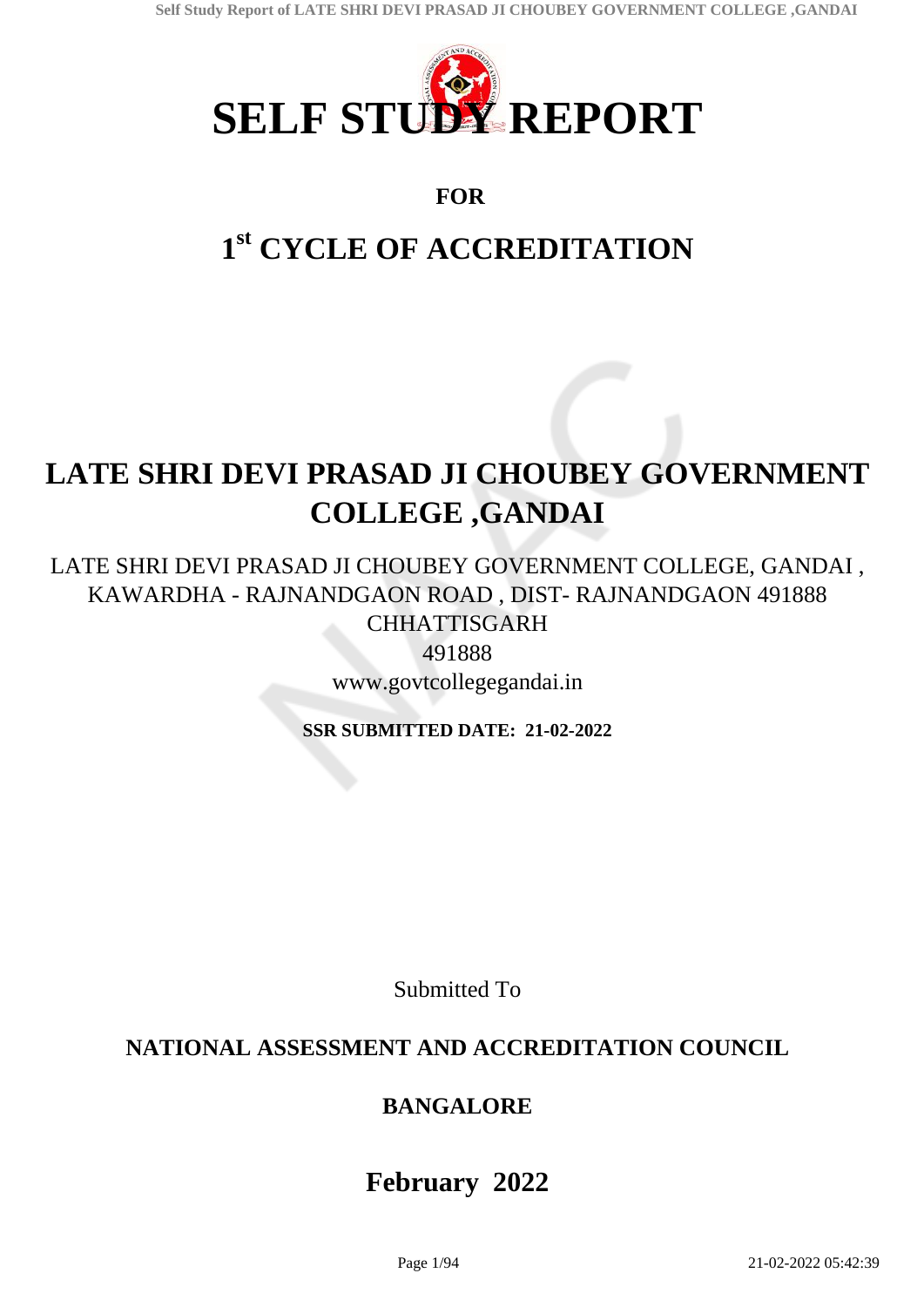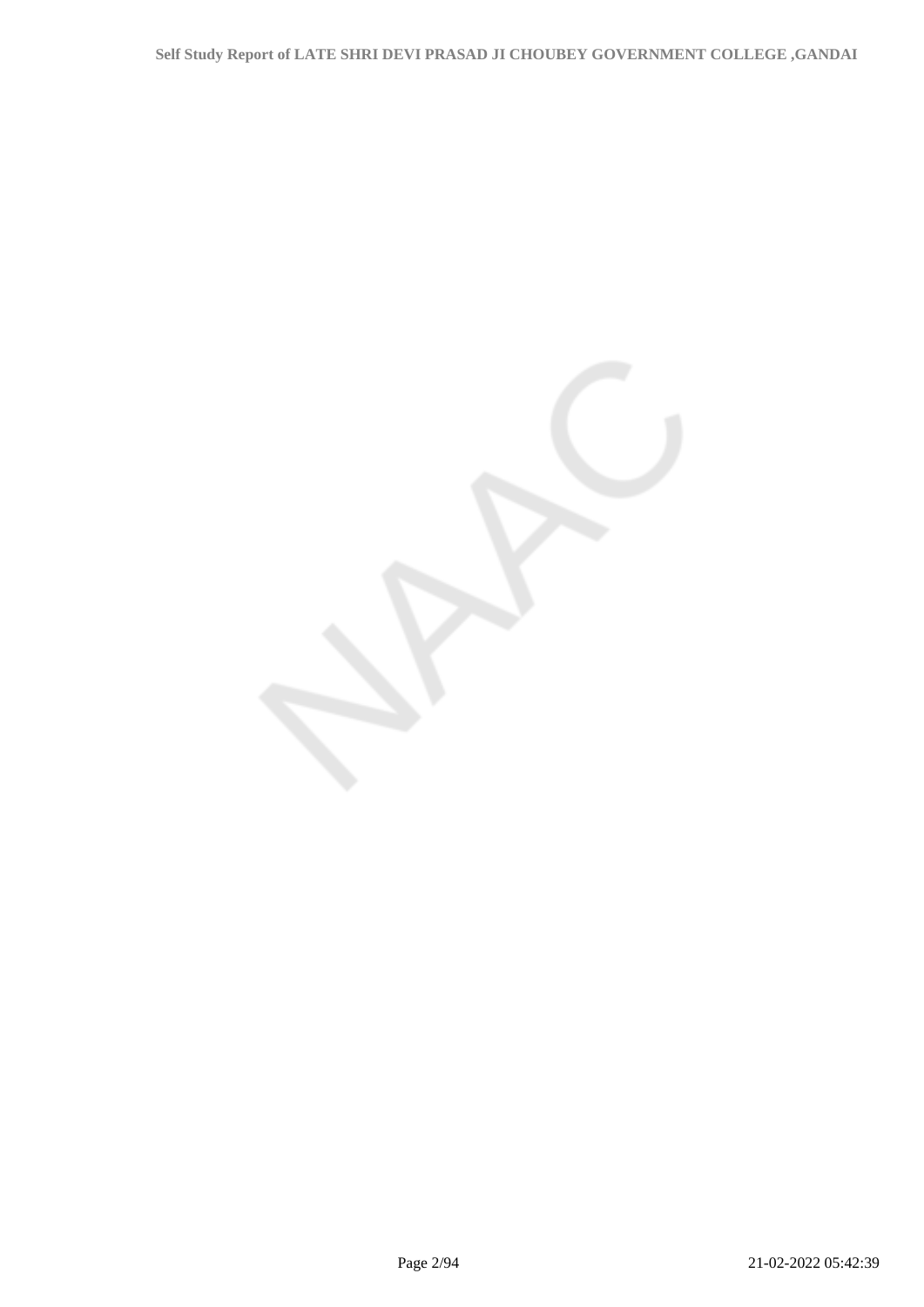# **1. EXECUTIVE SUMMARY**

# **1.1 INTRODUCTION**

#### **Response :-**

 Late Shri Devi Prasad Ji Choubey Government college, Gandai is situated 72 kms away in rural area from Distt. Headquarters Rajnandgaon and it is at a distance of 93 kms.from capital city Raipur. Nearby colleges are also about 25 kms away from this college. There are a number of Higher Secondary Schools situated in and around village of Gandai, so in the year 1989 State Government of Madhya Pradesh started Government College here with Undergraduate Arts Faculty only. The college was then affiliated to Pt. Ravishankar Shukla University, Raipur. Currently it is affiliated to Hemchand Yadav University which was established in the year 2016-17 bifurcating Pt. Ravishankar Shukla University, Raipur. In the beginning year there were 05 students only. Voyage of our college is here to look at :-

### **COLLEGE AT A GLANCE :-** AISHE code:- C-21816

Website :- www.govtcollegegandai.in

E Mail ID :- ppgandaicollege@gmail,com

- In the year 1989-90- Arts faculty (B.A.) program started.
- In the year 1997-98 Postgraduate M.A. (Hindi) program was started.
- In the year 2003-04 the college was named "Late Shri Devi Prasad Ji Choubey Government College, Gandai District. Rajnandgaon (C.G.).
- In the year 2006-07 new faculty Commerce- (B.Com.) program started.
- In the year 2009-10 the college shifted in it's own building which is built in the allotted land area of 14.18 acre.
- In the year 2012-13 in Science faculty B.Sc. (Mathematics) program started.
- In the year 2016-17 this area much needed B.Sc. (Bio) started.
- In the year 2017-18 B.Sc. (Computer .science) started.
- In the year 2020-21 Postgraduate M.A.(Political Science) program started.
- In the year 2020-21 in B.A. program two additional subjects History and English Literature added.
- As with the time new program/courses started the number of total enrolled students also increased and this year in 2020-21 the total no. of students is 1056.

 Presently the College has one Professor who is Principal-In-Charge, 02 Assistant Professors , One Sports Officer and 14 Guest Lecturers Apart from this we have 07 Official Staffs to run the administrative work. The College is running Traditional courses in Arts, Commerce and Science faculty with mainly State government grants and fund collected in Jan Bhagidari Accounts.

 In keeping with the government policy we are committed, in our capacity, to be the best institution to full fill the dreams of our students. IQAC of the college is functioning well. In every academic year administration is carried out with various committees formed at the beginning of the session at the end of session Annual Examination is conducted in a very transparent way. Till now no serious grievance is reported .Thus we hope for better in future.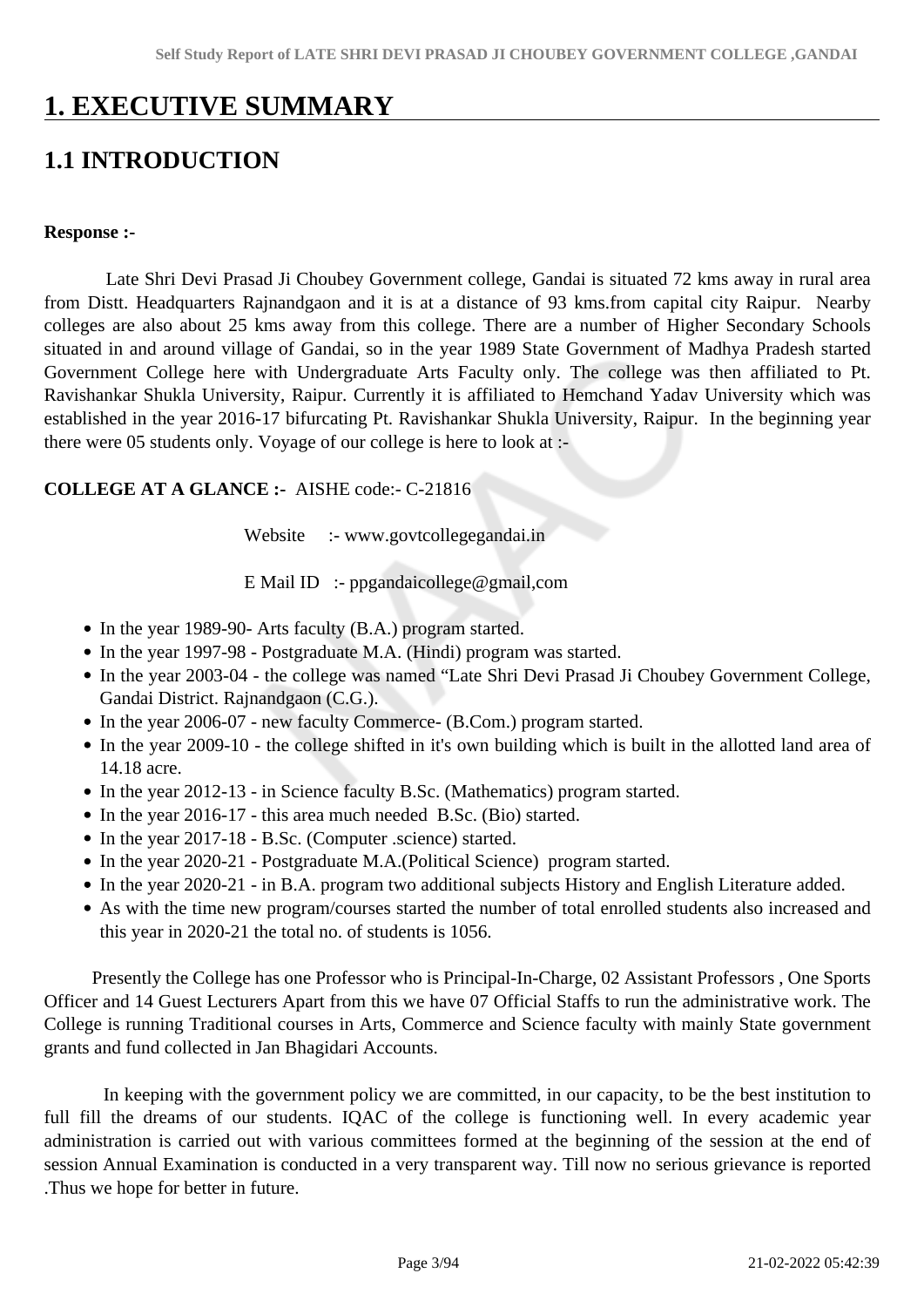#### **Vision**

#### **Response :-**

"The vision of our institution is to provide quality education to students of rural,

socio- economically weaker section of society and thereby making them

mentally and morally strong to participate in nation building endeavor."

#### **Mission**

#### **Response :-**

To impart knowledge and skill through higher education.

To pursue and disseminate knowledge with commitment to all sections of society.

To empower rural youth with quality education.

To enhance the employability compliance of the students.

To make the students aware of their social responsibilities.

To enable the students to inculcate patriotism and sense of sacrifice for the country.

To provide surrounding where more students participate in Sports at State and National level.

 To motivate the students coming mostly from under privileged section of society SC, ST and OBC making them responsible citizens of the country.

 To develop an institutional data base and documentation of various activities leading to quality improvement.

# **1.2 Strength, Weakness, Opportunity and Challenges(SWOC)**

#### **Institutional Strength**

#### **Response :-**

- The college has own land area of 14.18 acre.
- The College has its own building with 18 rooms and one additional building of 8 rooms.
- The College has adequate furniture to accommodate all regular students.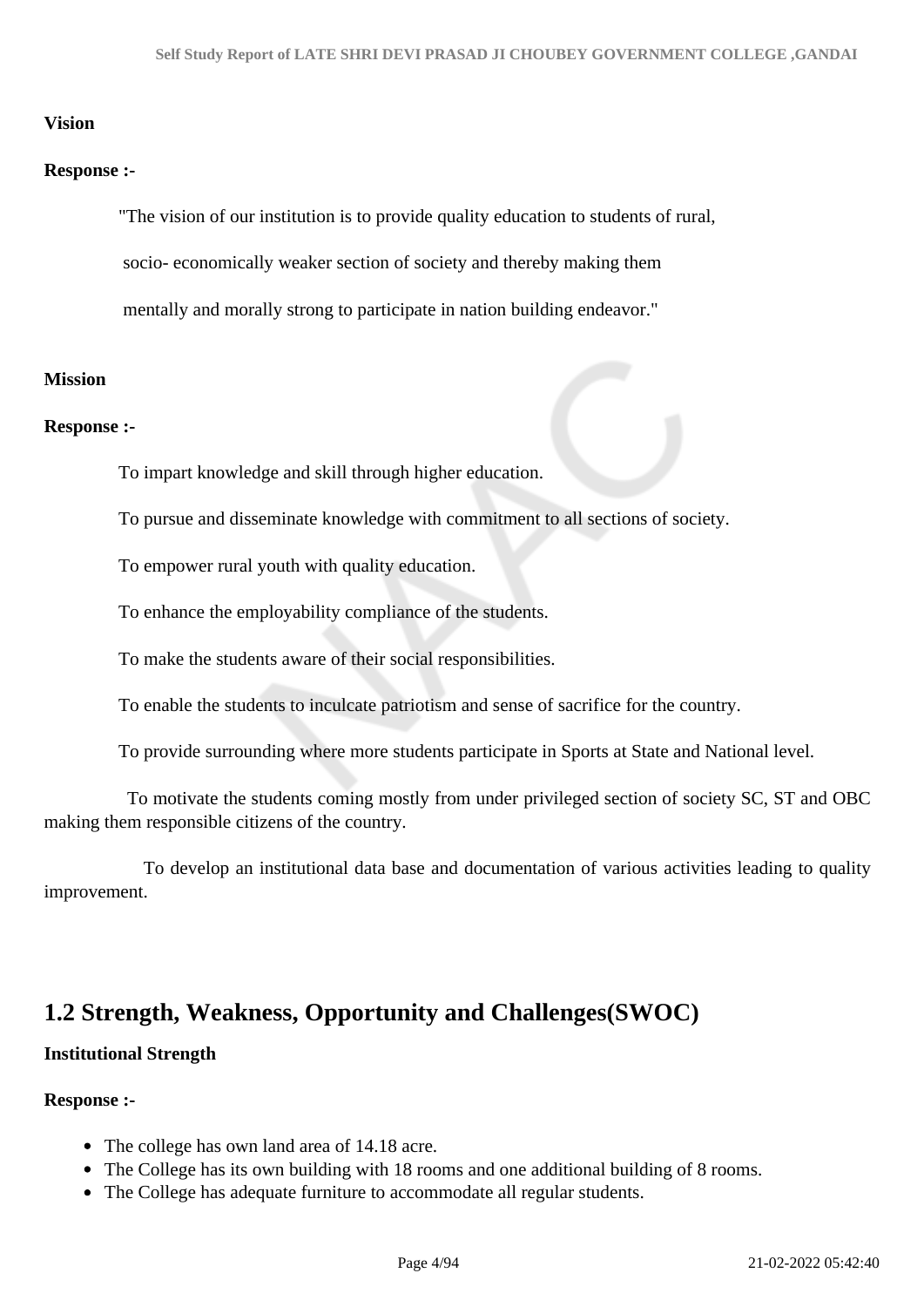- In college Library there are sufficient text books available.
- Though the college is located in rural area the climate is salubrious and very peaceful.
- Increasing good performance of students.
- There is no case of ragging in our college.
- CCTV Camera is fitted to monitor the security of college.
- Provision of scholarship for students every year.
- Transparency in various functions of college.
- Availability of all basic amenities like, transport, water cooler with RO facility is available,

#### **Institutional Weakness**

#### **Response :-**

- Library- lack of reference books and research materials.
- Limited academic research publication of faculty members.
- Hostel facility for boys and girls are not available.
- No residential quarters for teachers and staff.
- Lack of quality laboratories, technical staff.
- Lack of class rooms, smart class rooms, ICT enabled class rooms.Dearth of conference hall and auditorium.
- Lack of regular teachers.
- The rural background and familial responsibilities of female students lead to student dropout.
- The female students in the college have a tendency of leaving the campus soon after the study hours. Consequently many co-curricular activities cannot be scheduled after the study hours.

#### **Institutional Opportunity**

#### **Response :-**

- This institute is in rural area which covers a large group of young (18-23 years) students mostly comes from socio-economically weaker section of society.
- Modernization of classroom for enhancing the usage of ICT in teaching-learning process can be undertaken.
- It is the need of the hour for the institute to upgrade technical and digital infrastructure.
- Coaching for various competitive exams making result oriented.
- Introduction of skill based course would make students progressive and ultimately result in more employment..
- Scope to strengthening cultural and sports talents.
- Being a college in the rural area and run by the government, it has a potential for growing into a center of excellence in any branch of study.

#### **Institutional Challenge**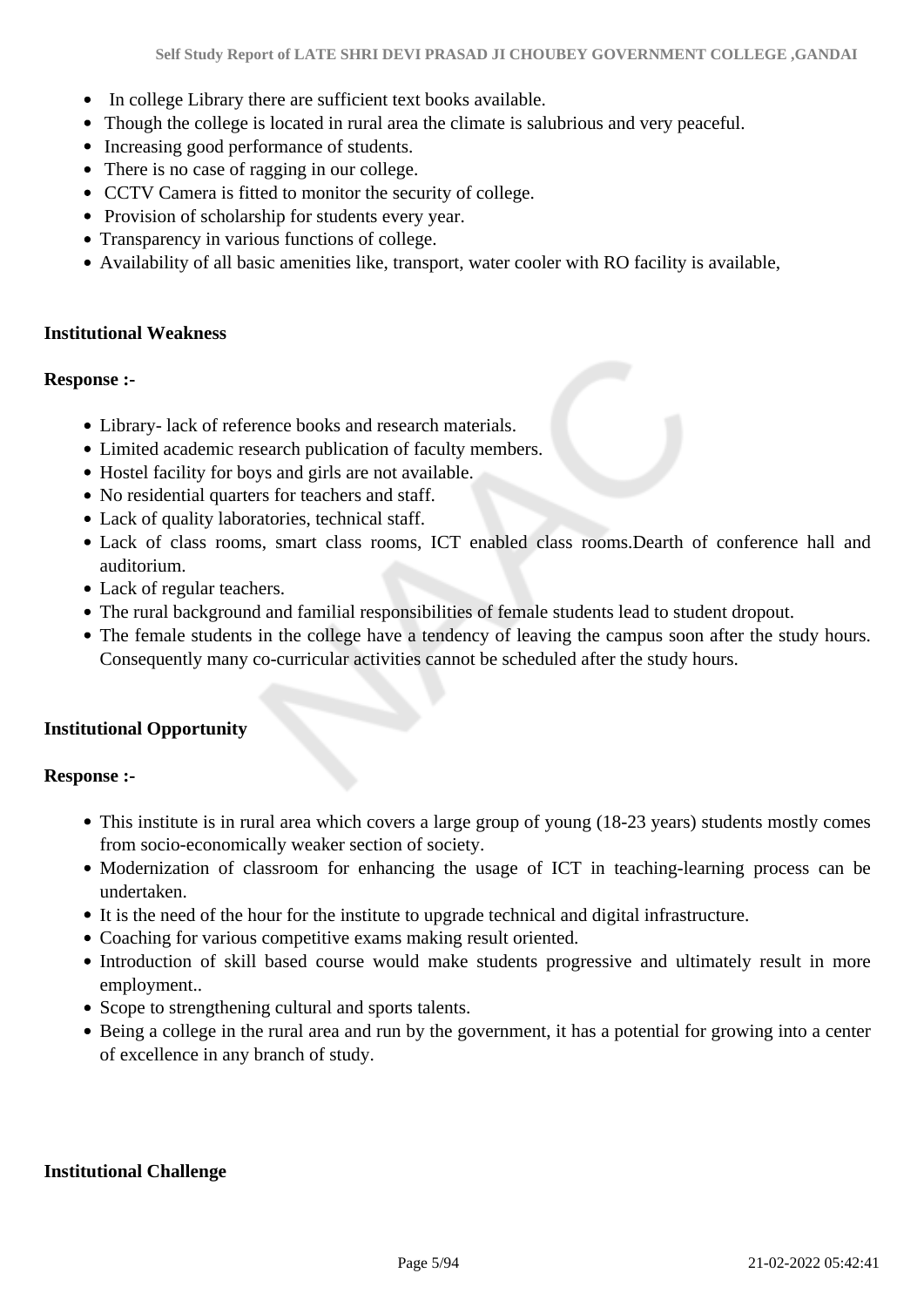#### **Response :-**

- Mostly guest faculty teachers are teaching, it's difficult to maintain academic quality.
- Library Vacant of librarian post since the inception of college.
- Absence of skilled courses for students.
- As the college is in rural area electricity supply in very poor.
- To accommodate the increasing strength of students existing college building is in sufficient.
- The stability of administrative head and supporting staff is very crucial for the steady growth of any institution. Being a Government college stability is less here.
- Shortage of non teaching staff.
- Improving employability of out going graduation of every faculty.

# **1.3 CRITERIA WISE SUMMARY**

#### **Curricular Aspects**

#### **Response :-**

 Late Shri Devi Prasad Ji Choubey Government College, Gandai is affiliated to Hemchand Yadav University, Durg. The Curriculum of all Program/Courses are designed by the University and time-totime revised by the university itself. The college doesn't have the privilege to design the curriculum of program/courses running in the college.The college does not offer any certificate/diploma/skill development courses on its own. The college follows academic calendar prepared by Higher Education Department, Chhattisgarh government and endorsed to colleges by the University to which college is affiliated in which we find admission duration, total number of teaching days, dates of important. extra- curricular activities and internal assessment, vacations in the academic year. Every teacher is expected to follow the academic calendar. At college level every faculty prepares own time table and every teacher makes monthly teaching plan dividing the syllabus of each subject. Syllabus of the subjects, monthly teaching plan and assessment method are explained to the students class wise by every faculty member. Every teacher has to maintain daily diary and attendance register and make proper entry of classes taken by them as per time table

 . Faculty members are examination question paper setter and examiner of answer-sheet at university level. One of faculty members was member of Board of Studies in university and is now Dean faculty of commerce in university to which college is affiliated.

 For inculcating a value system in students, the college conducts program as a part of syllabus to address the cross cutting issues on gender, environment, human values and professional ethics In every faculty there are elective subjects, the students have choice to elect the subject. Academic excellence in given prime importance by the college IQAC.

 Feedback form on syllabus and it's transaction and overall facilities given by the college is taken from students, teachers and alumni. Feedback collected, analyzed and action is taken.

#### **Teaching-learning and Evaluation**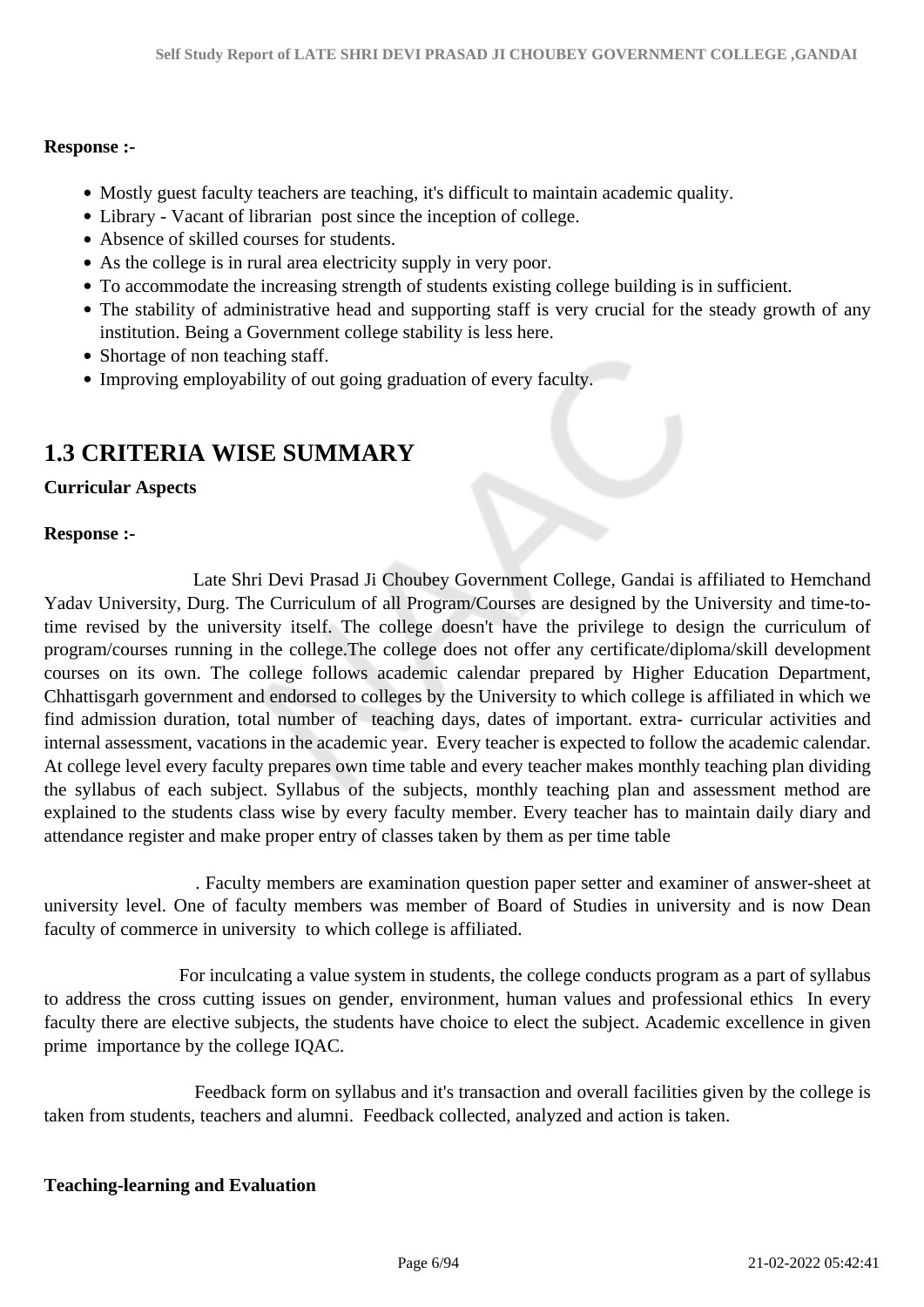#### **Response :-**

 The college strictly follows the rules and guidelines of the Department of higher Education, Govt. of Chhattisgarh and Hemchand Yadav University, Durg to which college is affiliated. Admissions are given to students on merit basis in a very transparent way at UG and PG level as per State Government reservation Rules for SC/ST/OBC (Non creamy layer)/PWD/Sons and daughters of freedom fighters. At the very beginning of the session Time-Table is prepared by every faculty's time-table committee. During the induction program students are familiarized with objectives ,curricular and co-curricular activities and outcomes, mode of internal and university examination system and regarding facilities available in the college. The head of institution Principal-in-charge gives the direction to assess the learning level of students and accordingly plan to give equal opportunity to slow learner to improve as good as advance learner. As per instruction every teacher provides extra time to slow learner to ask doubts. The college also has an effective mentor-mentee system for counseling. Students are also motivated to participate in co- curricular activities field trips and industrial visits their activities are experiential learning.

Blended teaching learning methods that employ both ICT and traditional classroom practices make learning more effective. The COVID-19 pandemic threw up a new aspect of online teaching-learning, though the quality suffered a lot, teacher and taught gained a new experience. Being the college in rural area we are suffering from many problems of online teaching.

 The college maintains internal assessment mechanism to monitor the progress of students as per norms laid down in academic calendar. Students internal examination related grievances met out by subject teachers in a transparent way, common program out comes are knowledge enhancement and personality development of students. For students' satisfaction survey college gets information through feedback and with personal of interaction. This way every session ends

#### **Research, Innovations and Extension**

#### **Response :-**

 At present college is having Arts, Commerce and Science faculty. It is affiliated to Hemchand Yadav University, Durg. The college does not have recognized as research center in any subjects. It's a fact that any college can become a center of excellence only when a research culture exists and proliferates among faculty and students. In fact college is running with guest faculty lectures. Most of them are having post-graduate degree in their subject only with teaching experience of 2-5 years'.At graduation level students are taught about the tools which are used in research work including collection of data and analyzing it. During the educational field trips students are encourage to collect data and to analysis it this way they learn practical application of it. Projects works are submitted for environment studies, geography and science courses. The college has organized 02 webinars in commerce faculty during COVID-19 pandemic Many students of every faculty of the college have participated actively in webinar asking questions and discussing with subject experts. The extension activities of college are monitored by in change faculty member of NSS. Every college students are encouraged to actively participate in extension activities issuing notices of the program well before it's taking place. The college organizes many program every year, awareness program, carrier guidance workshop, program like cleanliness, tree plantation , health awareness, AIDS awareness,COVID-19 pandemic related awareness program other value added lectures are organized.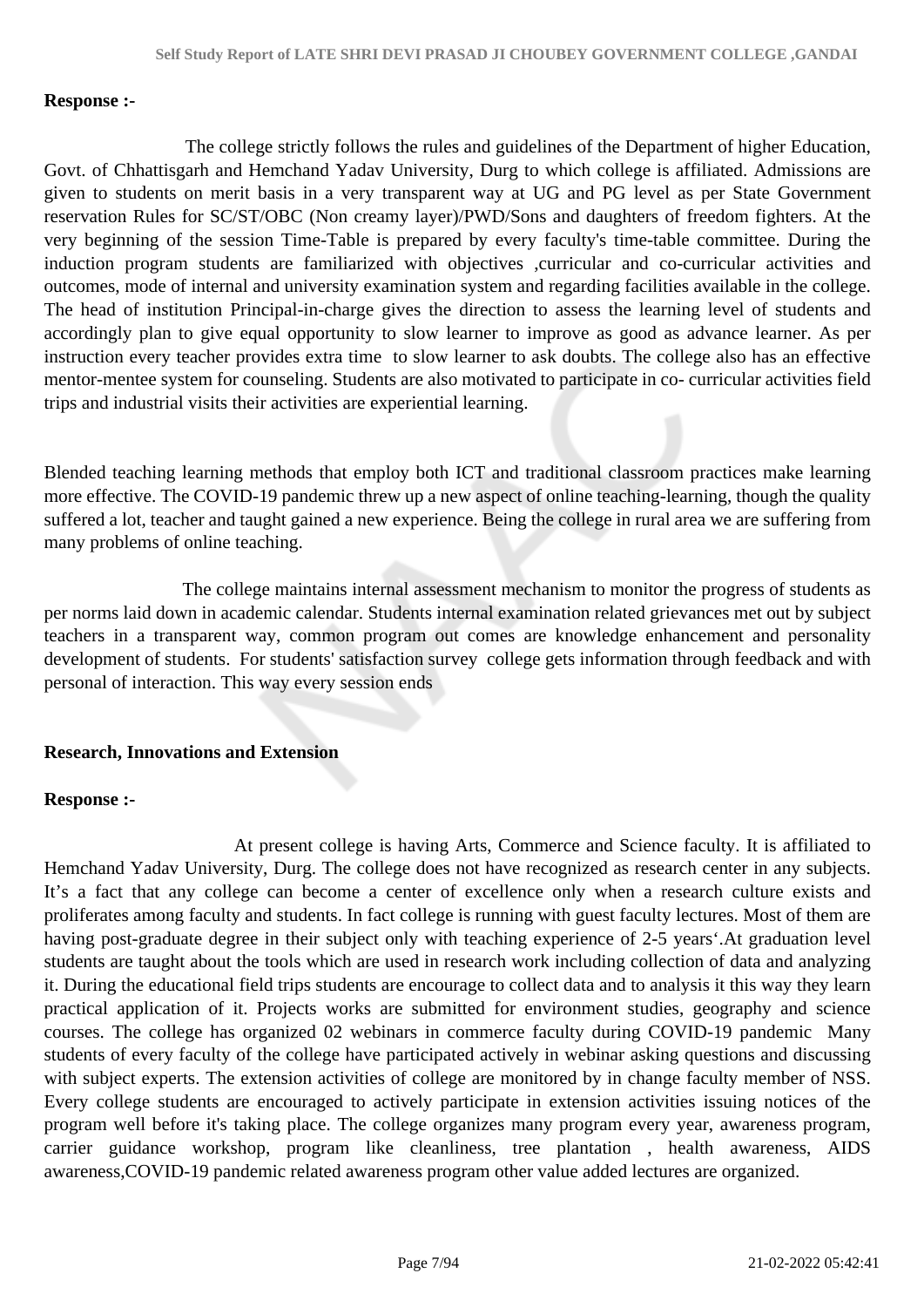As the college is situated in rural area linkages and MoU with a limited organization is available. The college has signed one MoU in the year 2019 with Government Nehru Post-graduate college, Dongargarh District: Rajnandgaon (C.G.). The main purpose of MoU is to develop academic and educational collaboration this would be done through faculty and student exchange (Guest lecture/workshop) to exchange new knowledge and technology and which will also be useful for research purposes.

### **Infrastructure and Learning Resources**

#### **Response :-**

 The college has own land and building the total area of land is 14.18 Acre. Build up area of new building is sq meter. In which is well furnished principal room, office and staff room is there. There are 12 class rooms out of which one is smart classroom equipped with LCD projector in front of college we are having old building of 08 rooms there science labs are being run.

 The college has a well furnished library having facility of computer reading room with books and Journals.

 The college has a big undeveloped land area for play ground. Sports are very important component in our college. The College in having a dynamic lady sports officer. Every year college student participate in all event of sports calendar and excel. Its a matter of pride for the college that our many students participated in resent past years in State and National level tournament representing the Division and State respectively. For drinking water RO water filter machine in available for students and staff.

 The college has CCTV Camera to ensure the safety and security and to maintain discipline within the campus. Various cultural activities and event are also organized throughout the year and at end of the session annual function is also organized. Expenditure is incurred on maintains of infrastructure by grants provided by State government in budget. The college has rain water harvesting system, well built cycle parking place for students, 2 photocopy machines,Green boards in classrooms, adequate furniture for students in classrooms, computer room with 16 computers,04 water coolers, one set sound system. The college has ramp facility for PwD students. As the college is located in rural area due to electricity non-availability office work suffers so the has purchased Inverter Batteries. As per budget allotment items of infrastructure and learning resources purchased every year,

#### **Student Support and Progression**

#### **Response :-**

 The colleges extend maximum support to all students in their education and progression scholarship and fees concession, free of cost books and stationary are provided to eligible students as per State government guidelines. For smooth function of college various cells and committees like career counseling cell, Anti Ragging committee, and Anti Sexual Harassment committee are formed. Whereas student Union function in the college to provide necessary assistance to the students for their well being. There is a grievance redressal cell to clear the grievances raised by the students. In sports many milestones have been set by students. Every year students participates in sector level, State and National level. The college is having one unit of NSS of 100 students which performs social services. The college also celebrates local and national day to develop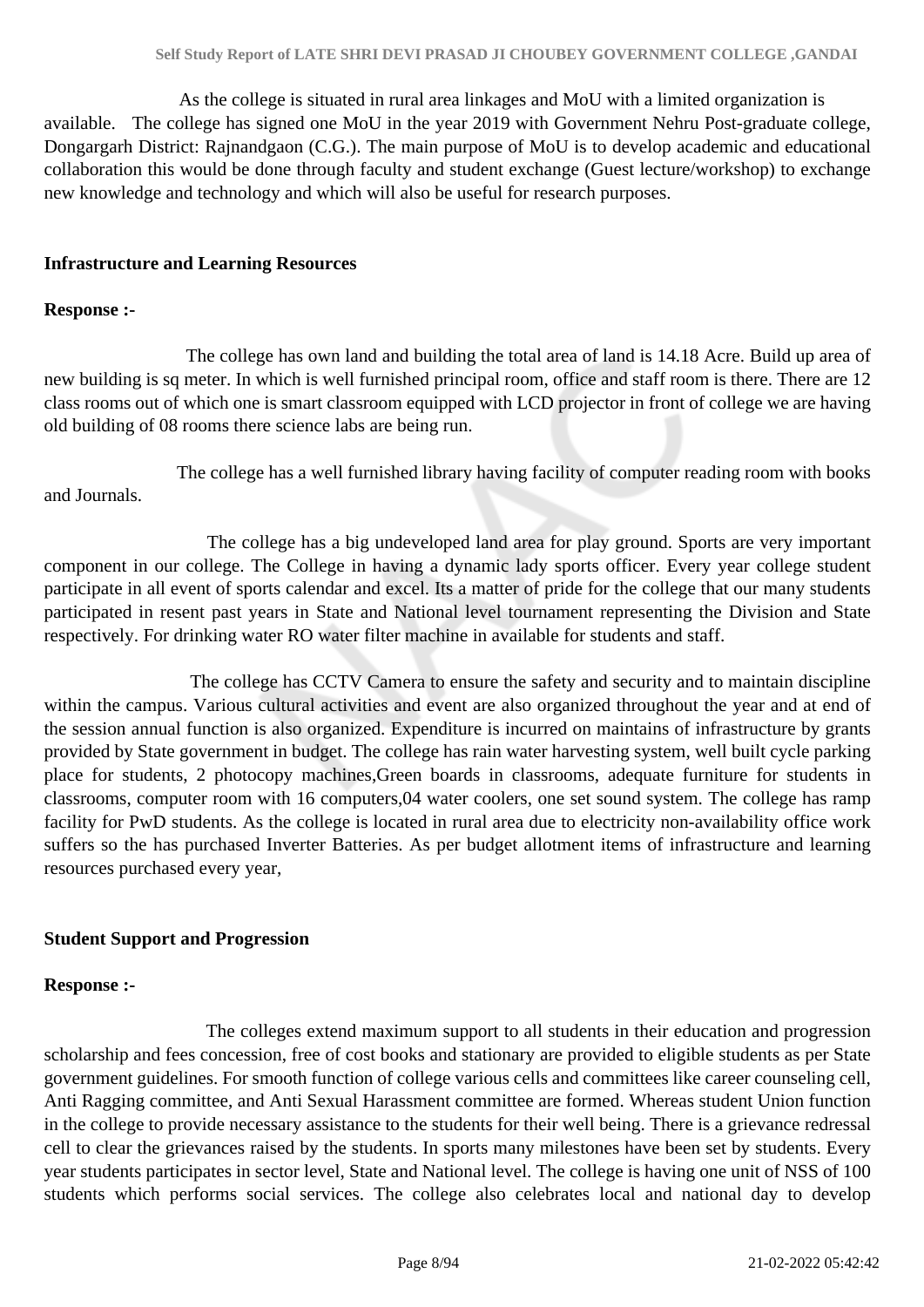understanding a spirit of patriotism.

 Students are the most important stakeholder of any academic institution. Class room teaching guidelines also provided by career and counseling cell. After graduation some opt for placement in private organization whereas most of them peruse post graduation.

 The college has an active alumni association which supports in the form of free books to library, free tree guards for plantation, free led bulbs, free planted flowerpot, free cemented chairs to sit on in garden, free steel chairs (a set of three persons sitting ), free water cooler. Meetings of alumni is organized in college every year as and when needed.

#### **Governance, Leadership and Management**

#### **Response :-**

 As it in a government college at college level head of institution is Principal-in-charge. He looks in to the governance, leadership and arrangement of the college decentralizing the power by making various committees and cells. Admission committee, Discipline committee, Students Union Cell, Anti Ragging committee, Anti Sexual Harassment cell, Grievances redressal cell, IQAC, Jan Bhagidari Samiti, Alumni organization, Internal audit committee, Physical verification and Write -off committee, Purchase committee, UGC Cell, AISHE Cell, RTI Cell, etc. The efforts are taken by the principal-in-charge to develop the culture of excellence and efficient governance though inspired leadership, IQAC works with all faculty members and supporting staff to ensure the smooth function of college .IQAC helps in effective planning and implementation of institution's policies. All grants are received from State govt.only some amount in collected in Jan Bhagidari fund. Training program is also organized for non-teaching staff of college. All regular teaching staff has completed their orientation and refresher courses. Ultimately the IQAC of college assures the stakeholders that the quality is maintained in the institution.

 The college believes in financial transparency and accountability. Internal as well as external audit is conducted.Cash book is maintained by office staff on day-to-day basis. Service books, personal files and all related documents and records are well maintained in office. The welfare measure for the teaching and non-teaching staff are availed according to state government directives. The performance appraisal for teaching and non-teaching staff is submitted to department of higher education every year after opinion marked by head of institution. The college has systematic organizational structure to manage the function of the college.

#### **Institutional Values and Best Practices**

#### **Response :-**

 The college in mainly focusing on spreading environmental awareness among students and faculty members. Students of the college are sensitized towards energy conservation. Our college is using energy efficient gadget like LED bulbs, LCD screen, Computers, Laptop etc. awareness drive has also been conducted for students and staff. Moreover, the college has committee against sexual harassment, Anti-Ragging committee to look after different gender related issues. On the occasion of Great Indian Personalities Birthday and Anniversary we organize program to remember them. Some of them are Father of the Nation - Mahatma Gandhi, Ironman - Sardar Vallav Bhai Patel, Educationist - Sarva Palli Radha Krishnan, Ideal for Youth -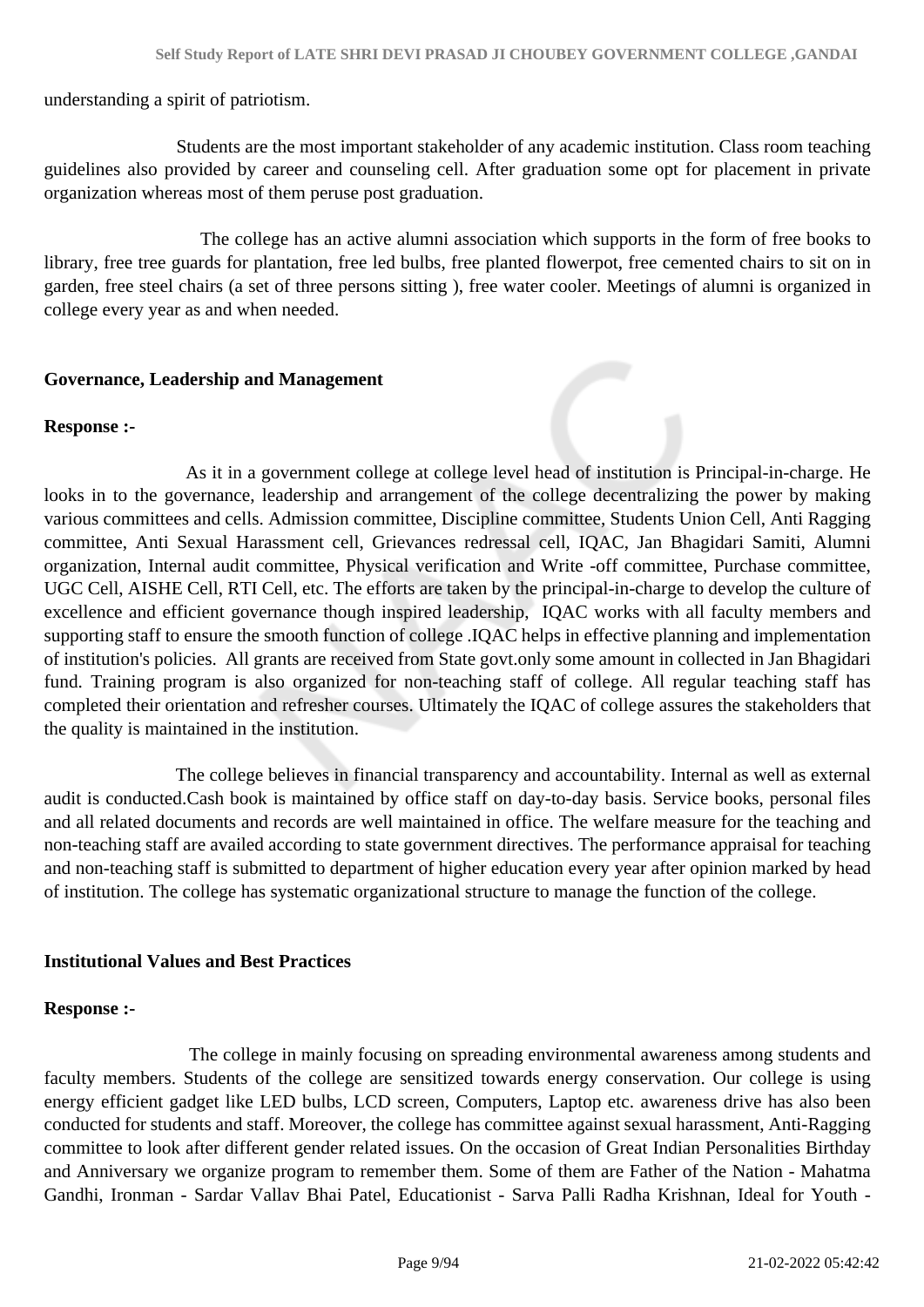Swami Vivekananda. The college organizes many co-curricular and extra-curricular activities with well planned way. In the field of sports and games with the special efforts of energetic sports officer students performed excellent. The College has the necessary eco-friendly system of rain water harvesting. We are also trying our best to make our college campus area plastic/polythene free in this regard action has been started to aware students and staff putting sign board not to use this items inside campus.

The two best practices of the college are :-

(1) One of the best practices adopted by college is

"Personality development through Co-curricular & Extra- curricular activities and Sports

and Games."

 (2) Every year, selected and specially trained students (group 4 students) go to nearby Higher Secondary school to encourage the students for Higher education and its implication in life.

"Motivational program for school students"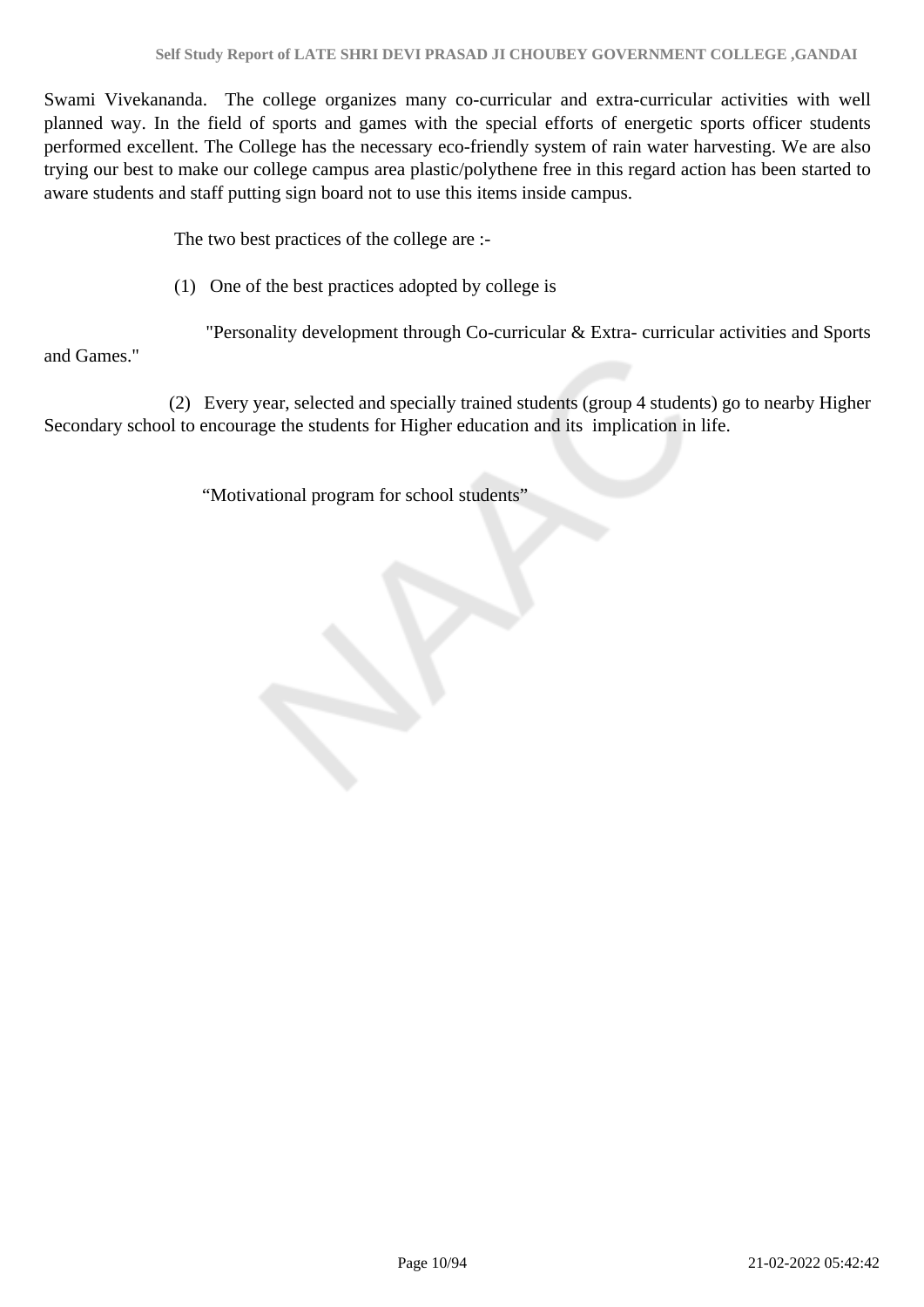# **2. PROFILE**

# **2.1 BASIC INFORMATION**

| <b>Name and Address of the College</b> |                                                                                                                                          |
|----------------------------------------|------------------------------------------------------------------------------------------------------------------------------------------|
| Name                                   | LATE SHRI DEVI PRASAD JI CHOUBEY<br><b>GOVERNMENT COLLEGE , GANDAI</b>                                                                   |
| Address                                | LATE SHRI DEVI PRASAD JI CHOUBEY<br>GOVERNMENT COLLEGE, GANDAI,<br>KAWARDHA - RAJNANDGAON ROAD, DIST-<br>RAJNANDGAON 491888 CHHATTISGARH |
| City                                   | <b>GANDAI</b>                                                                                                                            |
| <b>State</b>                           | Chhattisgarh                                                                                                                             |
| Pin                                    | 491888                                                                                                                                   |
| Website                                | www.govtcollegegandai.in                                                                                                                 |
|                                        |                                                                                                                                          |

| <b>Contacts for Communication</b> |                           |                                          |               |                          |                               |  |  |  |  |
|-----------------------------------|---------------------------|------------------------------------------|---------------|--------------------------|-------------------------------|--|--|--|--|
| <b>Designation</b>                | <b>Name</b>               | <b>Telephone with</b><br><b>STD Code</b> | <b>Mobile</b> | Fax                      | <b>Email</b>                  |  |  |  |  |
| Principal(in-<br>charge)          | Narad Singh<br>Verma      | 07743-260534                             | 9424136325    |                          | ppgandaicollege@<br>gmail.com |  |  |  |  |
| IQAC / CIQA<br>coordinator        | Ajay Kumar<br>Shrivastava | $\overline{\phantom{a}}$                 | 9425560280    | $\overline{\phantom{0}}$ | hrishiraj.ajay@gm<br>ail.com  |  |  |  |  |

| <b>Status of the Institution</b> |            |
|----------------------------------|------------|
| <b>Institution Status</b>        | Government |

| Type of Institution |              |
|---------------------|--------------|
| By Gender           | Co-education |
| $\perp$ By Shift    | Regular      |

| <b>Recognized Minority institution</b>     |                |  |  |
|--------------------------------------------|----------------|--|--|
| If it is a recognized minroity institution | N <sub>o</sub> |  |  |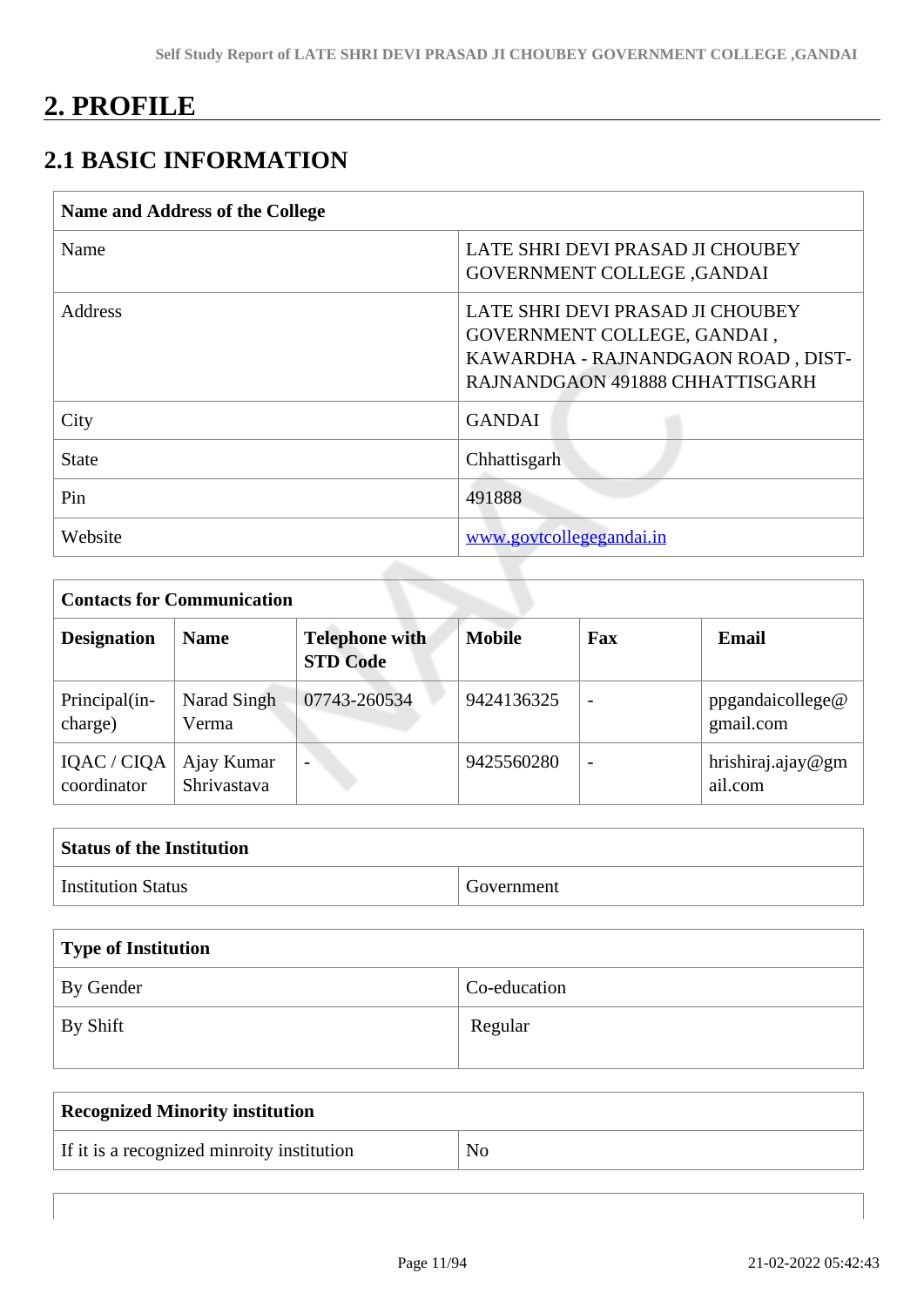| <b>Establishment Details</b>                                                                                                |                                                                                  |                                   |                                        |            |                      |                |  |
|-----------------------------------------------------------------------------------------------------------------------------|----------------------------------------------------------------------------------|-----------------------------------|----------------------------------------|------------|----------------------|----------------|--|
| Date of establishment of the college                                                                                        |                                                                                  |                                   |                                        | 01-01-1989 |                      |                |  |
| University to which the college is affiliated/ or which governs the college (if it is a constituent<br>college)             |                                                                                  |                                   |                                        |            |                      |                |  |
| <b>State</b>                                                                                                                | <b>University name</b><br><b>Document</b>                                        |                                   |                                        |            |                      |                |  |
| Chhattisgarh                                                                                                                |                                                                                  | Hemchand Yadav University<br>Durg |                                        |            | <b>View Document</b> |                |  |
| <b>Details of UGC recognition</b>                                                                                           |                                                                                  |                                   |                                        |            |                      |                |  |
| <b>Under Section</b>                                                                                                        |                                                                                  | <b>Date</b>                       |                                        |            | <b>View Document</b> |                |  |
| 2f of UGC                                                                                                                   |                                                                                  |                                   | 19-09-2017                             |            | <b>View Document</b> |                |  |
| 12B of UGC                                                                                                                  |                                                                                  |                                   | 19-09-2017                             |            | <b>View Document</b> |                |  |
|                                                                                                                             |                                                                                  |                                   |                                        |            |                      |                |  |
| Details of recognition/approval by stationary/regulatory bodies like<br>AICTE, NCTE, MCI, DCI, PCI, RCI etc(other than UGC) |                                                                                  |                                   |                                        |            |                      |                |  |
| <b>Statutory</b><br><b>Regulatory</b><br><b>Authority</b>                                                                   | <b>Recognition/App</b><br>roval details Inst<br>itution/Departme<br>nt programme |                                   | Day, Month and<br>year(dd-mm-<br>yyyy) | months     | <b>Validity in</b>   | <b>Remarks</b> |  |

No contents

| Details of autonomy                                                                                                                  |    |
|--------------------------------------------------------------------------------------------------------------------------------------|----|
| Does the affiliating university Act provide for<br>conferment of autonomy (as recognized by the<br>UGC), on its affiliated colleges? | No |

| <b>Recognitions</b>                                                                  |    |  |  |  |  |
|--------------------------------------------------------------------------------------|----|--|--|--|--|
| Is the College recognized by UGC as a College<br>with Potential for Excellence(CPE)? | No |  |  |  |  |
| Is the College recognized for its performance by<br>any other governmental agency?   | No |  |  |  |  |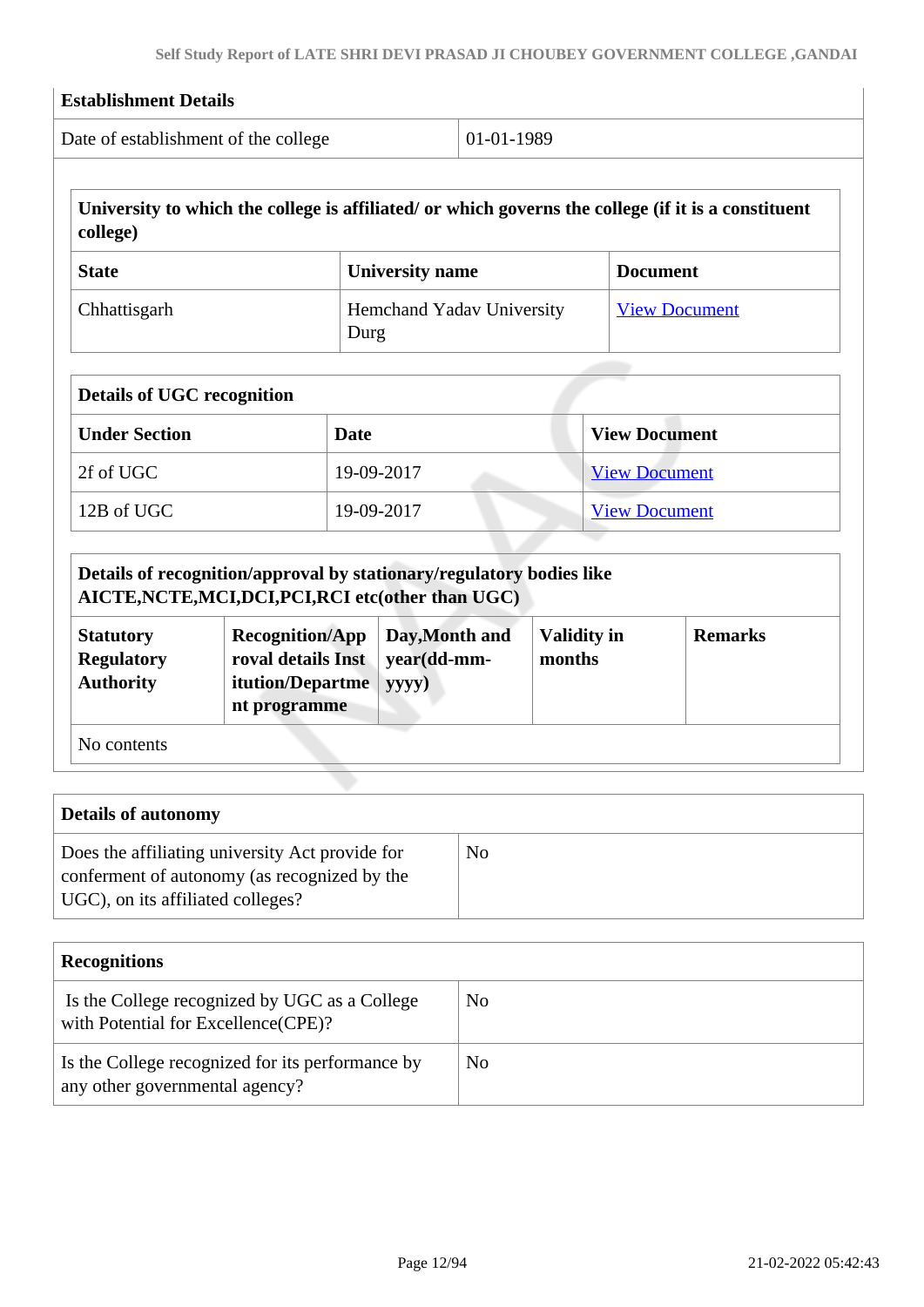| <b>Location and Area of Campus</b> |                                                                                                                                                                       |           |                                |                             |  |  |  |  |
|------------------------------------|-----------------------------------------------------------------------------------------------------------------------------------------------------------------------|-----------|--------------------------------|-----------------------------|--|--|--|--|
| <b>Campus Type</b>                 | <b>Address</b>                                                                                                                                                        | Location* | <b>Campus Area</b><br>in Acres | Built up Area in<br>sq.mts. |  |  |  |  |
| Main campus<br>area                | <b>LATE SHRI DEVI PRASAD</b><br><b>JI CHOUBEY</b><br>GOVERNMENT COLLEGE,<br>GANDAI, KAWARDHA -<br>RAJNANDGAON ROAD,<br><b>DIST-RAJNANDGAON</b><br>491888 CHHATTISGARH | Rural     | 14.18                          | 1370.58                     |  |  |  |  |

# **2.2 ACADEMIC INFORMATION**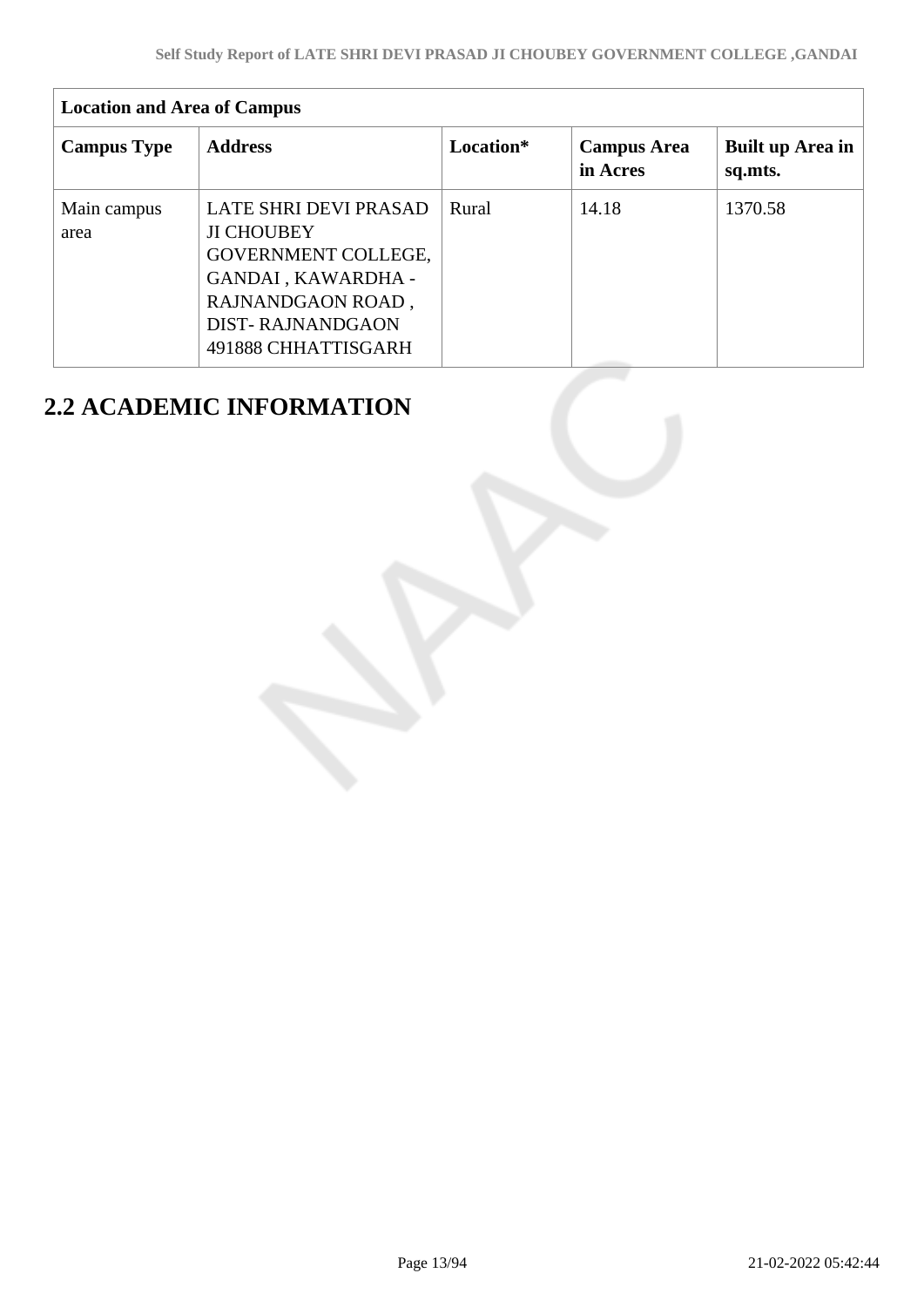| Details of Programmes Offered by the College (Give Data for Current Academic year) |                                                                                                                                     |                                     |                                                     |                                        |                                      |                                             |  |  |
|------------------------------------------------------------------------------------|-------------------------------------------------------------------------------------------------------------------------------------|-------------------------------------|-----------------------------------------------------|----------------------------------------|--------------------------------------|---------------------------------------------|--|--|
| Programme<br>Level                                                                 | <b>Name of Pr</b><br>ogramme/C<br>ourse                                                                                             | <b>Duration</b> in<br><b>Months</b> | <b>Entry</b><br>Qualificatio<br>$\mathbf n$         | <b>Medium of</b><br><b>Instruction</b> | <b>Sanctioned</b><br><b>Strength</b> | No.of<br><b>Students</b><br><b>Admitted</b> |  |  |
| <b>UG</b>                                                                          | BCom,Com<br>marce                                                                                                                   | 36                                  | <b>HIGHER SE</b><br><b>CONDARY</b><br><b>PASS</b>   | Hindi                                  | 60                                   | 42                                          |  |  |
| <b>UG</b>                                                                          | BA, BA<br>Hindi Lang<br><b>English Lang</b><br>Econ Hindi<br>Lit Pol<br>Science<br>Sociology<br>Geography<br>History<br>English Lit | 36                                  | <b>HIGHER SE</b><br><b>CCONDAR</b><br><b>Y PASS</b> | Hindi                                  | 180                                  | 179                                         |  |  |
| <b>UG</b>                                                                          | BSc, BSc<br>Hindi Lang<br><b>English Lang</b><br>Mathemetics<br>Physics<br>Chemistry<br>Computer<br>Science                         | 36                                  | <b>HIGHER SE</b><br><b>CONDARY</b><br><b>PASS</b>   | Hindi                                  | 50                                   | 14                                          |  |  |
| <b>UG</b>                                                                          | BSc, BSc<br>Hindi Lang<br>English Lang<br><b>Botany</b><br>Zoology<br>Chemistry                                                     | 36                                  | <b>HIGHER SE</b><br><b>CONDARY</b><br><b>PASS</b>   | Hindi                                  | 80                                   | 80                                          |  |  |
| PG                                                                                 | MA, Political<br>Science                                                                                                            | 24                                  | <b>GRADUUA</b><br><b>TE PASS</b>                    | Hindi                                  | 20                                   | 20                                          |  |  |
| PG                                                                                 | MA, Hindi                                                                                                                           | 24                                  | <b>GRADUAT</b><br>E PASS                            | Hindi                                  | 30                                   | 30                                          |  |  |

**Position Details of Faculty & Staff in the College**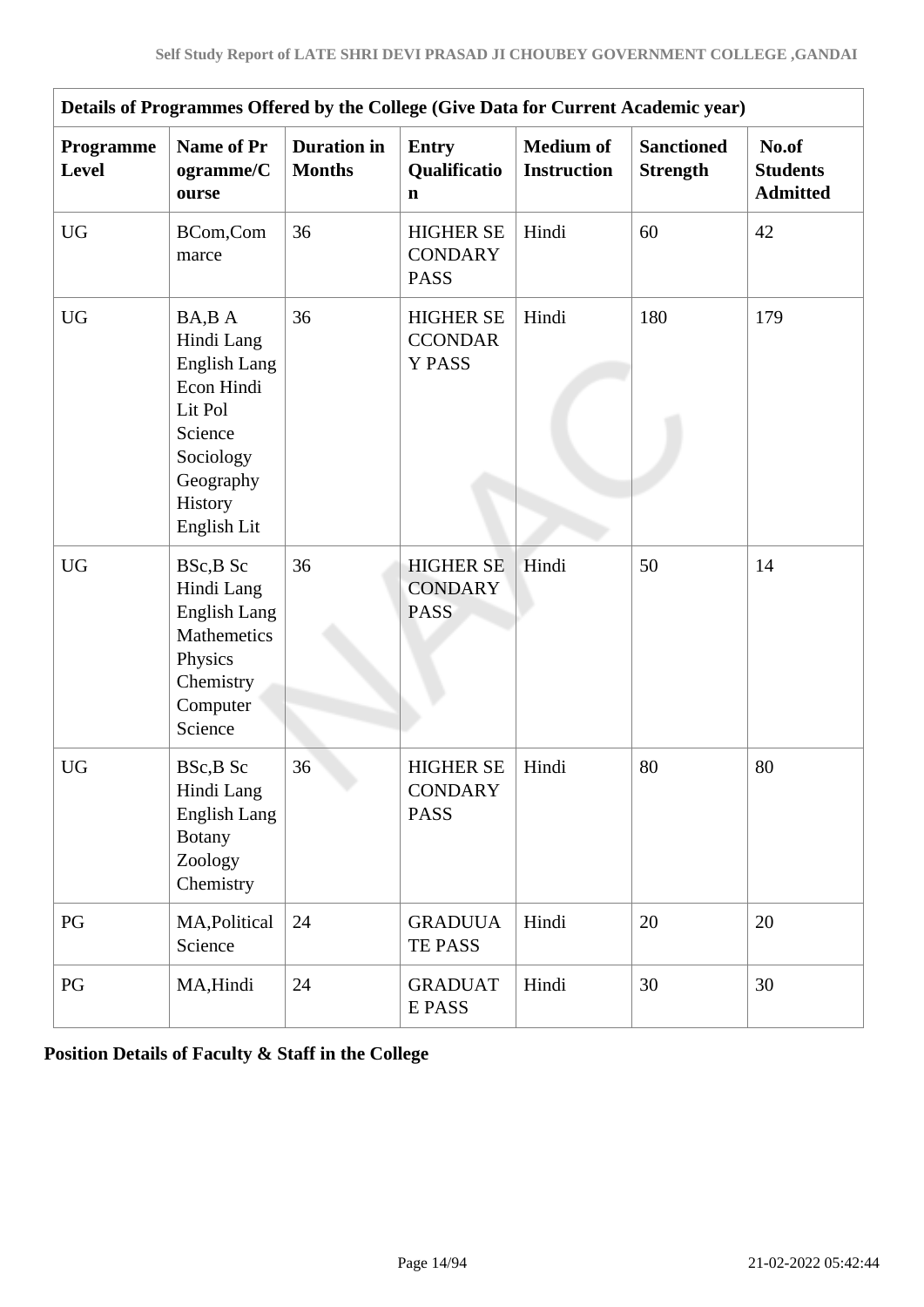| <b>Teaching Faculty</b>                                                             |                  |                |                |                            |                  |                |                |                            |                  |              |                |                |
|-------------------------------------------------------------------------------------|------------------|----------------|----------------|----------------------------|------------------|----------------|----------------|----------------------------|------------------|--------------|----------------|----------------|
|                                                                                     | <b>Professor</b> |                |                | <b>Associate Professor</b> |                  |                |                | <b>Assistant Professor</b> |                  |              |                |                |
|                                                                                     | Male             | Female         | Others         | Total                      | Male             | Female         | Others         | Total                      | Male             | Female       | Others         | Total          |
| Sanctioned by the<br>UGC /University<br><b>State</b><br>Government                  |                  |                |                | $\overline{0}$             |                  |                |                | $\overline{0}$             |                  |              |                | 17             |
| Recruited                                                                           | $\overline{0}$   | $\mathbf{0}$   | $\overline{0}$ | $\overline{0}$             | $\boldsymbol{0}$ | $\overline{0}$ | $\overline{0}$ | $\overline{0}$             | 3                | $\theta$     | $\overline{0}$ | 3              |
| Yet to Recruit                                                                      |                  |                |                | $\overline{0}$             |                  |                |                | $\overline{0}$             |                  |              |                | 14             |
| Sanctioned by the<br>Management/Soci<br>ety or Other<br>Authorized<br><b>Bodies</b> |                  |                |                | $\overline{0}$             |                  |                |                | $\overline{0}$             |                  |              |                | $\theta$       |
| Recruited                                                                           | $\boldsymbol{0}$ | $\overline{0}$ | $\overline{0}$ | $\overline{0}$             | $\overline{0}$   | $\overline{0}$ | $\overline{0}$ | $\overline{0}$             | $\boldsymbol{0}$ | $\mathbf{0}$ | $\overline{0}$ | $\overline{0}$ |
| Yet to Recruit                                                                      |                  |                |                | $\overline{0}$             |                  |                |                | $\overline{0}$             |                  |              |                | $\theta$       |

| <b>Non-Teaching Staff</b>                                                       |                |                |                |                |  |  |  |
|---------------------------------------------------------------------------------|----------------|----------------|----------------|----------------|--|--|--|
|                                                                                 | <b>Male</b>    | <b>Female</b>  | <b>Others</b>  | <b>Total</b>   |  |  |  |
| Sanctioned by the<br><b>UGC</b> / University State<br>Government                |                |                |                | 8              |  |  |  |
| Recruited                                                                       | $\overline{2}$ | $\overline{2}$ | $\overline{0}$ | $\overline{4}$ |  |  |  |
| Yet to Recruit                                                                  |                |                |                | $\overline{4}$ |  |  |  |
| Sanctioned by the<br>Management/Society<br>or Other Authorized<br><b>Bodies</b> |                |                |                | $\mathbf{1}$   |  |  |  |
| Recruited                                                                       | $\mathbf{1}$   | $\mathbf{0}$   | $\overline{0}$ | $\mathbf{1}$   |  |  |  |
| Yet to Recruit                                                                  |                |                |                | $\overline{0}$ |  |  |  |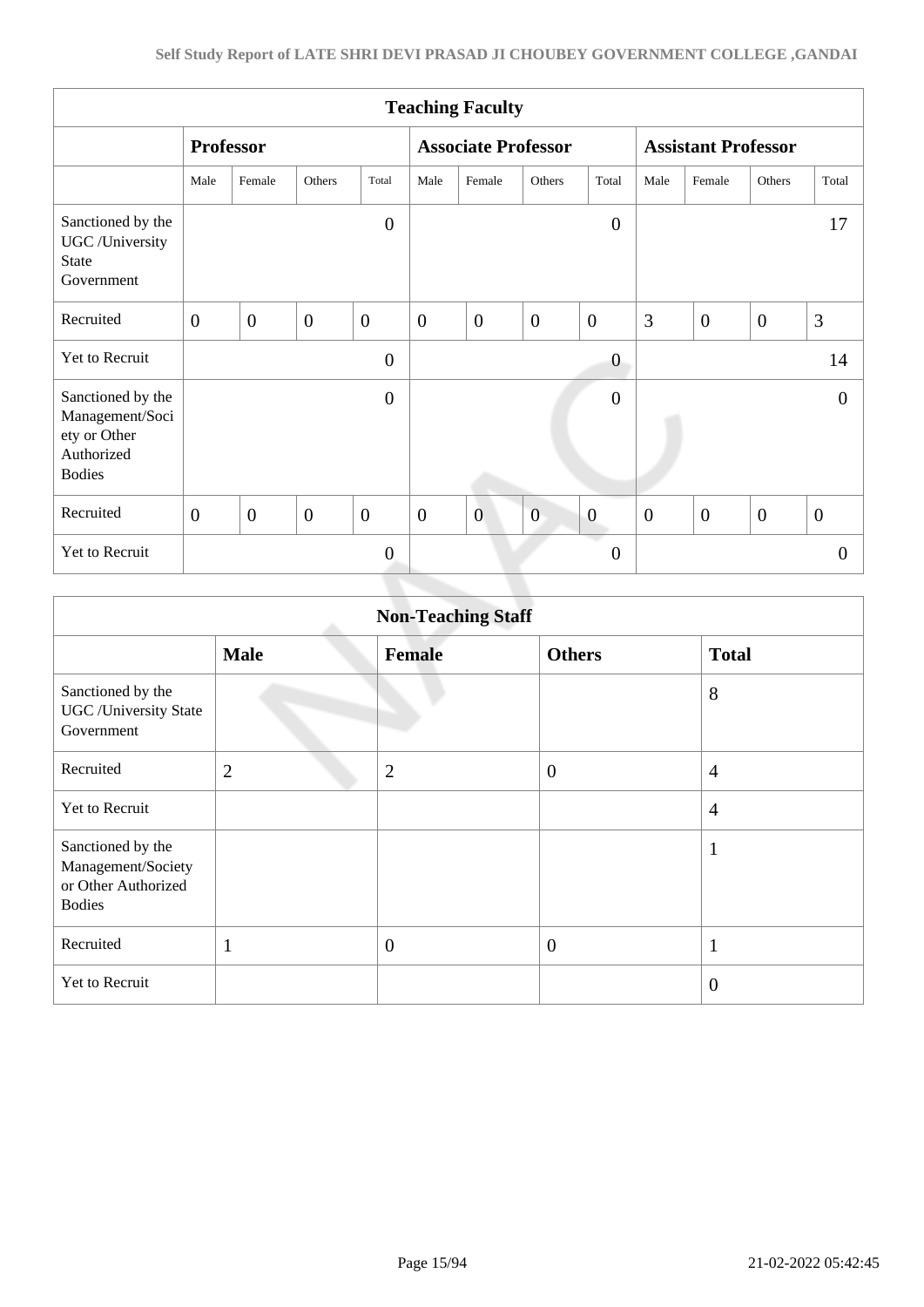| <b>Technical Staff</b>                                                          |              |                |               |              |  |  |  |
|---------------------------------------------------------------------------------|--------------|----------------|---------------|--------------|--|--|--|
|                                                                                 | <b>Male</b>  | Female         | <b>Others</b> | <b>Total</b> |  |  |  |
| Sanctioned by the<br>UGC / University State<br>Government                       |              |                |               | 8            |  |  |  |
| Recruited                                                                       | 3            | $\overline{0}$ | $\mathbf{0}$  | 3            |  |  |  |
| Yet to Recruit                                                                  |              |                |               | 5            |  |  |  |
| Sanctioned by the<br>Management/Society<br>or Other Authorized<br><b>Bodies</b> |              |                |               | $\theta$     |  |  |  |
| Recruited                                                                       | $\mathbf{0}$ | $\overline{0}$ | $\mathbf{0}$  | $\theta$     |  |  |  |
| Yet to Recruit                                                                  |              |                |               | $\theta$     |  |  |  |

# **Qualification Details of the Teaching Staff**

|                                     | <b>Permanent Teachers</b> |                |                            |                |                            |                |          |                |                |              |
|-------------------------------------|---------------------------|----------------|----------------------------|----------------|----------------------------|----------------|----------|----------------|----------------|--------------|
| <b>Highest</b><br>Qualificatio<br>n | <b>Professor</b>          |                | <b>Associate Professor</b> |                | <b>Assistant Professor</b> |                |          |                |                |              |
|                                     | Male                      | Female         | <b>Others</b>              | Male           | Female                     | Others         | Male     | Female         | Others         | Total        |
| D.sc/D.Litt/<br><b>LLD</b>          | $\overline{0}$            | $\overline{0}$ | $\overline{0}$             | $\mathbf{0}$   | $\boldsymbol{0}$           | $\overline{0}$ | $\theta$ | $\overline{0}$ | $\overline{0}$ | $\mathbf{0}$ |
| Ph.D.                               | $\overline{0}$            | $\overline{0}$ | $\overline{0}$             | $\overline{0}$ | $\overline{0}$             | $\theta$       | 1        | $\overline{0}$ | $\overline{0}$ | $\mathbf{1}$ |
| M.Phil.                             | $\boldsymbol{0}$          | $\overline{0}$ | $\overline{0}$             | $\overline{0}$ | $\overline{0}$             | $\overline{0}$ | 1        | $\overline{0}$ | $\overline{0}$ | $\mathbf{1}$ |
| PG                                  | $\overline{0}$            | $\overline{0}$ | $\overline{0}$             | $\overline{0}$ | $\overline{0}$             | $\overline{0}$ |          | $\theta$       | $\overline{0}$ | $\mathbf{1}$ |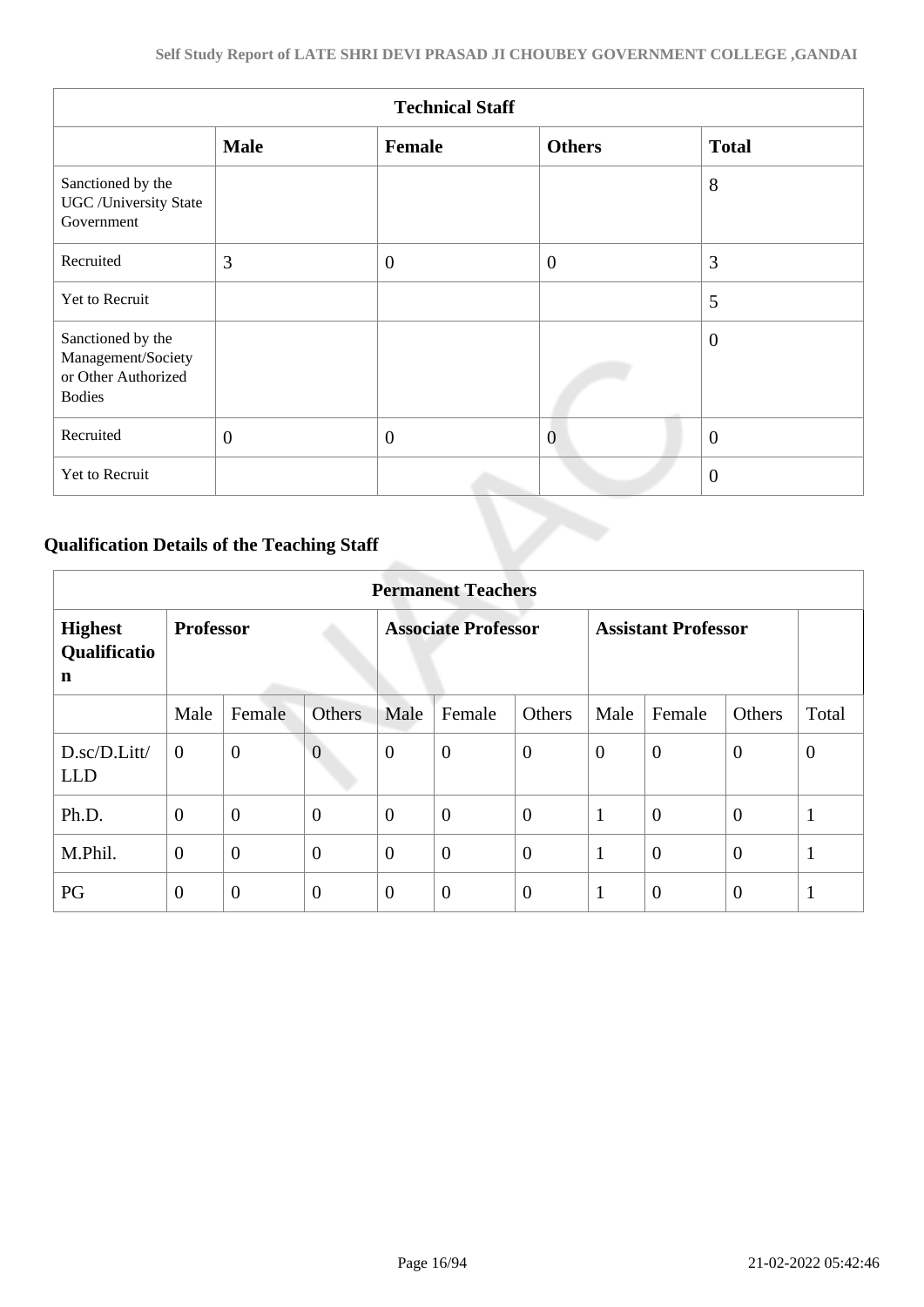| <b>Temporary Teachers</b>                     |                  |                |                            |                  |                  |                            |                |              |                |                |
|-----------------------------------------------|------------------|----------------|----------------------------|------------------|------------------|----------------------------|----------------|--------------|----------------|----------------|
| <b>Highest</b><br>Qualificatio<br>$\mathbf n$ | <b>Professor</b> |                | <b>Associate Professor</b> |                  |                  | <b>Assistant Professor</b> |                |              |                |                |
|                                               | Male             | Female         | Others                     | Male             | Female           | Others                     | Male           | Female       | Others         | Total          |
| $D.\text{sc}/D.\text{Litt}$<br><b>LLD</b>     | $\overline{0}$   | $\overline{0}$ | $\theta$                   | $\boldsymbol{0}$ | $\boldsymbol{0}$ | $\theta$                   | $\overline{0}$ | $\mathbf{0}$ | $\mathbf{0}$   | $\overline{0}$ |
| Ph.D.                                         | $\overline{0}$   | $\overline{0}$ | $\overline{0}$             | $\mathbf{0}$     | $\overline{0}$   | $\overline{0}$             | $\overline{0}$ | $\mathbf{0}$ | $\mathbf{0}$   | $\mathbf{0}$   |
| M.Phil.                                       | $\overline{0}$   | $\overline{0}$ | $\overline{0}$             | $\mathbf{0}$     | $\overline{0}$   | $\mathbf{0}$               | $\mathbf{1}$   | $\mathbf{0}$ | $\overline{0}$ | $\mathbf{1}$   |
| PG                                            | $\overline{0}$   | $\overline{0}$ | $\theta$                   | $\overline{0}$   | $\overline{0}$   | $\mathbf{0}$               | $\tau$         | 6            | $\overline{0}$ | 13             |
|                                               |                  |                |                            |                  |                  |                            |                |              |                |                |

|                                     | <b>Part Time Teachers</b> |                |                            |                |                            |                |                |                  |                |                |
|-------------------------------------|---------------------------|----------------|----------------------------|----------------|----------------------------|----------------|----------------|------------------|----------------|----------------|
| <b>Highest</b><br>Qualificatio<br>n | <b>Professor</b>          |                | <b>Associate Professor</b> |                | <b>Assistant Professor</b> |                |                |                  |                |                |
|                                     | Male                      | Female         | Others                     | Male           | Female                     | Others         | Male           | Female           | Others         | Total          |
| D.sc/D.Litt/<br><b>LLD</b>          | $\overline{0}$            | $\overline{0}$ | $\boldsymbol{0}$           | $\overline{0}$ | $\overline{0}$             | $\overline{0}$ | $\overline{0}$ | $\overline{0}$   | $\theta$       | $\mathbf{0}$   |
| Ph.D.                               | $\mathbf{0}$              | $\overline{0}$ | $\overline{0}$             | $\overline{0}$ | $\overline{0}$             | $\overline{0}$ | $\theta$       | $\boldsymbol{0}$ | $\overline{0}$ | $\overline{0}$ |
| M.Phil.                             | $\mathbf{0}$              | $\overline{0}$ | $\overline{0}$             | $\overline{0}$ | $\overline{0}$             | $\overline{0}$ | $\overline{0}$ | $\overline{0}$   | $\theta$       | $\theta$       |
| PG                                  | $\mathbf{0}$              | $\mathbf{0}$   | $\boldsymbol{0}$           | $\overline{0}$ | $\boldsymbol{0}$           | $\theta$       | 1              | $\mathbf{1}$     | $\overline{0}$ | $\overline{2}$ |

| <b>Details of Visting/Guest Faculties</b> |             |               |               |              |  |  |
|-------------------------------------------|-------------|---------------|---------------|--------------|--|--|
| <b>Number of Visiting/Guest Faculty</b>   | <b>Male</b> | <b>Female</b> | <b>Others</b> | <b>Total</b> |  |  |
| engaged with the college?                 |             |               |               |              |  |  |

**Provide the Following Details of Students Enrolled in the College During the Current Academic Year**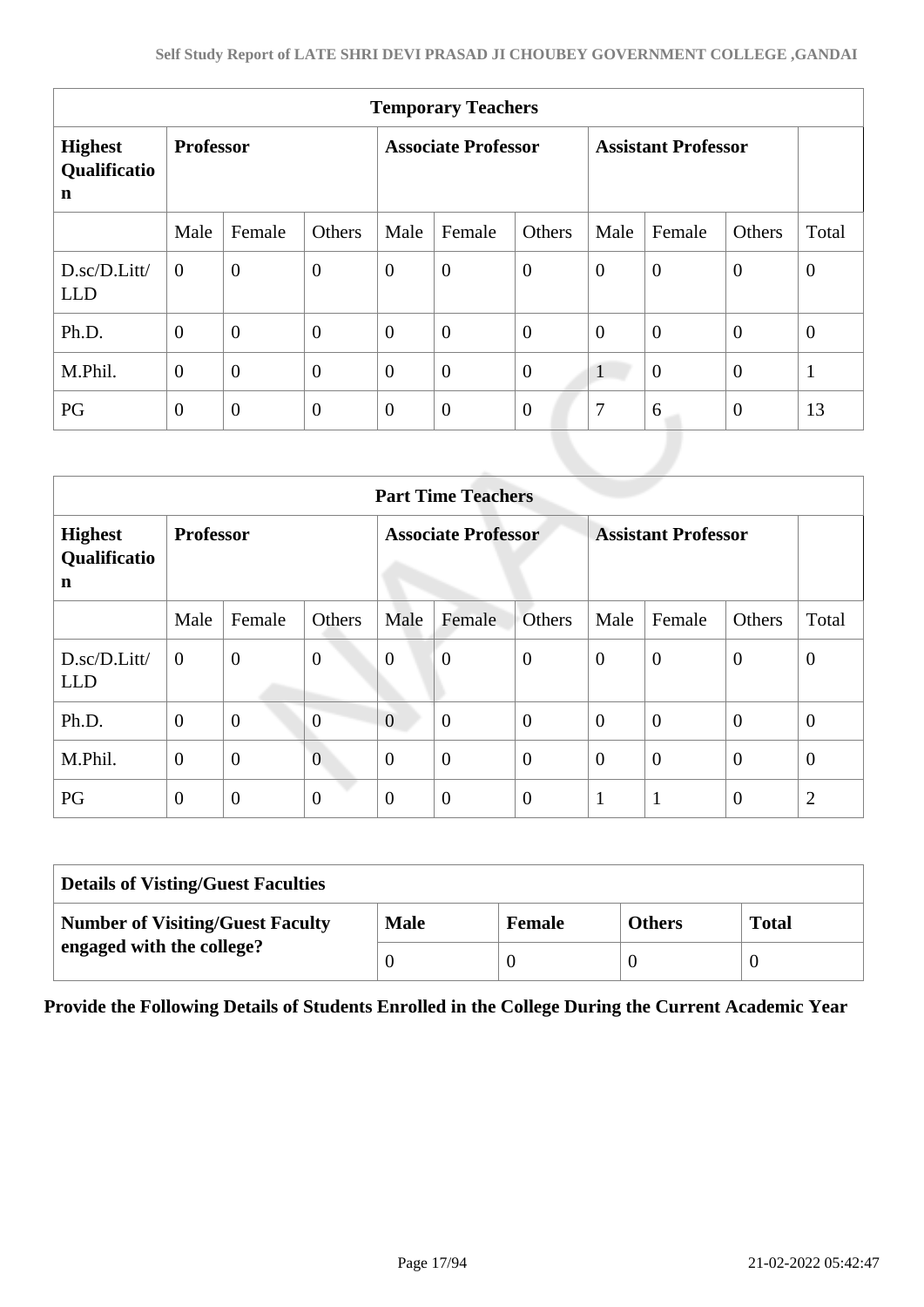| <b>Programme</b> |        | <b>From the State</b><br><b>Where College</b><br>is Located | <b>From Other</b><br><b>States of India</b> | <b>NRI Students</b> | Foreign<br><b>Students</b> | <b>Total</b>   |
|------------------|--------|-------------------------------------------------------------|---------------------------------------------|---------------------|----------------------------|----------------|
| <b>UG</b>        | Male   | 473                                                         | $\theta$                                    | $\overline{0}$      | $\overline{0}$             | 473            |
|                  | Female | 507                                                         | $\theta$                                    | $\overline{0}$      | $\theta$                   | 507            |
|                  | Others | $\overline{0}$                                              | $\overline{0}$                              | $\overline{0}$      | $\overline{0}$             | $\overline{0}$ |
| PG               | Male   | 40                                                          | $\overline{0}$                              | $\overline{0}$      | $\overline{0}$             | 40             |
|                  | Female | 36                                                          | $\overline{0}$                              | $\overline{0}$      | $\overline{0}$             | 36             |
|                  | Others | $\overline{0}$                                              | $\overline{0}$                              | $\overline{0}$      | $\overline{0}$             | $\overline{0}$ |

 **Provide the Following Details of Students admitted to the College During the last four Academic Years**

| Programme          |        | Year 1           | Year <sub>2</sub> | Year 3         | Year 4           |
|--------------------|--------|------------------|-------------------|----------------|------------------|
| <b>SC</b>          | Male   | 25               | 38                | 41             | 55               |
|                    | Female | 42               | 37                | 44             | 46               |
|                    | Others | $\overline{0}$   | $\overline{0}$    | $\overline{0}$ | $\boldsymbol{0}$ |
| ${\cal S}{\cal T}$ | Male   | 33               | 49                | 45             | 49               |
|                    | Female | 20               | 56                | 64             | 56               |
|                    | Others | $\overline{0}$   | $\boldsymbol{0}$  | $\overline{0}$ | $\overline{0}$   |
| <b>OBC</b>         | Male   | 262              | 296               | 279            | 307              |
|                    | Female | 186              | 286               | 285            | 311              |
|                    | Others | $\overline{0}$   | $\boldsymbol{0}$  | $\overline{0}$ | $\boldsymbol{0}$ |
| General            | Male   | 19               | 15                | 23             | 21               |
|                    | Female | 26               | 30                | 27             | 24               |
|                    | Others | $\overline{0}$   | $\boldsymbol{0}$  | $\overline{0}$ | $\overline{0}$   |
| Others             | Male   | $\boldsymbol{0}$ | $\boldsymbol{0}$  | $\overline{0}$ | $\overline{0}$   |
|                    | Female | $\overline{0}$   | $\boldsymbol{0}$  | $\overline{0}$ | $\overline{0}$   |
|                    | Others | $\overline{0}$   | $\boldsymbol{0}$  | $\overline{0}$ | $\boldsymbol{0}$ |
| Total              |        | 613              | 807               | 808            | 869              |

# **Institutional preparedness for NEP**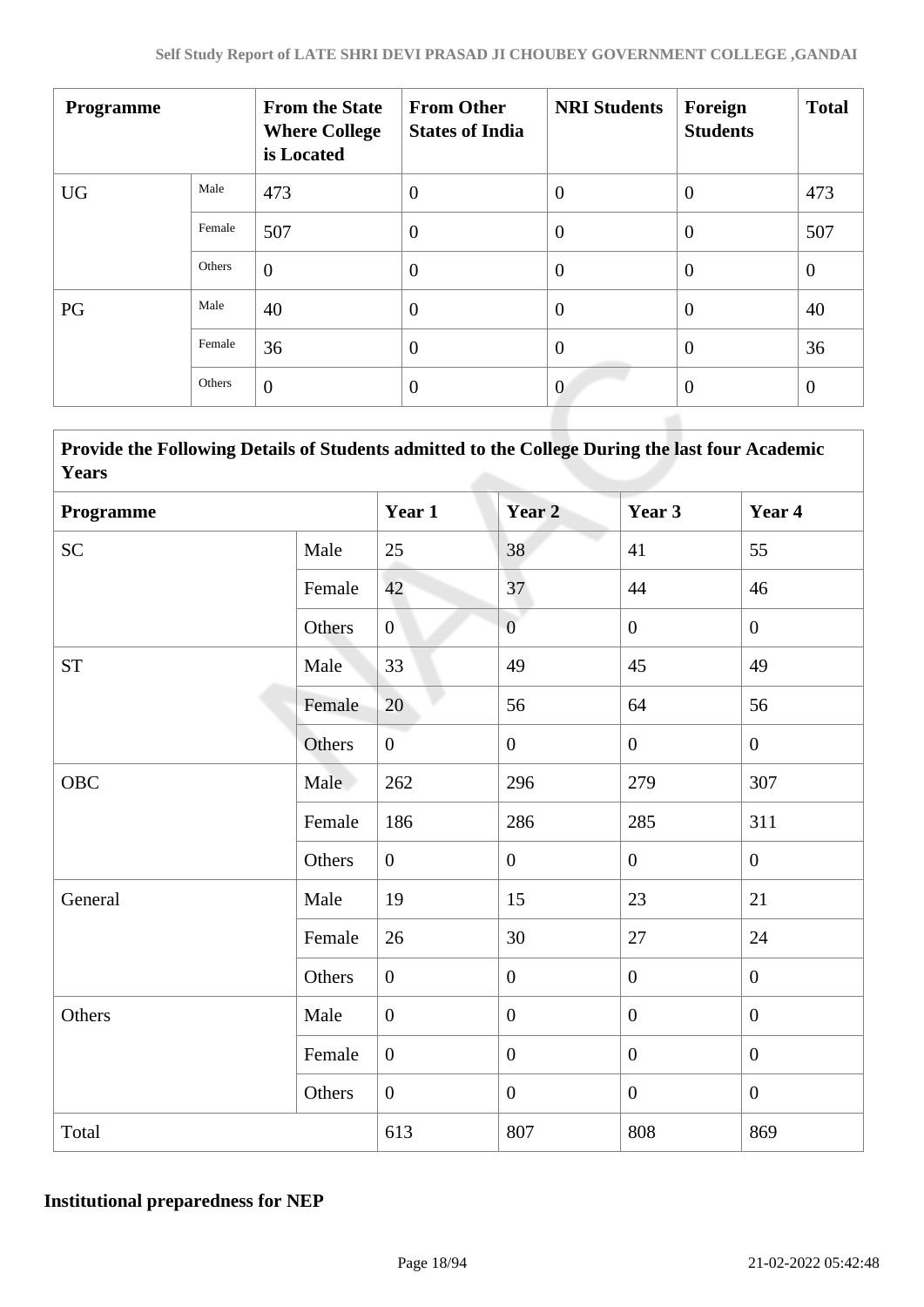| 1. Multidisciplinary/interdisciplinary:                                                                                  | Multidisciplinary.                                                                     |
|--------------------------------------------------------------------------------------------------------------------------|----------------------------------------------------------------------------------------|
| 2. Academic bank of credits (ABC):                                                                                       | <b>NIL</b>                                                                             |
| 3. Skill development:                                                                                                    | Add-On course for skill development.                                                   |
| 4. Appropriate integration of Indian Knowledge<br>system (teaching in Indian Language, culture, using<br>online course): | This is Hindi Medium college, so teaching in Hindi<br>medium is done.                  |
| 5. Focus on Outcome based education (OBE):                                                                               | Outcome of course is mentioned in SSR.                                                 |
| 6. Distance education/online education:                                                                                  | Class room teaching and during COVID - 19<br>Pandemic online education is carried out. |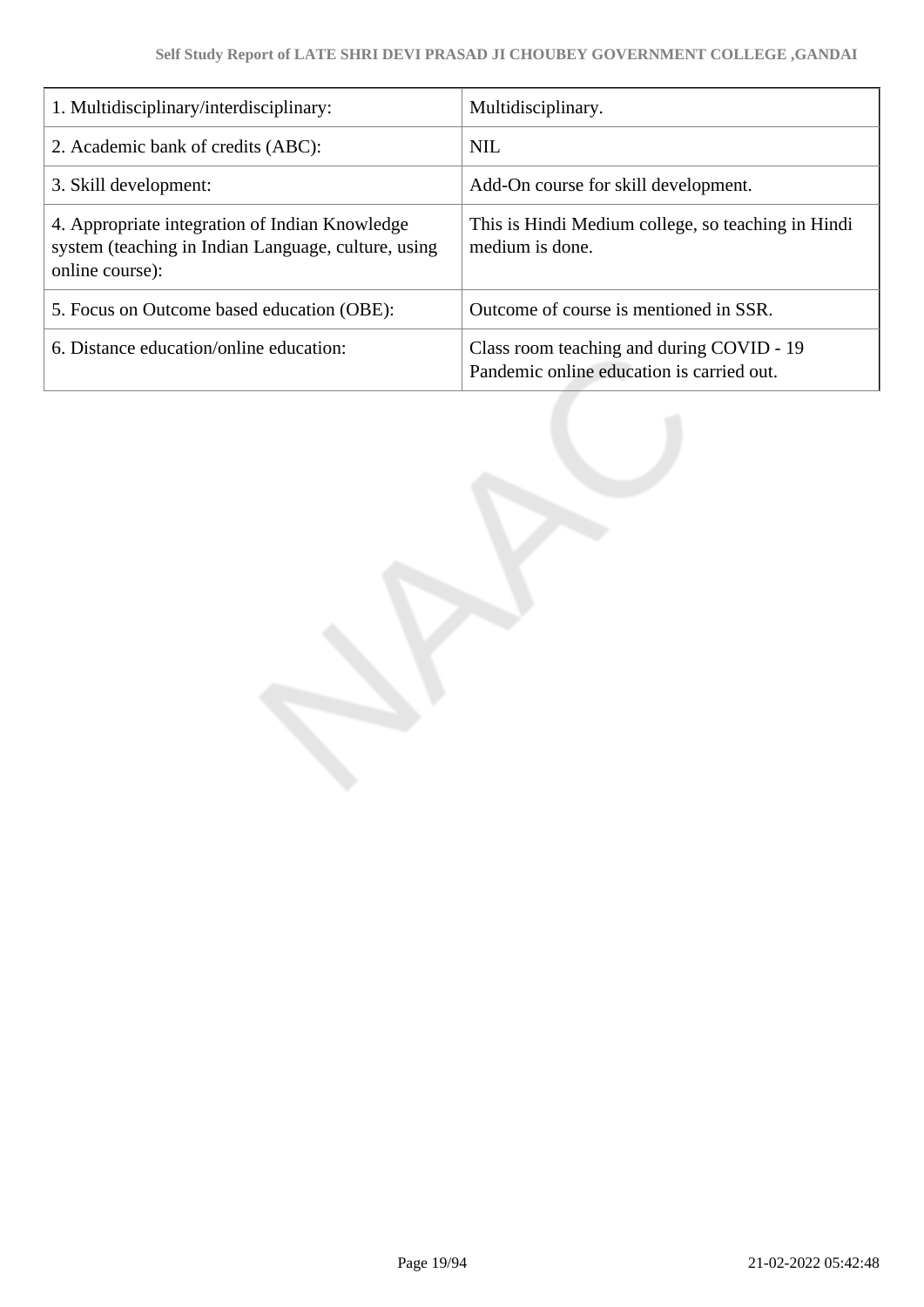# **Extended Profile**

# **1 Program**

# **1.1**

### **Number of courses offered by the Institution across all programs during the last five years**

| 2020-21                              | 2019-20 | 2018-19 |                      | 2017-18 | 2016-17 |  |  |
|--------------------------------------|---------|---------|----------------------|---------|---------|--|--|
| 121                                  | 106     | 101     |                      | 90      | 85      |  |  |
| <b>File Description</b>              |         |         | Document             |         |         |  |  |
| Institutional data prescribed format |         |         | <b>View Document</b> |         |         |  |  |

# **1.2**

### **Number of programs offered year-wise for last five years**

| 2020-21 | 2019-20 | 2018-19 | $ 2017 - 18 $ | 2016-17 |
|---------|---------|---------|---------------|---------|
| ັ       |         |         |               |         |

# **2 Students**

#### **2.1**

# **Number of students year-wise during last five years**

| 2020-21                                 | 2019-20 | 2018-19 |                      | 2017-18 | 2016-17 |  |
|-----------------------------------------|---------|---------|----------------------|---------|---------|--|
| 1056                                    | 869     | 808     |                      | 807     | 613     |  |
| <b>File Description</b>                 |         |         | Document             |         |         |  |
| Institutional data in prescribed format |         |         | <b>View Document</b> |         |         |  |

### **2.2**

# **Number of seats earmarked for reserved category as per GOI/State Govt rule year-wise during last five years**

| 2020-21 | 2019-20 | 2018-19 | 2017-18 | 2016-17 |
|---------|---------|---------|---------|---------|
| 841     | 811     | 794     | 724     | 657     |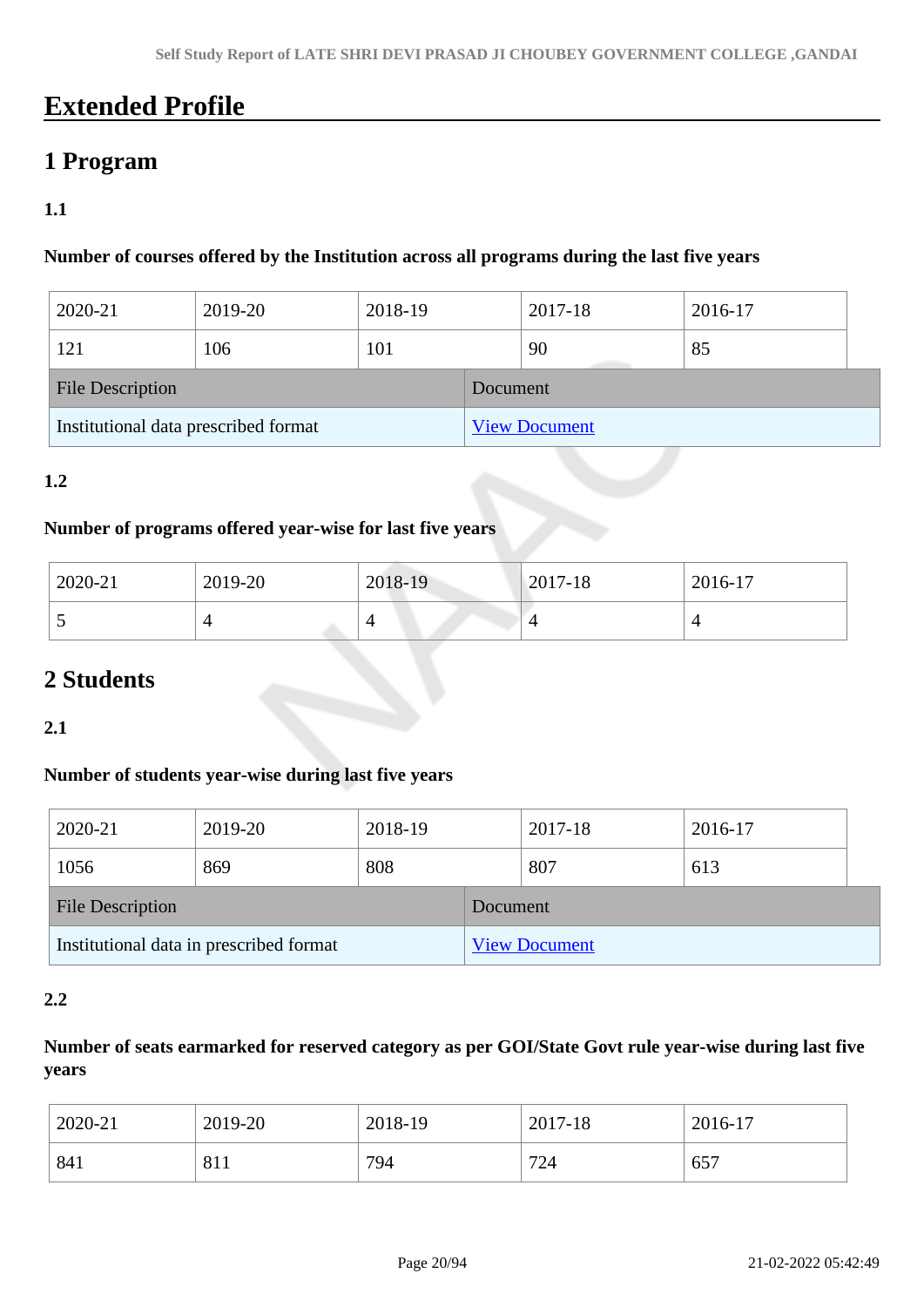| <b>File Description</b>                 | Document             |
|-----------------------------------------|----------------------|
| Institutional data in prescribed format | <b>View Document</b> |

# **2.3**

# **Number of outgoing / final year students year-wise during last five years**

| 2020-21                                 | 2019-20 | 2018-19 |                      | 2017-18 | 2016-17 |  |
|-----------------------------------------|---------|---------|----------------------|---------|---------|--|
| 319                                     | 235     | 209     |                      | 199     | 95      |  |
| <b>File Description</b>                 |         |         | Document             |         |         |  |
| Institutional data in prescribed format |         |         | <b>View Document</b> |         |         |  |

# **3 Teachers**

# **3.1**

# **Number of full time teachers year-wise during the last five years**

| 2020-21                                 | 2019-20 | 2018-19 |                      | 2017-18 | 2016-17 |
|-----------------------------------------|---------|---------|----------------------|---------|---------|
| 17                                      | 14      | 14      |                      | 13      | 13      |
| <b>File Description</b>                 |         |         | Document             |         |         |
| Institutional data in prescribed format |         |         | <b>View Document</b> |         |         |

# **3.2**

# **Number of sanctioned posts year-wise during last five years**

| 2020-21                                 | 2019-20 | 2018-19  |                      | 2017-18 |  | 2016-17 |  |
|-----------------------------------------|---------|----------|----------------------|---------|--|---------|--|
|                                         | 14      | 14       |                      | 13      |  | 13      |  |
| <b>File Description</b>                 |         | Document |                      |         |  |         |  |
| Institutional data in prescribed format |         |          | <b>View Document</b> |         |  |         |  |

# **4 Institution**

# **4.1**

**Total number of classrooms and seminar halls**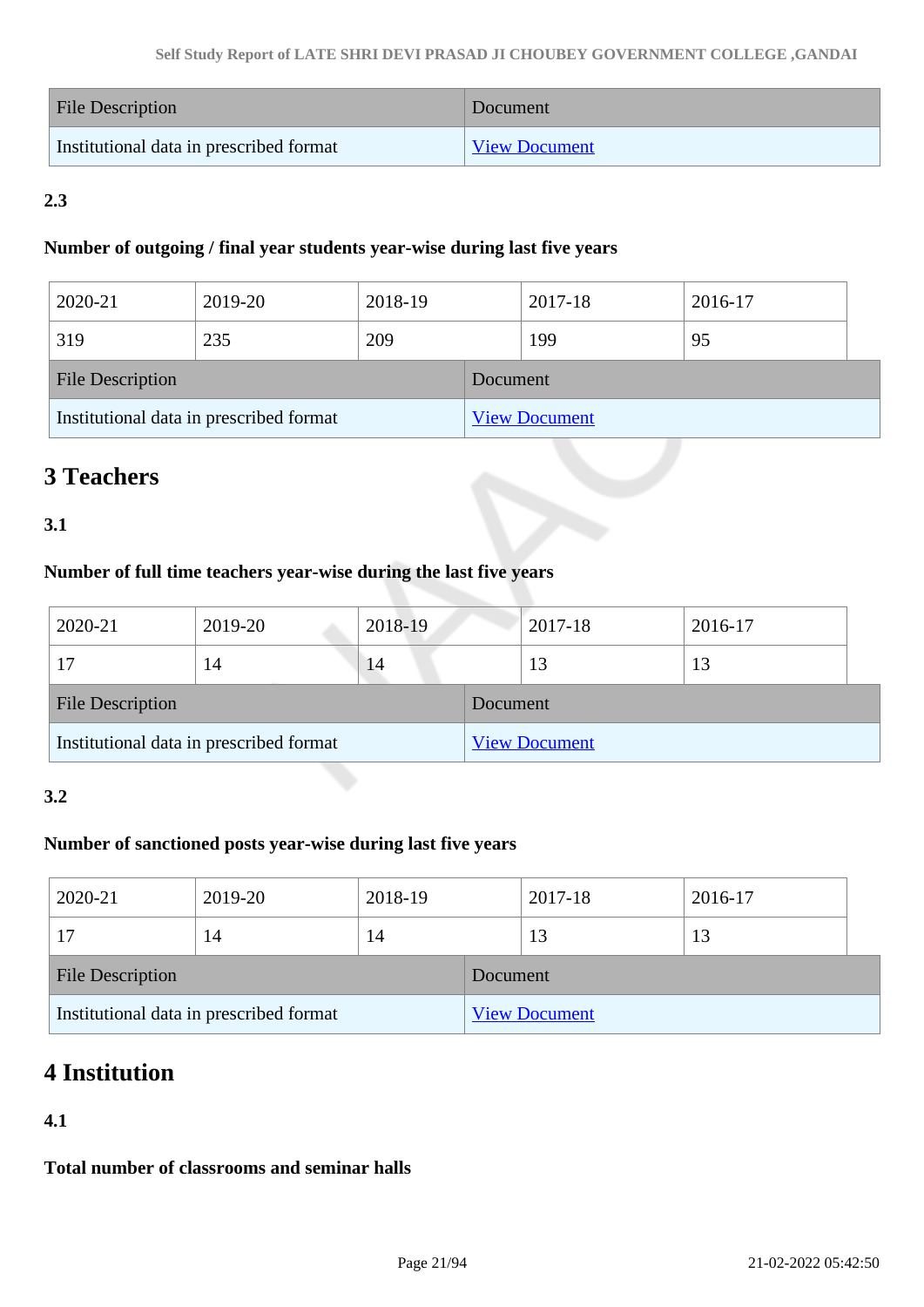# **Response: 26**

# **4.2**

# **Total Expenditure excluding salary year-wise during last five years ( INR in Lakhs)**

| 2020-21 | 2019-20 | 2018-19                     | 2017-18 | $2016-17$         |
|---------|---------|-----------------------------|---------|-------------------|
| 4.14    | 0.899   | $\gamma$ $\varsigma$<br>ا ت | 1.54    | 50<br>$4.5\angle$ |

**4.3**

# **Number of Computers**

**Response: 22**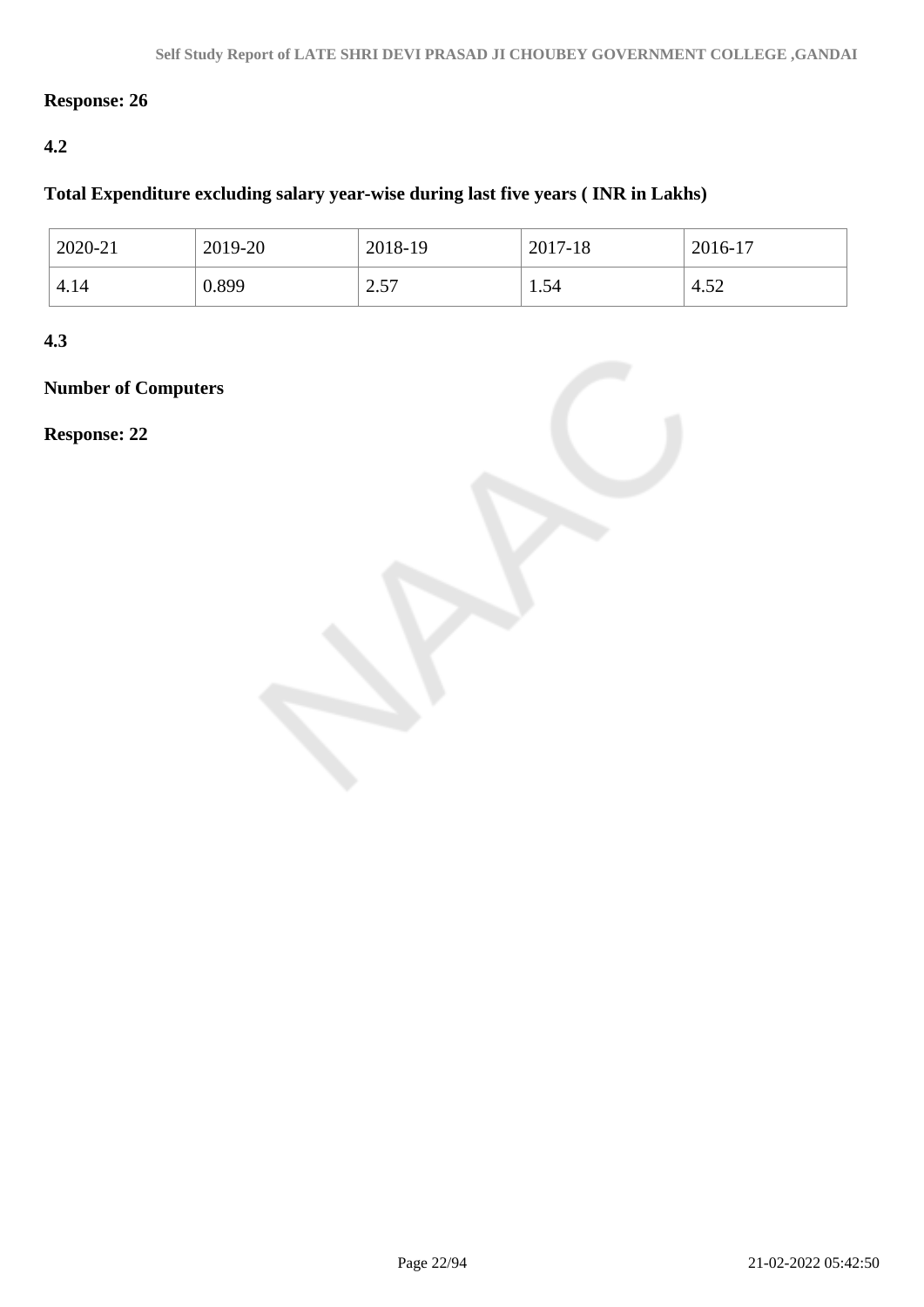# **4. Quality Indicator Framework(QIF)**

# **Criterion 1 - Curricular Aspects**

# **1.1 Curricular Planning and Implementation**

 **1.1.1 The Institution ensures effective curriculum delivery through a well planned and documented process**

**Response:** 

**Response:-**

 Late Shri Devi Prasad Ji Choubey Governmewent College, Gandai is affiliated to Hemchand Yadav University, Durg. The curriculum of all the program/courses of this college is approved by The Board of Studies of the University and provided to us at the beginning of the academic session every year. The college has no right to amend the syllabus at it's own level. So all the departments have to implement the syllabus as prescribed by the University. For the effective implementation of curriculum Principal-In-Charge--the head of the institution conducts a meeting of all teaching staff and gives proper guidelines & advises to all faculty members that it is required to discuss about the syllabus in introductory class in details including monthly division of teaching plan.

At the beginning of each session, the faculty members in the respective departments make a plan and strategies to the delivery of the respective course. Annual teaching plan is made dividing the syllabus month wise. Reference books are selected and study materials provided if required. and guest lecturers are appointed especially in the month of August every academic year as per the order of department of higher education of State Government.

 Every session begins with an introduction program to make students familiar with the syllabus and they are shared with the planning of the session. Faculty members generally follow conventional teaching methods of class room teaching with the use of chalk/duster and green boards, the lecture method of teaching in the class is also followed, but efforts are made to satisfy the average and below average students as per their needs. Besides the conventional method of teaching faculties make interactive session too with students in the class room. Faculty members identify the slow learner students while teaching in classes and extra efforts are made, remedial classes are taken to make them understand the topic. The college has only one smart class room where special lectures are organized by departments inviting resource persons to have a better understanding of contemporary issues of their respective subjects.

 Students are encouraged to visit the library regularly for reading, taking notes and borrowing books, teachers also go to the library and guide about text/reference books, journals, magazines as well as newspapers. A record of the students and teaching staff using the library facilities is maintained in Library. For the assessment of the students progress Internal examination are carried out as per academic calender schedule and it is also discussed in Parent-Teacher meeting. The teachers maintain records of their all activities in a daily diary and students' attendance in attendance register. The Principal-In-Charge of the college occasionally meets with the faculty members and inquires and also interact with them regarding the classes attended by students as well as the status and progress of the students. Faculty members every year take care to complete the syllabus of the subjects well before the schedule of commencement of Annual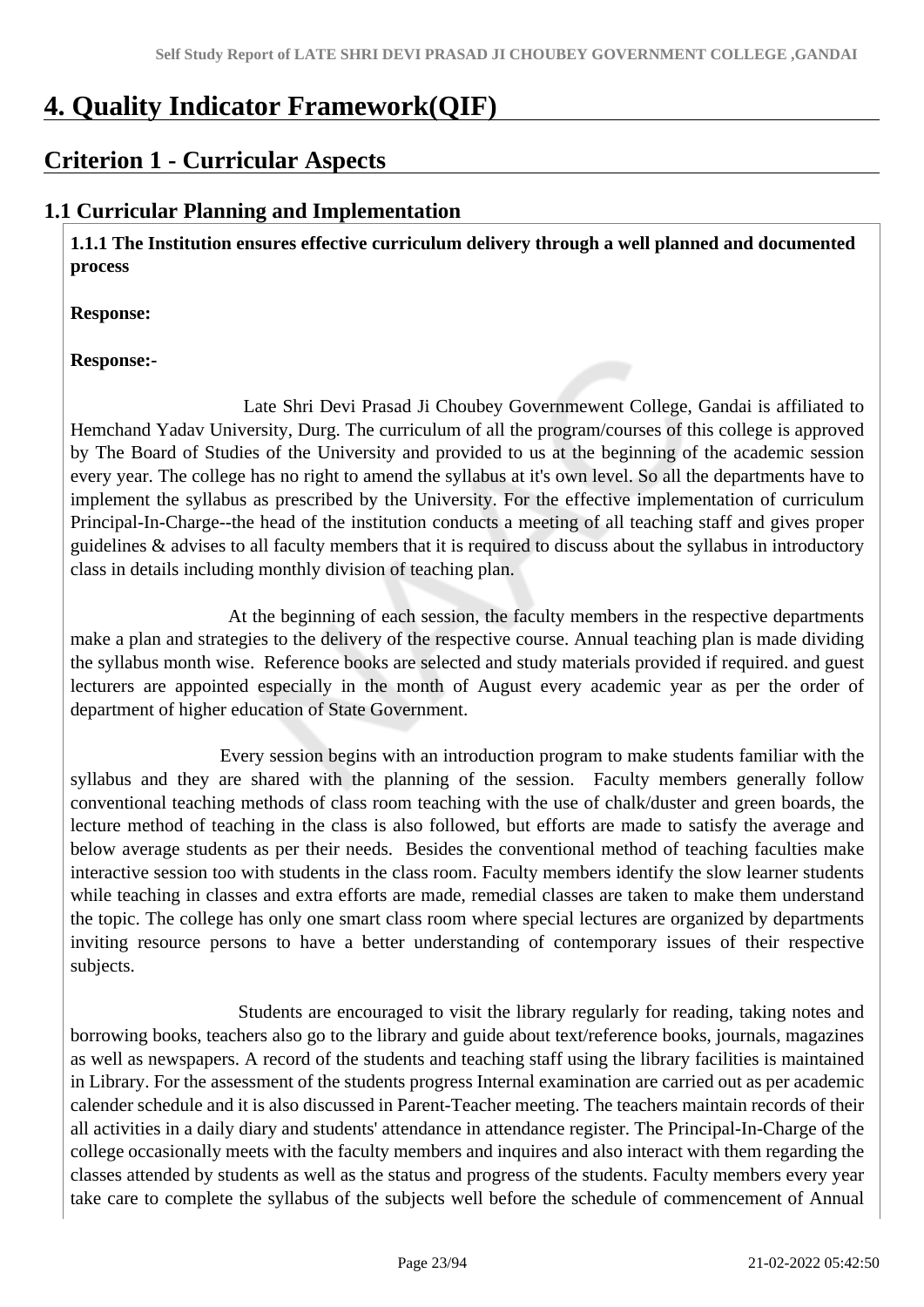Examination. IQAC Coordinator also contributes his valuable remarks and ideas on the implementation of the curriculum.

| <b>File Description</b>              | <b>Document</b>      |
|--------------------------------------|----------------------|
| <b>Upload Additional information</b> | <b>View Document</b> |
| Link for Additional information      | <b>View Document</b> |

#### **1.1.2 The institution adheres to the academic calendar including for the conduct of CIE**

#### **Response:**

#### **Response:-**

 At the beginning of the session in most probably in the Month of June every year college receives an academic calendar issued by the Department of Higher Education, Government of Chhattishgarh. Every college has to follow the academic calender and according to it college has to make it's plan. Soon after the completion of admission of students all departments of the college start their regular classes as per the time-table prepared by the faculty. All undergraduate teaching are done on annual basis where as all postgraduates teaching are done on semester basis ( 2 semesters in a year.) As per the university guidelines internal exams are held in the college from time to time and these are held strictly following the academic calendar. Notices regarding internal exams are displayed on the notice board.

The salient features of the Academic calender for colleges are :-

- Process of admission, generally in the month of June, July every year
- Commencement of regular classes.
- Student Union Activities. Including election process and oath taking dates.
- Sports and Cultural activities. Duration of organization at every level.
- NSS and Other activities. Including Tree plantation program, Regular activities, Camps, Annual function at college level.
- Details of Vacations. Dusshera, Deepawali, Winter and Summer vacations.
- Internal Examination Program. With details of unit tests sessional exams and pre final exam.
- Annual Examination Program including Annual practical exams.
- Detail direction for semester classes.
- Directions for teachers and their duties.

Internal examinations are conducted by college as per the guidelines given in academic calender.

1.A Notice is issued by the college Principal-In-Charge for the Internal examination well before it's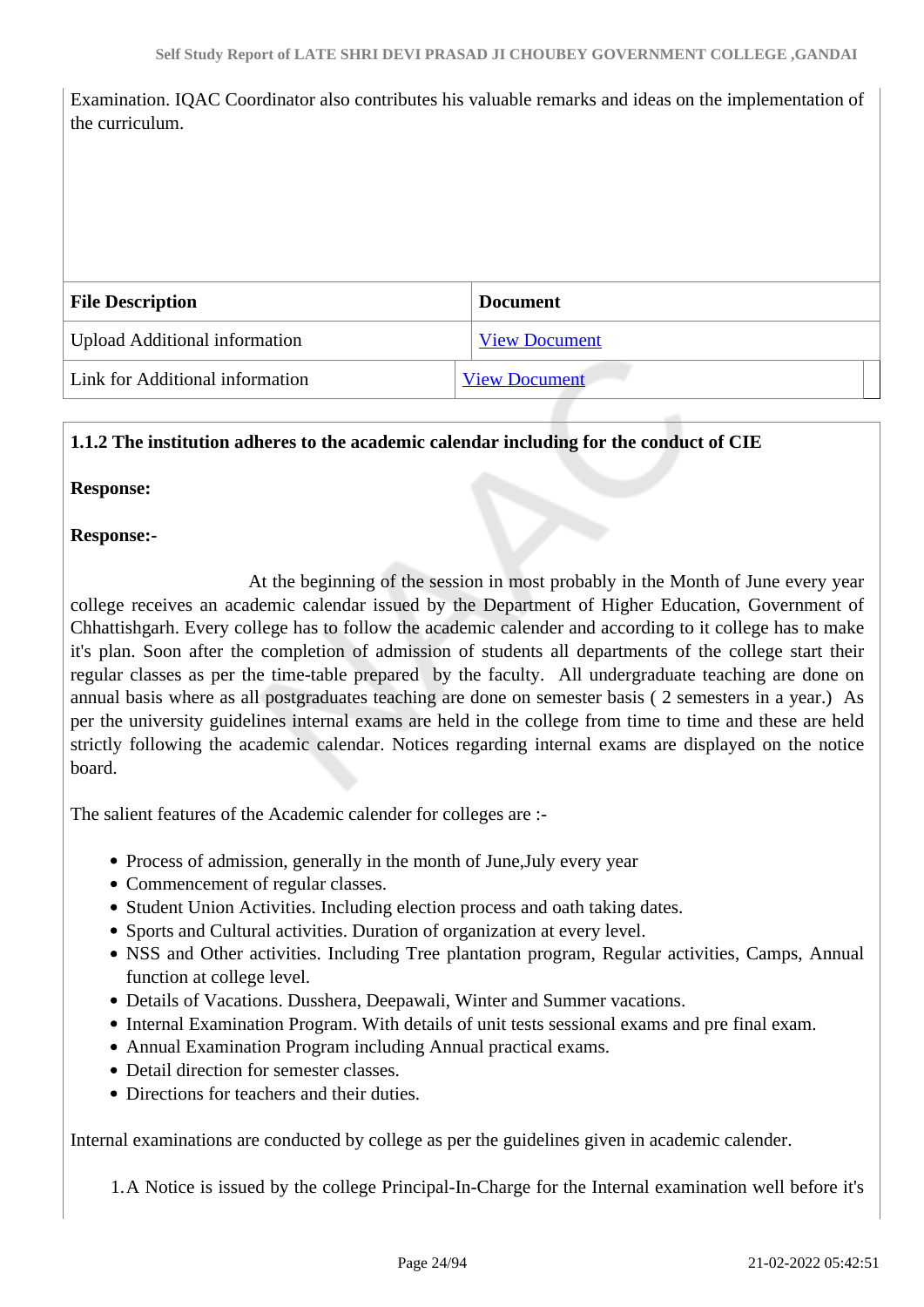commencement.

- 2.Unit tests are carried out in classes asking questions orally.
- 3.The question papers of these exams are made by subject teachers of the concerned departments.
- 4.The examination committee of the college conducts the examinations by employing all the teachers of the college as invigilators.
- 5.The evaluation of these examinations is done by the college teachers themselves.
- 6.The marks obtained by the students are fed on University's website using college ID and password provided by the University to college.
- 7.Generally the final examination is conducted in the month of March April and May the dates of these examinations are declared by the affiliating university.

Plantation Program is carried out in the month of July/August, Student Union is formed as per the guidelines given by the Department of Higher Education for the concern year, Sports and Cultural activities are also organized as per plans of the year, at the ending of the session Annual function is organized after this we proceed towards Annual practical examination and Annual Written examination. This way the session ends.

| <b>File Description</b>              | <b>Document</b>      |
|--------------------------------------|----------------------|
| <b>Upload Additional information</b> | <b>View Document</b> |
| Link for Additional information      | <b>View Document</b> |

 **1.1.3 Teachers of the Institution participate in following activities related to curriculum development and assessment of the affiliating University and/are represented on the following academic bodies during the last five years** 

**1.Academic council/BoS of Affiliating university**

- **2.Setting of question papers for UG/PG programs**
- **3.Design and Development of Curriculum for Add on/ certificate/ Diploma Courses**
- **4.Assessment /evaluation process of the affiliating University**

**Response:** B. Any 3 of the above

| <b>File Description</b>                                                                                      | <b>Document</b>      |
|--------------------------------------------------------------------------------------------------------------|----------------------|
| Institutional data in prescribed format                                                                      | <b>View Document</b> |
| Details of participation of teachers in various<br>bodies/activities provided as a response to the<br>metric | <b>View Document</b> |

# **1.2 Academic Flexibility**

 **1.2.1 Percentage of Programmes in which Choice Based Credit System (CBCS)/ elective course system has been implemented**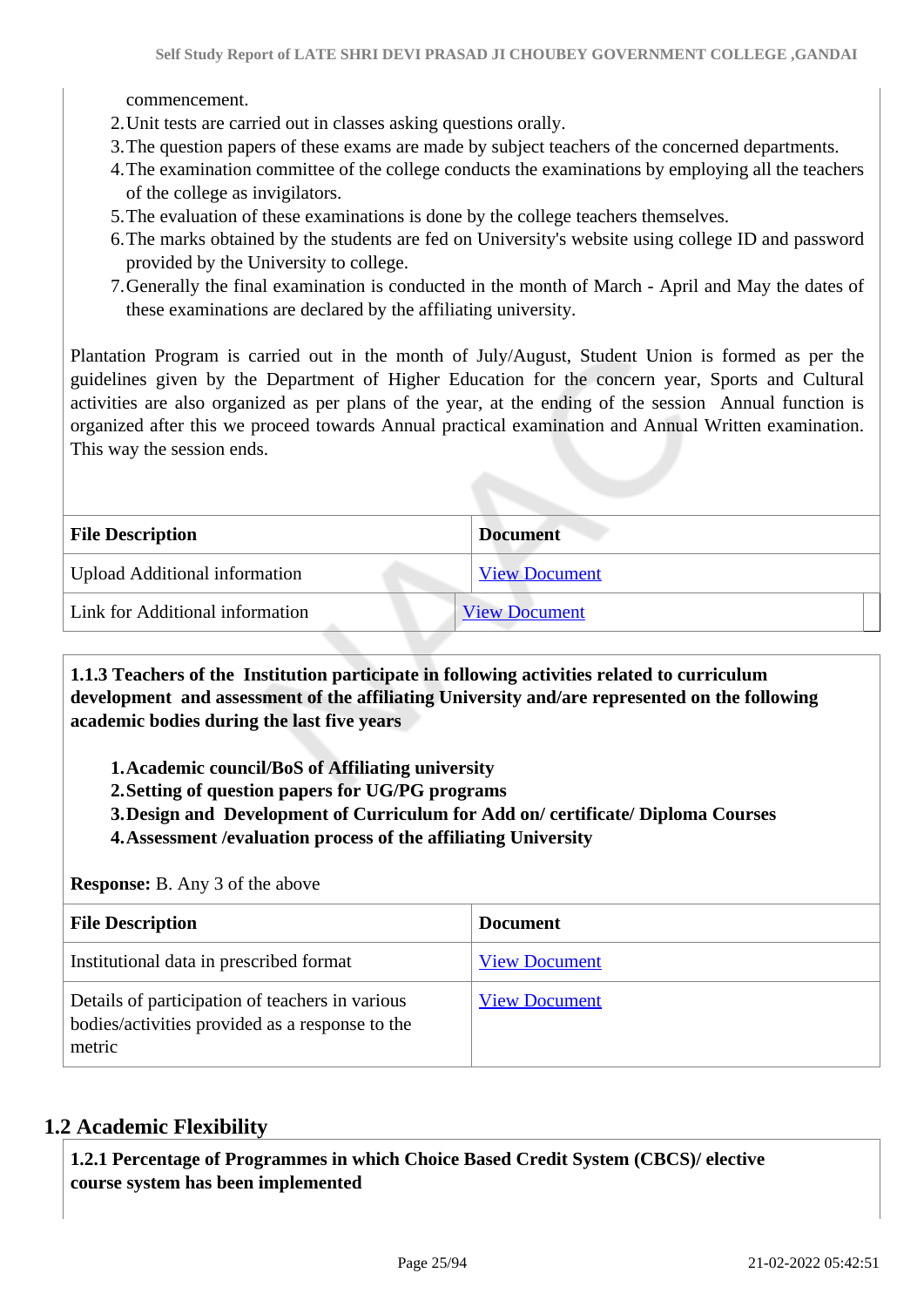#### **Response:** 20

# 1.2.1.1 **Number of Programmes in which CBCS / Elective course system implemented.**

Response: 1

| <b>File Description</b>                 | <b>Document</b>      |
|-----------------------------------------|----------------------|
| Institutional data in prescribed format | <b>View Document</b> |
| Link for Additional information         | <b>View Document</b> |

# **1.2.2 Number of Add on /Certificate programs offered during the last five years Response:** 0 1.2.2.1 **How many Add on /Certificate programs are offered within the last 5 years.** 2020-21 2019-20 2018-19 2017-18 2016-17  $0$  0 0 0 **File Description Document** List of Add on /Certificate programs [View Document](https://assessmentonline.naac.gov.in/storage/app/hei/SSR/109112/1.2.2_1642159553_6961.xlsx)

# **1.2.3 Average percentage of students enrolled in Certificate/ Add-on programs as against the total number of students during the last five years**

**Response:** 0

# 1.2.3.1 **Number of students enrolled in subject related Certificate or Add-on programs year wise during last five years**

| <b>File Description</b> |         |         | <b>Document</b> |          |  |
|-------------------------|---------|---------|-----------------|----------|--|
|                         |         |         |                 |          |  |
| U                       | ν       | U       | υ               | $\theta$ |  |
| 2020-21                 | 2019-20 | 2018-19 | 2017-18         | 2016-17  |  |

| $\sim$ 2.1.0 $\omega$ 0.000 mp 0.011                                                   | $\sim$ $\sim$ $\sim$ $\sim$ $\sim$ $\sim$ $\sim$ |
|----------------------------------------------------------------------------------------|--------------------------------------------------|
| Details of the students enrolled in Subjects related<br>to certificate/Add-on programs | <u>View Document</u>                             |
|                                                                                        |                                                  |

# **1.3 Curriculum Enrichment**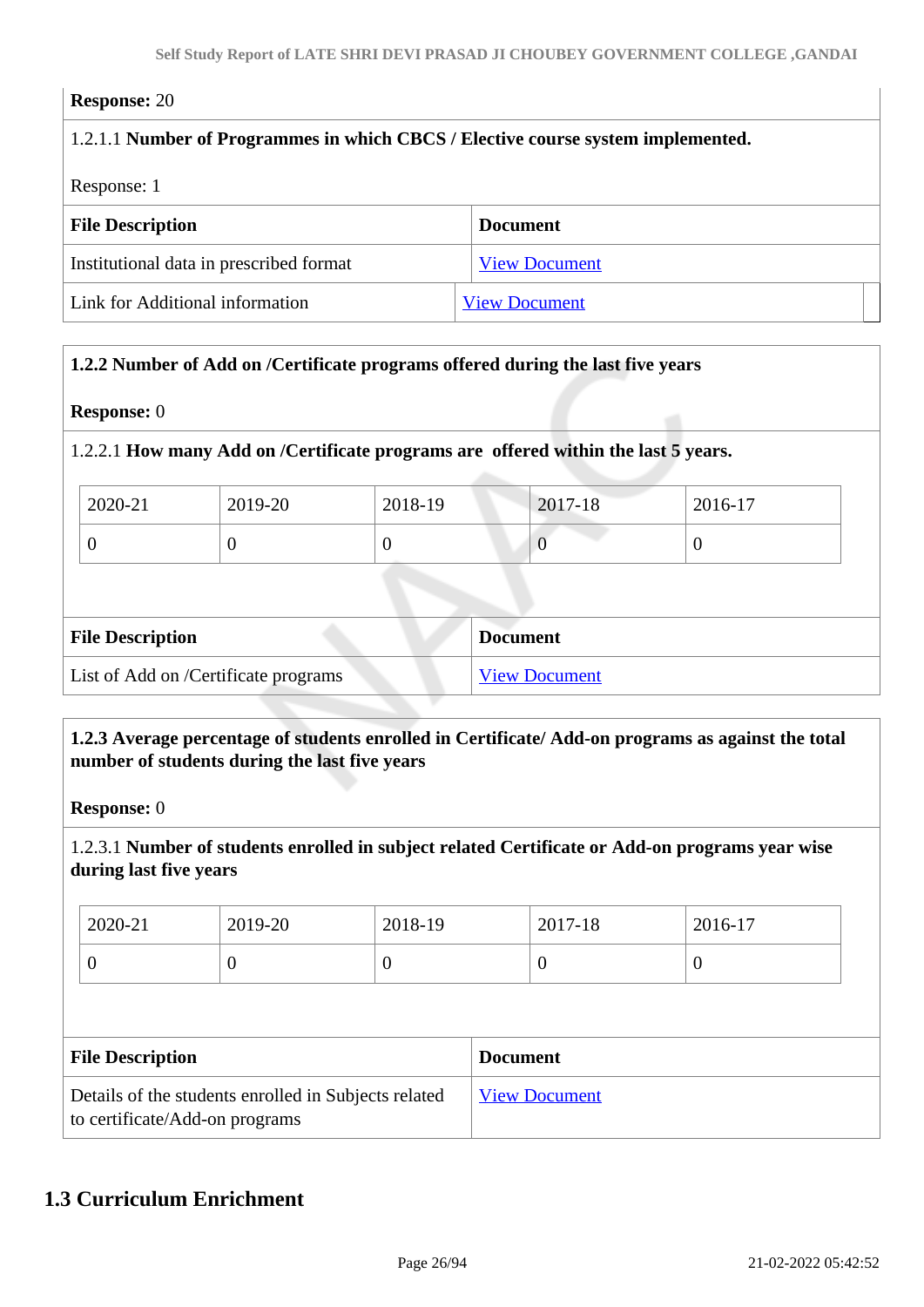# **1.3.1 Institution integrates crosscutting issues relevant to Professional Ethics ,Gender, Human Values ,Environment and Sustainability into the Curriculum**

# **Response:**

### **Response:-**

 Our college is affiliated to the Hemchand Yadav University, Durg and follows the program and courses as designed by the university, the college offers the program and courses which are allowed by Department of Higher Education to run for the upcoming students of this area to higher study. The compulsory and elective courses offered to sensitize the students towards Gender, Environment and Sustainability, Human values and Professional ethics by interweaving these issues in various topics. Our college has functional women empowerment cell headed by lady Sports Officer. Anti-sexual harassment committee and Grievance redressal cell are also working. Our College has Anti Ragging cell to ensure ragging free environment.

### **Environmental sustainability**

The syllabi framed by the University are prescribed for all the UG students to create awareness on the issues related to environment and sustainability. The topics covered by Environmental Science are;

- Natural resources-sustainable conservation and Eco-system concepts.
- Biodiversity and its conservation
- Pollution, Causes, Effects and Control measures
- Waste management, Disaster management.
- Environmental Ethics and Environmental Protection Act.
- At U.G. level Subjects are as under :-

 In I year (B.A., B.Sc., B.Com.)- Environmental Studies and Human Rights is a compulsory paper.. The paper deals with environmental issues, like a scope and importance of natural resources,concept,structure and function of an ecosystem, Biodiversity and its conservation, environment pollution and it's management.

In I year B.Com. Business Environment

In II year B,Com.Company Law --Human Values.

In II year B.A. Geography paper 1 about economic and resource geography.

In III year B.A. paper I is resources and environment it deals with environment of different Geographical areas.

In III year B.A. Political Science Paper - I International Politics- Environment

In III year B.Sc. Botany, a paper in course deals with ecology and utilization of plant it gives students

ancient knowledge of herbs and medicinal value of plant.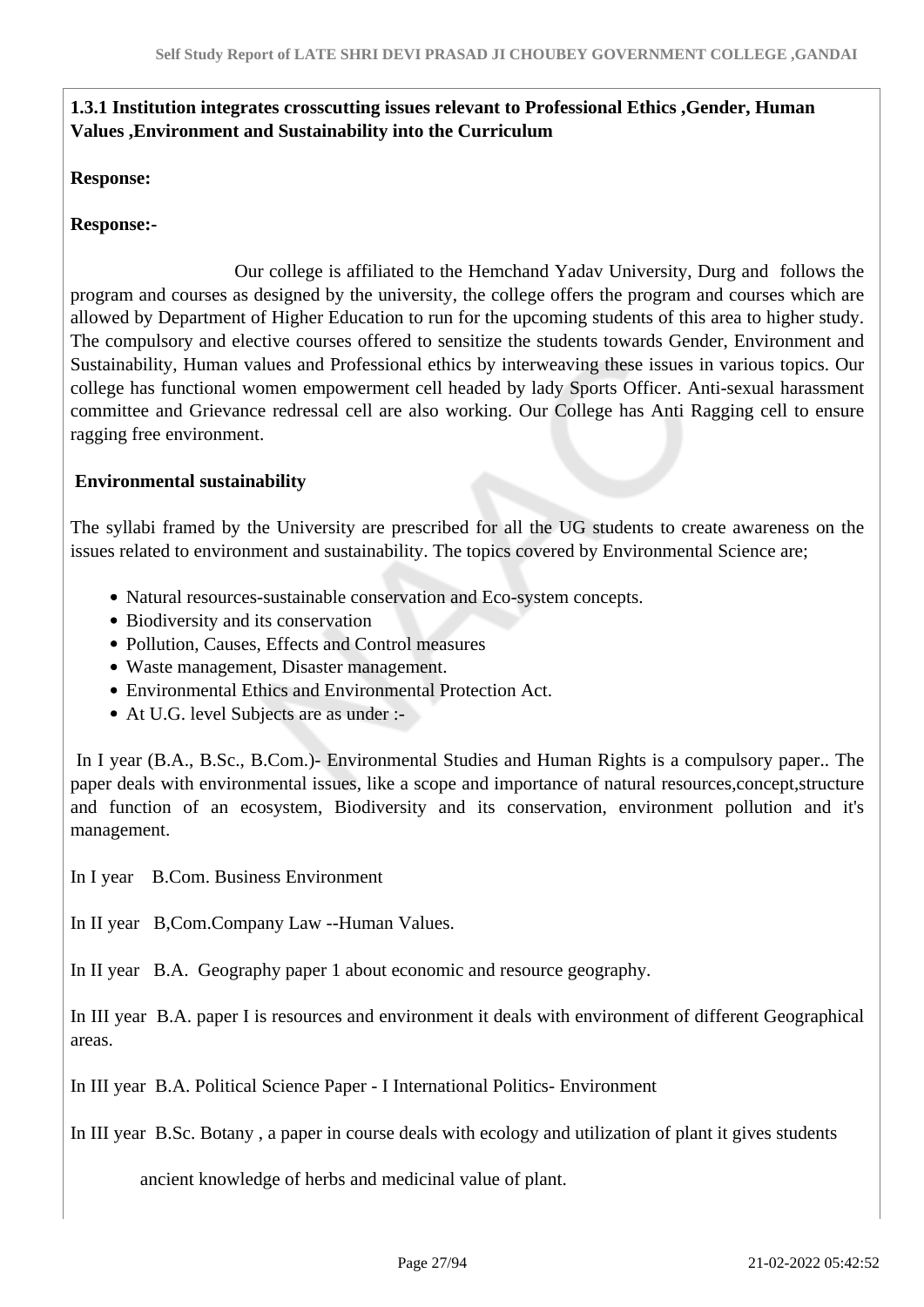In III year B.Sc. Zoology Paper I Ecology, Environment Biology.

# **Human values and Professional Ethics:-**

 At undergraduate levels (B.A., B.Sc., B.Com.)- Environmental Studies and Human Rights is a compulsory paper and students have to pass in this subject till the last third year exams of program. In this paper meaning and protection of human rights under the UNO charter is covered. Students learns about human rights and fundamental rights and duties under Indian constitution. Students get knowledge about Protection of human rights act 1993-national human rights commission, state human rights commission and human rights court in India. In the first year In B.A. course sociology – topics of social interest and social concerns are included in the course which gives them knowledge of Indian society its values, reformations of society against social evils,a social movement in tribal.

 Professional Ethics is included as a necessary component is the syllabus for the program which are applicable.The College also strives at inculcating professional ethics in the students. The courses included EDP, Income Tax, Business Environment, Indirect Taxation. The activities of NSS also inculcates values like national integrity, patriotism, equality, peace and brotherhood.

| <b>File Description</b>                                                                                                                                              | <b>Document</b>      |
|----------------------------------------------------------------------------------------------------------------------------------------------------------------------|----------------------|
| Upload the list and description of courses which<br>address the Professional Ethics, Gender, Human<br>Values, Environment and Sustainability into the<br>Curriculum. | <b>View Document</b> |
| Any additional information                                                                                                                                           | <b>View Document</b> |

# **1.3.2 Average percentage of courses that include experiential learning through project work/field work/internship during last five years**

**Response:** 2.02

# 1.3.2.1 **Number of courses that include experiential learning through project work/field work/internship year-wise during last five years**

| 2019-20<br>2020-21<br>2018-19<br>2017-18 | 2016-17 |
|------------------------------------------|---------|
| ∸                                        |         |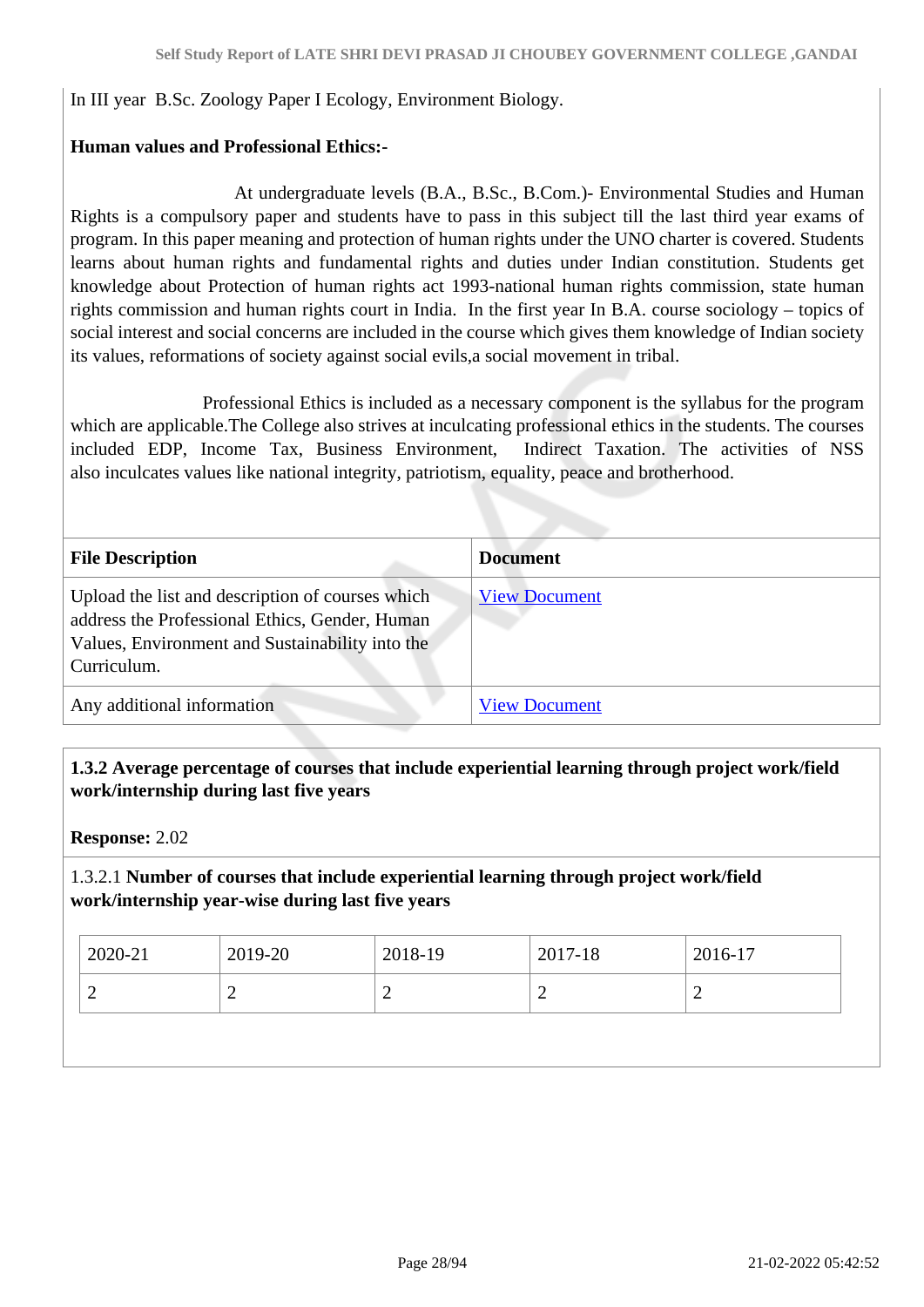| <b>File Description</b>                                                                                                                                                          | <b>Document</b>      |
|----------------------------------------------------------------------------------------------------------------------------------------------------------------------------------|----------------------|
| Programme / Curriculum/ Syllabus of the courses                                                                                                                                  | <b>View Document</b> |
| MoU's with relevant organizations for these courses,<br>if any Average percentage of courses that include<br>experiential learning through project work/field<br>work/internship | <b>View Document</b> |

# **1.3.3 Percentage of students undertaking project work/field work/ internships (Data for the latest completed academic year**

# **Response:** 32.1

# 1.3.3.1 **Number of students undertaking project work/field work / internships**

Response: 339

| <b>File Description</b>                                                                       | <b>Document</b>      |
|-----------------------------------------------------------------------------------------------|----------------------|
| List of programmes and number of students<br>undertaking project work/field work//internships | <b>View Document</b> |

# **1.4 Feedback System**

 **1.4.1** *Institution obtains feedback on the syllabus and its transaction at the institution from the following stakeholders 1) Students 2)Teachers 3)Employers 4)Alumni* 

**Response:** B. Any 3 of the above

| <b>File Description</b>                                                                                                                                    | <b>Document</b>      |
|------------------------------------------------------------------------------------------------------------------------------------------------------------|----------------------|
| Action taken report of the Institution on feedback<br>report as stated in the minutes of the Governing<br>Council, Syndicate, Board of Management (Upload) | <b>View Document</b> |

# **1.4.2 Feedback process of the Institution may be classified as follows: Options:**

**1.Feedback collected, analysed and action taken and feedback available on website**

- **2.Feedback collected, analysed and action has been taken**
- **3.Feedback collected and analysed**
- **4.Feedback collected**
- **5. Feedback not collected**

**Response:** B. Feedback collected, analysed and action has been taken

| <b>File Description</b> | <b>Document</b>      |
|-------------------------|----------------------|
| URL for feedback report | <b>View Document</b> |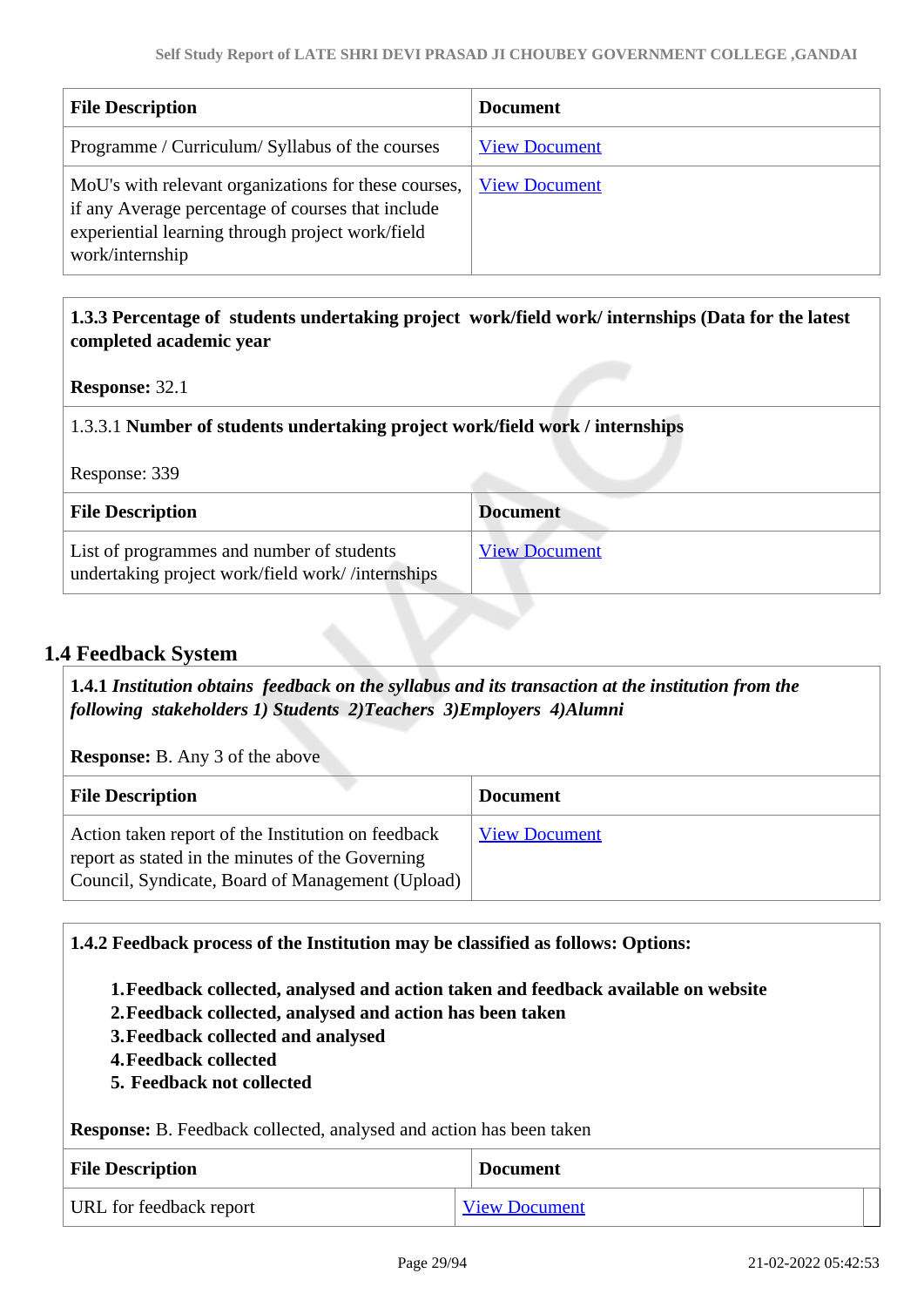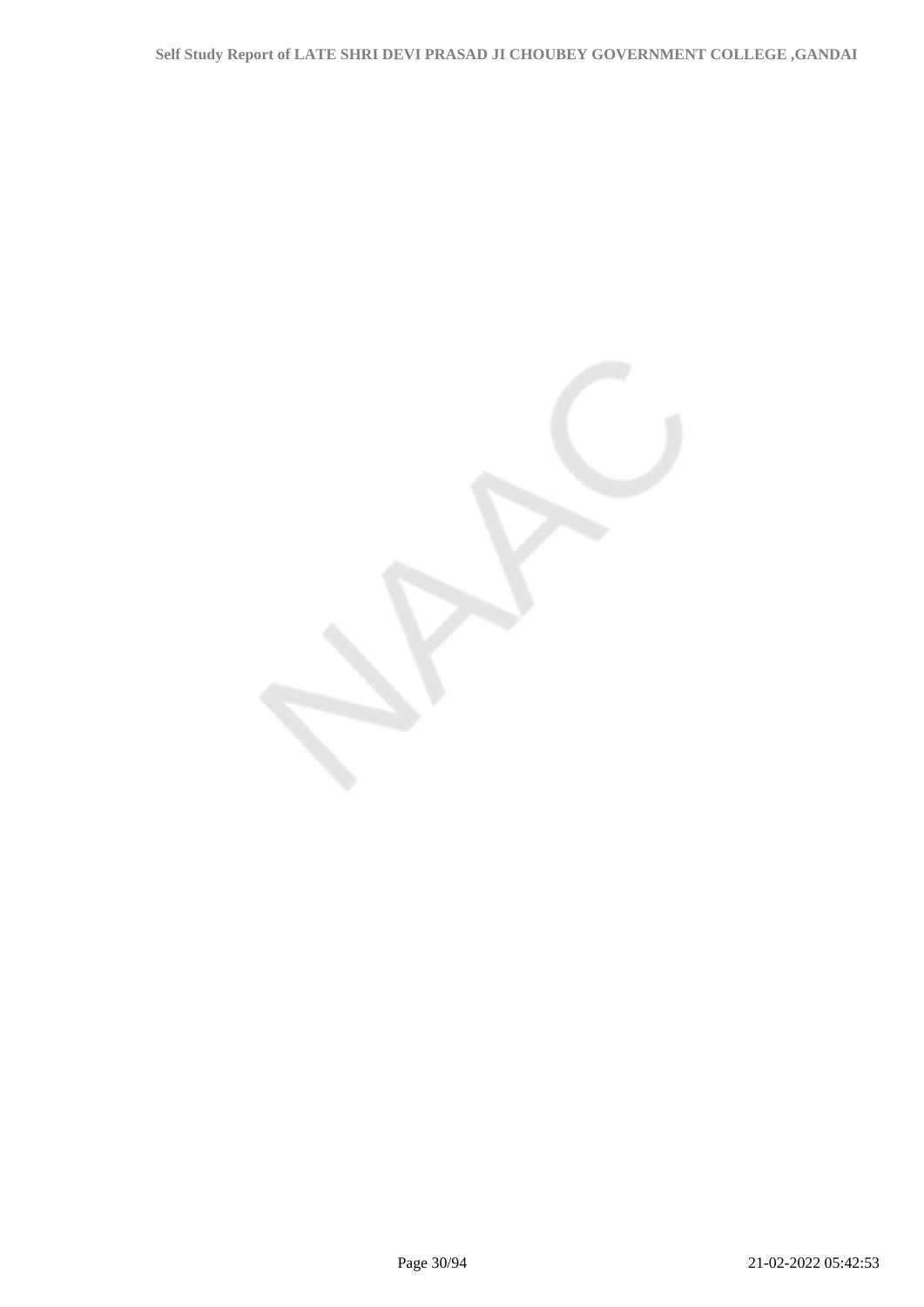# **Criterion 2 - Teaching-learning and Evaluation**

# **2.1 Student Enrollment and Profile**

|                         |         | 2.1.1.1 Number of students admitted year-wise during last five years |                 |         |
|-------------------------|---------|----------------------------------------------------------------------|-----------------|---------|
| 2020-21                 | 2019-20 | 2018-19                                                              | 2017-18         | 2016-17 |
| 1056                    | 869     | 808                                                                  | 807             | 613     |
|                         |         | 2.1.1.2 Number of sanctioned seats year wise during last five years  |                 |         |
| 2020-21                 | 2019-20 | 2018-19                                                              | 2017-18         | 2016-17 |
| 1265                    | 1280    | 1175                                                                 | 1090            | 990     |
|                         |         |                                                                      |                 |         |
| <b>File Description</b> |         |                                                                      | <b>Document</b> |         |

# **2.1.2 Average percentage of seats filled against reserved categories (SC, ST, OBC, Divyangjan, etc. as per applicable reservation policy ) during the last five years ( exclusive of supernumerary seats)**

**Response:** 100

2.1.2.1 Number of actual students admitted from the reserved categories year-wise during the last five years

| 2020-21 | 2019-20 | 2018-19 | 2017-18 | 2016-17 |
|---------|---------|---------|---------|---------|
| 841     | 811     | 794     | 724     | 657     |

| <b>File Description</b>                                      | <b>Document</b>      |
|--------------------------------------------------------------|----------------------|
| Average percentage of seats filled against seats<br>reserved | <b>View Document</b> |
| Any additional information                                   | <b>View Document</b> |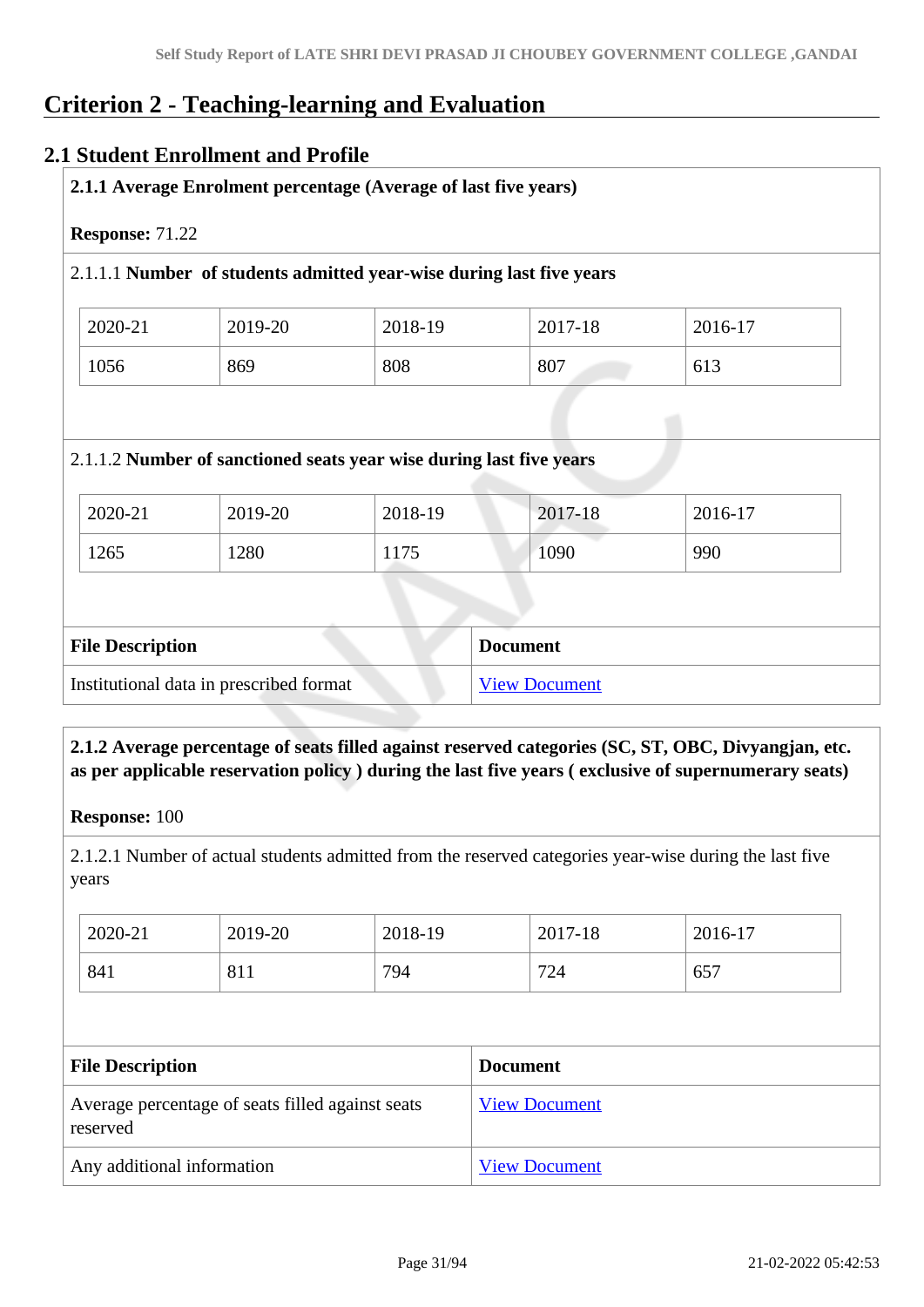# **2.2 Catering to Student Diversity**

 **2.2.1 The institution assesses the learning levels of the students and organises special Programmes for advanced learners and slow learners**

**Response:** 

 **Response:-** 

 Form the very beginning of the each academic session, the learning assessment of students begins by each faculty member of the college. The prime objective of any educational institute striving to achieve excellence is to identify respective learning levels of the students. Students from the diverse socio-cultural, economical and educational background are admitted to the college. Therefore, it becomes necessary to identify slow learners and advanced learners at the entry level. The Institution assesses the learning levels of students after their admission. Our college has a fair system of admission. The students are admitted in the institution as per government norms

 After the completion of admission process, the regular classes commence as per the academic calendar and the college time table. The college adopts a process to identify the slow and advanced learners. The teachers observe that whether the students easily understand the lesson or not and they are also recognized as per their responses in the unit tests. Their knowledge is tested through oral communication during class teaching. thus it is noticed as the first indicator for assessing the learning levels of students. The students are identified as slow and advanced learners on the basis of class tests (and an overall performance in the various Curricular and Co-curricular activities) At UG level the slow learners of first year, second year and third year are identified at the beginning of the academic session. The improvement in their learning levels is checked at the end of each academic year. At PG level the slow learners are identified in the first semester and the improvement of their learning levels at the end of semester.

#### **1. Slow learners :**-

 Following activates are done by teachers for students. Remedial classes are arranged for slow learners. They are taught during extra hours, their doubts are cleared. Teachers provide them with notes and books. Advanced learners are motivated to help the slow learners in understanding and learning through group discussion after the class is over. In our college most of the students are from economically and socially weaker section, most of them are from rural areas, they are also encouraged to participate in NSS, Sports and other co-curricular and extra-curricular activities.

# **2. Advance learner :-**

 Advanced learners are motivated to read more books, refer e-resources apart from other reference books they are suggested to prepare for competitive exams and books available in college library for their preparations are provided. . Students are encouraged to participate and present papers in various Seminars/Conferences/Workshops/Inter-Collegiate Competitions organized by other colleges. They are also involved in college's "Motivational Program for School Students." Apart from this, departments hold special lectures and invite subject experts for both slow and advanced learners. After organizing special program for advance learners, these students have shown better performance in the university examination as well as in competitive examinations. Individual teachers also assigned the task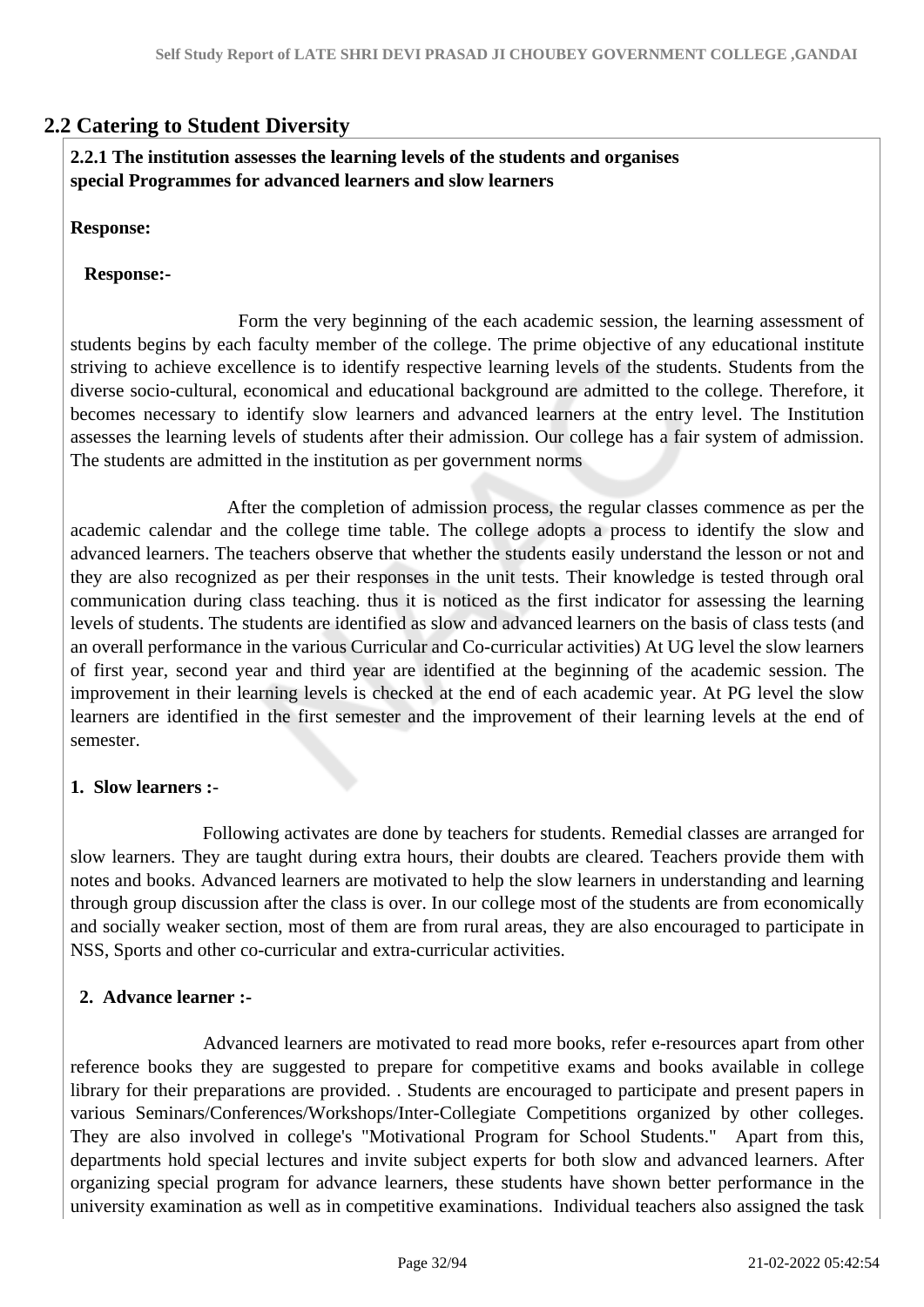of mentoring advance learner students by guiding them in their studies.

| <b>File Description</b>           | <b>Document</b>      |
|-----------------------------------|----------------------|
| Upload any additional information | <b>View Document</b> |

# **2.2.2 Student- Full time teacher ratio (Data for the latest completed academic year)**

| <b>Response:</b> $62:1$    |                      |  |
|----------------------------|----------------------|--|
| <b>File Description</b>    | <b>Document</b>      |  |
| Any additional information | <b>View Document</b> |  |

# **2.3 Teaching- Learning Process**

 **2.3.1 Student centric methods, such as experiential learning, participative learning and problem solving methodologies are used for enhancing learning experiences**

**Response:** 

### **Response:-**

 The College has taken initiatives in using student centric methods in teaching learning process as per the direction of Principal-In-Charge and IQAC. By adopting Experiential learning, Participative learning and Problem solving methods we enable the students to take active participation in teaching learning process. The college endeavors to develop the learning levels of the students by adopting various teaching, learning and pedagogical methods. The departments adopt these following strategies to make learning more effective in Student Centric.The College promotes an Experimental Method. The main objectives of this method is to enhance experimental learning approach among the Students. Basically Science Departments like Chemistry,Botany, Zoology, and Physics are using this method in Teaching Learning process to facilitate the ability of the students. Some student centric methods are given below.

# **Experiential Learning:-**

 1.Field visits have been organized by department of Geography. As it provides unparalleled opportunity to study the real world.

 2.The students of UG and PG (Political Science 4th Semester) accomplish project – works. They get acquainted with real life circumstances.

 3.Science students indulge in various experiments in the laboratories. It exposes them to the world of practical knowledge using their skills and abilities.

 4.In this competitive and challenging world scenario, to enhance the capabilities and knowledge of the students, the institute organizes expert's lectures corresponding to various institutions' subject experts.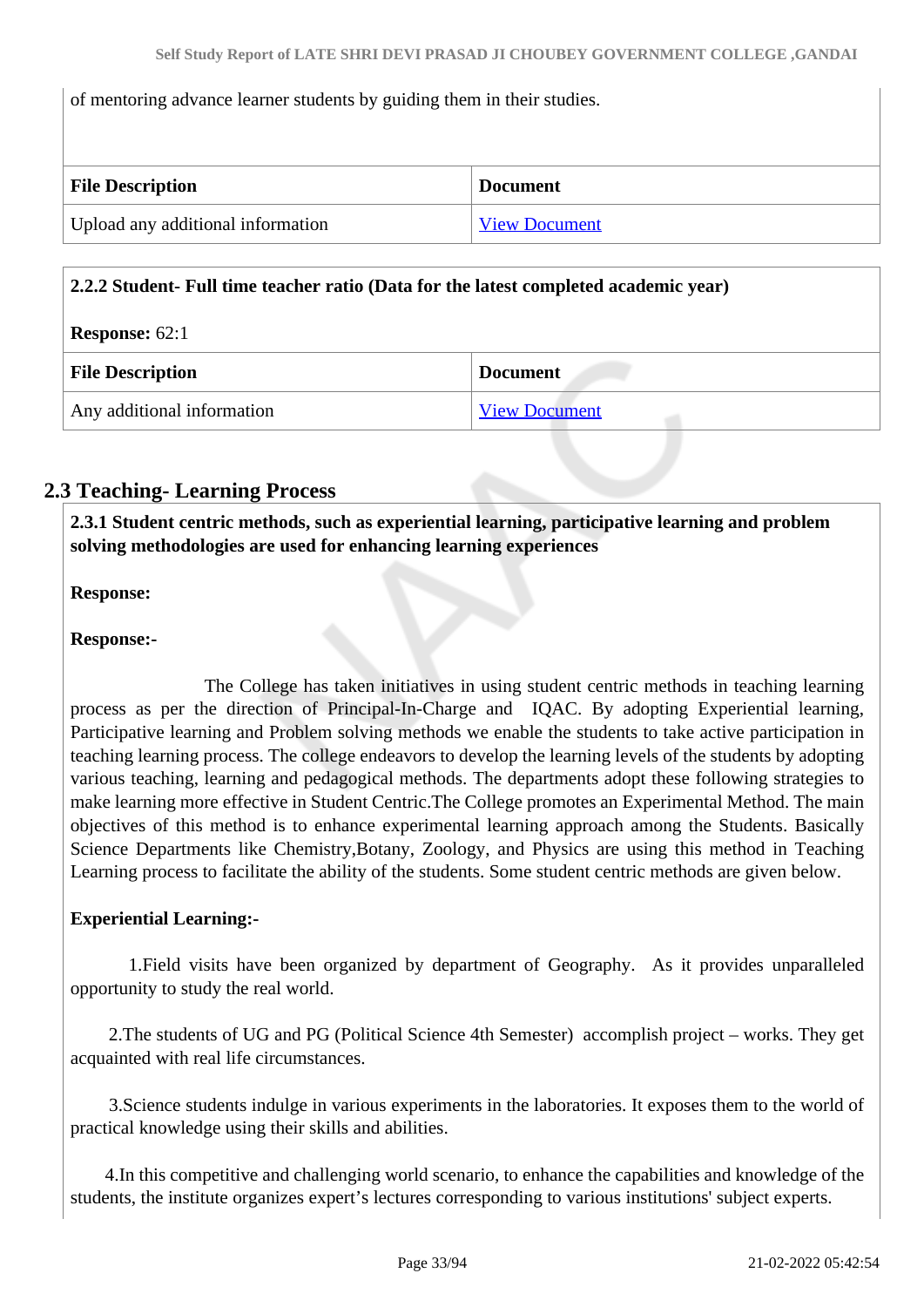# **Participative Learning:-**

- 1.Students get involved in various co–curricular activities viz.Planting of sapling program, Independence day World Adiwasi day,Teacher's Day celebration, Mahatma Gandhi Jayanti,National Unity Day, World Aids day,Youth day Festivals, Republic Day. Through all such activities managerial skills of the students are developed.
- 2.Students involve in creative writing by composing poems, writing articles essays and stories and slogans on the occasion of various program organized by the college. In this way, their thought process is developed.
- 3. N.S.S and many literary activities encourage participative learning which makes the students learn from each other by introducing assignments, group work, promote students to participate actively in all events such as debates, group discussions. Group Discussions among students are conducted by different Departments of the Institution as a part of Participative Learning as and when found required. It helps students to understand a concept deeply. It is also improve Communication Skills as it encourages students to become more confident in speaking and asking questions

### **Problem Solving:-**

- 1.Choosing various spheres of problems and issues, students of P.G. courses are encouraged to involve in dissertation writing. In this way they come across the practical solutions pertaining to the problems and enhance their ability..
- 2.Whenever extra curricular activities are organized in college, students groups are made and responsibility is assigned to them. This approach fulfills the purpose of making students leader, they do this work in an interesting way.
- 3.During the tenure of last five years N.S.S.has organized program on various themes such as Plantation Program, Health Awareness, Cleanliness, Gandhi Jayanti, National Unity Day, World AIDS Day,National Youth Day,, etc. The students participate in these activities and learn skills of facing and solving problems.

| <b>File Description</b>           | <b>Document</b>      |
|-----------------------------------|----------------------|
| Upload any additional information | <b>View Document</b> |

# **2.3.2 Teachers use ICT enabled tools for effective teaching-learning process.**

#### **Response:**

# **Response:-**

 The Institute follows ICT enabled teaching in addition to the traditional classroom education. The ICT facility is very limited in this college. In reality ICT deeply impact students learning level when teachers are digitally literate and understand how to integrate it into curriculum. Most of the faculty members use interactive methods and ICT enabled tools such PPT, Video lectures, Audio system, online sources, to expose the students for advanced knowledge and practical learning. Use of ICT helps in teaching and learning ICT helps teachers to interact with students. It helps in effectiveness of classroom teaching.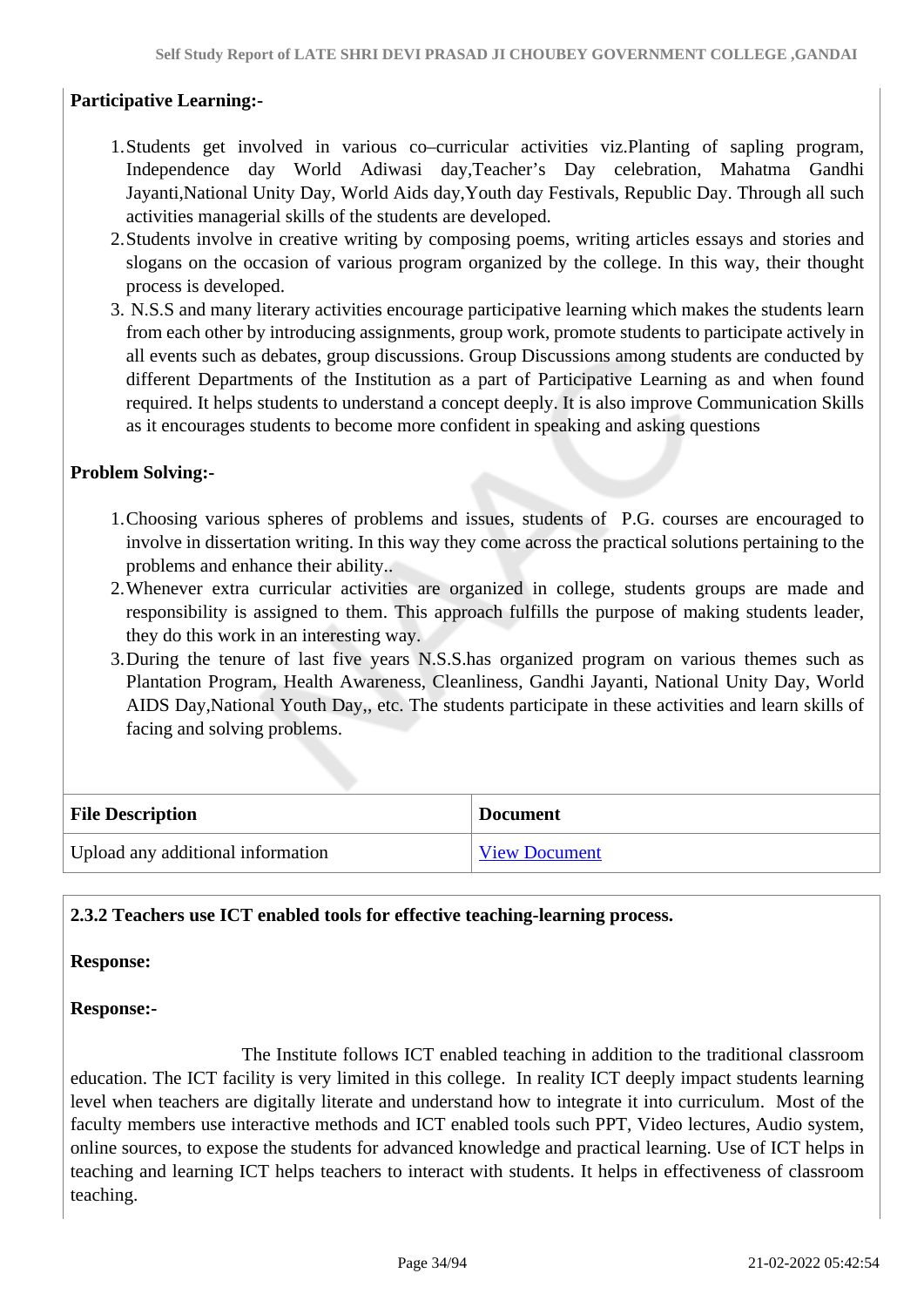The major emphasis is on classroom interaction in terms of group discussions, assignments, quiz/tests/viva and laboratory work. Specialized computer laboratory with an internet connection has been provided to promote independent learning. The campus is partially Wi-Fi, providing internet facility on individual laptop and mobile devices.

Teachers in this college use 3 types of ICT Tools

- 1.**PPTS :** Teachers use PPTs to motivate students to remember and recollect subject. Some, not all, teacher prepared PPTS required for classes. During COVID-19 pandemic online classes the teachers who prepared PPTs and taught lessons online. PPTS make students remember lesson in more effective way. Other teachers also realized the fact and committed to prepare for that.
- 2.**Projectors :-** Our college has 1 projector , this projector is used to teach classes to students. Lecturers who prepare classes in PPTs or any other electronic media mode they can use projectors to make classes more comfortable and more memorable. Projectors are highly useful for theory classes where almost all units are prepared in Electronic mode with audio and video and shown to students. Whenever college needs to address entire strength projectors are effectively used. Projectors are mainly used for career counseling workshop,guest lecturer by subject experts of other college,Any kind of celebration in college,generally program where entire college students are involved.
- 3.**Virtual Class Rooms :-** Virtual class rooms are more different than PPTS and Projectors. in virtual class rooms teacher from any college in our Durg Division Area can teach and students from our college listen, ask doubts and communicate with teachers. This practice is carried out in time of COVID-19 online classes when in vacant posts guest subject teachers were not appointed.

| <b>File Description</b>                                                                                 | <b>Document</b>      |
|---------------------------------------------------------------------------------------------------------|----------------------|
| Upload any additional information                                                                       | <b>View Document</b> |
| Provide link for webpage describing the ICT<br>enabled tools for effective teaching-learning<br>process | <b>View Document</b> |

 **2.3.3 Ratio of students to mentor for academic and other related issues (Data for the latest completed academic year )**

# **Response:** 62:1

2.3.3.1 Number of mentors

#### Response: 17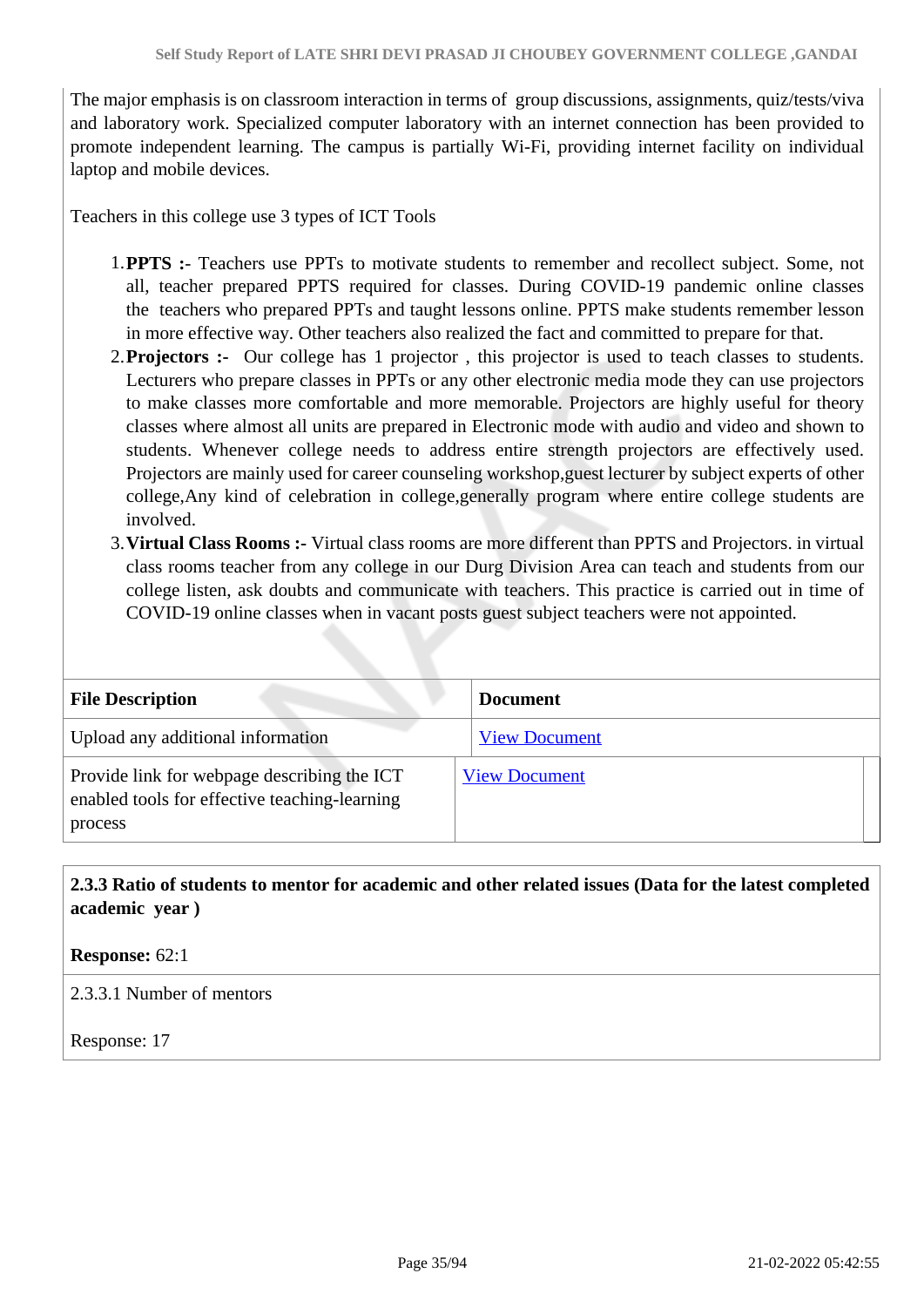| <b>File Description</b>                                                          | Document             |
|----------------------------------------------------------------------------------|----------------------|
| Upload year wise, number of students enrolled and<br>full time teachers on roll. | <b>View Document</b> |
| mentor/mentee ratio                                                              | <b>View Document</b> |
| Circulars pertaining to assigning mentors to mentees   <u>View Document</u>      |                      |

# **2.4 Teacher Profile and Quality**

# **2.4.1 Average percentage of full time teachers against sanctioned posts during the last five years**

### **Response:** 100

| <b>File Description</b>                                                          | <b>Document</b>      |
|----------------------------------------------------------------------------------|----------------------|
| Year wise full time teachers and sanctioned posts<br>for 5 years (Data Template) | <b>View Document</b> |
| List of the faculty members authenticated by the<br>Head of HEI                  | <b>View Document</b> |

# **2.4.2 Average percentage of full time teachers with Ph. D. / D.M. / M.Ch. / D.N.B Superspeciality / D.Sc. / D.Litt. during the last five years (consider only highest degree for count)**

**Response:** 18.87

2.4.2.1 **Number of full time teachers with** *Ph. D. / D.M. / M.Ch. / D.N.B Superspeciality / D.Sc. / D.Litt.* **year wise during the last five years**

| 2020-21 | 2019-20 | 2018-19 | 2017-18 | 2016-17 |
|---------|---------|---------|---------|---------|
| νı      | 04      | 03      | 02      | 03      |

| <b>File Description</b>                                                                                                                                                          | <b>Document</b>      |  |  |
|----------------------------------------------------------------------------------------------------------------------------------------------------------------------------------|----------------------|--|--|
| List of number of full time teachers with Ph. D. /<br>D.M. / M.Ch. / D.N.B Superspeciality / D.Sc. /<br>D. Litt. and number of full time teachers for 5 years<br>(Data Template) | <b>View Document</b> |  |  |
| Any additional information                                                                                                                                                       | <b>View Document</b> |  |  |

# **2.4.3 Average teaching experience of full time teachers in the same institution (Data for the latest completed academic year in number of years)**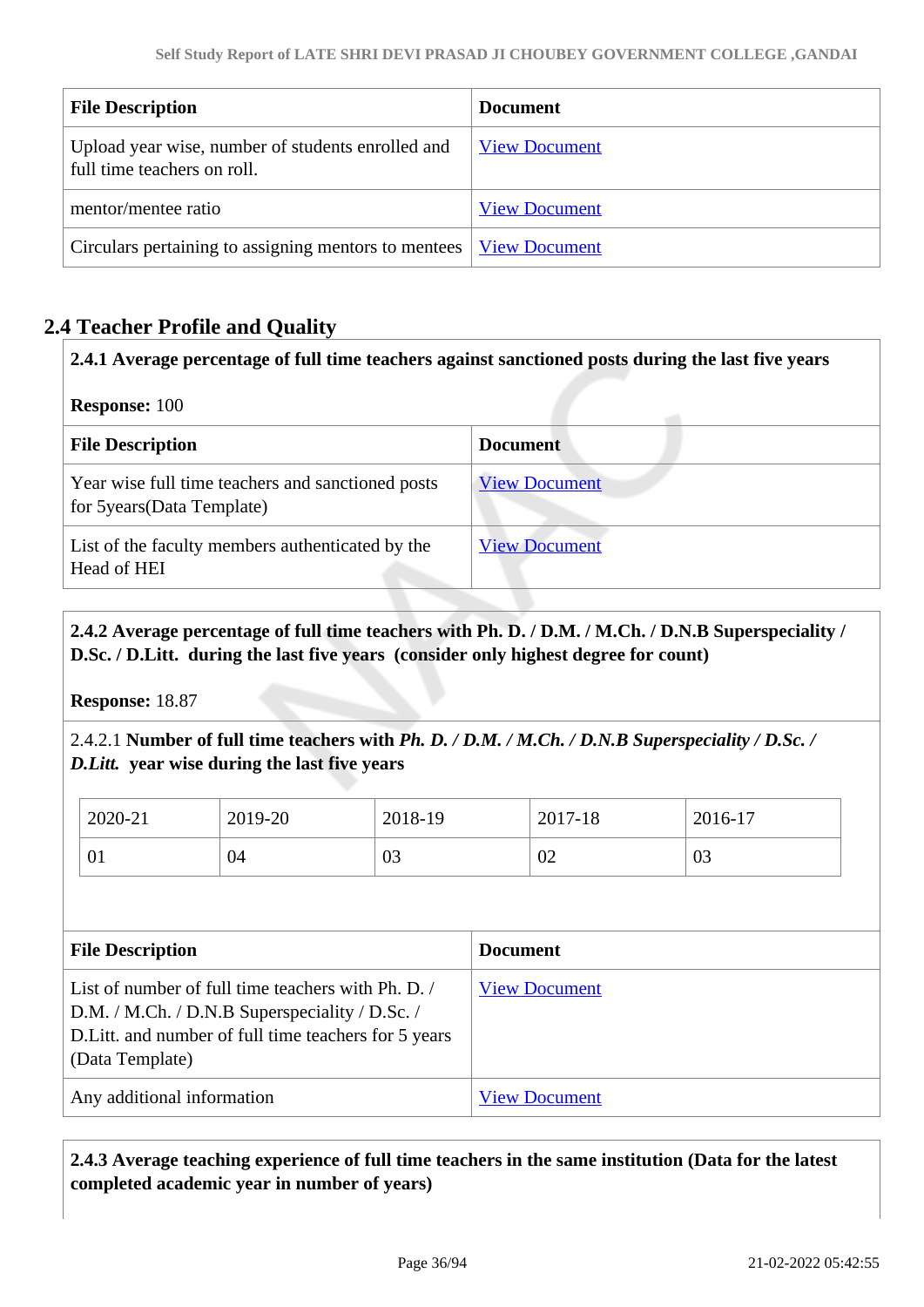| <b>Response:</b> 4.76                                                                             |                      |
|---------------------------------------------------------------------------------------------------|----------------------|
| 2.4.3.1 Total experience of full-time teachers                                                    |                      |
| Response: 81                                                                                      |                      |
| <b>File Description</b>                                                                           | <b>Document</b>      |
| List of Teachers including their PAN, designation,<br>dept and experience details (Data Template) | <b>View Document</b> |

## **2.5 Evaluation Process and Reforms**

**2.5.1 Mechanism of internal assessment is transparent and robust in terms of frequency and mode**

**Response:** 

**Response:-**

The College prepares Internal assessment tests/exams action plan as per schedule given by The Department of Higher Education in academic calender. Internal Assessment time table is prepared and informed to the students well in advance. They are also informed from which Unit, test is to be conducted.The College ensures that all the students are aware of the evaluation process so that students may appear with preparation and perform well. The induction program held at the beginning of every academic year apprises the students of the evaluation process and the schedule.

 There is a standard process of internal examination in the college according to the academic calendar a student has to appear in 4-unit tests, 2 sessional exams and one half yearly exam i.e. pre-final exam. these all exams. are speak out as internal examinations. The schedule of the internal examination is decided at the beginning of the session, in the form of academic calendar. According to the academic calendar, a teacher has to take unit tests and sessional exams which may be in the form of written or oral tests black- board presentation, power-point presentation, quiz on subject or by other methods, which the subject teacher decides.

 The marks of unit test are shown in the classroom and each student can ask about its performance. Record of obtained mark is written in register. The answer copy of every subject of half yearly exam is shown to students for their satisfaction. If any kind of discrepancy about the marks obtained by the students is brought to the notice of teacher and if the teacher satisfy it is immediately corrected. Some teachers analyze the solution and method of solving the paper in the class- rooms, especially in all numerical subjects.. Further, the test copy of one student is allowed to inter-change to other students for observation, at the time of distribution of the answer- sheet in the class rooms. The mark of half yearly examination is sent to the university. The 10% internal mark of each subject in the half yearly examination is sent. In addition to this practical exams are also conducted in the subjects in which it's a part of annual examination. It is used for making final results of students by the university.

1. **Written assessment:-** Written examinations are conducted for the internal assessments this helps the students to improve their writing skills, logical thinking, communication skill, composition skill, etc This method is very useful for personality development of students. After showing the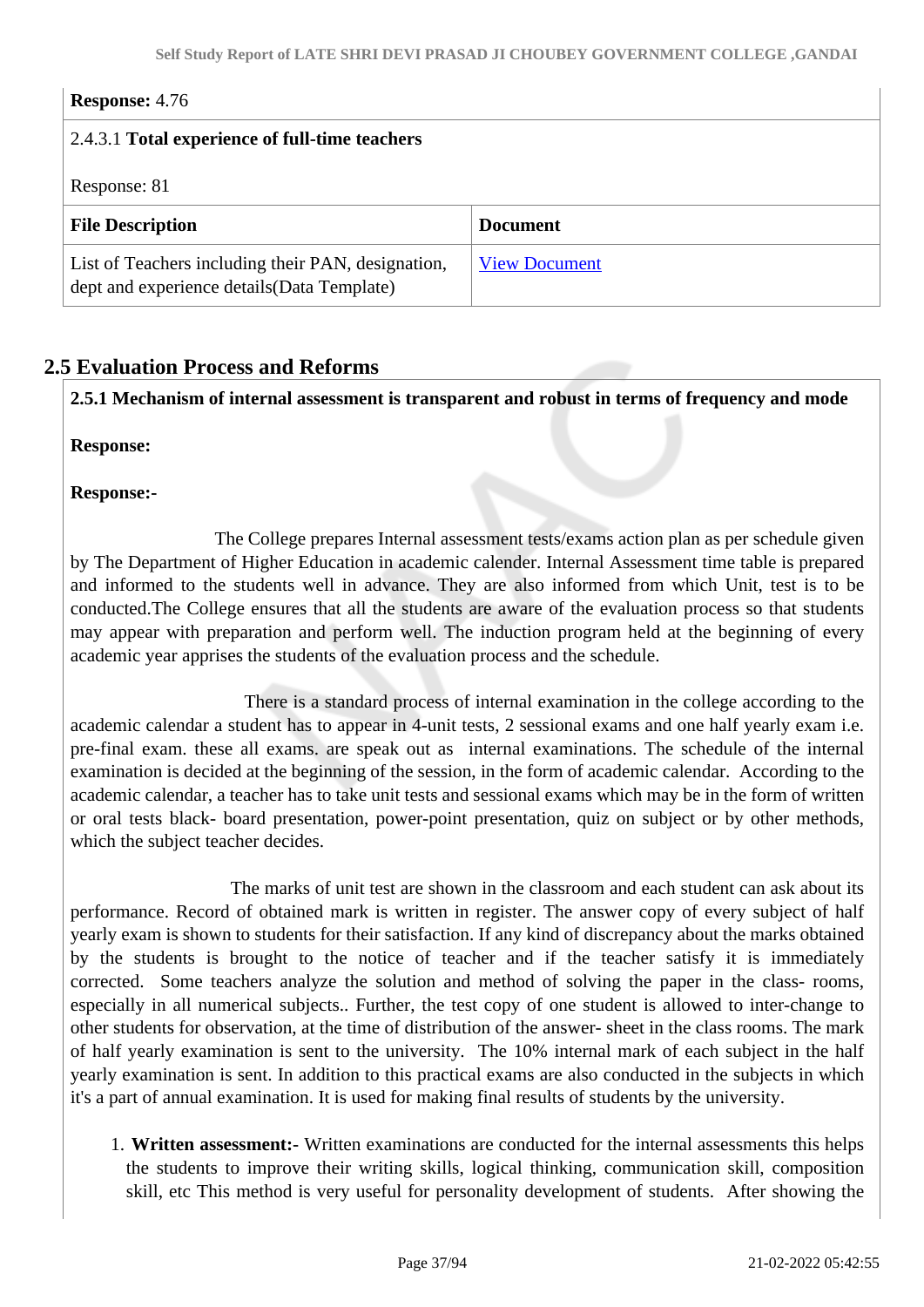answer sheet to students, the answer copies are kept in Internal-examination-Section of college. It helps students to prepare for Annual Examination.

2.**Oral assessments: -** Oral examinations are also part of internal assessments and used extensively during classroom teaching. This develops communication skills, confidence, and personality among the students. This method releases shyness of a students and develop the self confidence in him/her.

| <b>File Description</b>    | <b>Document</b>      |  |  |  |
|----------------------------|----------------------|--|--|--|
| Any additional information | <b>View Document</b> |  |  |  |

 **2.5.2 Mechanism to deal with internal/external examination related grievances is transparent, timebound and efficient** 

**Response:** 

**Response:-**

 The college has a mechanism to deal with the internal examination related grievances. First of all, college tries that there should not be any grievance regarding internal examination.

 There are two types of examination conducted in the college viz. internal examination organized by the college and external examination or annual/semester exams also called as university examination organized by the university, further; there are two types of internal examination, first for the undergraduate course. In the under graduate course program, there are internal examination, out of which 4 are unit tests, 2 are sessional exams and one half yearly exam. In postgraduate program the internal examination are based on project/ presentation and written test, while the external examination is the semester examination. The undergraduate course program is of annual pattern. Similarly, in the postgraduate course there are 4 or 5 internal examinations projects and/or presentation according to their syllabus.

 All the discrepancies regarding examination are first reported by the students to the college. Some are resolved at college level for which university delegates power to college to resolve whereas others, for which university has not delegated power to college, are immediately brought to the notice of the controller of examination of the university for corrections,

#### **In brief, the grievances are resolved in the following manner:-**

- **Before examination:** Common grievances of students before the examination are late application form filling, non- receipt of admit card of examination or wrong entries in the same. In either case. Grievances are communicated to university examination section and resolved at the earliest. College exam cell helps the student for filling the application form.
- **During examination :-**
- 1.**Internal examination :-** During internal examinations, if any student finds discrepancy in question paper e.g. given answer options are not correct, data given in question is insufficient or options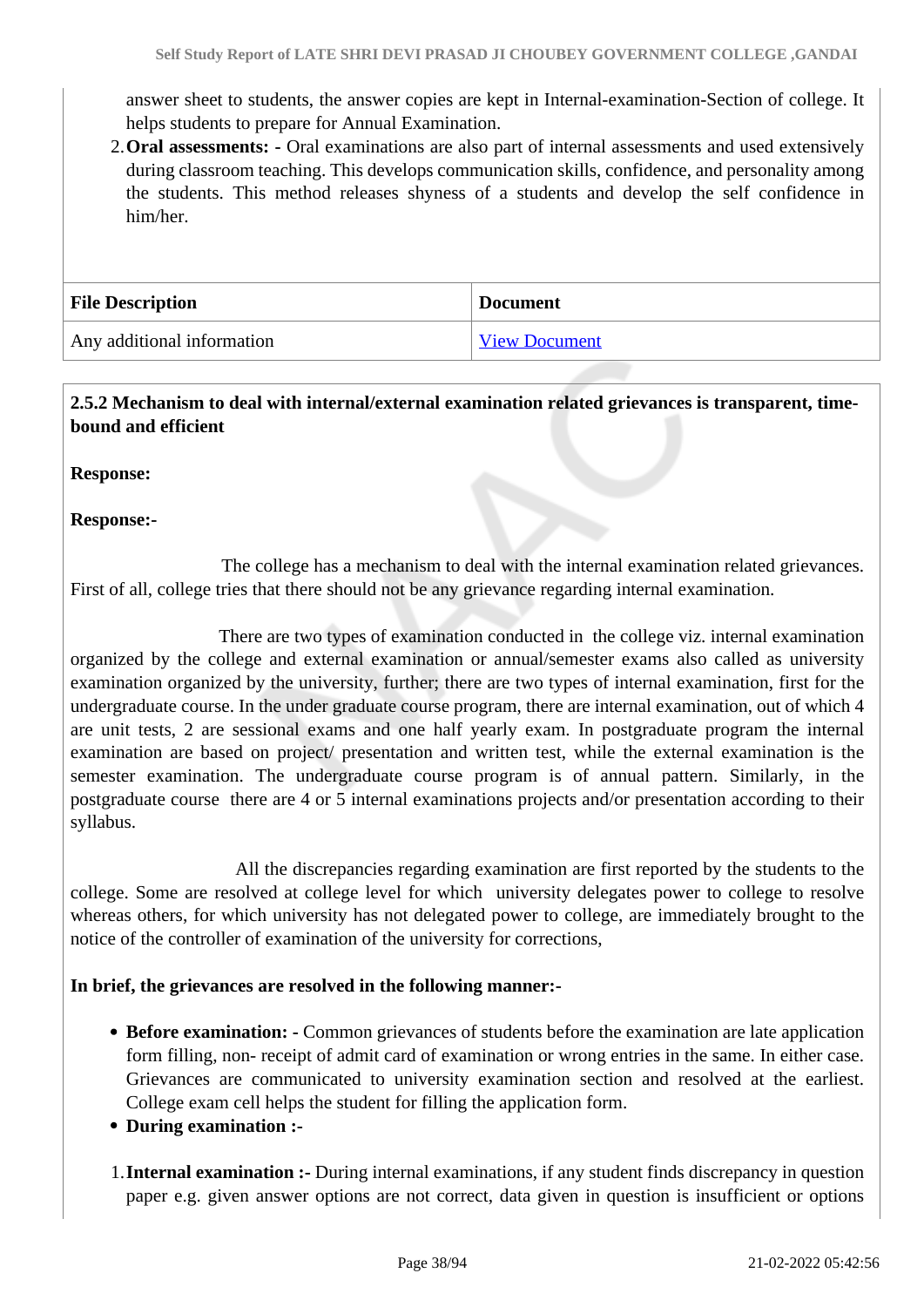are repeated, student may report it to concern subject teacher and suitable amendment is done then and their.

- 2.**Theory examination:** College instant report to university examination section, if are any grievances regarding question paper including question asked is out of syllabus or any type of errors in question paper is reported by the students,
- **After result declaration:-** After result declaration by the university if any student has grievance with result, he/she comes to college to meet Principal-In-Charge and report his/her grievance. Principal-in-charge tries his level best to solve the problem but If students are not satisfied about their marks The Head of the Institution forwards the application to University authority. In other case like absents in exam. case, the application of student is forwarded to university for corrective action. Grievances of students after declaration of their results pertaining to semester at PG level and Annual examination at UG level are recorded in college register and duly forwarded by the Principal-in-charge to the University examination section for necessary action.

| <b>File Description</b>    | <b>Document</b> |
|----------------------------|-----------------|
| Any additional information | View Document   |

## **2.6 Student Performance and Learning Outcomes**

 **2.6.1 Programme and course outcomes for all Programmes offered by the institution are stated and displayed on website and communicated to teachers and students.**

**Response:** 

#### **Response:**

 The college offers 03UG and 02 PG level program all of which have well defined program outcomes and course outcomes. Since all program are designed by the respective Board of Studies of Hemchand Yadav University Durg to which our college is affiliated, they design the syllabus and formulate program and course outcomes. These are clearly stated in the respective syllabi, and University website. The college has the following mechanism to appraise the students and faculty members of the Program outcomes and Course Outcomes

- 1.**College website:** The college website (https://govt college gandai.in) provides an overview of each program and detailed description of program outcomes and course outcomes.
- 2.**Induction Program:** At the beginning of each academic year the college conducts induction program, in which a special session is devoted to describe program outcomes of each program.
- 3. **Display Boards:** Display Boards in the departments provide a brief overview of the program.
- 4.**Calendar:** The college calendar provides brief outline of each program.

**Program outcomes of Bachelor of Arts :-** 

1. **Knowledge and understanding of arts field: -** To develop detailed knowledge and disciplines in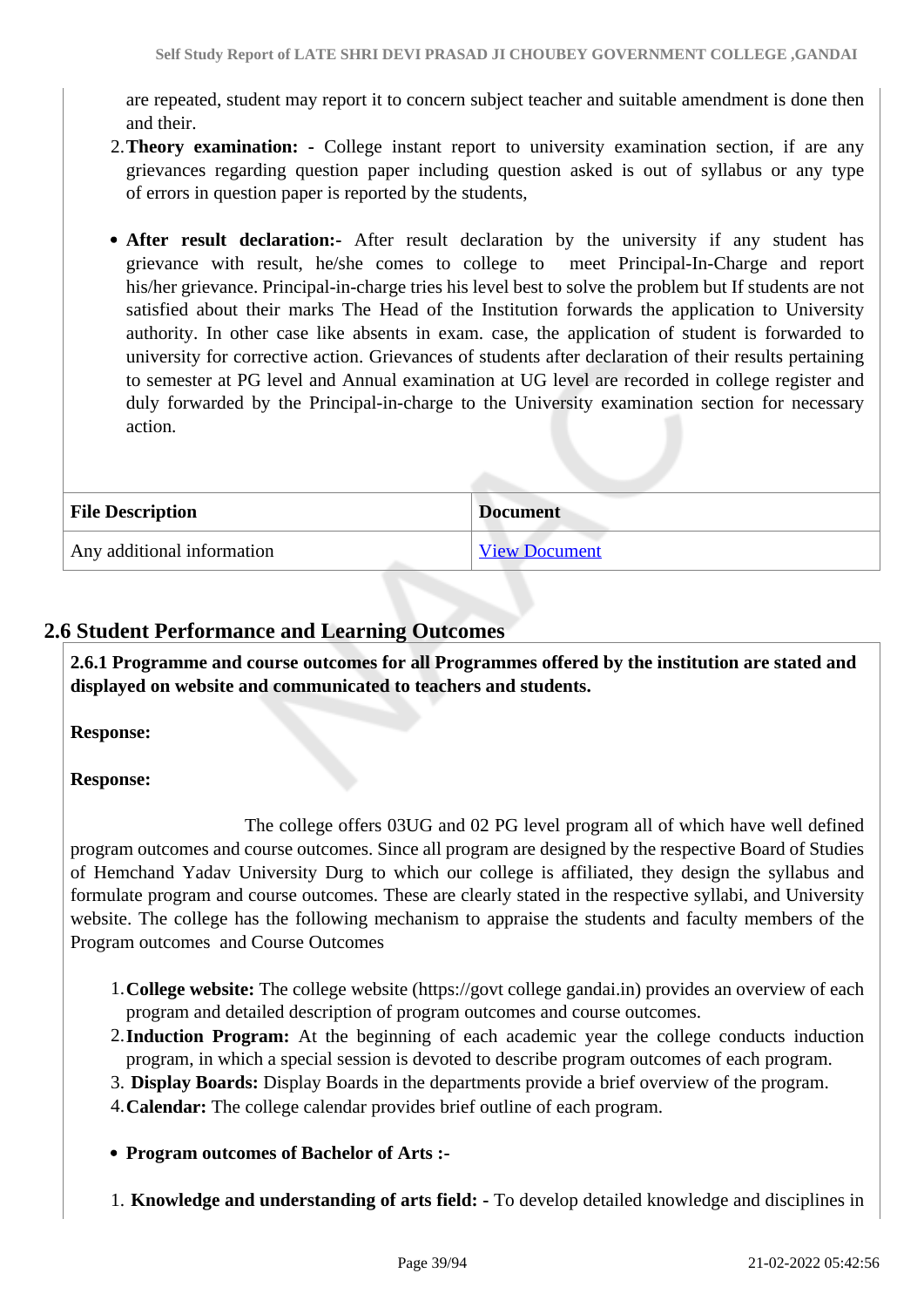humanities social science and languages.

- 2.**Reading and writing skills: -** Students will develop an awareness and confidence in their own voice as a writer and analyze complex social and natural problems with the help of their degree specialization.
- 3.**Critical approaches:** Students will develop an ability to read works of literary, develop idea with the help of their specialization that they will express their of own approach compares to variety of critical and theoretical approaches.
- 4.**Environment awareness:-** Understand the issues and problems of environmental context and develop environmental awareness in the mind.

#### **Program outcomes of Bachelor of Science:-**

- 1.**Understand the methods of science:** To understand the methods of science and can explain why scientific knowledge is both contestable testable by future inquiry.
- 2.**Apply appropriate methods to solve the problem:** Students can apply appropriate methods to solve problem in science. Mathematic technology including the planning and conduct of a significant project problem or investigation.
- 3.**Articulate the relationship between different branches of science:-** Bachelor of Science can apply appropriate methods to solve problems of mathematics, physics,.chemistry and computer science technology and the contributions to their development that have been made by people with diverse perspectives culture and backgrounds.
- **Program outcomes of Bachelor Commerce**
- 1.**To apply basic mathematical and statistical skills:** Students can apply basic mathematical operations and statistical skills necessary. This is necessary for analysis of a range of problems in economics actuarial studies accounting, marketing, management and finance etc.
- 2.**Sound knowledge of commercial economical and taxation lows:** impact on changes of taxation, economical and commercial law to various areas of economy and practices.
- 3.**Environment awareness:-** Understand the issues and problems of environmental context and develop environmental awareness in the mind.
- 4.**Consumer movement:-** Make people aware about consumer movement, rights & duties, laws relating to consumers.
- 5.**Analysis of organizational problems: -** A bachelor can analyze and understand the balance between real and sustainable economical development.

| <b>File Description</b>                                    | <b>Document</b>      |
|------------------------------------------------------------|----------------------|
| Upload COs for all Programmes (exemplars from<br>Glossary) | <b>View Document</b> |
| Past link for Additional information                       | <b>View Document</b> |

**2.6.2 Attainment of programme outcomes and course outcomes are evaluated by the institution.**

**Response:**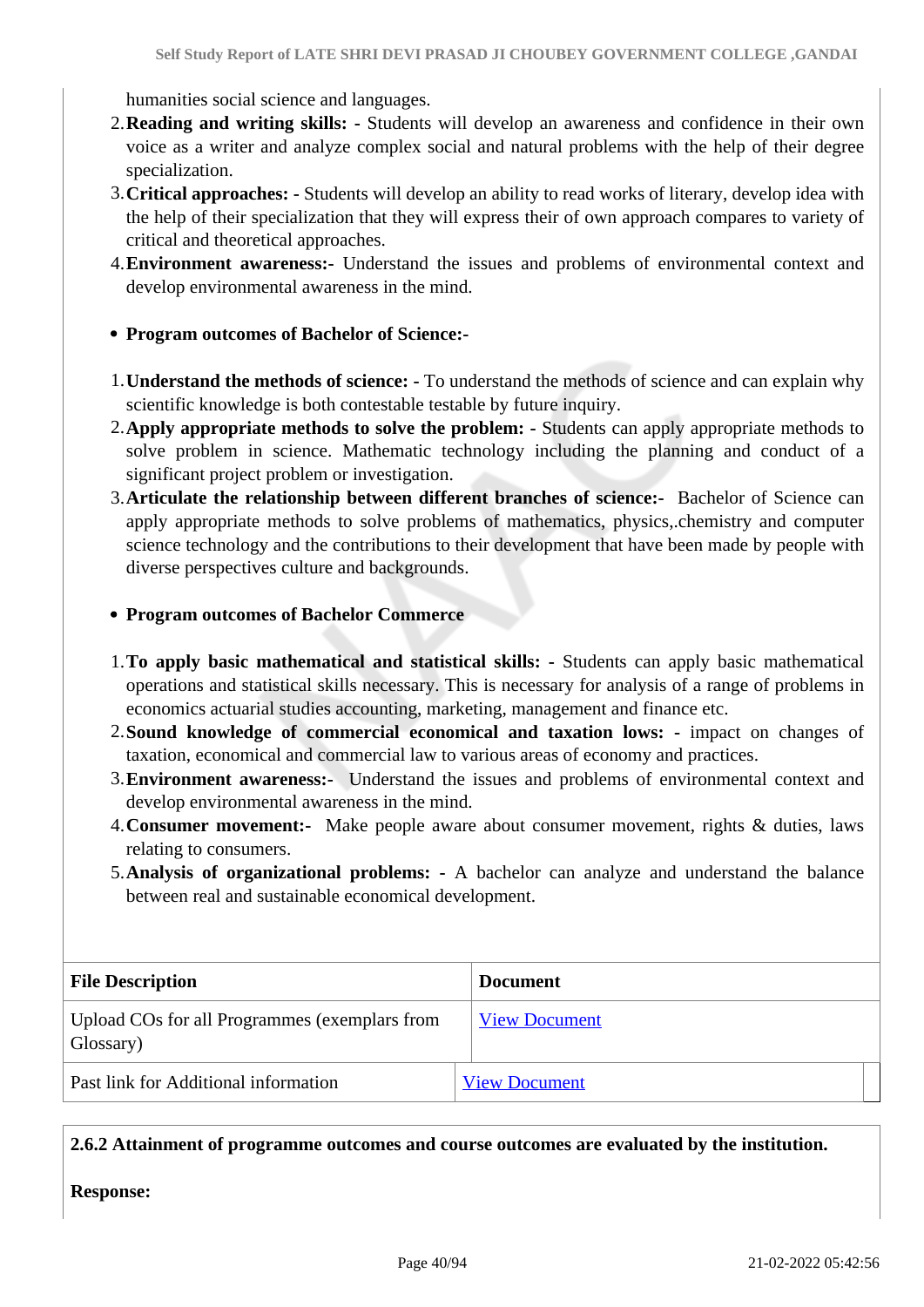#### **Response:-**

The college understands that the most important yardstick of academic achievement is the attainment of the program outcomes and course outcomes. All other achievements of the college pale into insignificance if these are not achieved. The college has skillfully adopted various methods of measuring program outcomes and course outcomes of the students.

- **Internal Evaluation System:-** The college has a very effective internal evaluation system, of which a major component is written tests.The performance of each student in the internal examinations is a true reflection of the achievement and progress of the student. Besides it gives rooms to faculty to take remedial measures if required.
- **Assignments/ Debates** :- Various classroom activities like presentations, debates discussions, role plays,etc. help the faculty to evaluate the students and to gauge the level of achievement in terms of course outcomes.
- **University Examinations:** Performance of the students in the university examinations is a clear indication of the attainment of program outcomes/ course outcomes. The college regularly maintains a pass percentage of 50 and above in all program. Our college maintains Examination Result Analysis register.
- **Result Analysis:** Each department regularly conducts Result Analysis both Semester exams and Annual exams. every year. This helps the college to understand the attainment of program outcomes/course outcomes and take immediate corrective measures if required.
- **Project work and Viva-Voce:-** The project work in various subjects at UG and PG level submitted by individual students and also Viva-voce in practical exams. are reflective of the totality of all the skills they acquired during the course of program. These include skills of comprehension, analysis, interpretation, application of various tools, etc.
- **Special lecturers:-** The college organizes special lecturers for students, which covers subjects related to their syllabus and many issues beyond the syllabus too. This also definitely helps us to improve our program outcomes and course outcomes.
- **Feedback :-** The college regularly collects and analyses feedbacks from students, alumni and teachers. This feedback system helps us to evaluate the attainment of program outcomes.
- **Jobs /Higher study** :- Students passed out from the college at UG level take admission in the master degree program and many of them opt for self employment and join to work in various private jobs as per their suitability. Admission to higher studies and getting jobs are clear indicators of the attainment of program outcomes and course outcomes. Some of our alumni are already successfully employed both in private and government sectors.
- **Alumni and Social Service :-** Some of our alumni are active in the field of social services and elected in the local level elections. They are serving the society and having good reputation.

| <b>File Description</b>           | <b>Document</b>      |  |
|-----------------------------------|----------------------|--|
| Upload any additional information | <b>View Document</b> |  |

#### **2.6.3 Average pass percentage of Students during last five years**

**Response:** 79.52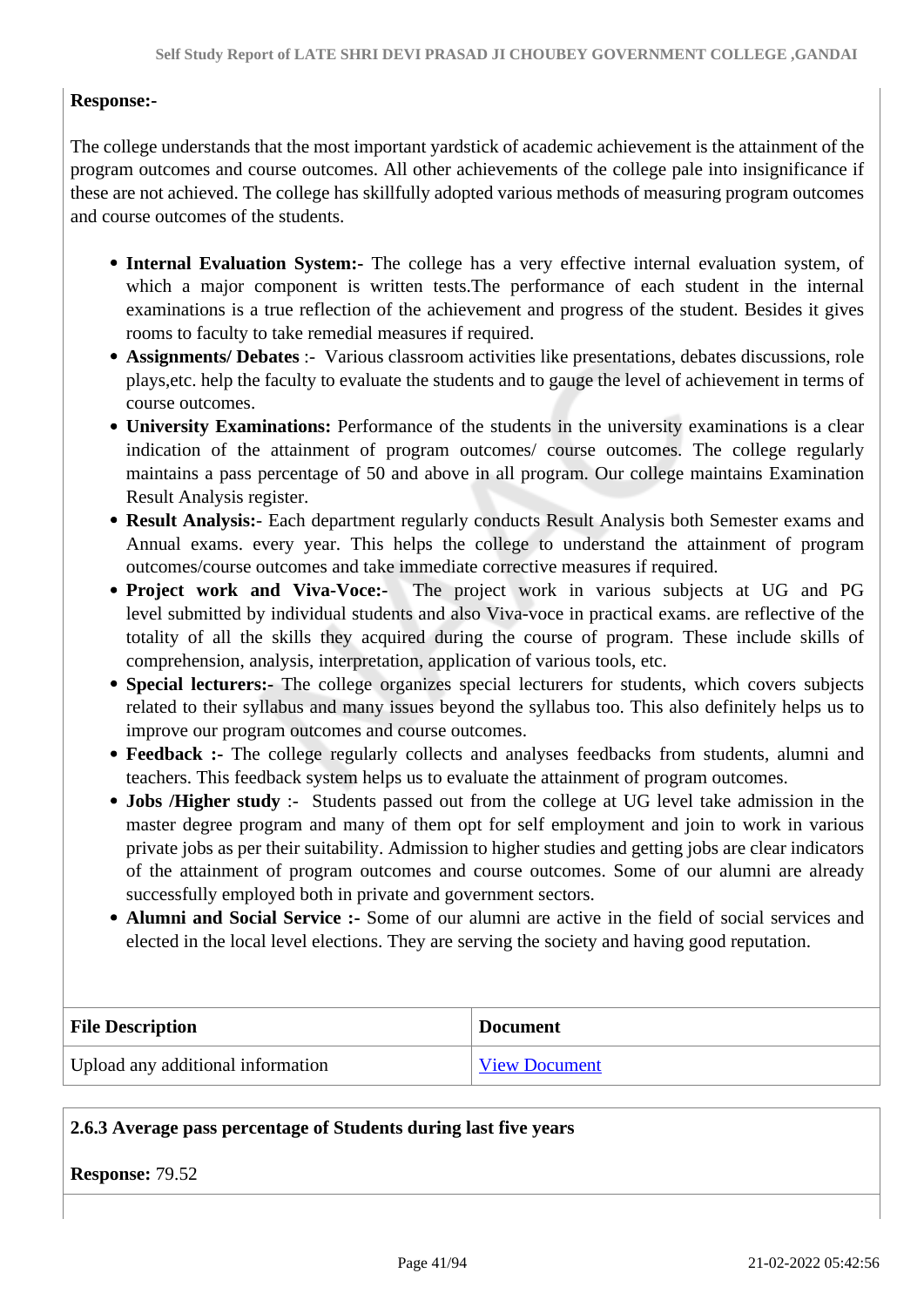| 2020-21                                                                                                                  | 2019-20 | 2018-19 |                 | 2017-18              | 2016-17                                                                                            |  |
|--------------------------------------------------------------------------------------------------------------------------|---------|---------|-----------------|----------------------|----------------------------------------------------------------------------------------------------|--|
| 308                                                                                                                      | 230     | 161     |                 | 77                   | 63                                                                                                 |  |
|                                                                                                                          |         |         |                 |                      |                                                                                                    |  |
| the last five years                                                                                                      |         |         |                 |                      | 2.6.3.2 Number of final year students who appeared for the university examination year-wise during |  |
| 2020-21                                                                                                                  | 2019-20 | 2018-19 |                 | 2017-18              | 2016-17                                                                                            |  |
| 308                                                                                                                      | 230     | 192     |                 | 173                  | 91                                                                                                 |  |
|                                                                                                                          |         |         |                 |                      |                                                                                                    |  |
| <b>File Description</b>                                                                                                  |         |         | <b>Document</b> |                      |                                                                                                    |  |
| Upload list of Programmes and number of students<br>passed and appeared in the final year examination<br>(Data Template) |         |         |                 | <b>View Document</b> |                                                                                                    |  |

## 2.6.3.1 **Number of final year students who passed the university examination year-wise during the last five years**

## **2.7 Student Satisfaction Survey**

| 2.7.1 Online student satisfaction survey regarding teaching learning process |                      |  |  |  |  |  |  |
|------------------------------------------------------------------------------|----------------------|--|--|--|--|--|--|
| <b>Response:</b>                                                             |                      |  |  |  |  |  |  |
| <b>File Description</b>                                                      | <b>Document</b>      |  |  |  |  |  |  |
| Upload database of all currently enrolled students<br>(Data Template)        | <b>View Document</b> |  |  |  |  |  |  |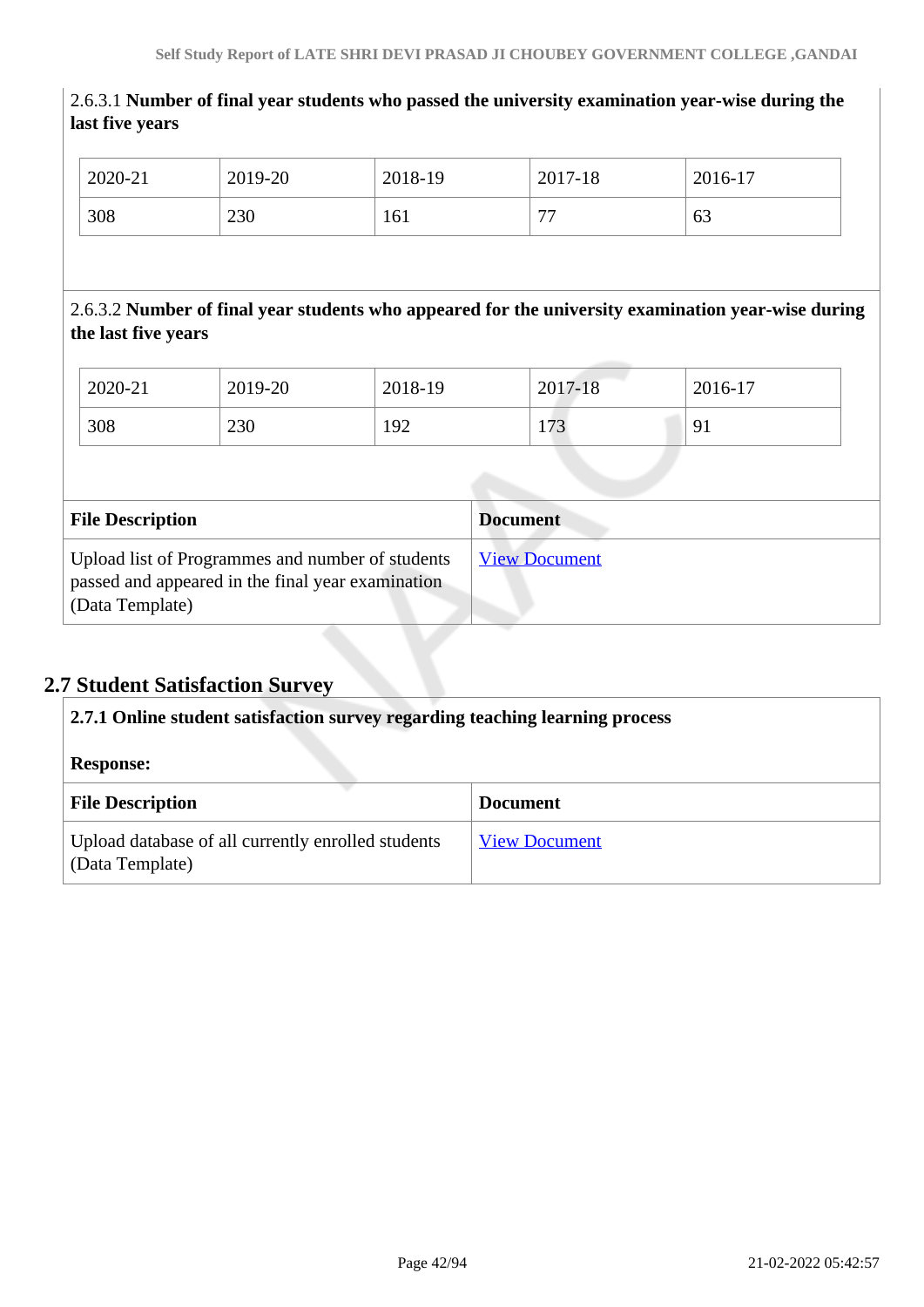# **Criterion 3 - Research, Innovations and Extension**

## **3.1 Resource Mobilization for Research**

 **3.1.1 Grants received from Government and non-governmental agencies for research projects, endowments, Chairs in the institution during the last five years (INR in Lakhs)** 

**Response:** 0

3.1.1.1 **Total Grants from Government and non-governmental agencies for research projects , endowments, Chairs in the institution during the last five years (INR in Lakhs)**

| 2020-21 | 2019-20 | 2018-19 | 2017-18 | 2016-17 |
|---------|---------|---------|---------|---------|
|         |         |         | 0       | U       |
|         |         |         |         |         |

| <b>File Description</b>                                            | <b>Document</b> |  |  |
|--------------------------------------------------------------------|-----------------|--|--|
| List of endowments / projects with details of grants View Document |                 |  |  |

#### **3.1.2 Percentage of teachers recognized as research guides (latest completed academic year)**

| <b>Response:</b> 0                                       |                      |  |  |  |  |  |
|----------------------------------------------------------|----------------------|--|--|--|--|--|
| 3.1.2.1 Number of teachers recognized as research guides |                      |  |  |  |  |  |
| <b>File Description</b>                                  | <b>Document</b>      |  |  |  |  |  |
| Institutional data in prescribed format                  | <b>View Document</b> |  |  |  |  |  |

#### **3.1.3 Percentage of departments having Research projects funded by government and non government agencies during the last five years**

**Response:** 0

## 3.1.3.1 **Number of departments having Research projects funded by government and nongovernment agencies during the last five years**

| 2020-21 | 2019-20 | 2018-19 | $2017 - 18$ | 2016-17 |
|---------|---------|---------|-------------|---------|
|         | U       |         | ◡           | ν       |

## 3.1.3.2 **Number of departments offering academic programes**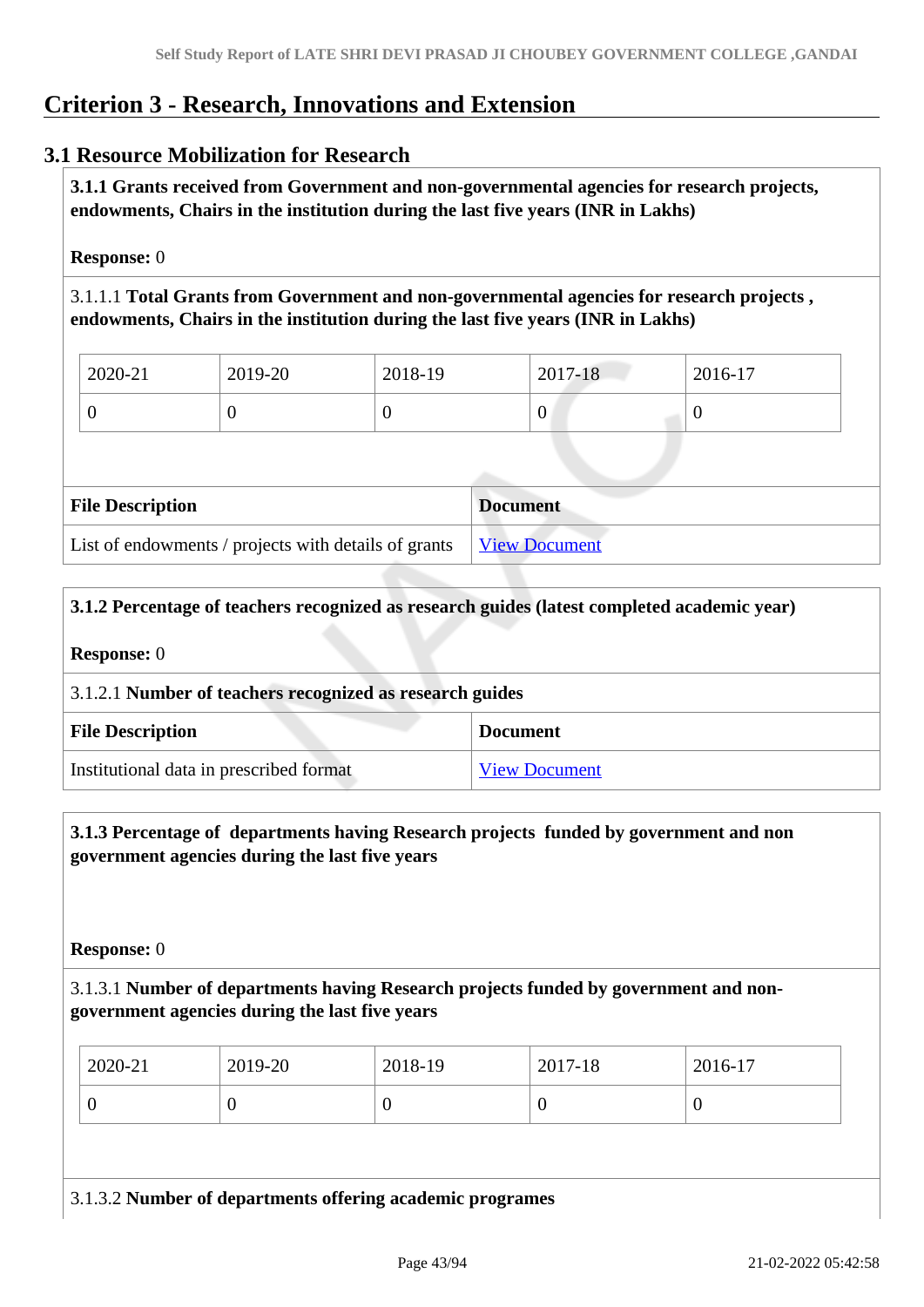|                                               | 2020-21                    | 2019-20 | 2018-19              |  | 2017-18              | 2016-17 |  |
|-----------------------------------------------|----------------------------|---------|----------------------|--|----------------------|---------|--|
|                                               | 05                         | 04      | 04                   |  | 04                   | 04      |  |
|                                               |                            |         |                      |  |                      |         |  |
|                                               |                            |         |                      |  |                      |         |  |
|                                               | <b>File Description</b>    |         |                      |  | <b>Document</b>      |         |  |
| List of research projects and funding details |                            |         | <b>View Document</b> |  |                      |         |  |
|                                               | Any additional information |         |                      |  | <b>View Document</b> |         |  |

#### **3.2 Innovation Ecosystem**

 **3.2.1 Institution has created an ecosystem for innovations and has initiatives for creation and transfer of knowledge**

**Response:** 

 $\begin{array}{c} \hline \end{array}$ 

#### **Response:**

The college envisions that the primary requirement of an educational institution for result oriented, effective and successful implementation of its programs is to create a suitable ecosystem. Keeping this in mind, the college, over the years, has planned and implemented several activities maximally utilizing the resources available. Our richest resource is enthusiastic and dedicated students from the rural population with their inestimable work potential. The college has been able to plan and carry out diverse extra-curricular events and initiatives tapping successfully this possibility. The success of most of them has been a result of the whole-hearted support of the general public in the catchment area too.

 In spite of having the limited resources and paucity of fund, the college has adopted practical approach in the recent years to keep the teaching staff and the students updated with the latest knowledge in their respective fields of study and the institution has created and ecosystem for innovation some of the steps include the following:

- One classroom/Hall is equipped with LCD projectors to enhance the learning of the students. It is also used for guest lecture by subject experts.
- External resource persons are also at times invited to share their learning with the staff and students. These lectures spark off the creativity of the students and sharpen their innovative ness.
- The students of the 4th Semester of PG classes are encouraged to undertake project works related to existing societal problems/ local issues under the supervision of the faculty members. They use survey method, case study and other descriptive research methods to find answers to their research questions and thus they are encouraged and motivated for innovation.
- Students who are interested in creative writing are encouraged by the language teachers to write in magazines, journals, and newsletters. Lash green natural environment surrounded trees create the perfect ambience for innovation in the institution.
- The science labs provide the students to get a hand on experience and experiment their ideas.
- The college takes students to field visits/ industrial visits, etc to expose them to get practical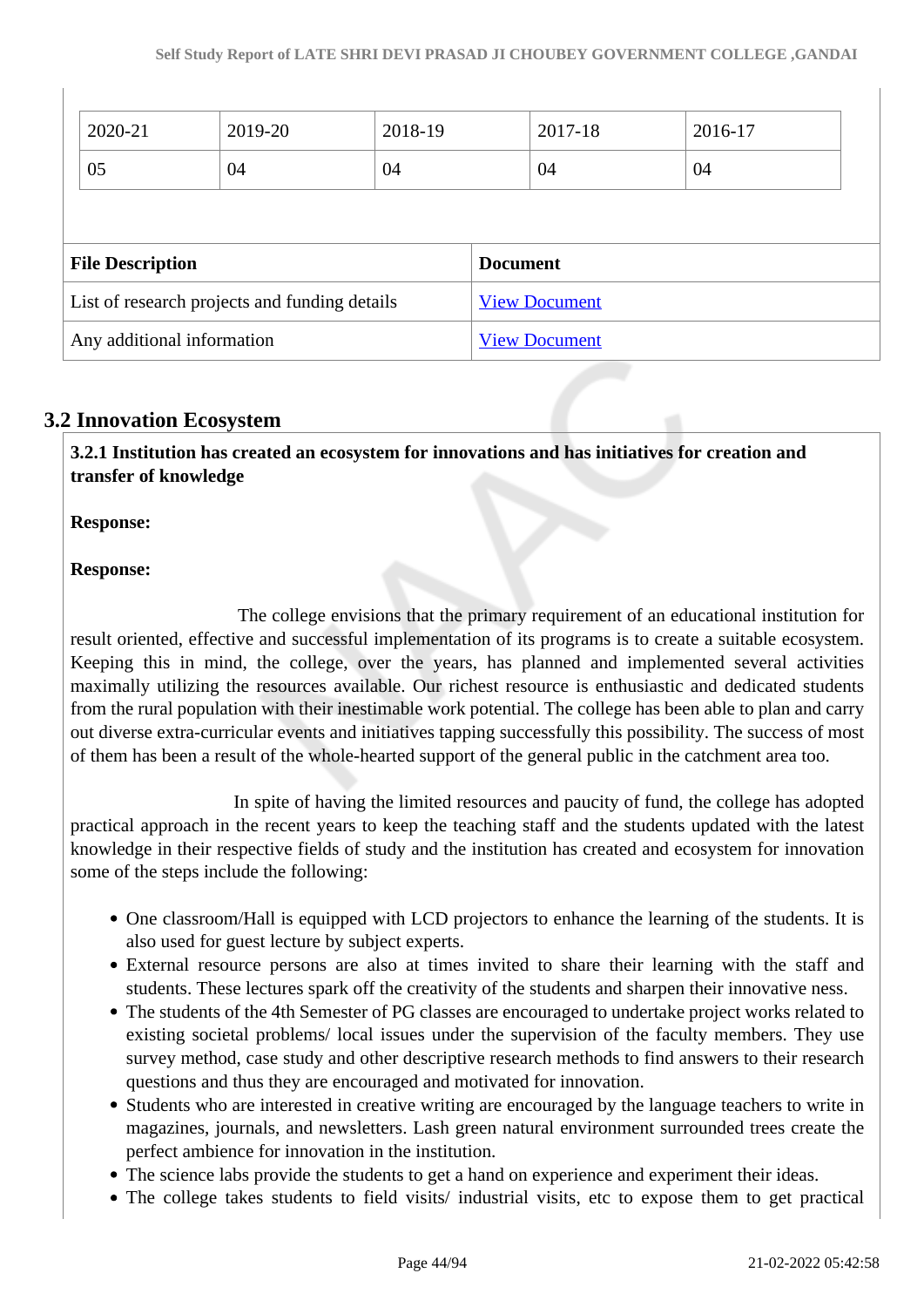knowledge.

- The faculty members are encouraged to write innovative research papers, publish them as chapters, books and in journals with ISBN and ISSN respectively
- One the faculty member is PhD holders and rest two are pursuing it. Most of faculty members are working as guest teacher with postgraduates only.
- One faculty member was in BoS/Academic Council and now Dean, faculty of commerce of the University.

#### **3.2.2 Number of workshops/seminars conducted on Research Methodology, Intellectual Property Rights (IPR) and entrepreneurship during the last five years**

#### **Response:** 0

3.2.2.1 **Total number of workshops/seminars conducted on Research Methodology, Intellectual Property Rights (IPR) and entrepreneurship year-wise during last five years** 

| 2020-21                                        | 2019-20 | 2018-19          |                 | 2017-18              | 2016-17          |
|------------------------------------------------|---------|------------------|-----------------|----------------------|------------------|
| $\theta$                                       | O       | $\boldsymbol{0}$ |                 | $\theta$             | $\boldsymbol{0}$ |
|                                                |         |                  |                 |                      |                  |
| <b>File Description</b>                        |         |                  | <b>Document</b> |                      |                  |
| List of workshops/seminars during last 5 years |         |                  |                 | <b>View Document</b> |                  |

#### **3.3 Research Publications and Awards**

| 3.3.1 Number of Ph.Ds registered per eligible teacher during the last five years                     |                                                                            |  |  |
|------------------------------------------------------------------------------------------------------|----------------------------------------------------------------------------|--|--|
| <b>Response:</b> 0                                                                                   |                                                                            |  |  |
| 3.3.1.1 How many Ph.Ds registered per eligible teacher within last five years                        |                                                                            |  |  |
|                                                                                                      | 3.3.1.2 Number of teachers recognized as guides during the last five years |  |  |
| <b>File Description</b>                                                                              | <b>Document</b>                                                            |  |  |
| List of PhD scholars and their details like name of<br>the guide, title of thesis, year of award etc | <b>View Document</b>                                                       |  |  |

#### **3.3.2 Number of research papers per teachers in the Journals notified on UGC website during the last five years**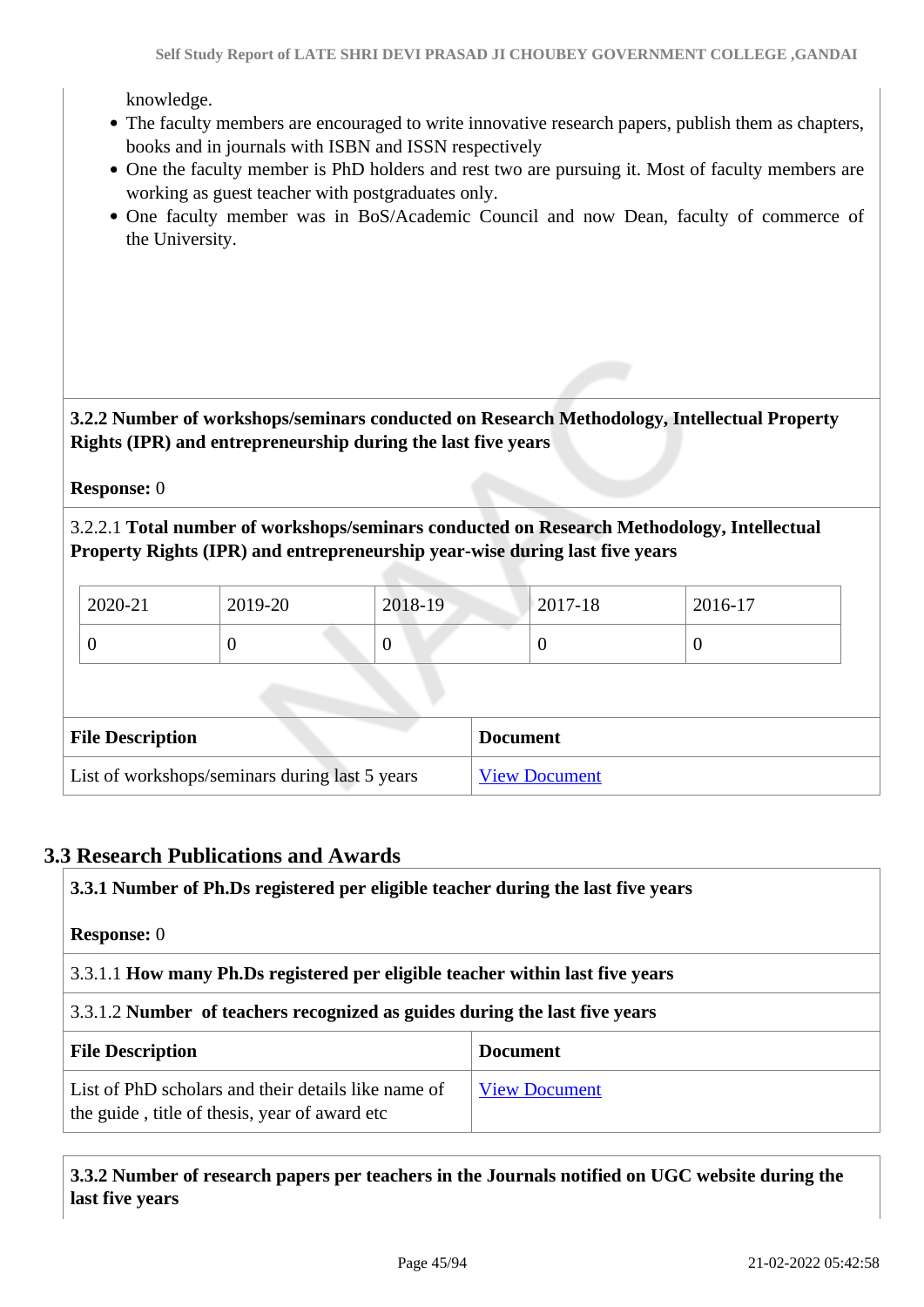## **Response:** 0

| 3.3.2.1 Number of research papers in the Journals notified on UGC website during the last five |  |
|------------------------------------------------------------------------------------------------|--|
| years.                                                                                         |  |

| 2020-21                 | 2019-20  | 2018-19  | 2017-18         | 2016-17 |  |
|-------------------------|----------|----------|-----------------|---------|--|
| $\theta$                | $\theta$ | $\theta$ | $\theta$        | U       |  |
|                         |          |          |                 |         |  |
|                         |          |          |                 |         |  |
| <b>File Description</b> |          |          | <b>Document</b> |         |  |

 **3.3.3 Number of books and chapters in edited volumes/books published and papers published in national/ international conference proceedings per teacher during last five years**

#### **Response:** 0

3.3.3.1 **Total number of books and chapters in edited volumes/books published and papers in national/ international conference proceedings year-wise during last five years**

| 2020-21 | 2019-20 | 2018-19 | 2017-18 | 2016-17 |
|---------|---------|---------|---------|---------|
|         |         | ν       |         |         |

| <b>File Description</b>                                   | <b>Document</b>      |
|-----------------------------------------------------------|----------------------|
| List books and chapters edited volumes/books<br>published | <b>View Document</b> |

#### **3.4 Extension Activities**

 **3.4.1 Extension activities are carried out in the neighborhood community, sensitizing students to social issues, for their holistic development, and impact thereof during the last five years.**

**Response:** 

**Response:-**

 The college envisions that education will complete only if it is integrated with the societal needs and requirements. This will be facilitated only if the college has very strong bond with the neighboring community, by health and hygiene issues or any other awareness program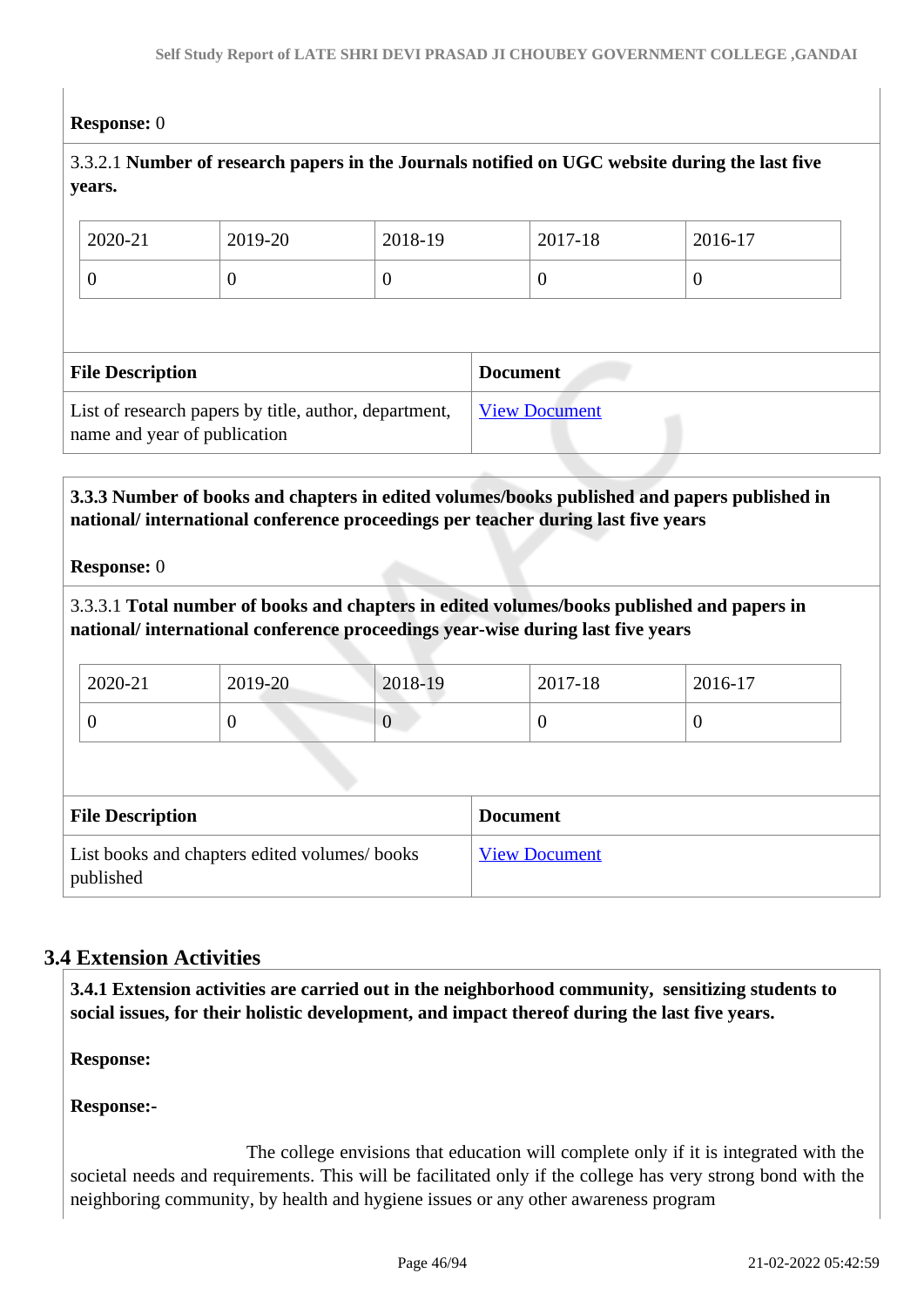The college carries out its extension activities through two- organs its departments and the NSS unit.The institute organizes a number of extension activities in the neighborhood community in terms of impact and sensitizing students to social issues and holistic development. The students of our institute actively participate in social service activities leading to their overall developments. The students' council helps in carrying out these extension activities. This process allows the colleges to involve the students extensively in these activities. The students thus have gradually become aware of the social reality around them and by taking an active part in these activities learned the value of co- operations solidarity, and responsibility. These activities have also allowed the students to develop leadership ability and communicative competence.

 The college has one registered NSS unit of 100 students. These units take the responsibility of community based activities. The institute effectively runs National Service Scheme (NSS) . Through this unit, the institute undertook various extension activities in the neighborhood community. NSS unit organizes program such as tree plantation, swatchh- bharat abhiyan program, regular activities, cleanliness drive etc,Under the Swachhta Hi Sewa hai program the college students spreading the awareness about the causes, consequences and remedial measure for environmental pollution. No Plastic campaign launched. In the context of health and hygiene the AIDS awareness , vaccination, deaddiction ,malnutrition etc drive are launched. Every year planting of sapling are conducted. The college students carried out the SVEEP plan of Central government to make students and villagers aware of voting. For this college conducts various program.

 Apart from NSS unit, all the departments of the institute are conscious about its responsibilities for shaping students into responsible citizens of the country. The departments organize various program In the context of health and hygiene the AIDS awareness , vaccination, deaddiction ,malnutrition etc drives are launched Road Safety, Musical Program at Annual function by students for the community, Cleanliness Drive, Plastic Free Campus, Yoga Day,Women's Day, Janani Suraksha Program on Female Feticide, Voters awareness ,Health Check-up camps are also organized. All the above mentioned activities have positive impact on the students and it developed student-community relationship, leadership skill and self-confidence of students. It also helped in cultivating hidden personality of students and created awareness among students.

| <b>File Description</b>               | <b>Document</b>      |  |
|---------------------------------------|----------------------|--|
| Upload any additional information     | <b>View Document</b> |  |
| Paste link for additional information | <b>View Document</b> |  |

## **3.4.2 Number of awards and recognitions received for extension activities from government/ government recognised bodies during the last five years**

#### **Response:** 0

3.4.2.1 **Total number of awards and recognition received for extension activities from Government/ Government recognised bodies year-wise during the last five years.**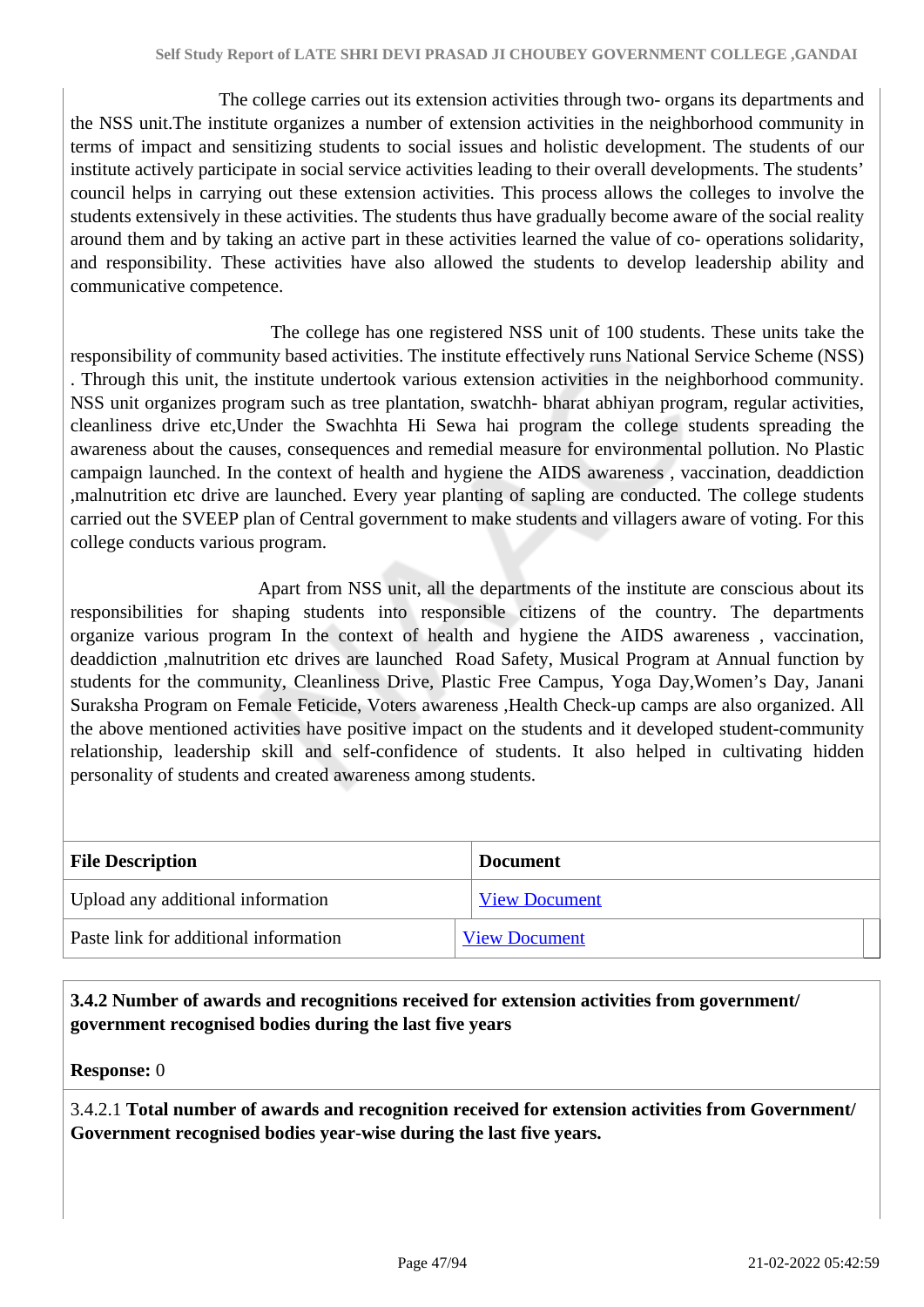| 2020-21                                                     | 2019-20  | 2018-19  |                      | 2017-18 | 2016-17 |  |
|-------------------------------------------------------------|----------|----------|----------------------|---------|---------|--|
| $\overline{0}$                                              | $\theta$ | $\theta$ | $\boldsymbol{0}$     |         | 00      |  |
|                                                             |          |          |                      |         |         |  |
| <b>File Description</b>                                     |          |          | <b>Document</b>      |         |         |  |
| Number of awards for extension activities in last 5<br>year |          |          | <b>View Document</b> |         |         |  |

 **3.4.3 Number of extension and outreach programs conducted by the institution through NSS/NCC, Government and Government recognised bodies during the last five years**

**Response:** 24

3.4.3.1 **Number of extension and outreached Programmes conducted in collaboration with industry, community and Non- Government Organizations through NSS/ NCC/ Red Cross/ YRC etc., yearwise during the last five years**

| 2020-21 | 2019-20 | 2018-19 | 2017<br>1 O<br>2011-10 | 2016-17 |
|---------|---------|---------|------------------------|---------|
| U1      | 06      | 07      | 04                     | 06      |

| <b>File Description</b>                                                                                          | <b>Document</b>      |
|------------------------------------------------------------------------------------------------------------------|----------------------|
| Reports of the event organized                                                                                   | <b>View Document</b> |
| Number of extension and outreach Programmes<br>conducted with industry, community etc for the last<br>five years | <b>View Document</b> |
| Any additional information                                                                                       | <b>View Document</b> |

 **3.4.4 Average percentage of students participating in extension activities at 3.4.3. above during last five years**

**Response:** 11.72

3.4.4.1 **Total number of Students participating in extension activities conducted in collaboration with industry, community and Non- Government Organizations such as Swachh Bharat, AIDs awareness, Gender issue etc. year-wise during last five years**

| 2020-21 | 2019-20 | 2018-19 | 2017-18 | 2016-17 |
|---------|---------|---------|---------|---------|
| ⊥J      | 185     | 118     | 61      | 84      |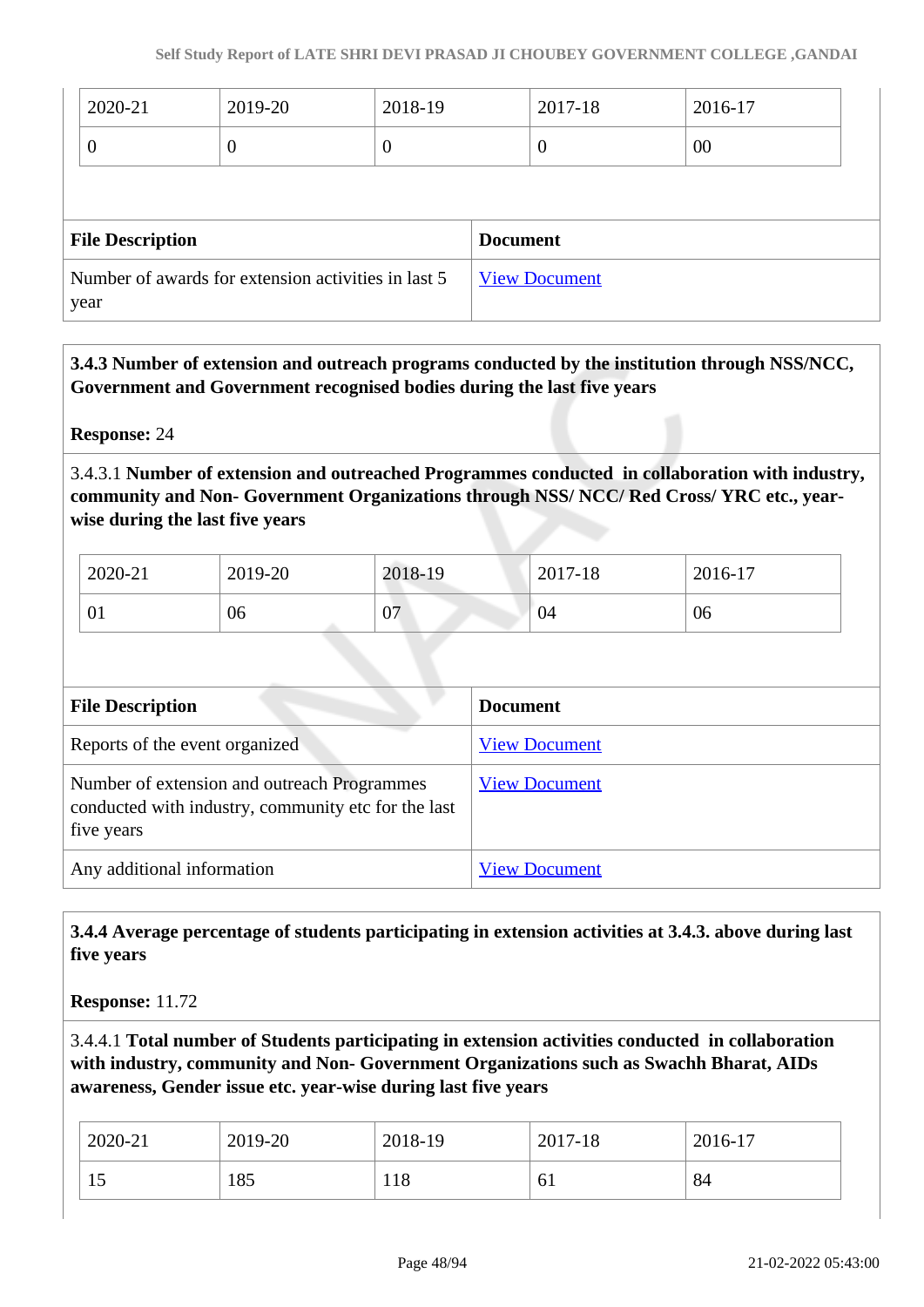| <b>File Description</b>                                                                      | <b>Document</b>      |
|----------------------------------------------------------------------------------------------|----------------------|
| Report of the event                                                                          | <b>View Document</b> |
| Average percentage of students participating in<br>extension activities with Govt or NGO etc | <b>View Document</b> |
| Any additional information                                                                   | <b>View Document</b> |

## **3.5 Collaboration**

 **3.5.1 Number of Collaborative activities for research, Faculty exchange, Student exchange/ internship per year**

**Response:** 0

3.5.1.1 **Number of Collaborative activities for research, Faculty exchange, Student exchange/ internship year-wise during the last five years**

| 2020-21 | 2019-20 | 2018-19 | $2017 - 18$ | 2016-17 |
|---------|---------|---------|-------------|---------|
|         |         |         | ◡           |         |

| <b>File Description</b>                                                                                                            | <b>Document</b>      |
|------------------------------------------------------------------------------------------------------------------------------------|----------------------|
| Details of Collaborative activities with<br>institutions/industries for research, Faculty<br>exchange, Student exchange/internship | <b>View Document</b> |

#### **3.5.2 Number of functional MoUs with institutions, other universities, industries, corporate houses etc. during the last five years**

**Response:** 1

3.5.2.1 **Number of functional MoUs with Institutions of national, international importance, other universities, industries, corporate houses etc. year-wise during the last five years**

| 2019-20<br>2020-21<br>2018-19<br>2017-18 | 2016-17 |
|------------------------------------------|---------|
| $\,0_{1}$<br>$\theta$<br>υ<br>ν          |         |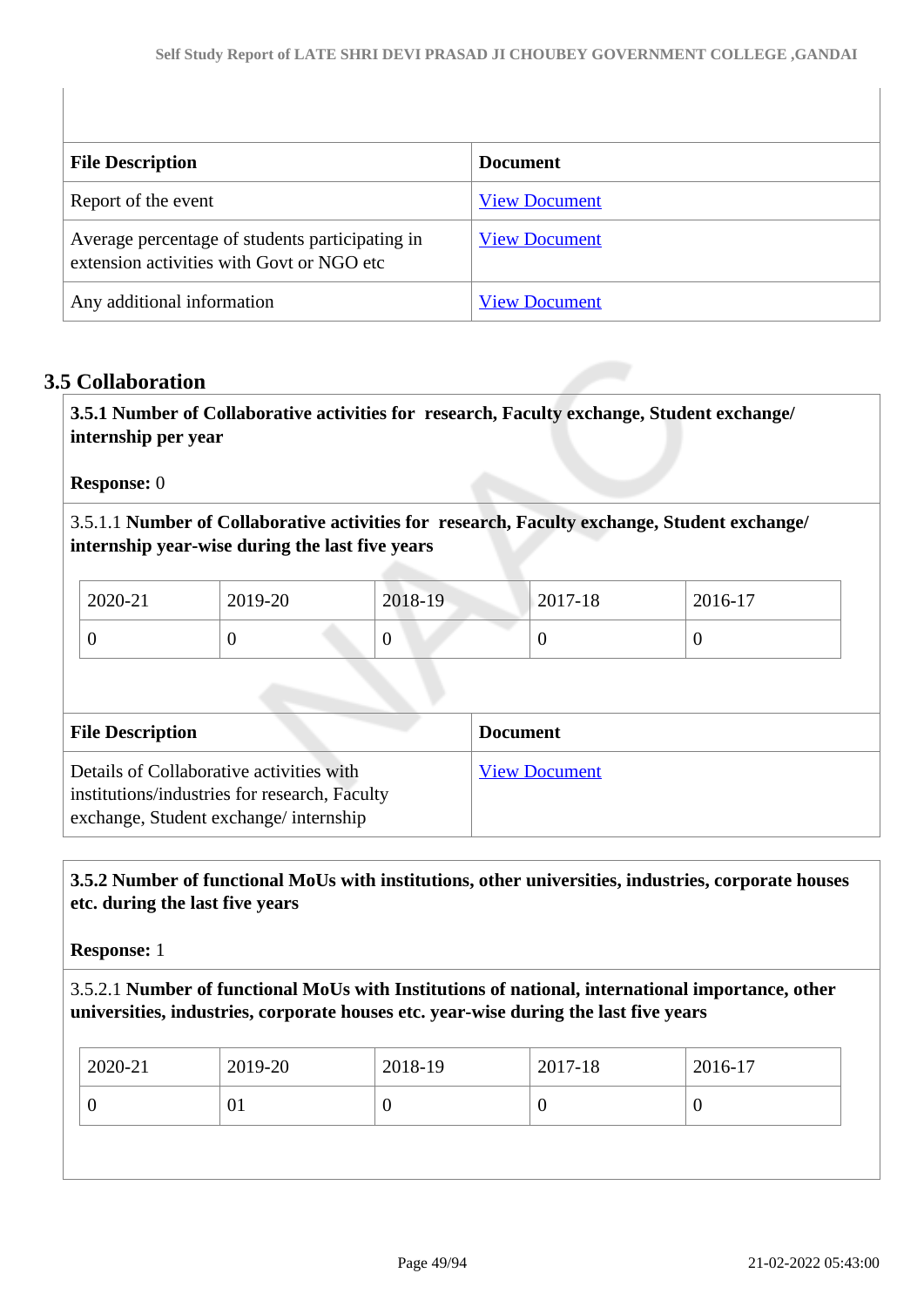| <b>File Description</b>                                                                                                                     | <b>Document</b>      |
|---------------------------------------------------------------------------------------------------------------------------------------------|----------------------|
| e-Copies of the MoUs with institution/<br>industry/corporate houses                                                                         | <b>View Document</b> |
| Details of functional MoUs with institutions of<br>national, international importance, other universities<br>etc during the last five years | <b>View Document</b> |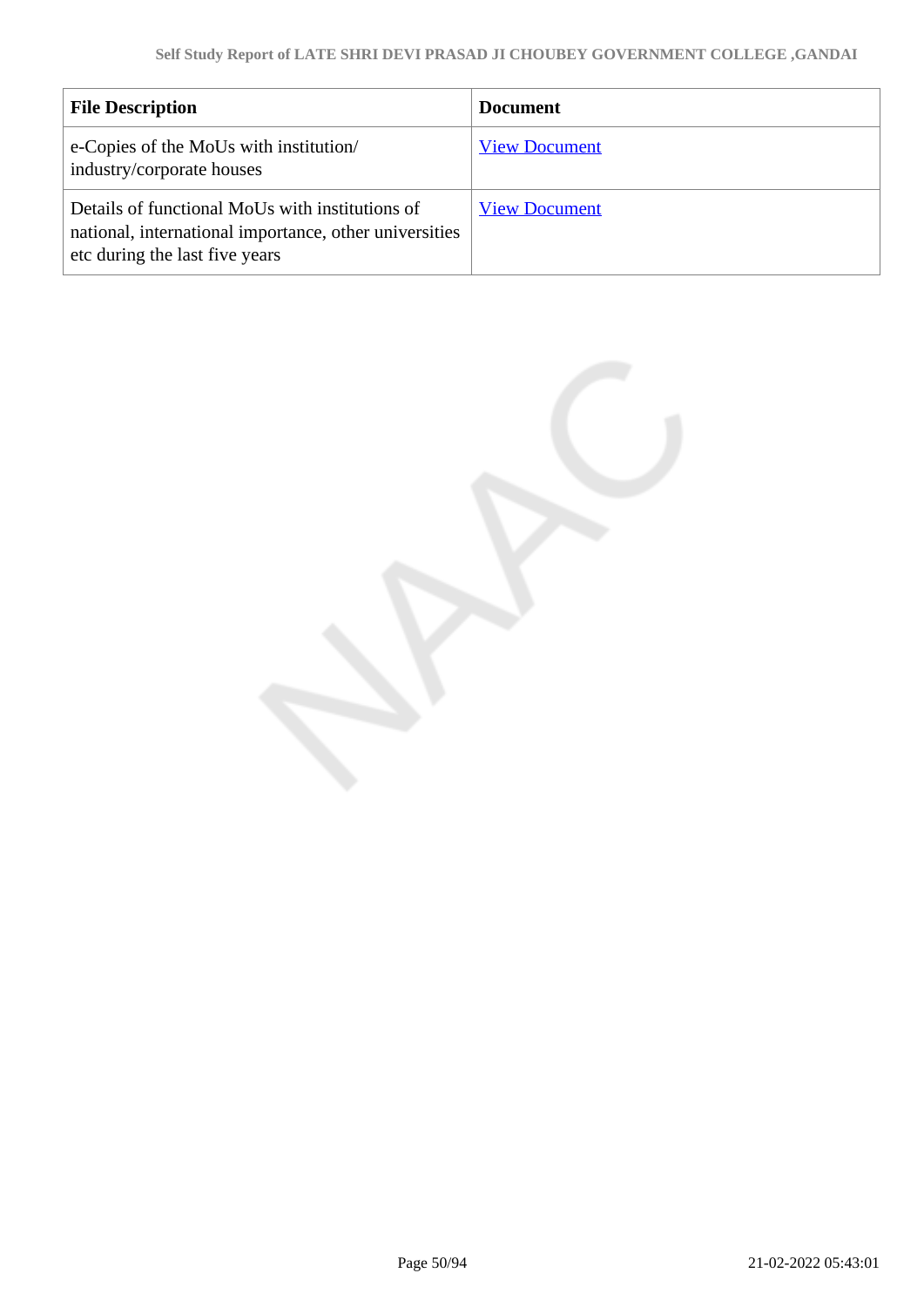# **Criterion 4 - Infrastructure and Learning Resources**

## **4.1 Physical Facilities**

 **4.1.1 The Institution has adequate infrastructure and physical facilities for teaching- learning. viz., classrooms, laboratories, computing equipment etc.** 

**Response:** 

**Response:-**

 The college was established in the year, 1989 with Arts faculty only in a temporary building of Govt.Higher Secondary School. Now it has been shifted in own campus in the year, 2009. The college premise is surrounded by boundary wall which was built recently. The entire campus is covered with greenery all around. The College has adequate facilities of teaching and learning. Since its inception, college making the every effort to upgrade and well maintained the infrastructure. The number of rooms in college building are not sufficient to run smoothly the existing academic program and administration. Though, cleanliness, light and ventilation facilities are maintained in the classroom and laboratories also.

- 1.**Main building:** This building was handed over in 2009. There are 15 rooms in ground flowers and 02 rooms and 01,can say, hall at first flour. In ground floor consist of principal's room. IQAC room, office room-account section, teaching staff/examination control room, Girls' common room, Computer room and 10 class rooms. And first floor consists library, smart class/ seminar halls, B.Sc. 1st class room.There are separate washrooms for girls and boys.
- 2.**Old building:** This building is having total 08 rooms which are used as Laboratories, Sports room and Class rooms. The college has five well equipped laboratories in Physics,Chemistry, Botany, Zoology and Geography and two rooms are used for classes of M.A. (Hindi Literature) and M.A.( political science) and one room is used by Sports Department.
- 3.**Library**:- The College has collection of books for regular use by all departments (both students and the faculty members) with a basic level of textbooks and few reference books. The college has subscribed to the N-LIST of the INFLIBNET. Through this we have a large number of e-resources in forms of e-books and e-journals in large numbers.
- 4.**Other facilities -** Besides the building, the college has spacious playground, though not well developed, for sports activities. The college has cultivated an atmosphere providing the importance to Extra Curricular and Support Services organized by Departments of Physical Education, Library, National Service Scheme. There are facilities for indoor and outdoor sports in our campus. In our college there is proper facility of water with its own bore well. There is an RO system for water purification by which students and staff members take pure and safe water.The college building has proper electric facility and it lights with energy saving electric equipment like LED bulbs, LED Tube lights etc. The college premises have an open cycle stand for students and visitors. The college has complaint boxes, notice boards. From the safety and security point of view the college has CCTV cameras installed and functioning well. LED TV is also available in the college with DTH connection.

 So more classrooms are required for smooth running of various program/courses in this institution as well as well developed playground for Sports, an auditorium, separate Library building are the need of the hour for the college. A demand/proposal has been submitted to the higher authorities of the state government.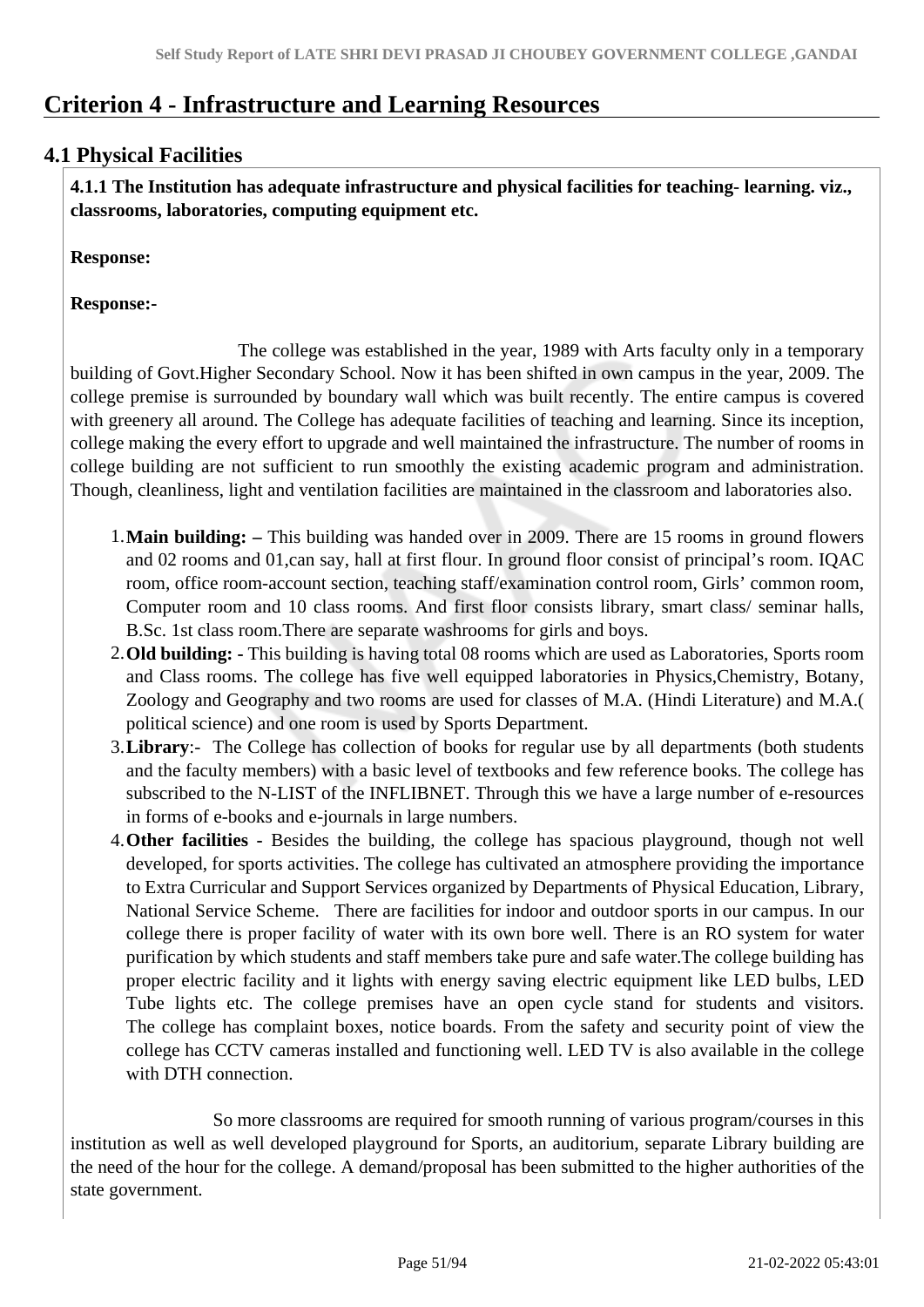| <b>File Description</b>               | <b>Document</b>      |  |
|---------------------------------------|----------------------|--|
| Upload any additional information     | <b>View Document</b> |  |
| Paste link for additional information | <b>View Document</b> |  |

## **4.1.2 The Institution has adequate facilities for cultural activities, sports, games (indoor, outdoor), gymnasium, yoga centre etc.**

## **Response:**

#### **Response:-**

 The institute has commitment for all round personality development of students besides education. The institution has adequate facilities for cultural activities, sports, games (indoor- outdoor). Gym. and Yoga facilities are also available in the college. The institute plays a proactive and supportive role in grooming students in sports and cultural activities. The college recognizes the importance of sports and games as well as cultural activities. We feel very proud to say that many girls and some boys of our college have represented state at national level and university at all-India Inter-university level in recent past. We give its detail below :-

- **Sports facilities: -** The College encourages students to participate in sports and games round the year. To provide the students a place to organize these activities, the college has an open play ground and a room for indoor games. **Indoor games: -**Badminton, Table Tennis, Chess Chess, Carom board **Outdoor games:-** Athletics, Kho-kho, Kabaddi, Volleyball, Cricket and Football. The college also has facilities for the students in athletics - Shot-put, javelin, Hammer, Discus, High jump, long jump, obstacles.
- **Sports room facilities:** There is a separate sports room in our college in old building in which there is facility of treadmill and high weight training exercise equipments. The sports officer handles it beautifully and carefully, there yoga and meditation are also carried out.
- **Cultural activities:** To conduct cultural activities in the college there is a cultural committee formed every year. The committee organizes many cultural and literary program including various events. some interesting program organized by the committee are rangoli, mehndi, quiz, essay writing slogan writing, poem, competition etc. . The college strives at organizing cultural events round the year. The college celebrates Maa Saraswati puja on the occasion Basantpanchami and 10 days Lord Ganesh Utsava is also celebrated every year in which most of the students participate. The college also organizes various cultural activities under SWEEP. The NSS wing of the college sensitize the students towards society, country, environment, unity, selfless service, disaster management, health and hygiene etc. These wing propagate the government scheme e.g. Swachha Bharat Abhiyan, SVEEP plan, AIDS awareness campaign, tree plantation, blood donation(Under Red cross Society), etc through cultural activities on various occasions. From time to time college has been inviting expert related to different walk of life to sensitize the students like legal literacy, financial literacy, Domestic Violence etc. So in a nut shell the college has very healthy atmosphere for sports and cultural program. Students actively participate in various cultural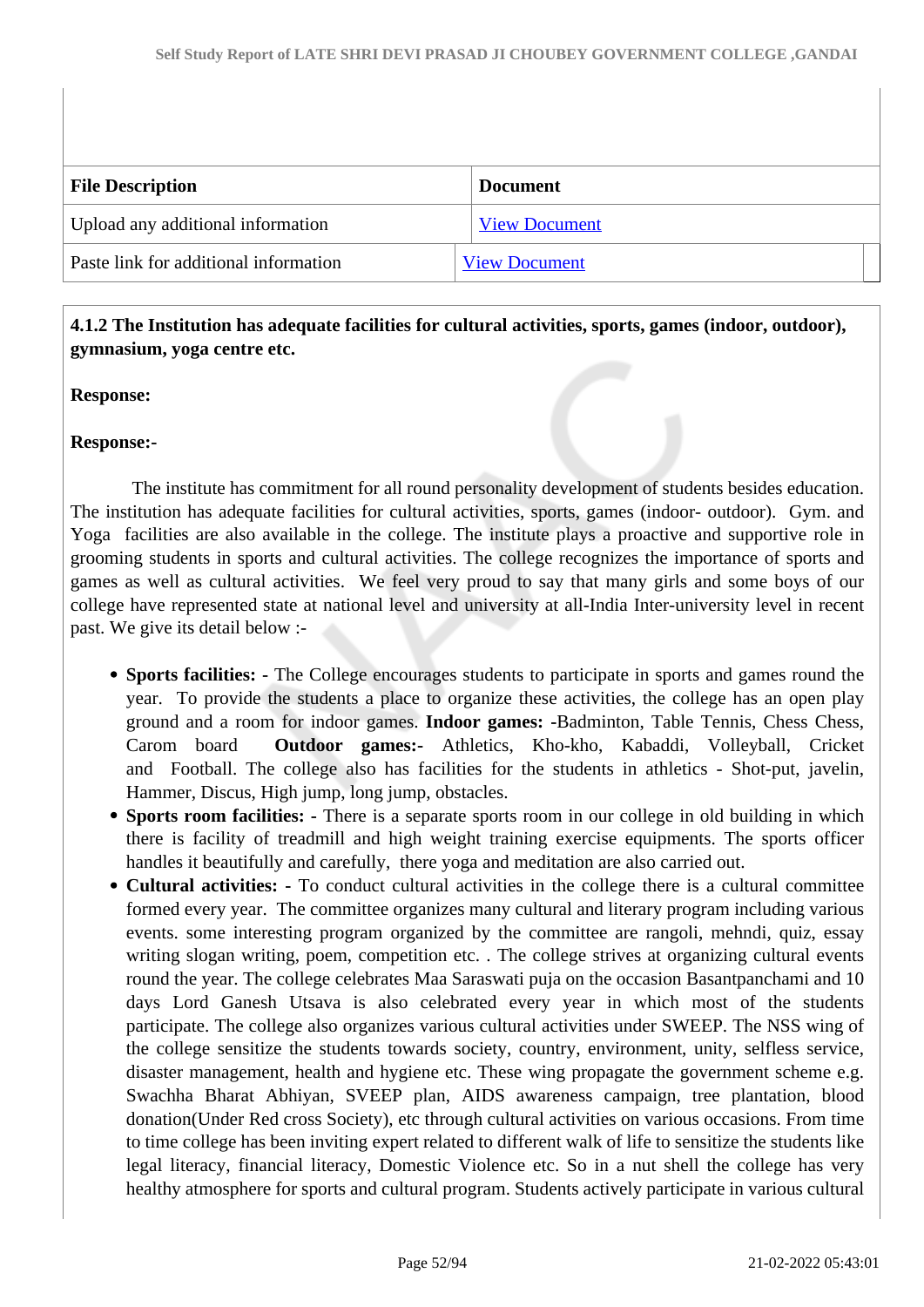activities in the college when there is some celebration. The program in the college at Annual function include some songs, dances, recitation. Students also perform indigenous dances and songs in local language Chhattisgarhi during the college program with their traditional outfits.

| <b>File Description</b>               | <b>Document</b>      |  |
|---------------------------------------|----------------------|--|
| Upload any additional information     | <b>View Document</b> |  |
| Paste link for additional information | <b>View Document</b> |  |

#### **4.1.3 Percentage of classrooms and seminar halls with ICT- enabled facilities such as smart class, LMS, etc.** *(Data for the latest completed academic year)*

#### **Response:** 7.69

4.1.3.1 Number of classrooms and seminar halls with ICT facilities

Response: 02

| <b>File Description</b>                                                                      | <b>Document</b>      |
|----------------------------------------------------------------------------------------------|----------------------|
| Upload Number of classrooms and seminar halls<br>with ICT enabled facilities (Data Template) | <b>View Document</b> |
| Upload any additional information                                                            | <b>View Document</b> |

#### **4.1.4 Average percentage of expenditure, excluding salary for infrastructure augmentation during last five years(INR in Lakhs)**

**Response:** 427.81

#### 4.1.4.1 **Expenditure for infrastructure augmentation, excluding salary year-wise during last five years (INR in lakhs)**

| 2020-21 | 2019-20 | 2018-19 | 2017-18 | 2016-17 |
|---------|---------|---------|---------|---------|
| 18.34   | 5.89    | 10.82   | 4.94    | 13.50   |

| <b>File Description</b>                                                                             | <b>Document</b>      |
|-----------------------------------------------------------------------------------------------------|----------------------|
| Upload Details of budget allocation, excluding<br>salary during the last five years (Data Template) | <b>View Document</b> |
| Upload audited utilization statements                                                               | <b>View Document</b> |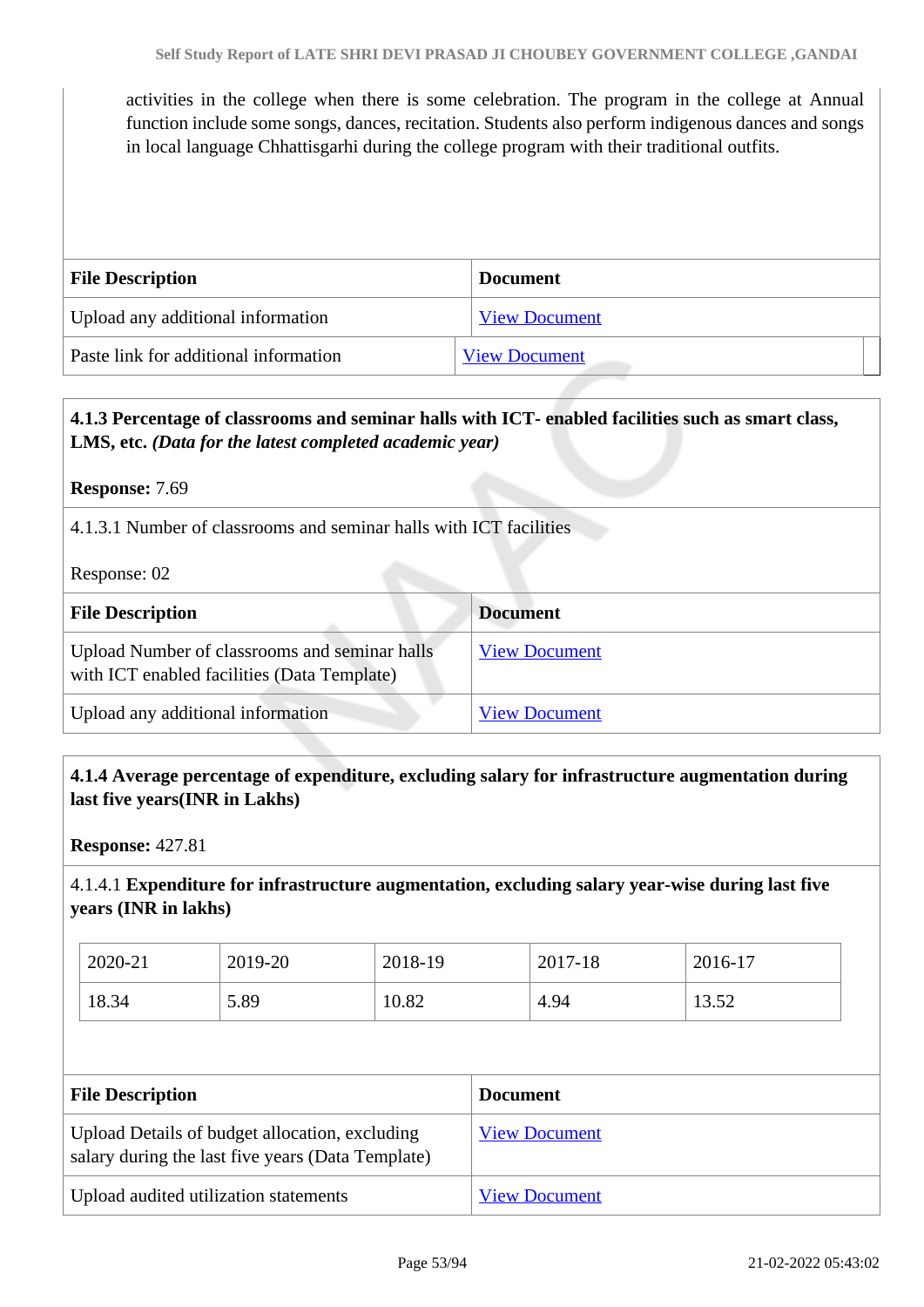## **4.2 Library as a Learning Resource**

## **4.2.1 Library is automated using Integrated Library Management System (ILMS)**

**Response:** 

#### **Response:-**

 The college library started functioning since the inception of the college with a few number of books, which were directly related to syllabus. Since then every year a good amount of money has been sanctioned by the Government for purchasing books, journals and periodicals and stocking facilities. One post of librarian is sanctioned but no one was posted yet, the post is vacant since the very beginning. teachers took charge of running the library with the help of one book lifter only. Consequently it took time to systemized the functioning of the library.

 Library is the power house that has various sources of information through which knowledge is expanded. Keeping in mind this fact the library of the college has been improving with increasing number of books, at present, it has a total of 16193 books, the college purchase books from time to time as per the funds given by the State Government. Some books are also donated to library by local NGO and alumni members. The library is used by both teachers and students.

 The library is partially automated and it has N-List subscription. KOHA package includes modules for acquisition, circulation, cataloging, serials management, flexible reporting, label printing, offline circulation, etc. Currently library services and functions like adding to accession register, issuing books, returning books, and searching are done through this software. The members can locate any book using the search option in KOHA using the computers provided in the library. Every year at end of the academic session physical verification is done by physical verification committee. If the committee finds some books are not in good condition and not useable, it makes a list of those books and this list is placed before Writing-off committee. After carefully examination if the write-off committee also finds the same it recommends to dispose off.

The college library has also made a previous question bank. It is helpful to students from the examination point of view.

- 1.Maintaining the issue record of books to students and teachers separately.
- 2.Listing of books by author's name
- 3.Listing of books by price
- 4.Listing of books by subject wise
- 5.Receipt and billing records of books,journals and newspaper are maintained in office.

| <b>File Description</b>                      | <b>Document</b>      |  |
|----------------------------------------------|----------------------|--|
| Upload any additional information            | <b>View Document</b> |  |
| <b>Paste link for Additional Information</b> | <b>View Document</b> |  |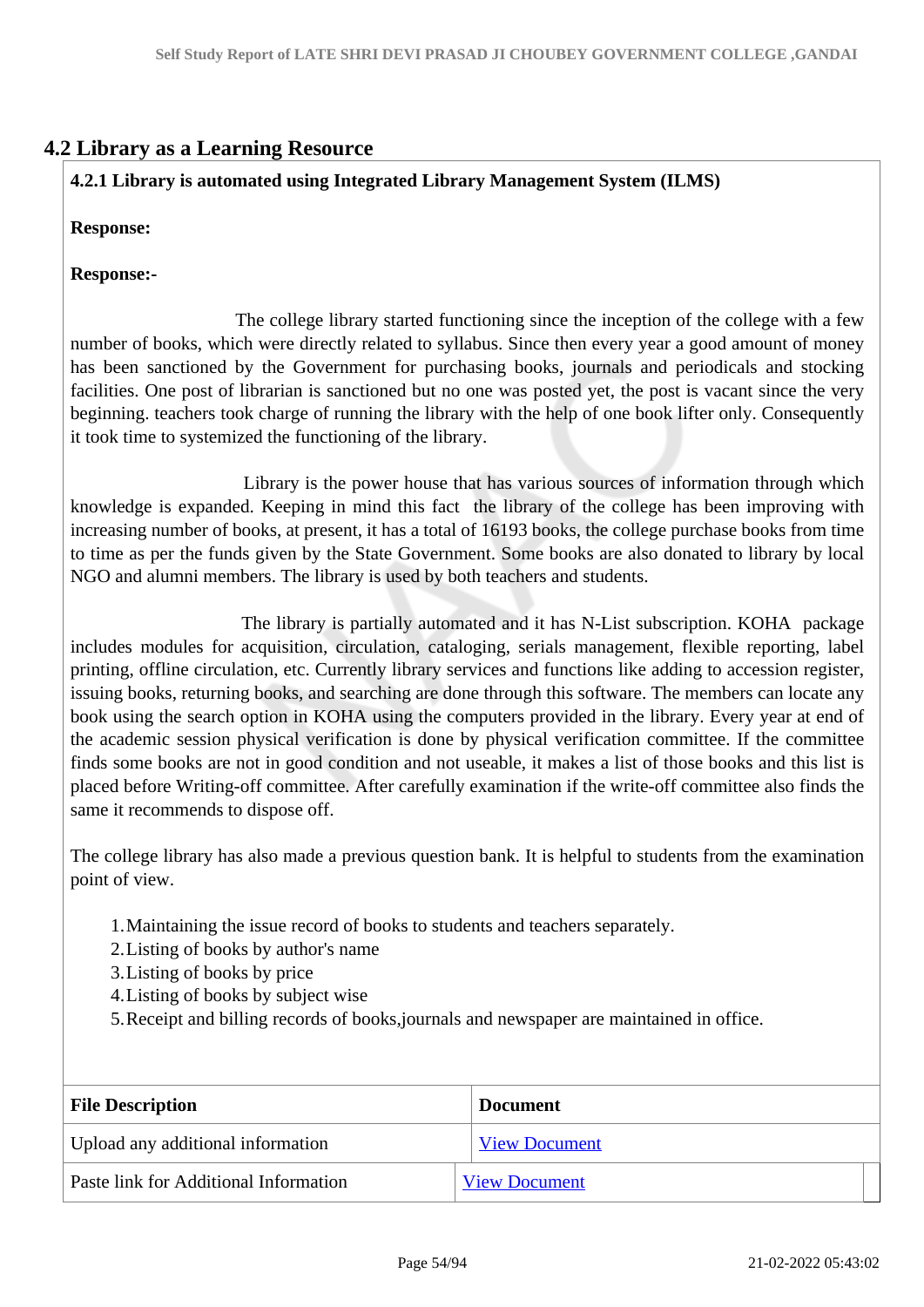#### **4.2.2 The institution has subscription for the following e-resources**

- **1.e-journals 2.e-ShodhSindhu 3.Shodhganga Membership 4.e-books 5.Databases**
- **6.Remote access to e-resources**

#### **Response:** C. Any 2 of the above

| <b>File Description</b>                                                                                                                                         | <b>Document</b>      |
|-----------------------------------------------------------------------------------------------------------------------------------------------------------------|----------------------|
| Upload any additional information                                                                                                                               | <b>View Document</b> |
| Details of subscriptions like e-journals, e-<br>ShodhSindhu, Shodhganga Membership, Remote<br>access to library resources, Web interface etc (Data<br>Template) | <b>View Document</b> |

#### **4.2.3 Average annual expenditure for purchase of books/e-books and subscription to journals/ejournals during the last five years (INR in Lakhs)**

**Response:** 2.73

4.2.3.1 **Annual expenditure of purchase of books/e-books and subscription to journals/e- journals year wise during last five years (INR in Lakhs)**

| 2020-21 | 2019-20 | 2018-19    | 2017-18 | 2016-17             |
|---------|---------|------------|---------|---------------------|
| 4.14    | 0.899   | 257<br>ا ن | 1.54    | $5^{\circ}$<br>4.52 |

| <b>File Description</b>                                                                                                               | <b>Document</b>      |
|---------------------------------------------------------------------------------------------------------------------------------------|----------------------|
| Details of annual expenditure for purchase of<br>books/e-books and journals/e- journals during the<br>last five years (Data Template) | <b>View Document</b> |
| Audited statements of accounts                                                                                                        | <b>View Document</b> |
| Any additional information                                                                                                            | <b>View Document</b> |

#### **4.2.4 Percentage per day usage of library by teachers and students ( foot falls and login data for online access) during the latest completed academic year**

**Response:** 0.47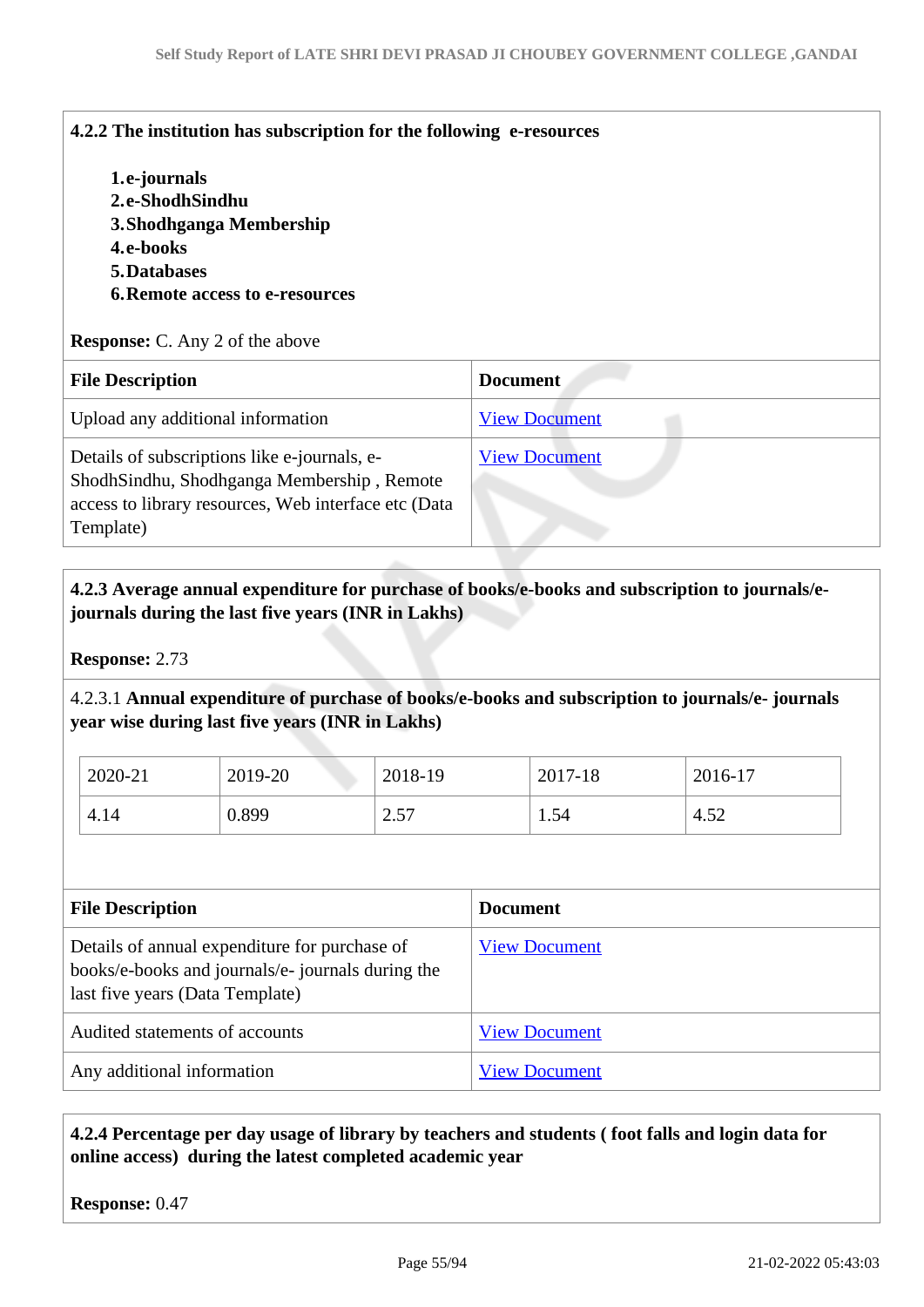| 4.2.4.1 Number of teachers and students using library per day over last one year |                      |  |
|----------------------------------------------------------------------------------|----------------------|--|
| Response: 5                                                                      |                      |  |
| <b>File Description</b>                                                          | <b>Document</b>      |  |
| Details of library usage by teachers and students                                | <b>View Document</b> |  |
| Any additional information                                                       | <b>View Document</b> |  |

## **4.3 IT Infrastructure**

#### **4.3.1 Institution frequently updates its IT facilities including Wi-Fi**

**Response:** 

**Response:-**

 The college has broadband connection of 06 mbps from BSNL (Bharat Sanchar Nigam Limited) this is used for office works only. Faculty members use their mobile data for strengthening the teaching and learning process. The campus is partially Wi-Fi enabled. The teachers and the students are allowed to use and can access Wi-Fi facility in the campus to get additional information and research related queries but in this area wi-fy network is very slow. The computer lab is equipped with required number of desk-top computers with required software.

 There are different digital technological facilities available in the college. There is a smart class room and on digitally equipped conference hall and a digitally equipped library available in the college. A well equipped computer lab is also functioning in the college. The students of the college can access to the computer lab. The college has it's website it is updated periodically. Necessary information is uploaded in the website by college computer operator. Anyone can access our college website from anywhere and get detail information about college.

The college regularly maintains the IT facilities following are some basic facilities for updating;-

- Computer is formatted in regular basis.
- College itself formats the computers without any fees by computer operator.
- Antivirus is regularly installed in computer .All computer has anti-virus.
- WI-FI connectivity is available in principal chamber, office room, library and laboratories.
- CCTV is installed in our college to strengthen security and safety.
- College website is maintained by Ravi solutions, Durg. College pay by fees for maintains.

| <b>File Description</b>           | <b>Document</b>      |
|-----------------------------------|----------------------|
| Upload any additional information | <b>View Document</b> |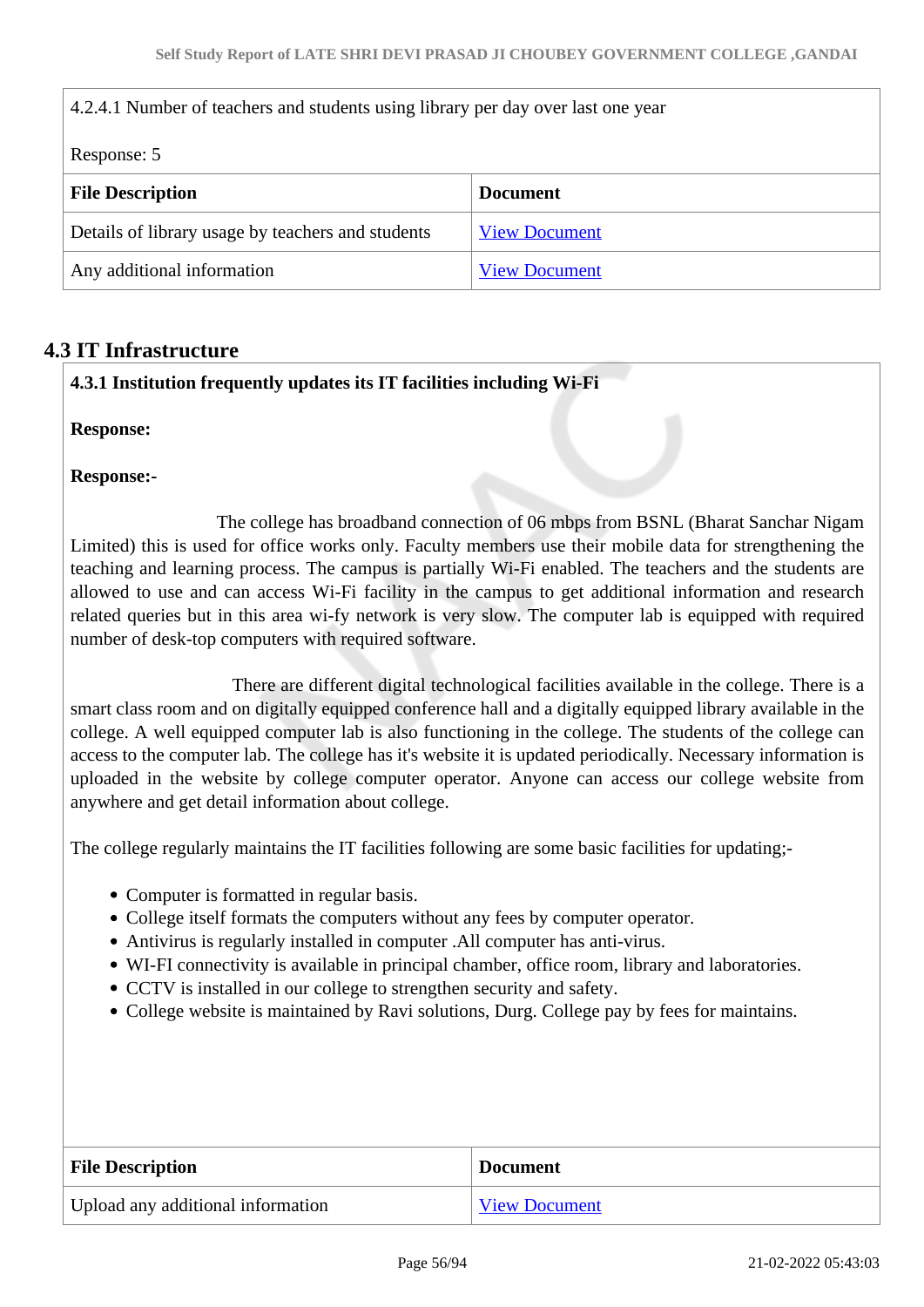#### **4.3.2 Student - Computer ratio (Data for the latest completed academic year)**

#### **Response:** 48:1

| <b>File Description</b>           | <b>Document</b> |
|-----------------------------------|-----------------|
| Upload any additional information | View Document   |

#### **4.3.3 Bandwidth of internet connection in the Institution**

#### **Response:** D. 5 MBPS – 10 MBPS

| <b>File Description</b>                                                     | <b>Document</b>      |
|-----------------------------------------------------------------------------|----------------------|
| Upload any additional Information                                           | <b>View Document</b> |
| Details of available bandwidth of internet<br>connection in the Institution | <b>View Document</b> |

## **4.4 Maintenance of Campus Infrastructure**

 **4.4.1 Average percentage of expenditure incurred on maintenance of infrastructure (physical and academic support facilities) excluding salary component during the last five years(INR in Lakhs)**

#### **Response:** 106.42

4.4.1.1 **Expenditure incurred on maintenance of infrastructure (physical facilities and academic support facilities) excluding salary component year-wise during the last five years (INR in lakhs)**

| 2020-21 | 2019-20 | 2018-19     | 2017-18 | 2016-17    |
|---------|---------|-------------|---------|------------|
| 5.24    | 0.899   | า รา<br>ا ت | 1.54    | 77<br>4.7. |

| <b>File Description</b>                                                                                                     | <b>Document</b>      |
|-----------------------------------------------------------------------------------------------------------------------------|----------------------|
| Upload any additional information                                                                                           | <b>View Document</b> |
| Details about assigned budget and expenditure on<br>physical facilities and academic support facilities<br>(Data Templates) | <b>View Document</b> |

 **4.4.2 There are established systems and procedures for maintaining and utilizing physical, academic and support facilities - laboratory, library, sports complex, computers, classrooms etc.**

**Response:**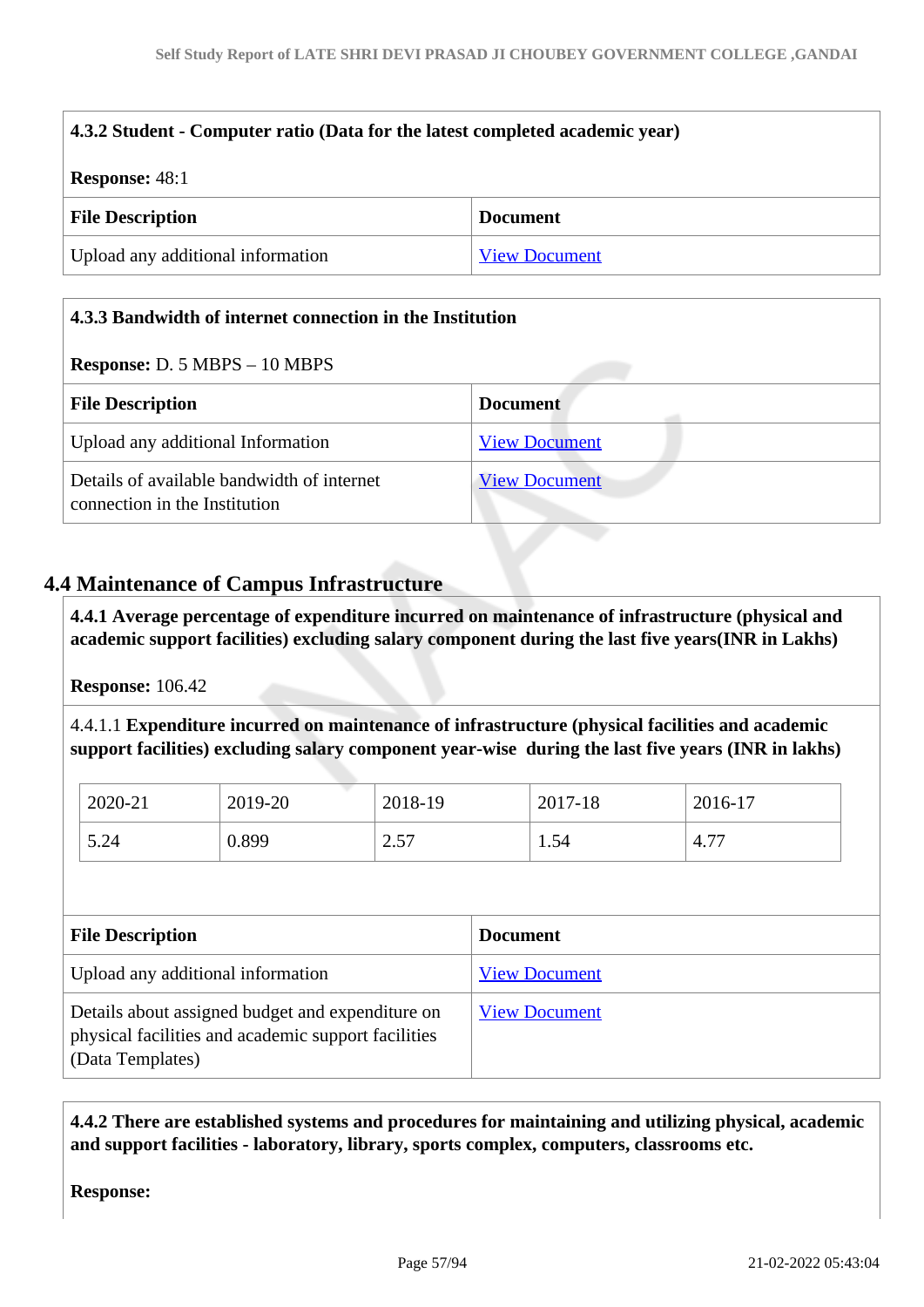#### **Response:-**

 The Principal-In-Charge has full powers to maintain the infrastructure facilities in the College assisted by the faculty members. There are 4 sub staff for maintenance and up keeping of the infrastructure facilities. This includes lab technician,lab attendant and peons. The college follows a systematic procedure for maintaining and utilizing physical, academic and support facilities. It gives thrust to ensuring transparency, efficiency and accountability.

- **Sports facilities: -** The College provides sufficient sports facilities for boys and girls. The college has a playground which is used for conducting games, sports practice, coaching camps and recreation of staff and students. The college has badminton court that is used by staff and students. It has a stock room for storing sports equipments in which light weight training equipments is also available. The college can host a range of sports and games like football, cricket, volleyball etc. The college also has facility in door games like carom, table tennis, chess etc .The Sports Officer of our college takes care of all the facilities of sports and the players very sincerely.
- **Computer: -** The College has 22 computers for students to develop their computer skills and keep updating themselves with computer knowledge. All computers are updated and maintained regularly. 15 Computers are placed in computer Laboratory for students. The Department of Computer Science provides all the facilities for the benefit of the students and the faculty members. All the computers are upgraded or replaced with new ones as and when needed.
- **Class rooms :** The College provides energy- efficient classrooms with adequate sitting arrangement,green boards, lecture-stand for teachers, students desks-chairs, LED light, fans etc. All the department are advised to deliver few lectures through smart class enabled classrooms in a month. The college also encourages the faculty to continuously develop skill and knowledge on the latest development in their respective field. The academic building is facilitated with clean purified drinking water for students and well maintained urinal point for girls and boys.
- **Library facility :-** The college library has 16193 books. Every year books are purchased for the utility of the students. There are back volumes, question papers and project works maintained in the library. There is an entry register at the entrance of the library. Every student is given 2 books at a time on showing identity card for their personal use. The borrowed books should be returned in 15 days and late return will be fined. At the end of every year the borrowed books should be returned promptly and no-dues must be taken from library.
- **Health Centre:** There is no health center functioning in the campus. However, first aid facilities are available in the Physical education department. In case of emergency, the services of a Govt.hospital located one and half kilometer away from the college is utilized for medical assistance. Also, ambulance service can be availed dialing 108.
- **Scholarship Cell:** The scholarship cell under a convener from the staff, coordinates the process of online application, and the students have to contact the convener or members of the cell for details of these scholarships.
- **College Website:-** To keep with latest developments in the IT field, college owns a website titled www.govtcollegegandai.in, which contains all the information regarding the college. College provides the facility an Email Id too - ppgovtcollegegandai@gmail.com
- **Electricity Supply :-** Sufficient electricity power supply has been regulated to provide uninterrupted power supply to the computer in the laboratories. If there is power failure to support the functioning of the systems, powerful generator facilities are available in a power room. UPS systems are established for all laboratories**.**
- **Other facilities :-** All the physical infrastructure like academic, sports, library, electricity and water supply etc are regularly maintained. Pure water is supplied to all the students. Bore-well is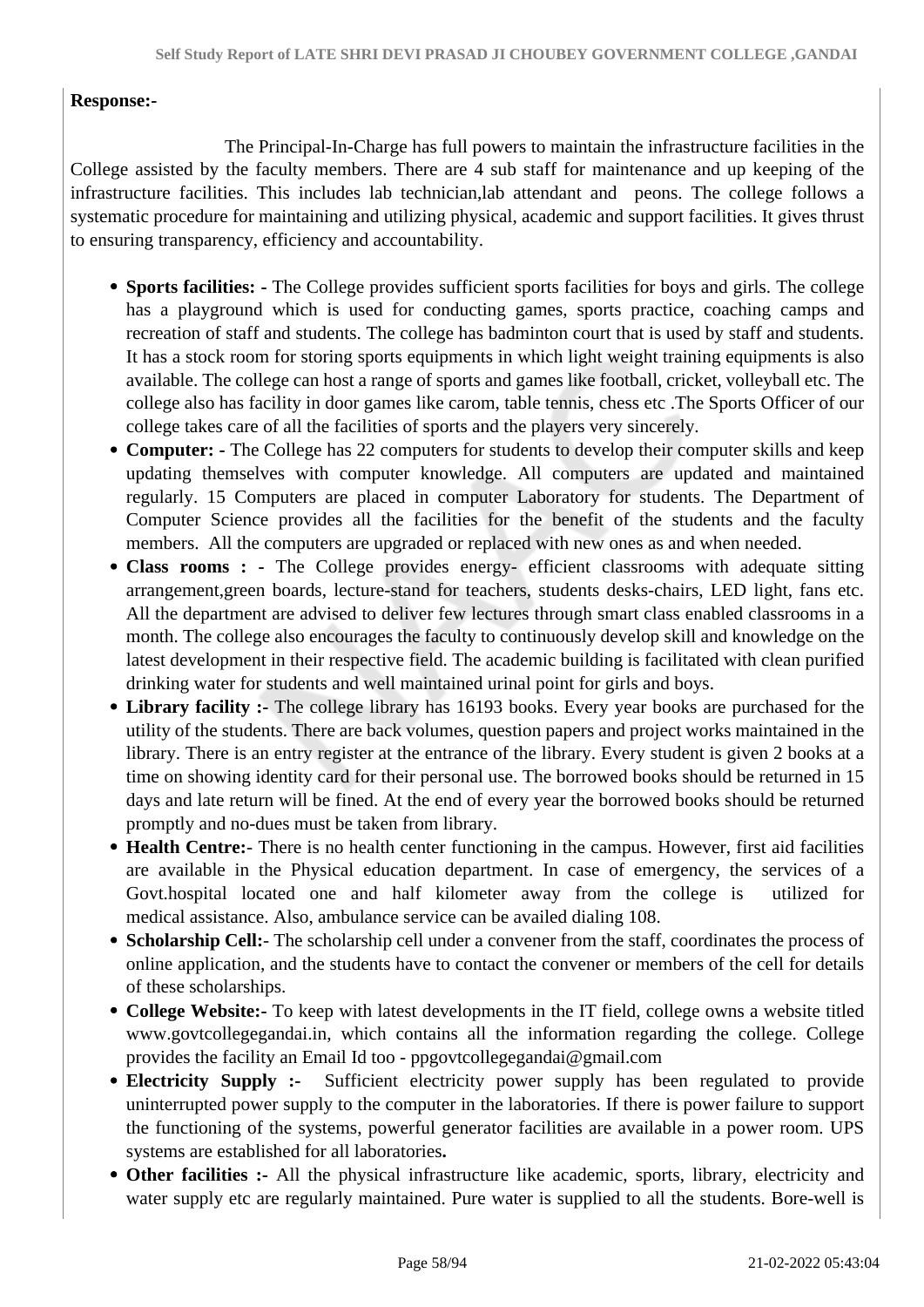also available in the campus for constant supply of water. Water is available all the time both for faculty and students.and well maintained toilets for girls and boys separately inside building. The college conducts annual stock verification of all the items in the college like library, furniture, laboratories, computer and electronic equipment and sports equipment. Permanent and Consumable stock register is maintained. At the end of every academic year, various committees are assigned to conduct annual stock verification. The committee prepares a list of items that are damaged and beyond repair. The list of items that are damaged and beyond repair is placed before write-off committee of college and after carefully examination the committee recommends to disposed-off as per government policy. Damaged furniture that is repairable is repaired with either from the funds allotted by the Government or from Janbhagadari Fund: As per government policy, any damage in the infrastructural facilities is reported to Public Work Department, which prepares an estimate and forwards the same to the government for further action. Small repair work is immediately done by the Public Work Department. This way the college utilize and maintain it's physical, academic and support facilities.

| <b>File Description</b>               | <b>Document</b>      |
|---------------------------------------|----------------------|
| Upload any additional information     | <b>View Document</b> |
| Paste link for additional information | <b>View Document</b> |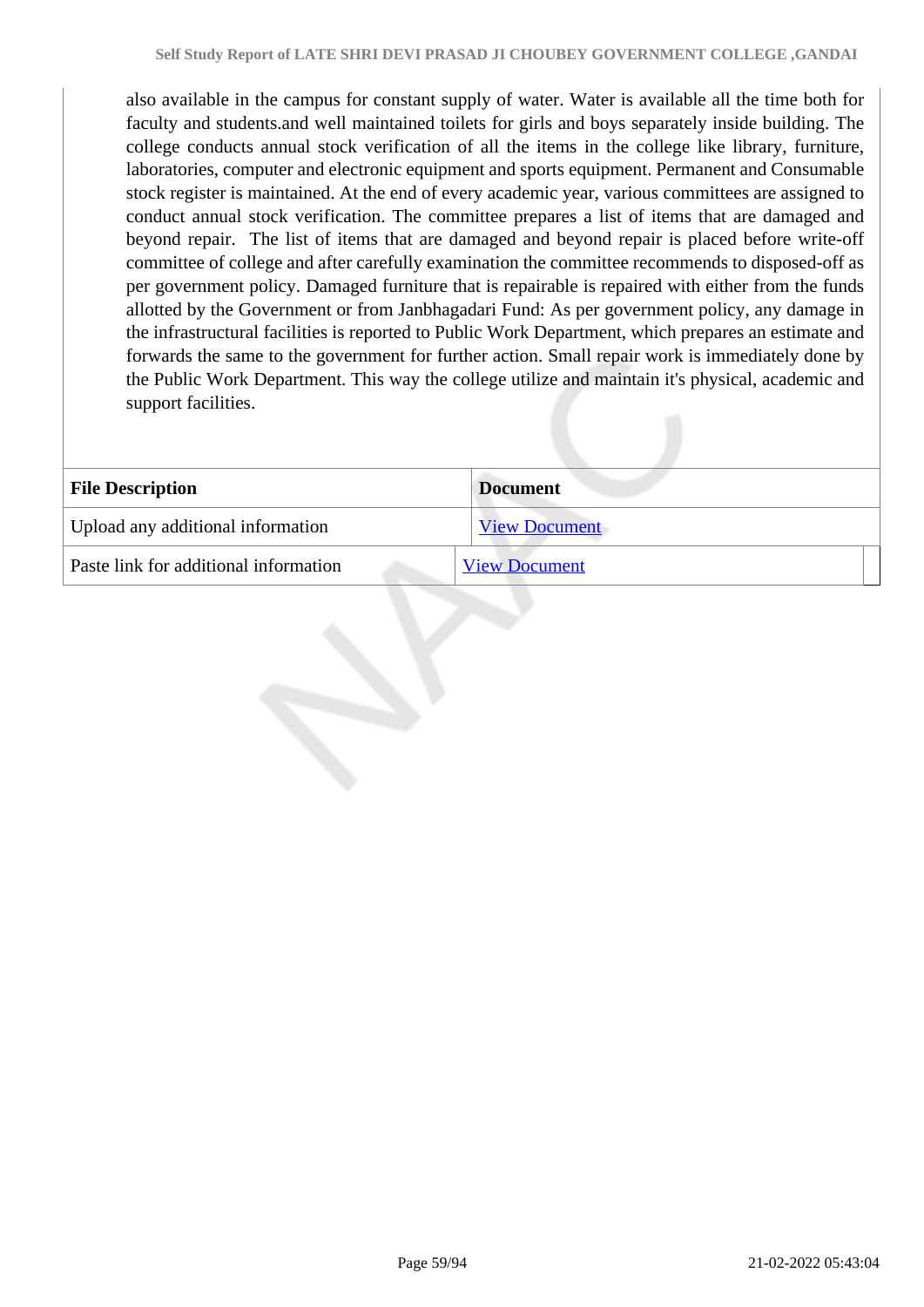## **Criterion 5 - Student Support and Progression**

## **5.1 Student Support**

 **5.1.1 Average percentage of students benefited by scholarships and freeships provided by the Government during last five years** 

**Response:** 76.54

5.1.1.1 **Number of students benefited by scholarships and free ships provided by the institution, Government and non-government bodies, industries, individuals, philanthropists during the last five years (other than students receiving scholarships under the government schemes for reserved categories)** 

| 2020-21 | 2019-20               | 2018-19 | 2017-18 | 2016-17 |
|---------|-----------------------|---------|---------|---------|
| 825     | 722<br>$J\mathcal{L}$ | 588     | 580     | 464     |

| <b>File Description</b>                                                                                                                                                                 | <b>Document</b>      |
|-----------------------------------------------------------------------------------------------------------------------------------------------------------------------------------------|----------------------|
| upload self attested letter with the list of students<br>sanctioned scholarship                                                                                                         | <b>View Document</b> |
| Upload any additional information Average<br>percentage of students benefited by scholarships and<br>freeships provided by the Government during the<br>last five years (Data Template) | <b>View Document</b> |

 **5.1.2 Average percentage of students benefitted by scholarships, freeships etc. provided by the institution / non- government agencies during the last five years**

**Response:** 0

5.1.2.1 **Number of students benefited by scholarships and free ships provided by the institution, Government and non-government bodies, industries, individuals, philanthropists during the last five years (other than students receiving scholarships under the government schemes for reserved categories)** 

| ν<br>ν<br>ν | 2020-21 | $2019-20$ | 2018-19 | 2017-18 | 2016-17 |
|-------------|---------|-----------|---------|---------|---------|
|             |         |           |         |         |         |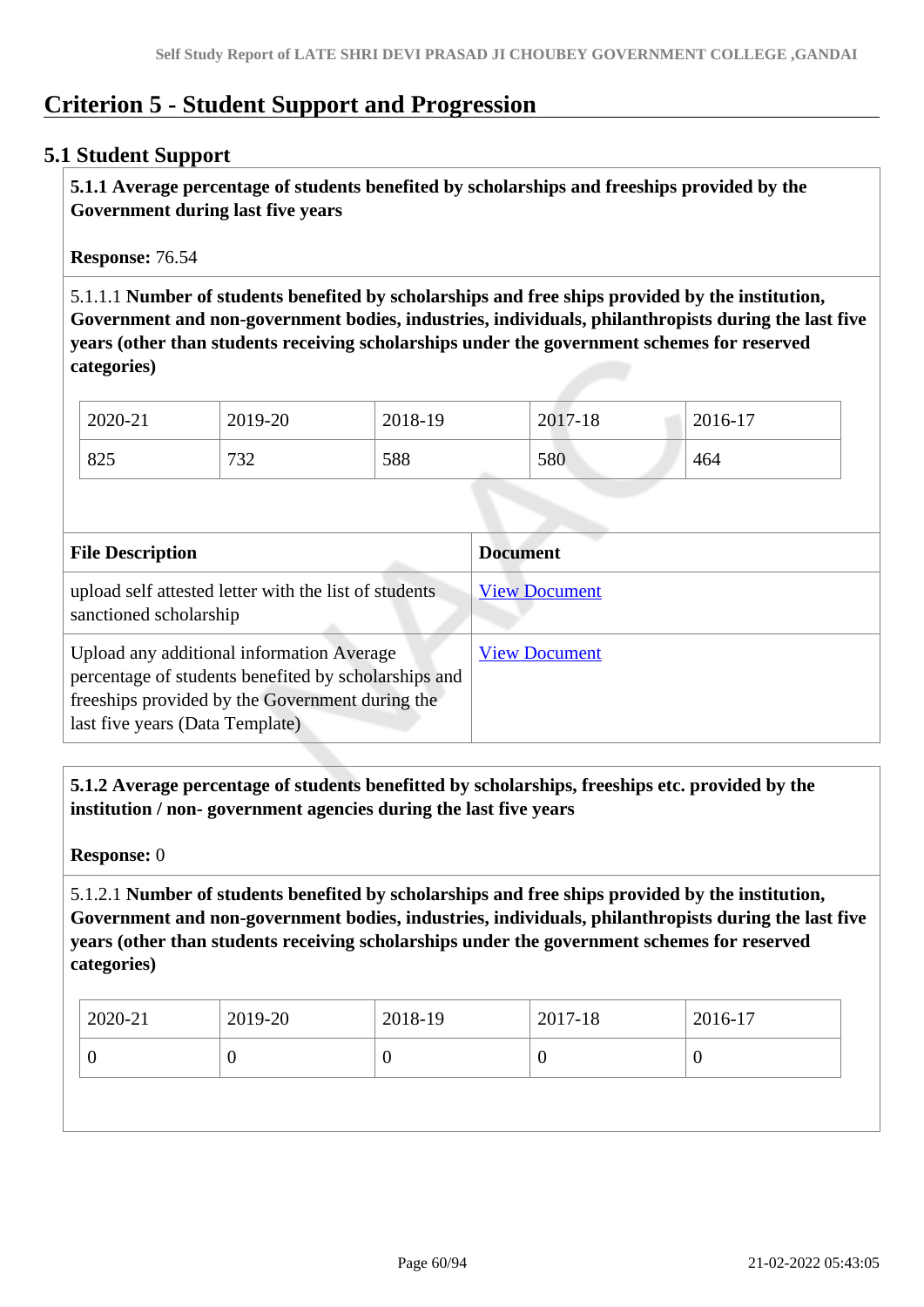| <b>File Description</b>                                                                                                                | <b>Document</b>      |
|----------------------------------------------------------------------------------------------------------------------------------------|----------------------|
| Upload any additional information                                                                                                      | <b>View Document</b> |
| Number of students benefited by scholarships and<br>freeships institution / non-government agencies in<br>last 5 years (Date Template) | <b>View Document</b> |

 **5.1.3 Capacity building and skills enhancement initiatives taken by the institution include the following**

#### **1.Soft skills**

- **2.Language and communication skills**
- **3.Life skills (Yoga, physical fitness, health and hygiene)**
- **4.ICT/computing skills**

**Response:** B. 3 of the above

| <b>File Description</b>                                                              | <b>Document</b>      |  |
|--------------------------------------------------------------------------------------|----------------------|--|
| Details of capability building and skills<br>enhancement initiatives (Data Template) | <b>View Document</b> |  |
| Any additional information                                                           | <b>View Document</b> |  |
| Link to Institutional website                                                        | <b>View Document</b> |  |

 **5.1.4 Average percentage of students benefitted by guidance for competitive examinations and career counselling offered by the Institution during the last five years**

**Response:** 4.56

5.1.4.1 **Number of students benefitted by guidance for competitive examinations and career counselling offered by the institution year wise during last five years**

| 2020-21<br>2019-20<br>2018-19<br>2017-18<br>2016-17 |  |
|-----------------------------------------------------|--|
| 38<br>57<br>96<br>0<br>∪                            |  |

| <b>File Description</b>                                                                                                       | <b>Document</b>      |
|-------------------------------------------------------------------------------------------------------------------------------|----------------------|
| Number of students benefited by guidance for<br>competitive examinations and career counselling<br>during the last five years | <b>View Document</b> |
| Any additional information                                                                                                    | <b>View Document</b> |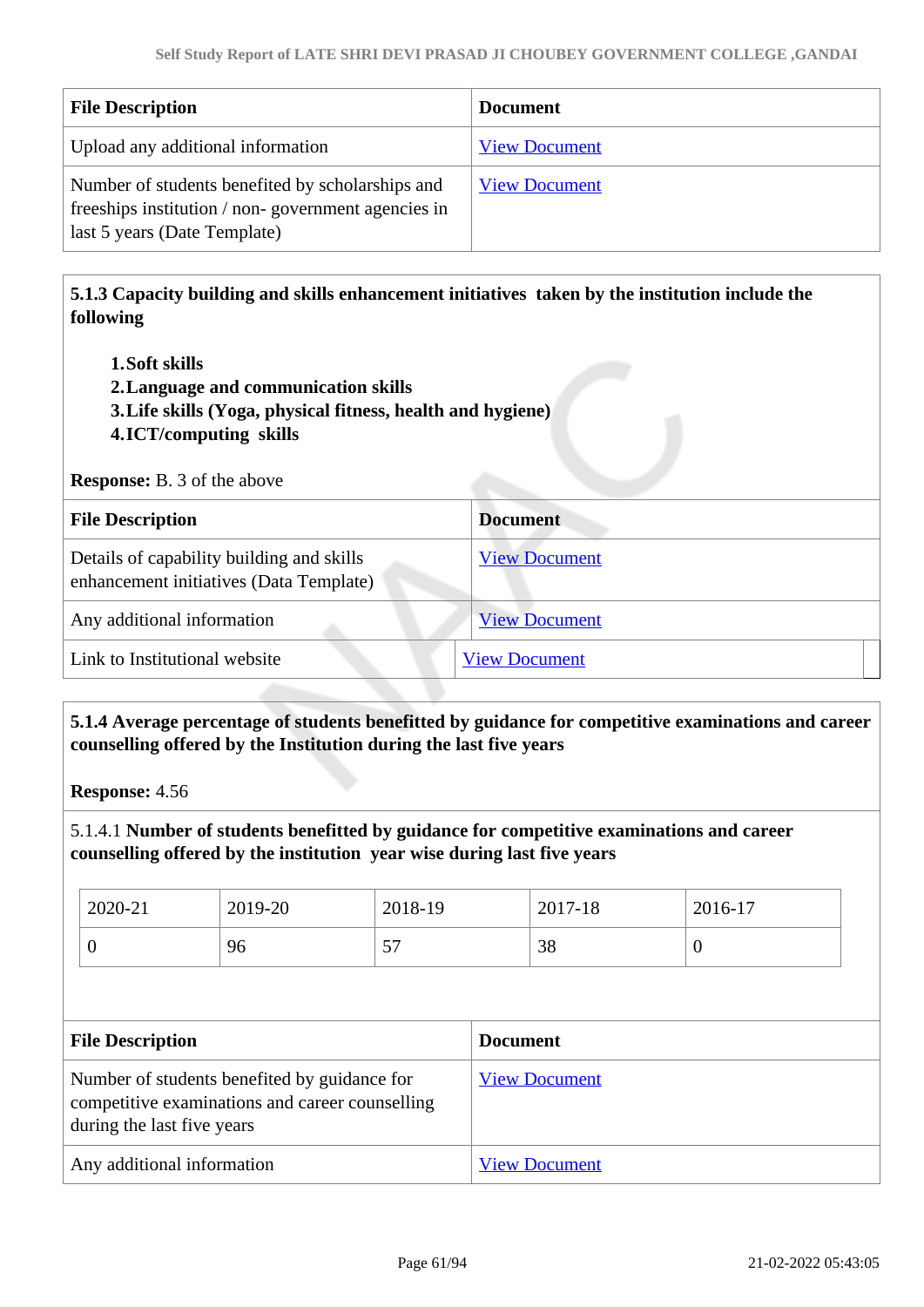**5.1.5 The Institution has a transparent mechanism for timely redressal of student grievances including sexual harassment and ragging cases**

- **1.Implementation of guidelines of statutory/regulatory bodies**
- **2.Organisation wide awareness and undertakings on policies with zero tolerance**
- **3.Mechanisms for submission of online/offline students' grievances**
- **4.Timely redressal of the grievances through appropriate committees**

#### **Response:** B. 3 of the above

| <b>File Description</b>                                                                                                            | <b>Document</b>      |
|------------------------------------------------------------------------------------------------------------------------------------|----------------------|
| Upload any additional information                                                                                                  | <b>View Document</b> |
| Minutes of the meetings of student redressal<br>committee, prevention of sexual harassment<br>committee and Anti Ragging committee | <b>View Document</b> |
| Details of student grievances including sexual<br>harassment and ragging cases                                                     | <b>View Document</b> |

## **5.2 Student Progression**

#### **5.2.1 Average percentage of placement of outgoing students during the last five years**

**Response:** 0.18

5.2.1.1 **Number of outgoing students placed year - wise during the last five years.**

| 2020-21 | 2019-20 | 2018-19 | 2017-18 | 2016-17 |
|---------|---------|---------|---------|---------|
|         |         |         | ν       |         |

| <b>File Description</b>                                                    | <b>Document</b>      |
|----------------------------------------------------------------------------|----------------------|
| Details of student placement during the last five<br>years (Data Template) | <b>View Document</b> |

#### **5.2.2 Average percentage of students progressing to higher education during the last five years**

#### **Response:** 57.37

5.2.2.1 **Number of outgoing student progression to higher education during last five years**

Response: 183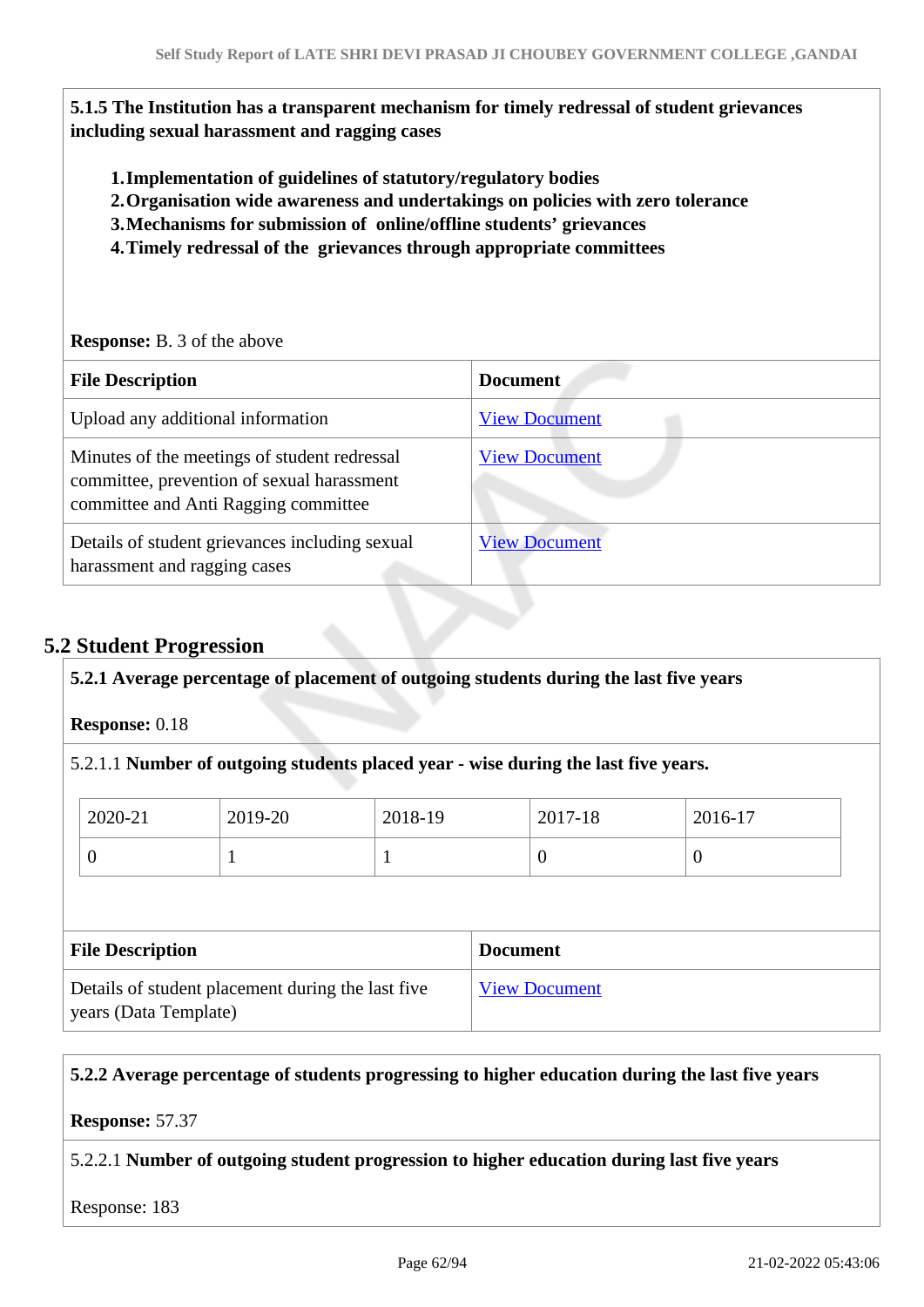| <b>File Description</b>                                               | <b>Document</b>      |
|-----------------------------------------------------------------------|----------------------|
| Upload supporting data for student/alumni                             | <b>View Document</b> |
| Details of student progression to higher education<br>(Data Template) | <b>View Document</b> |
| Any additional information                                            | <b>View Document</b> |

 **5.2.3 Average percentage of students qualifying in state/national/ international level examinations during the last five years (eg: IIT-JAM/CLAT/ NET/SLET/GATE/ GMAT/CAT/GRE/ TOEFL/ Civil Services/State government examinations, etc.)**

**Response:** 0

5.2.3.1 **Number of students qualifying in state/ national/ international level examinations (eg: IIT/JAM/ NET/ SLET/ GATE/ GMAT/CAT/GRE/ TOEFL/ Civil Services/ State government examinations***, etc.)***) year-wise during last five years**

| 2020-21 | 2019-20 | 2018-19 | 2017-18 | 2016-17 |
|---------|---------|---------|---------|---------|
|         |         | v       |         | ν       |

## 5.2.3.2 **Number of students appearing in state/ national/ international level examinations (eg: JAM/CLAT/NET/ SLET/ GATE/ GMAT/CAT,GRE/ TOFEL/ Civil Services/ State government examinations) year-wise during last five years**

| 2020-21 | 2019-20 | 2018-19 | 2017-18 | 2016-17 |
|---------|---------|---------|---------|---------|
|         |         | ν       |         | ν       |

| <b>File Description</b>                                                                                                            | <b>Document</b>      |
|------------------------------------------------------------------------------------------------------------------------------------|----------------------|
| Number of students qualifying in state/national/<br>international level examinations during the last five<br>years (Data Template) | <b>View Document</b> |

## **5.3 Student Participation and Activities**

 **5.3.1 Number of awards/medals won by students for outstanding performance in sports/cultural activities at inter-university/state/national / international level (award for a team event should be counted as one) during the last five years.**

**Response:** 1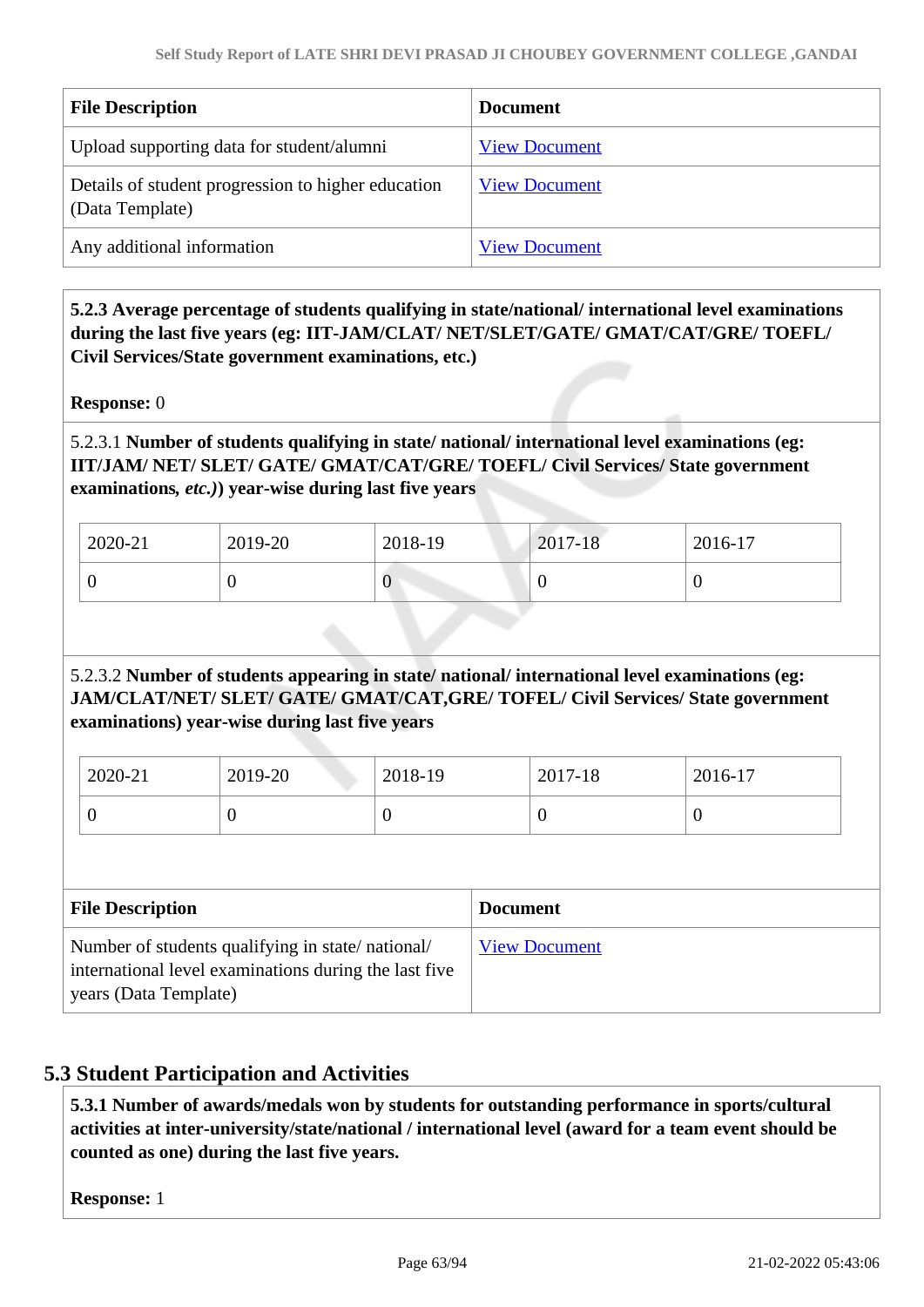# 5.3.1.1 **Number of awards/medals for outstanding performance in sports/cultural activities at university/state/national / international level (award for a team event should be counted as one) yearwise during the last five years.** 2020-21 2019-20 2018-19 2017-18 2016-17  $0$  0 0 0 **File Description Document** Number of awards/medals for outstanding performance in sports/cultural activities at university/state/ national/international level during the last five year [View Document](https://assessmentonline.naac.gov.in/storage/app/hei/SSR/109112/5.3.1_1644923112_6961.xlsx) e-copies of award letters and certificates [View Document](https://assessmentonline.naac.gov.in/storage/app/hei/SSR/109112/5.3.1_1644925689_6961.pdf)

## **5.3.2 Institution facilitates students' representation and engagement in various administrative, cocurricular and extracurricular activities following duly established processes and norms (student council, students representation on various bodies)**

**Response:** 

**Response:-**

 The students'council is formed every year after the notification of the government of Chhattisgarh. All the responsibility of the formation of students union is shouldered by a senior professor of the college who is appointed by the head of the institution as professor-in-charge student union. The student union-in-charge makes committees in direction of Principal-In-Charge to form student union every year. The committee follows the guidelines given by government of Chhattisgarh and monitors the entire process of student union formation. Till the academic year 2016-17 election took place. The student union has elected office bears comprising a president, voice-president, secretary, joint secretary and class representatives from different classes. In the academic year 2017-18 the Government of Chhattisgarh issued an order to form student union on the order of merit suspending election system of forming student union. Since then every year on the basis of merit student union is formed but in the year 2020-21 this act was suspended due to COVID-19 pandemic Oath taking ceremony is the first function of the students union. Elected members take an oath to maintain the dignity of the office and to function in the interest of the college. The College student union committee engages students to effectively participate in extracurricular activities of the college and provide opportunities for the training as good citizens..The members of the student council actively participate in academic and administrative development activities of the college.The members of the student council conduct various curricular, co-curricular and extra-curricular activities. College provides a platform for the active participation of the students in the various academic and administrative bodies including other activities, which empower them in gaining leadership qualities, rules and regulations and execution skills.

#### **Student representatives on various academic and administrative bodies;**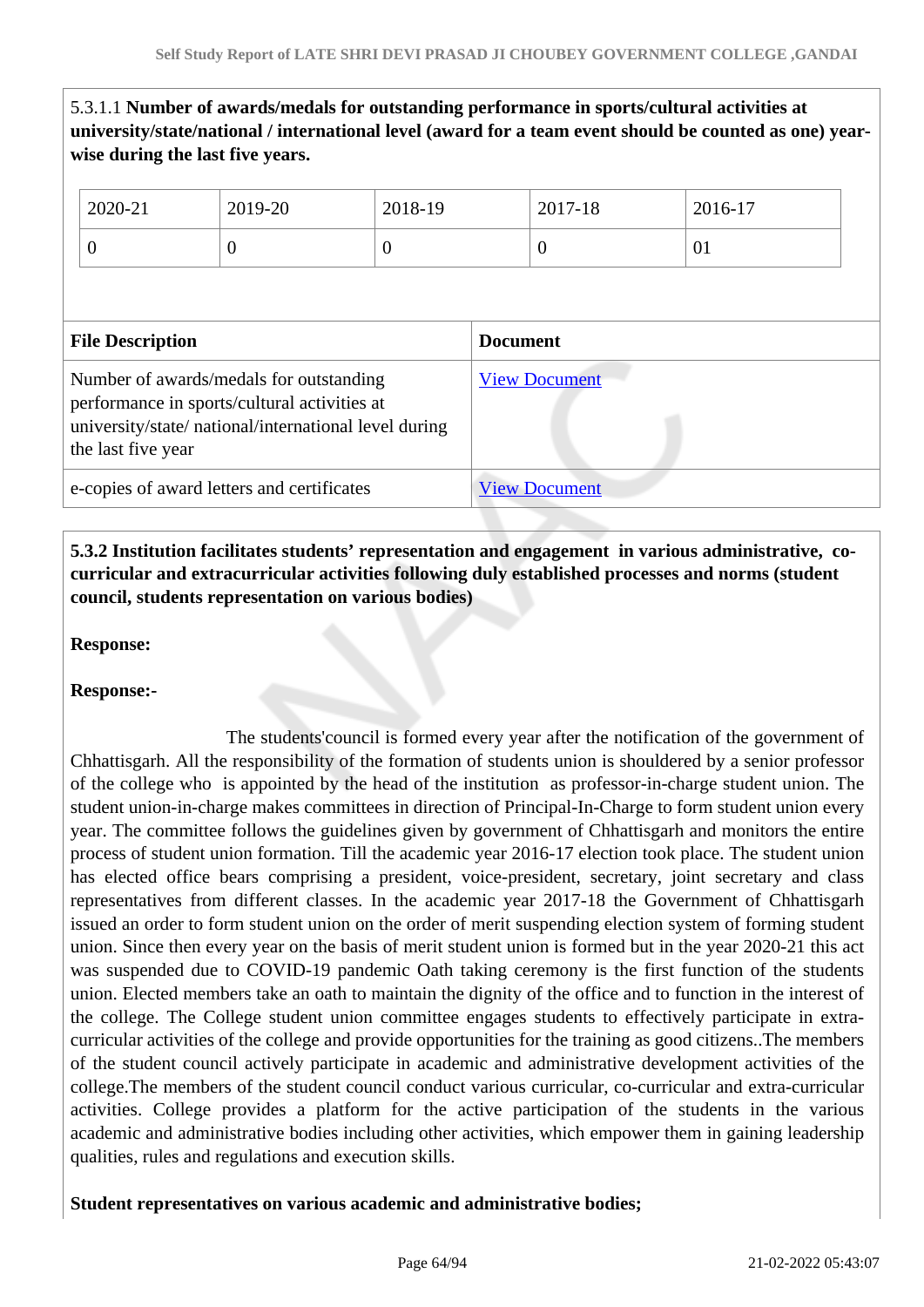The participatory mechanism facilitates the students representation in various academic and Administrative bodies/committees, these include;

- NSS Unit of Boys/Girls
- Anti Sexual Harassment Committee
- Student Council
- Cultural activity Committee
- Library advisory Committee
- Amalgamated Fund Committee.
- Youth Festival Committee
- Career guidance and Counseling Committee.

The college also celebrates, with participative preparation, Annual Function; All preparation of cultural program is done with the help of college student union, with Saraswati puja the function starts, in the various aspects this function provides oppurtunity to students. This leads to healthy interactions among students and teachers regarding academic, co- curricular and extracurricular activities of the college. Annual cultural and annual sports competitions are the important festival of the college. By organizing this student union gives a platform to show the talents of the students. On the annual function day distinguished guests are invited and the students present various cultural activities. Student secures highest marks in the class /faculty and winners of the sports and cultural competitions are facilitated in the prize distribution.The student council helps in maintaining discipline in the college campus by encouraging students to follow the rules of the college and instill environmental consciousness.

| <b>File Description</b>               | <b>Document</b> |
|---------------------------------------|-----------------|
| Paste link for additional information | View Document   |

 **5.3.3 Average number of sports and cultural events/competitions in which students of the Institution participated during last five years (organised by the institution/other institutions)**

**Response:** 197.4

5.3.3.1 **Number of sports and cultural events/competitions in which students of the Institution participated year-wise during last five years**

| 2020-21                            | 2019-20 | 2018-19 | 2017-18 | 2016-17 |
|------------------------------------|---------|---------|---------|---------|
| $\sim$<br>$\overline{\phantom{0}}$ | 290     | 286     | 197     | 187     |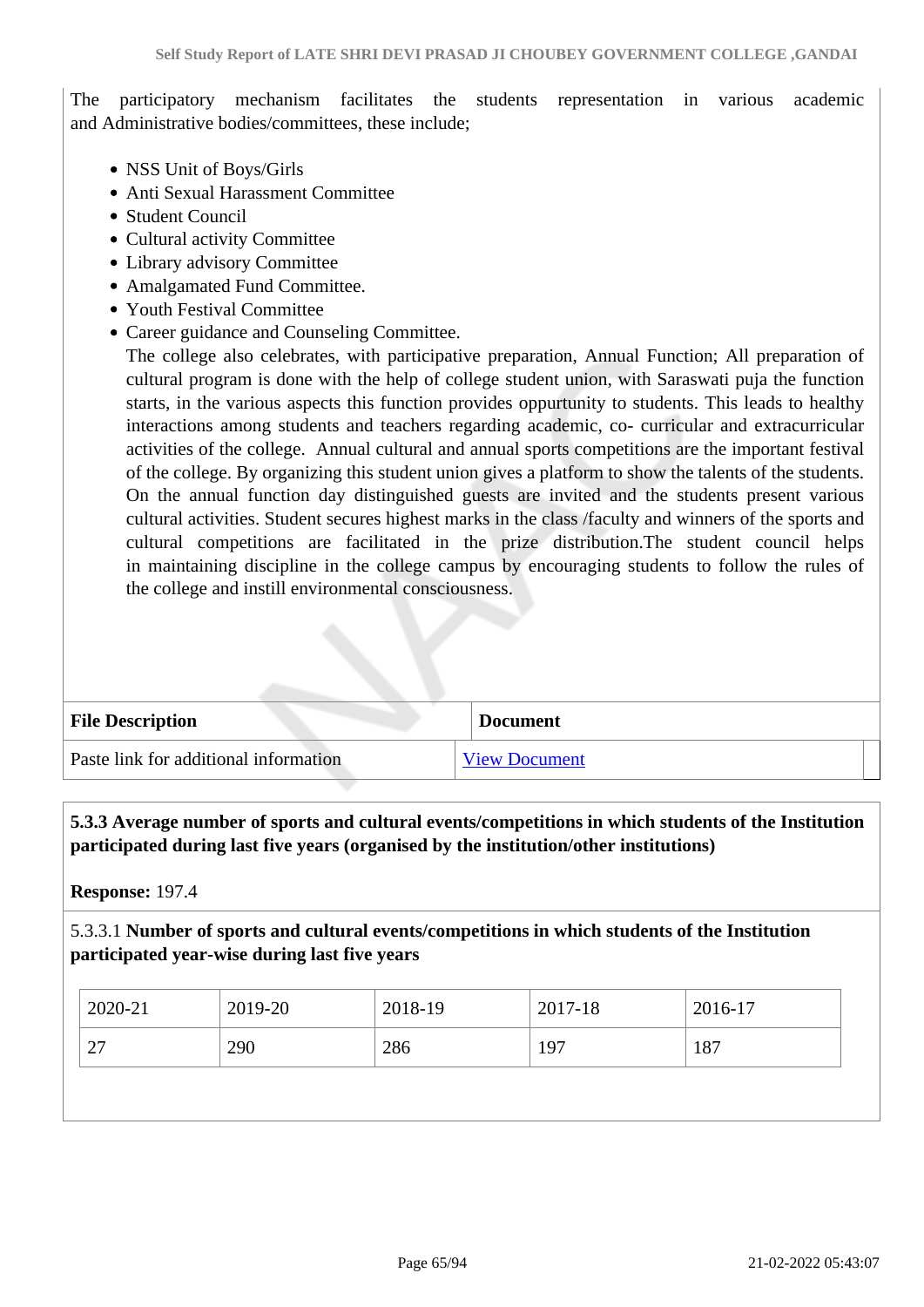| <b>File Description</b>                                                                                                                                                                              | <b>Document</b>      |
|------------------------------------------------------------------------------------------------------------------------------------------------------------------------------------------------------|----------------------|
| Upload any additional information                                                                                                                                                                    | <b>View Document</b> |
| Report of the event                                                                                                                                                                                  | <b>View Document</b> |
| Number of sports and cultural events/competitions<br>in which students of the Institution participated<br>during last five years (organised by the<br>institution/other institutions (Data Template) | <b>View Document</b> |

## **5.4 Alumni Engagement**

 **5.4.1 There is a registered Alumni Association that contributes significantly to the development of the institution through financial and/or other support services**

**Response:** 

**Response :-**

 There is no specific Registered Alumni Association in the college. We have an unregistered body. Though the alumni association has started functioning but the college has not been able to get the association registered yet. The college intends to get it registered soon and make sure that association contributes to the development of the institution to its best. It cares for the development of the college and also for the students' growth.

Non-Financial Activities

- To Support in Sports and cultural activities for the students
- To conduct guest lectures and skill development program for the students
- To encourage and guide the students of the college on self employment to become entrepreneurs.
- To utilize their services in academy,co-curricular and extra-curricular Activities.

 The alumni meets are organized once in a year. Alumni visit the institution as per their convenience throughout the year. Some books for library, LED bulbs, Tree gaurds, Seating chairs (set of 3 chairs), Flower pots with plants donated to college by alumni. Some members of alumni are very active they occassionally visit college and interact with Principal-In-Charge regarding college development. This Alumni Association brings outstanding people together on a single platform.

| <b>File Description</b>           | <b>Document</b>      |
|-----------------------------------|----------------------|
| Upload any additional information | <b>View Document</b> |

#### **5.4.2 Alumni contribution during the last five years (INR in lakhs)**

**Response:** E. <1 Lakhs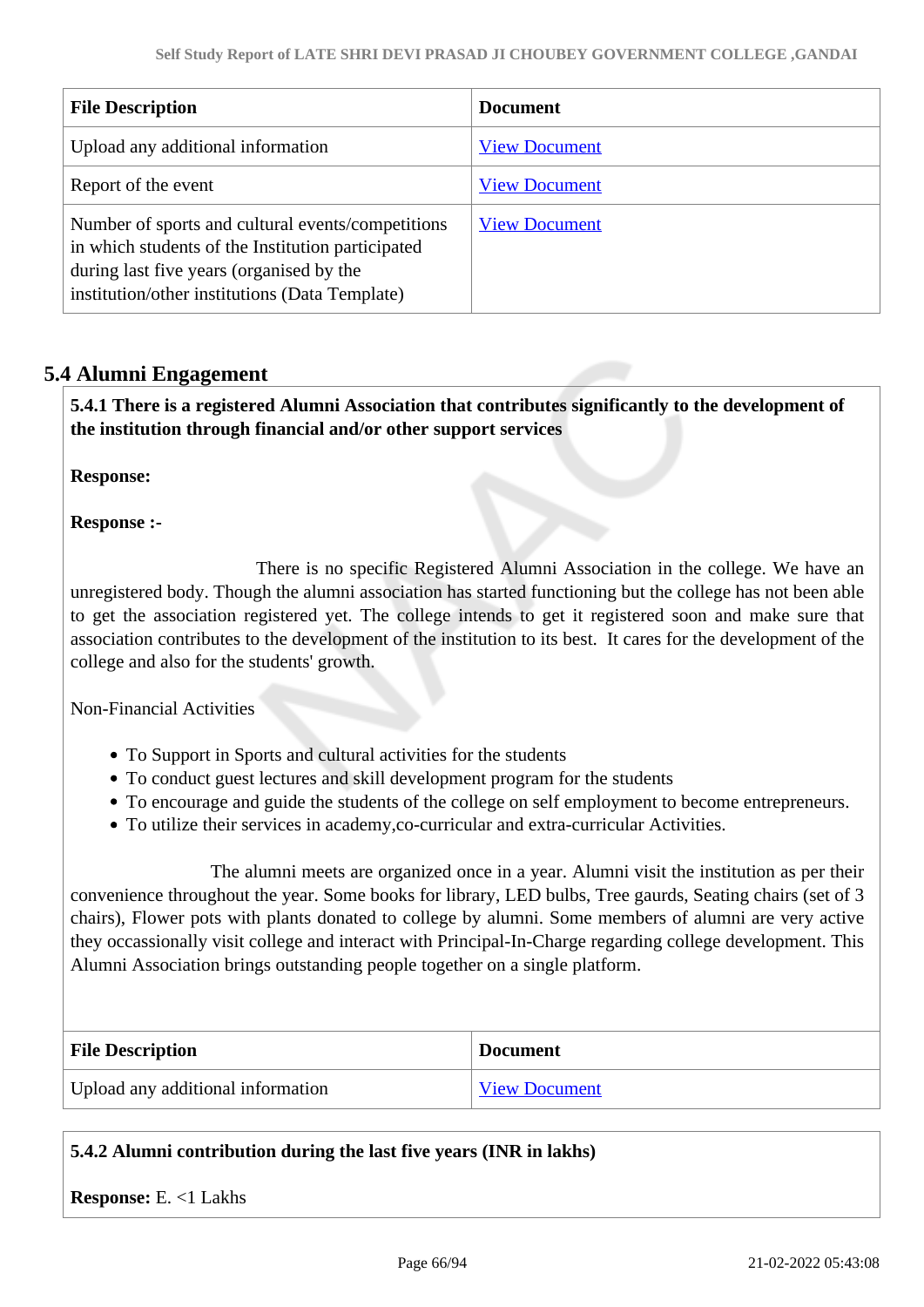# **Criterion 6 - Governance, Leadership and Management**

## **6.1 Institutional Vision and Leadership**

 **6.1.1 The governance of the institution is reflective of and in tune with the vision and mission of the institution**

**Response:** 

**Response :-**

 The institution is under direct governance of the Department of Higher Education, Government of Chhattisgarh and therefore involves strict adherence to the government directives.The Principal/Office in-charge provides leadership to create a positive working environment in the college.

- The Principal-in-charge acts as the head of the institution who encourages all staff both teaching and non-teaching for the continuous development of college.
- The Principal-in-charge is empowered to form committees/sub-committees to carry out the administration during the session. He does the work at beginning of the session.
- The student union council also participate in overall development process of the college.
- The college authority strictly maintains service rules, norms, code of ethics in the college prescribed by the government.
- Any information asked by the higher authority is provided by the college within time limit expediently.
- All the information of the college is very transparent and easy accessible on college website.
- Any person can obtain the required information of the college under RTI following the rules and regulation.
- Financial transparency is maintained through Audit. For Govt.funds it is done by the Directorate, Higher Education and Accountant General of India as well, Non-Govt.Fund's audit is done by Chartered Accountant appointed by the committee in the meeting.
- All the administrative body of the college aimed at work with Core values ,Vision and Mission of the college.

#### **The governance of the college is reflective with Vision and Mission which are given here :-**

#### **VISION :-**

 "The vision of our institution is to provide quality education to students of rural, socio-economically weaker section of society and thereby making them mentally and morally strong to participate in nation building endeavor."

#### **MISSION :-**

To impart knowledge and skill through higher education.

To enhance the employability compliance of the students.

To make the students aware of their social responsibilities.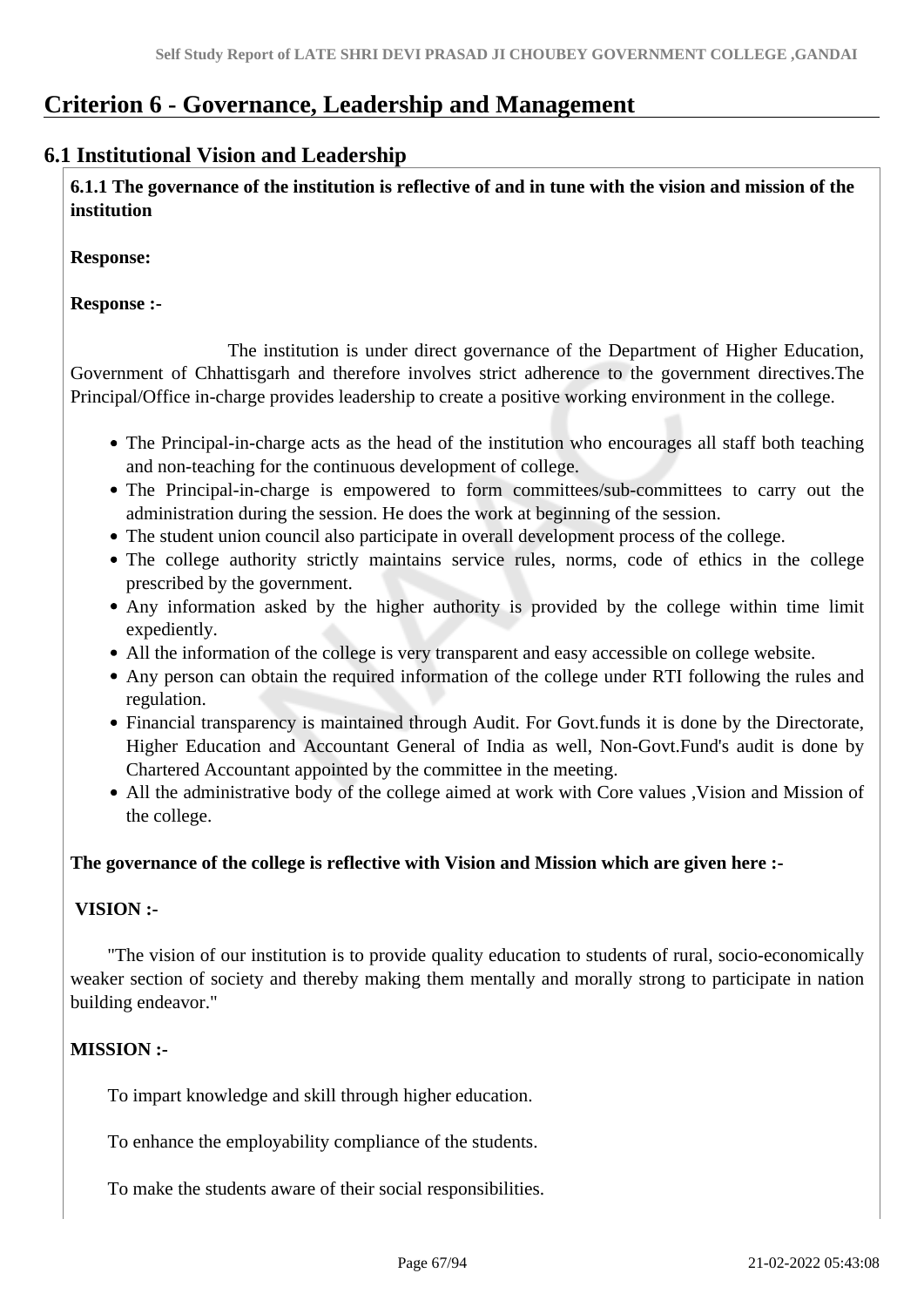To imbibe leadership quality among all students.

To provide surrounding where more students participation Sports at state and national level.

 To motivate the students coming mostly from under privileged section of society SC, ST and OBC making them responsible citizens of the country.

To provide inclusive education by making it accessible to all section of society

The college administration takes decisions in such a way that our college becomes a step forward towards our vision and mission. In this context college has following achievement so far made:

- The college shifted to present own campus in the year 2009. The College building comprises office, classrooms, smart-classroom, computer lab, girls common room, IQAC, career guidance and counselling cell and open stage area.
- Initially from 05 students to currently 1056 students studying are in the college across all stream arts, science and commerce.
- The college library every year adding more books and it gets partially automated.
- All the classes have green boards.
- To enhance safety and security of college, the college is under CCTV surveillance.
- Every academic year college organizes sports and cultural fest.
- For holistic development of students NSS units is in function.

Thus college is consistently striving for excellence in higher education.

## **6.1.2 The effective leadership is visible in various institutional practices such as decentralization and participative management**

#### **Response:**

#### **Response:-**

 Decentralization of the College administration is an important factor that contributes to the development of the institution. Our college was established by the State Government. Major subjects like finance, recruitment, creation of new posts, transfer and posting and introduction of new programs and courses are controlled and directed by Higher Education Department of Chhattisgarh Government. Directives regarding admission, curriculum of all faculties and semester and annual examination are issued by Hemchand Yadav University, Durg to which college is affiliated. Supervision and monitoring of all academic and administrative activities are carried out by the Principal with the help of various committees of the college. Committees are responsible for concerning subjects assigned to them. Administration of the college is decentralized and participative.There is a Janbhagidari Samiti in the college which helps to increase funds at local level. Minor works of infrastructural development are carried out by the Janbhagidari Samiti. Principal is secretary of Janbhagidari Samiti. President of this samiti is nominated by District Collector on the recommendation of In-charge Minister of district for 2 years.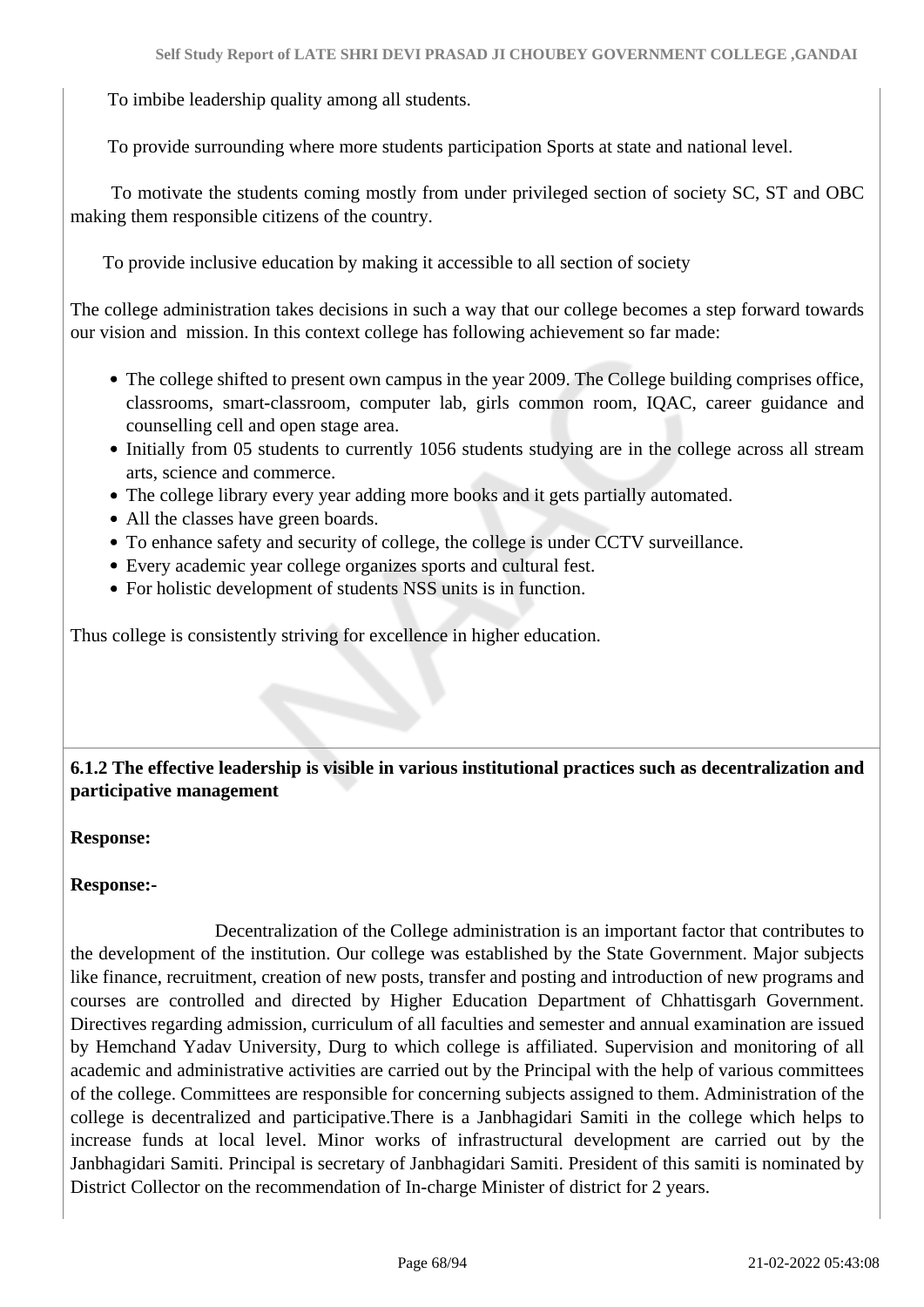Administration is fully transparent and participative,for instance purchasing system in the college is very transparent and decentralized. There are purchase rules of the Government of Chhattisgarh. College follows these rules. Principal is DDO. In our college all departments are single man department. Principal delegates his powers to head of departments with certain responsibilities. First of all requirements of all the departments are taken then principal, consulting purchase committee invites quotations for concerning requirements. Quotations are passed by the purchasing committee then order is placed. Purchase committee checks the quality of the material supplied by the firms. Then there is a process of stock entry. After stock entry of the items the payment is finalized. At the beginning of the session principal constitutes admission committee facultywise.The entire admission process is in the hands of admission committee. On the basis of merit students are admitted and reservation policy of the Government is strictly followed. Our college is the center of annual examination, supplementary examination and semester examination for both regular and private students. In the examination the Principal is Senior-Superintendent and there is a Superintendent for each shift with an Asst. Superintendent. Superintendent is completely responsible for his shift. It is to be noted that the invigilators come from other schools. Student Union is an excellent example of decentralization and participative management of the system of college practices. In some committees students are also members, they always participate actively.

 We have so many committees and cells in our college. Admission committee, Internal examination committee, Purchase committee, Physical verification committee, Write-off committee, Discipline committee, Amalgamated fund committee, Anti ragging committee, Anti Sexual harassment committee, Grievance redressal cell, Career guidance and counseling cell. All these college committees and cells perform their works and report to the Principal-In-Charge. As a whole, the administration of the college is decentralized for all academic/administrative activities and this helps in establishing a strong binding between the administration and the stakeholders.

| <b>File Description</b>           | <b>Document</b>      |
|-----------------------------------|----------------------|
| Upload any additional information | <b>View Document</b> |

## **6.2 Strategy Development and Deployment**

#### **6.2.1 The institutional Strategic / Perspective plan is effectively deployed**

**Response:** 

.

**Response:-**

 The college has a perceptive strategic plan that anticipates future changes. It enables to plan the activities of the college to achieve in short term as well as in long term goals. it aids the institution to meet its increasing demands in the field of higher education. Apart from the new buildings which include classrooms, office room, Principal chamber and other related facilities, the college seeks to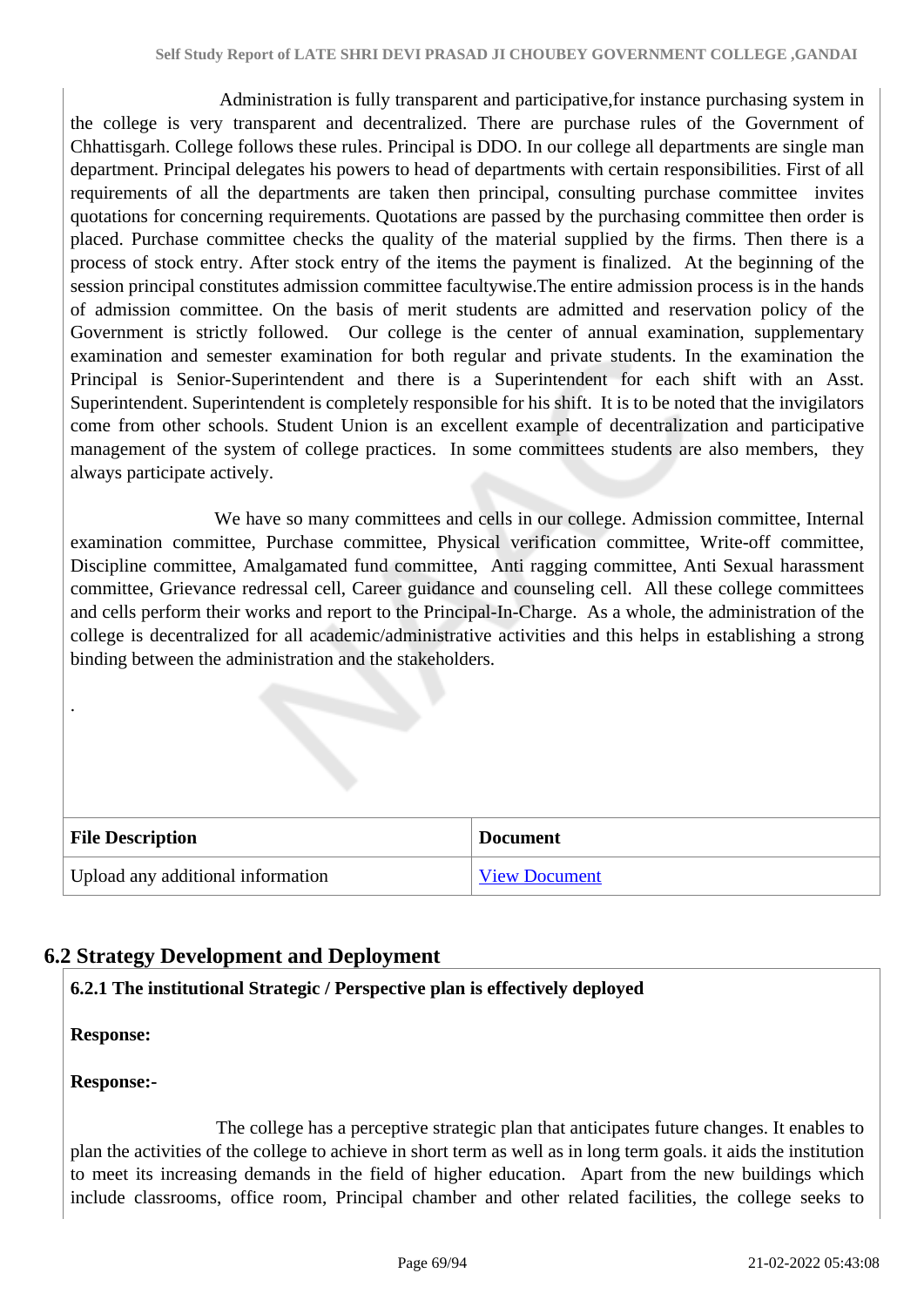augment its infrastructure to provide more facilities for student hailing from diverse regions. The college plans to provide facilities like Girls Hostel, Boys Hostel, Staff Quarters, separate Library building, Auditorium, Health Fitness club, Recreation Centre, Play Ground Expansion etc. For all these enough land area is available inside campus. The college has also requested for new generation courses which will open gateways of knowledge for students from the under developed lower income groups at affordable costs. In addition to the existing PG and UG departments, the college plans to add more departments to offer various new generation program to meet the demand of society. To provide greater exposure to students, field trips/ study tours are also organized.

#### **Strategic plan and deployments**

#### **(A) Teaching and learning:**

- 1. Faculty members maintain a Daily Diary which consists of proposed syllabus for the month, date, and date wise the topic handled in class.
- 2. Faculty members also maintain Attendance Register in which they record attendance of students in class.
- 3. The teaching-time table is prepared by a committee. The teaching plan is prepared for each month, before the starting of the session.
- 4. Faculty members are also encouraged to attend faculty developing programs outside the college conducted by other institutions.

#### **(B) Community Engagement:**

- 1. Regular Field Work by NSS- the NSS students are placed for regular activity in the college campus. Many times they carry out community development activities in the community.
- 2. Village Adoption-The NSS of the College adopted one village, where they do their activity of community development.
- 3. Special camp in village-One special camp of NSS is organized every year, in which the students of NSS go to get introduction with village and do their constructive social work there.
- 4.Red Cross Society: The College carries out regular activities under Red Cross Society. Some of them are blood checking, anti-worm pills distribution, AIDS awareness program and general health and hygiene awareness program.

#### **(C) Constructive Engagement**

- 1. Literature and Cultural understanding among students- It is developed in students by taking part in various programs organized by college.
- 2.Career guidance and counseling programs are organized time-to-time. Students put many queries before career counselor.
- 3.Motivational lecture of experts are organized here also students interact with subject experts.

 Every academic year the Department of Geography conducts a study tour/ field trip for students. The students have to submit declaration form/consent form of their parents. A study report is prepared by the students who join tour/trip and submitted to the Head of Geography department. The development of this college is compared with the growth of other colleges started in the same period.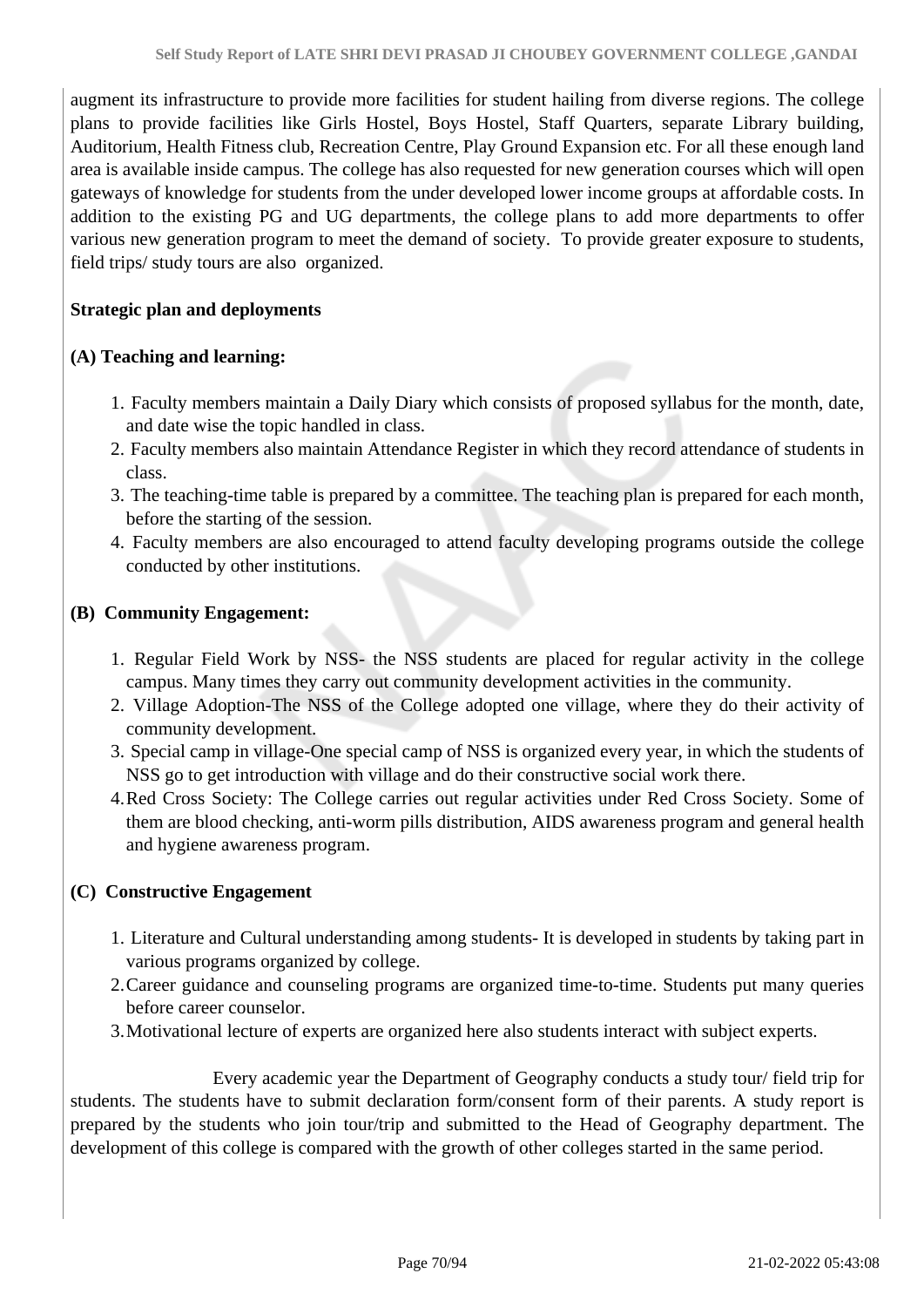| <b>File Description</b>           | Document             |
|-----------------------------------|----------------------|
| Upload any additional information | <b>View Document</b> |

## **6.2.2 The functioning of the institutional bodies is effective and efficient as visible from policies, administrative setup, appointment, service rules and procedures, etc.**

#### **Response:**

#### **Response:-**

Being a Government college of affiliated nature, the college belongs to the frameworks of the Government and the affiliated university. All basic policies regarding the administration and academic are based on the guidelines of the Directorate of Collegiate Education and the university. Adapting these guidelines in context of the college, the college ensures quality of the academic and administrative activities

 The Department of Higher Education, Chhattisgarh issues regulations, policies, frameworks and directs the Principals of Government Colleges for compliance from time to time to carry out the administrative activities of the college as per the needs and requirements. Being governed by the Govt.of Chhattisgarh, the college has no direct recruitment, transfer and promotional policies. These are done at the

Government/ Directorate level. The affiliating university issues guidelines regarding student intake capacity ,admission schedule, examination schedule, schedule of submission of internal assessment marks of the students of various classes and practical awards, date sheet of theory and practical exams, declaration of results and issuance of mark sheets and degrees. The college Principal frames the mechanism and policies for an effective functioning of the college. The college office staff always work in tune with the Principal-In-Charge and try their best to complete the work assigned to them within time limit. The college receives grants for Laboratory, Library, Infrastructure up gradation repairs and maintenance etc. and plans strategies for the desired outcome with the active cooperation of all the stakeholders. Academic calendar is designed at the onset of each academic session as per the directions of affiliating university. Activity calendar is prepared by the college administration in consultation with the Head of Departments. In the beginning of each session the college Principal asks every teacher to make his teaching plan, attendance register and daily diary. The college staff members are communicated with the service rules with amendments from time to time. The IQAC is leading all the activities related to formulating quality parameters and monitoring the academic and co-curricular activities to ensure high standards. The IQAC also suggests measures to the principal regarding improvement of the academic, infrastructural, games and sports, administrative and financial functioning of the college.

 The college has Grievance Redressal Mechanism to deal with Admission, Internal assessment, Examination, academic related grievances, Anti Sexual harassment of students, teaching and non-teaching staff. The Internal Complaint and Students' Grievances Redressal Committee deals with the complaints and take remedial measures. To make the campus safe and secure, the college has installed CCTV surveillance inside building and outside around building. The college has a well-defined organizational structure.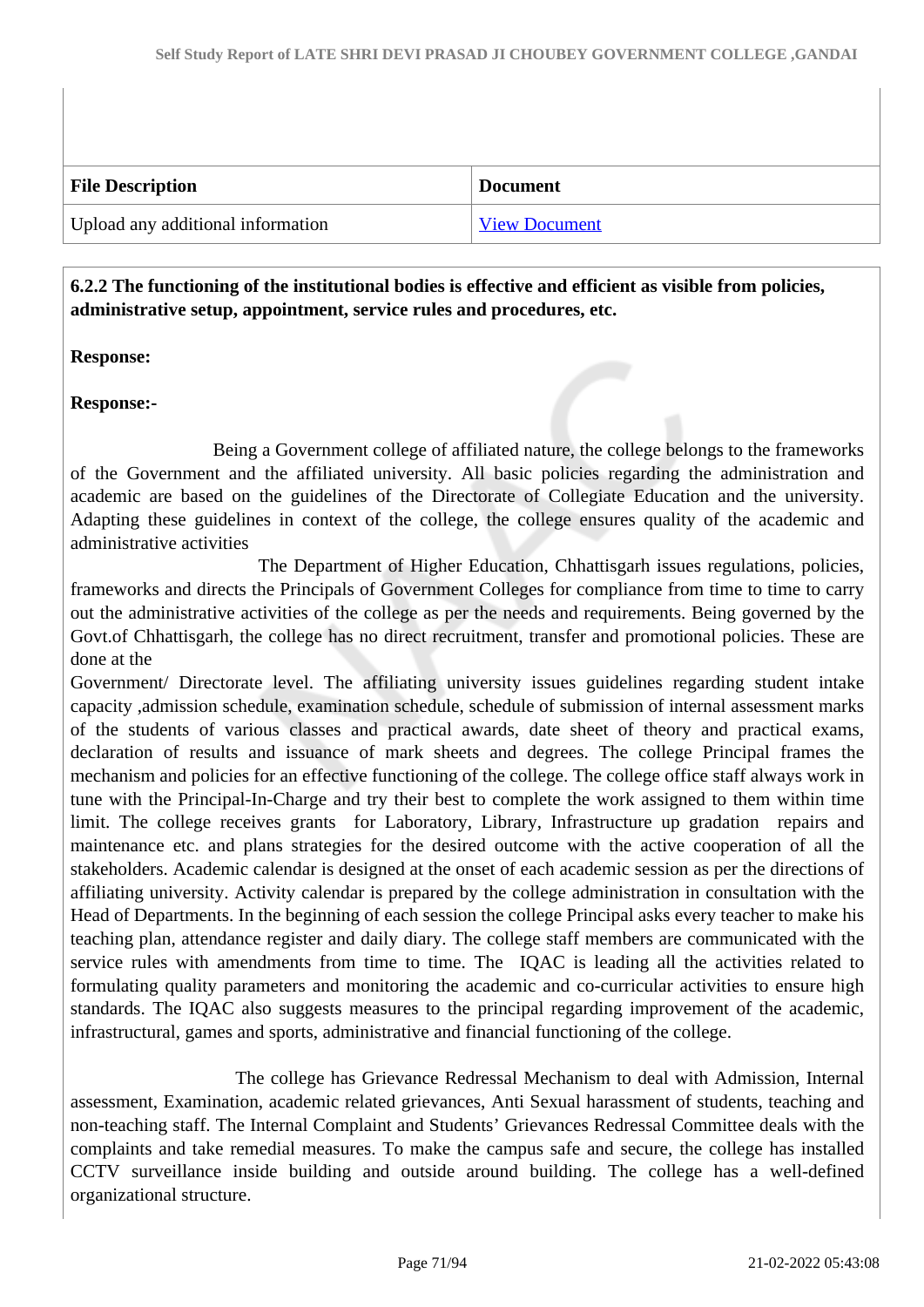| <b>File Description</b>                       | <b>Document</b>      |
|-----------------------------------------------|----------------------|
| Upload any additional information             | <b>View Document</b> |
| Paste link for additional information         | <b>View Document</b> |
| Link to Organogram of the Institution webpage | <b>View Document</b> |

| 6.2.3 Implementation of e-governance in areas of operation<br>1. Administration<br>2. Finance and Accounts<br><b>3. Student Admission and Support</b><br>4. Examination<br><b>Response:</b> A. All of the above |                      |  |
|-----------------------------------------------------------------------------------------------------------------------------------------------------------------------------------------------------------------|----------------------|--|
| <b>File Description</b>                                                                                                                                                                                         | <b>Document</b>      |  |
| Screen shots of user interfaces                                                                                                                                                                                 | <b>View Document</b> |  |
| Details of implementation of e-governance in areas<br>of operation, Administration etc                                                                                                                          | <b>View Document</b> |  |
| Any additional information                                                                                                                                                                                      | <b>View Document</b> |  |

## **6.3 Faculty Empowerment Strategies**

#### **6.3.1 The institution has effective welfare measures for teaching and non-teaching staff**

#### **Response:**

#### **Response :-**

 The various welfare measures for teaching and non-teaching staff in the institution are formulated as per the guidelines of the Department of Higher Education and the directions from the affiliating university. In our institution, staff-welfare schemes are availed as per Government rule, especially the leave, and financial benefits.. In all there are so many welfare schemes available for teaching and non-teaching staff in the college, these are stated below :-

Following are the main existing effective welfare measures for teaching staffs:

- 1. Rule of GPF/CPF/DPF benefits- for provident fund.
- 2. Rule of GIS benefits for group insurance.
- 3. Medical leave and maternity leave, for eligible members.
- 4. Rule of E.L. [earn leave]
- 5. Rule of medical reimbursement, as per government rule.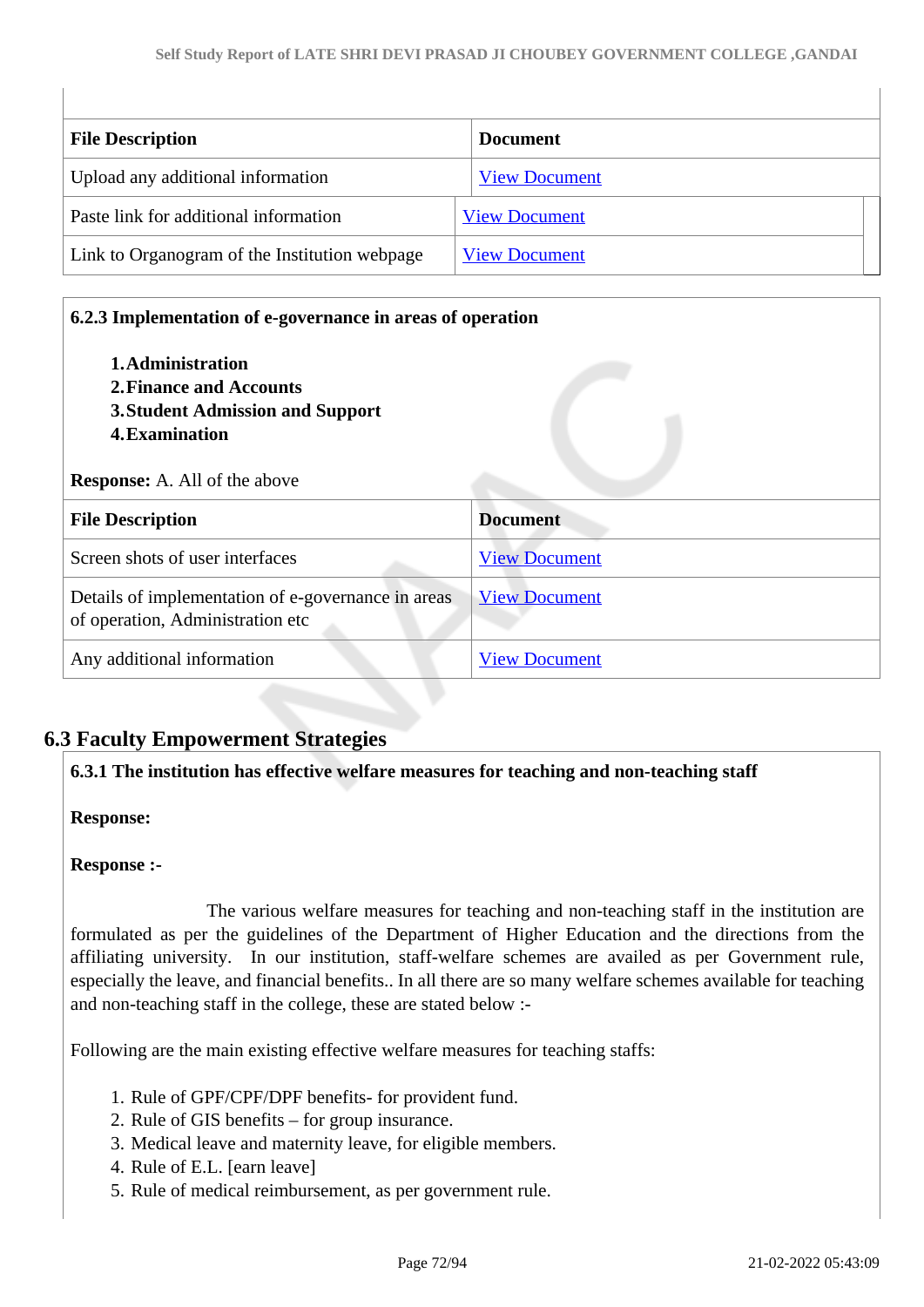- 6. Summer, winter and other gazette holidays.
- 7. Casual leave and optional leave rule.
- 8. Free internet and wi-fi facility to all non-teaching employees in the office; but not for their personal use in office time.
- 9. Combined tea-club with teaching staff.
- 10. Text- books, reference-books, GK-books, magazines, journals and literary books and novels to maintain reading habits in teachers.
- 11. Attending facility of refresher course, orientation course, seminar, workshop, conference, etc
- 12.Annual increments are given as per policy.
- 13.Healthy and hygiene environment.
- 14.Duty leave is given if applicable.
- 15.The sports facilities are provided to them available in the college.
- 16.They are covered under either statutory pension scheme or contributory pension scheme. Incumbents will get the benefit immediately after their retirement.
- 17.They are eligible to avail of TA and DA for official journeys, as per government norms.

Following are the main existing effective welfare measures for non-teaching staffs:

- 1. Rule of GPF/CPF/DPF benefits- for provident fund.
- 2. Rule of GIS benefits for group insurance.
- 3. Medical leave and maternity leave, for eligible members.
- 4. Rule of E.L. [earn leave]
- 5. Advances for grocery
- 6. Summer, winter and other gazetted holidays
- 7. Casual leave and optional leave. There is a separate register for this purpose.
- 8. Uniform to class-IV employees
- 9. Free internet and wi-fi facility to all non-teaching employees in the office; but not for their personal use in office time.
- 10. Combined tea-club with teaching staff.
- 11. Free books, GK-books, literary books and novels to increase reading habits in non-teaching staff.
- 12.Annual increments are given as per policy.
- 13.Healthy and hygiene environment.
- 14.Duty leave is given if applicable.
- 15.They are covered under either statutory pension scheme or contributory pension scheme. Incumbents will get the benefit immediately after retirement.
- 16.They are eligible to avail of TA & DA for official journeys, as per government norms.

 Thus the college has different welfare measures for teaching and non-teaching staff as per guidelines of State government.

| <b>File Description</b>           | <b>Document</b>      |
|-----------------------------------|----------------------|
| Upload any additional information | <b>View Document</b> |

 **6.3.2 Average percentage of teachers provided with financial support to attend conferences/workshops and towards membership fee of professional bodies during the last five years**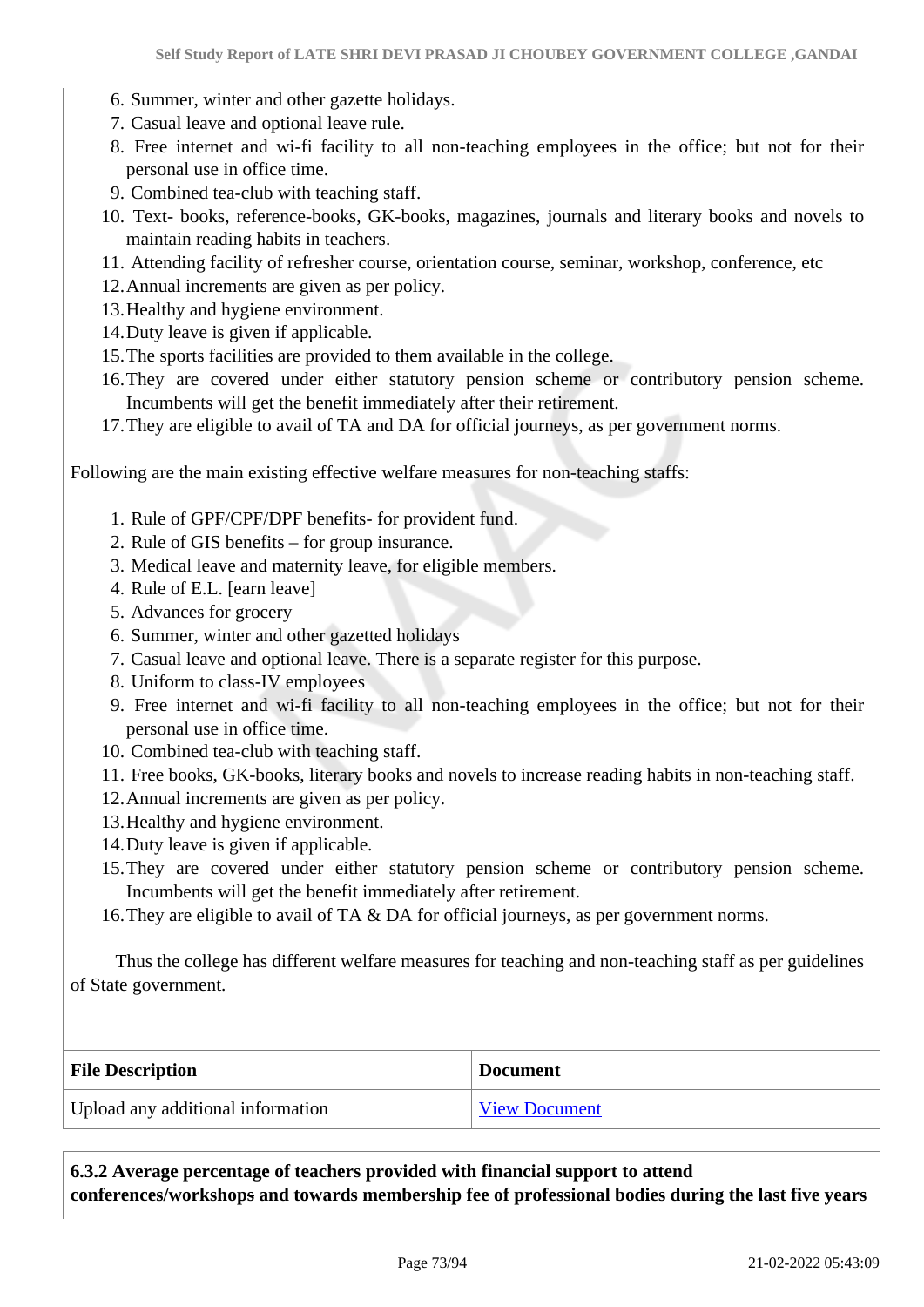## **Response:** 0

## 6.3.2.1 **Number of teachers provided with financial support to attend conferences/workshops and towards membership fee of professional bodies year wise during the last five years**

| 2020-21                                                                                                                  | 2019-20  | 2018-19  |                      | 2017-18  | 2016-17  |
|--------------------------------------------------------------------------------------------------------------------------|----------|----------|----------------------|----------|----------|
| 0                                                                                                                        | $\theta$ | $\theta$ |                      | $\theta$ | $\theta$ |
|                                                                                                                          |          |          |                      |          |          |
| <b>File Description</b>                                                                                                  |          |          | <b>Document</b>      |          |          |
| Details of teachers provided with financial support<br>to attend conference, workshops etc during the last<br>five years |          |          | <b>View Document</b> |          |          |

## **6.3.3 Average number of professional development /administrative training programs organized by the institution for teaching and non teaching staff during the last five years**

#### **Response:** 0

## 6.3.3.1 **Total number of professional development /administrative training Programmes organized by the institution for teaching and non teaching staff year-wise during the last five years**

| 2020-21 | 2019-20 | 2018-19 | 2017-18       | 2016-17 |
|---------|---------|---------|---------------|---------|
|         |         |         | $\mathcal{C}$ |         |

| <b>File Description</b>                                                                                                                                               | <b>Document</b> |
|-----------------------------------------------------------------------------------------------------------------------------------------------------------------------|-----------------|
| Details of professional development / administrative   <u>View Document</u><br>training Programmes organized by the University<br>for teaching and non teaching staff |                 |

 **6.3.4 Average percentage of teachers undergoing online/ face-to-face Faculty Development Programmes (FDP)during the last five years (Professional Development Programmes, Orientation / Induction Programmes, Refresher Course, Short Term Course ).**

#### **Response:** 0

6.3.4.1 **Total number of teachers attending professional development Programmes viz., Orientation / Induction Programme, Refresher Course, Short Term Course year-wise during the last five years**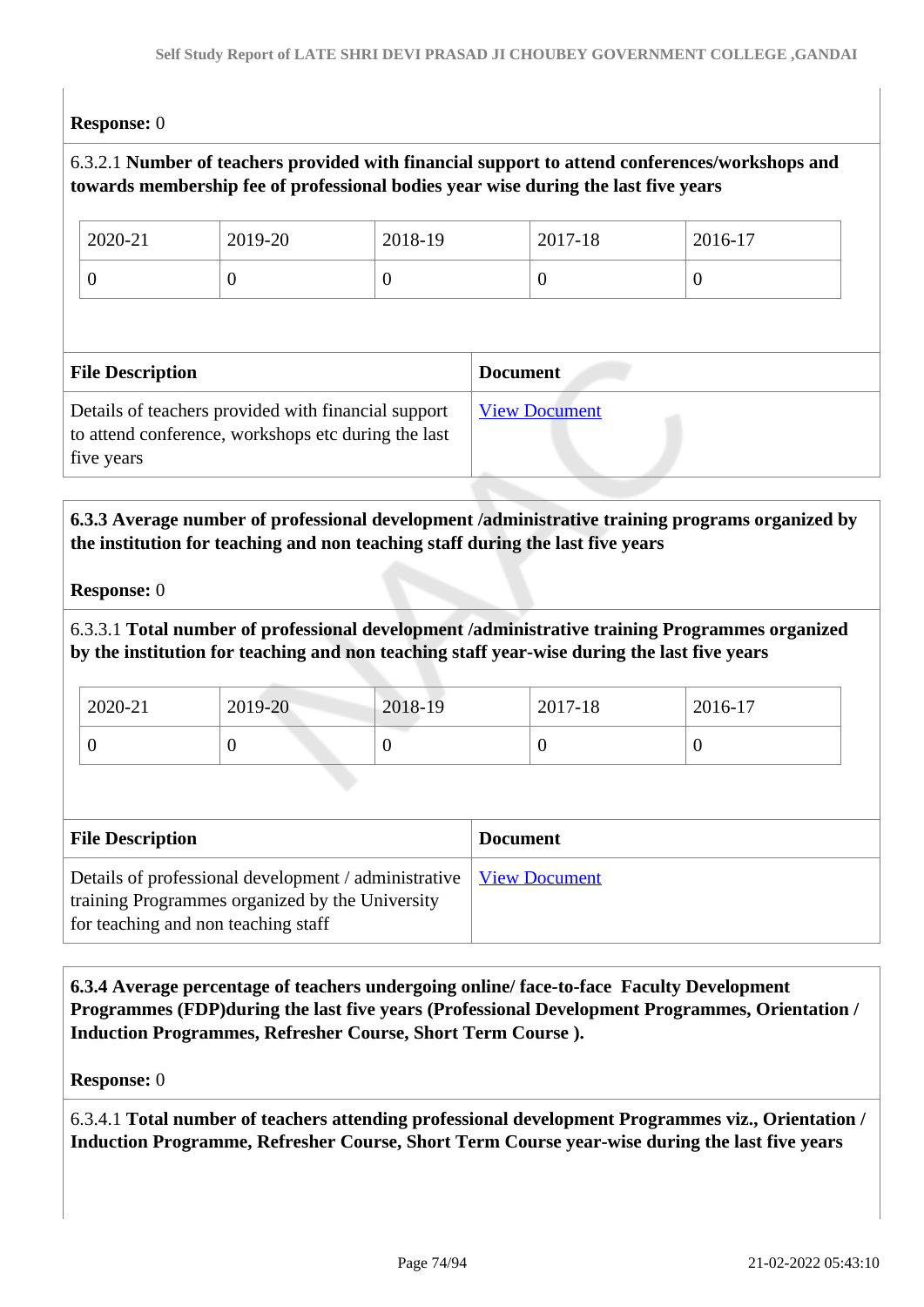| 2020-21                                                                                         | 2019-20  | 2018-19 |                      | 2017-18  | 2016-17          |
|-------------------------------------------------------------------------------------------------|----------|---------|----------------------|----------|------------------|
| $\boldsymbol{0}$                                                                                | $\theta$ | O       |                      | $\theta$ | $\boldsymbol{0}$ |
|                                                                                                 |          |         |                      |          |                  |
| <b>File Description</b>                                                                         |          |         | <b>Document</b>      |          |                  |
| Details of teachers attending professional<br>development programmes during the last five years |          |         | <b>View Document</b> |          |                  |

## **6.3.5 Institutions Performance Appraisal System for teaching and non-teaching staff**

#### **Response:**

#### **Response:-**

 This institution has two types of Performance based evaluation. The first is called "PBAS [Performance Based Appraisal System]" and the second is called "Annual Secret-Report". Performance Appraisal of the teachers of the college is on the basis of API based PBAS of UGC Regulations 2009. The PBAS provides a feedback of the faculty member. It helps them in understanding the changing needs of students. All regular teaching faculty members fill the prescribed format of PBAS for self-appraisal. This system encourages them to make excellent performance in teaching and learning ultimately resulting in the qualitative enhancement in students' performance and examination results.

 Our college has PBAS for assessment of teaching staff. The appraisal report is based on the annual performance of the regular faculty teachers on the basis of their academic, research and other extra-curricular activities. This format [PBAS] is filled by them in a given prescribed proforma, which includes all the above set related to points and sub-points. The format contains 4 main parts. Part-A: General Instruction, Part-B: Academic Performance, Part-C: Other related information [duly signed by the Principal], and Part-D: Comment on the self-assessment by the Higher-Education Department of Chhattisgarh Government.

 The main part, i.e., Part-B consists of 4 categories. Category-I includes "Teachinglearning and evaluation related activities of total 125 marks. Category-II includes "Co-curricular, extracurricular and professional development related activities of total 50 marks. Category-III includes "Research and academic contribution" having no boundary of marks. Category-IV includes "Summary of the API" to be filled by the teaching faculty.

 Another type of evaluation is called the secret-report of the employee. The performance appraisal of non teaching staff is done through ACRs based on their performance on various parameters indicated in the ACR form. It Is filled by all non-teaching employees. It has two parts. The first part is filled by the employee. The last part is the evaluation by the Principal.

 All filled ACR+PBAS of teaching staff and ACR of non-teaching staff are seal packed in envelope separately after remarks of the head of the institution and then sent to higher authority of the Department of Higher Education, Government of Chhattisgarh. This process is carried out for performance appraisal every year.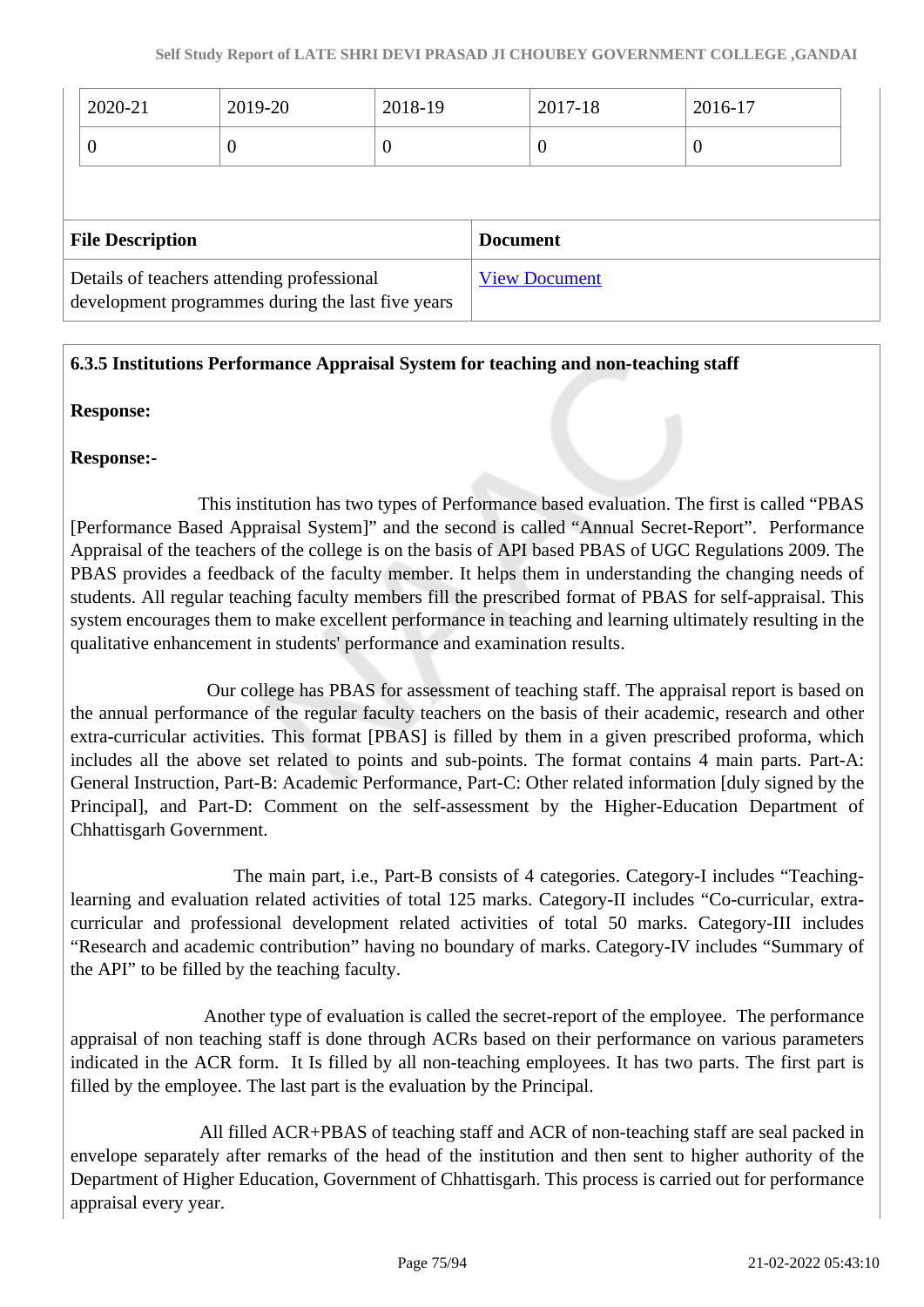| <b>File Description</b>           | <b>Document</b>      |
|-----------------------------------|----------------------|
| Upload any additional information | <b>View Document</b> |

## **6.4 Financial Management and Resource Mobilization**

## **6.4.1 Institution conducts internal and external financial audits regularly**

**Response:** 

**Response:-**

 Being a government college, all financial transactions and funds utilization of the college are strictly monitored and regularly audited by government agencies. The fund received by the college is from the government or non-governmental sources. Hence fund utilization and audit are done by following government procedures.There are two mechanisms for audit in the college:

1) External Audit 2) Internal Audit.

The college conducts both internal and external financial audits regularly.

**External Audit:** - External Audit is conducted by the following agency:-

Team of Higher education of Chhattisgarh

This team of auditors comes on the requisition letter sent to higher education department for audit by the Principal-In-Charge. It is constituted by the Department of Higher Education, Government of Chhattisgarh. When the audit visits the college, the Principal-In-Charge and all the office staff co-operates them to conduct the audit work in a very transparent way if any objections are remarked by the team there is a mechanism of solving audit objections in the college. The account section and Principal-In-Charge of the college review, assess and solve those audit objections and compliance report is sent to the Directorate of Higher Education or State AG whatever the case may be for final clearance of those audit objections.

## I**nternal Audit: -**

Internal audit is done by checking every bills and vouchers by a team of the college. Every year Principal constitutes this team, having one member from economics or from commerce. The cashier maintains the cashbook, receipt, bills and vouchers It is checked by the internal team of auditor.

## **Audit by Chartered Accountant :-**

The college has not received any fund from the UGC or Central Govt. agencies, CA audit is compulsory for this fund. In our college there is a Jan bhagidari samiti working for the development of the college with extension of facilities with local funds. The college collect fund under non-govt. Jan bhagidari head. Audit of this fund is done every year by Chartered Accountant appointed in the meeting of Janbhagidari Samiti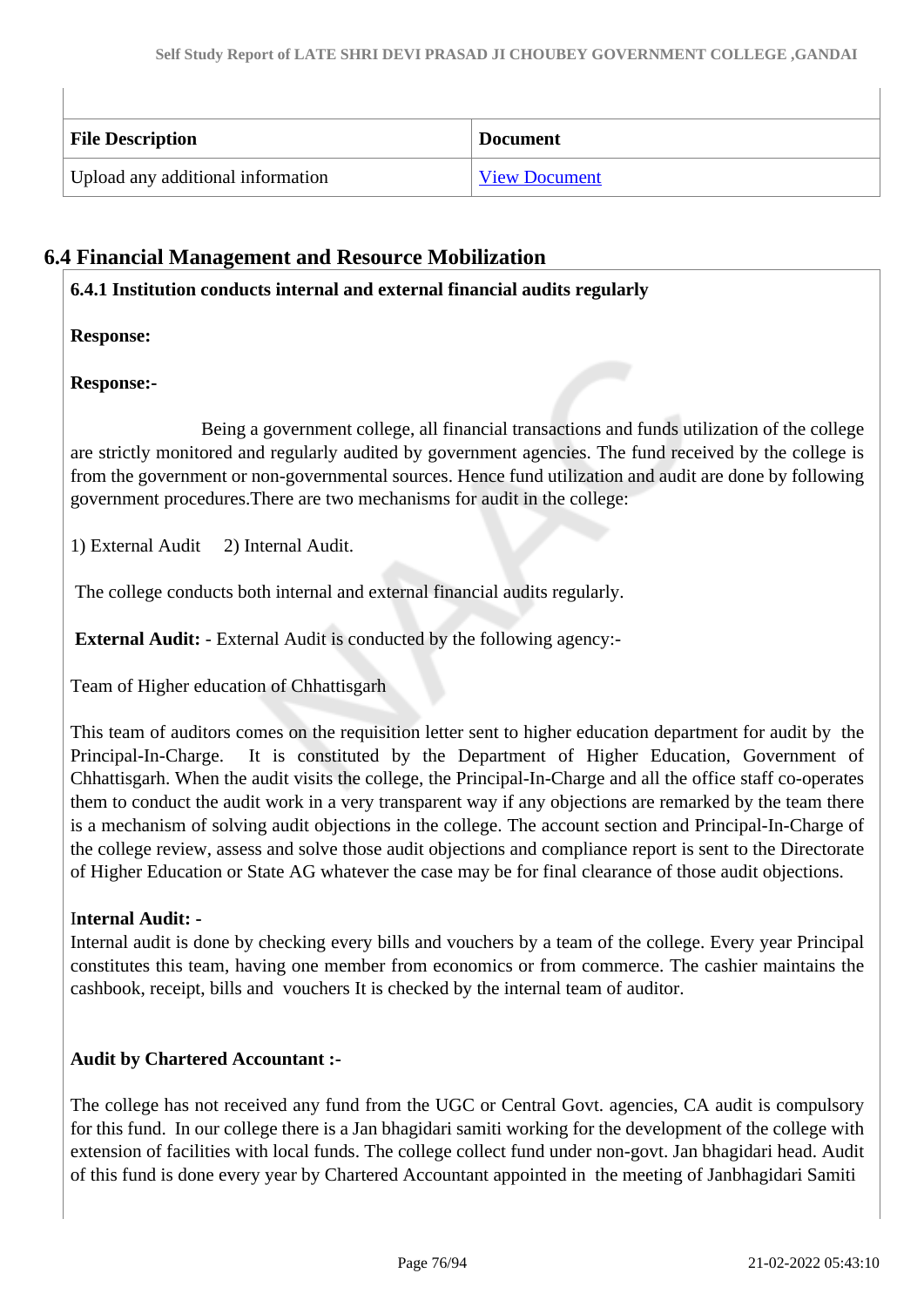| <b>File Description</b>           | <b>Document</b>      |
|-----------------------------------|----------------------|
| Upload any additional information | <b>View Document</b> |

## **6.4.2 Funds / Grants received from non-government bodies, individuals, philanthropers during the last five years (not covered in Criterion III)**

#### **Response:** 0

6.4.2.1 Total Grants received from non-government bodies, individuals, Philanthropers year wise during the last five years (INR in Lakhs)

| 2020-21 | 2019-20 | 2018-19 | 2017-18 | 2016-17 |
|---------|---------|---------|---------|---------|
|         |         |         | U       | А.      |

| <b>File Description</b>                                                                                                             | <b>Document</b>      |
|-------------------------------------------------------------------------------------------------------------------------------------|----------------------|
| Details of Funds / Grants received from of the non-<br>government bodies, individuals, Philanthropers<br>during the last five years | <b>View Document</b> |

## **6.4.3 Institutional strategies for mobilisation of funds and the optimal utilisation of resources**

## **Response:**

## **Response: -**

 This College is a govt.-funded institution, therefore, a substantial part of our financial needs is met with the finances made available by the Department of Higher Education of Government of Chhattisgarh. Besides bearing the salary cost for the staff working here, the State Govt. also provides funds for library and laboratory purchases of books/journals, repair and maintenance of scientific instruments. The cost of maintenance of the College building is borne by the Public Works Department of the State Govt. minor work of repairing is immediately done by the PWD department in short notice.

 The College is registered under the 2(f) and 12(B) sections of the UGC Act, 1956. We have not received any grants from the UGC under any heads. Besides the funds received from the state govt., the College mobilizes funds, under the Janbhagidari scheme. There is one more sources of funds, the fees charged from the students also form a portion of our finance. The College also receives funds occasionally from local public representatives like MLA and M.P.

**Utilization** :- As far as utilization of the received funds is concerned, we have a clear and transparent approach toward it. All the expenditures are incurred keeping in view with the academic and infrastructural requirements of the institution. The funds received from the state government are utilized strictly as per the instructions and conditions specified with the provision of funds. Likewise, the UGC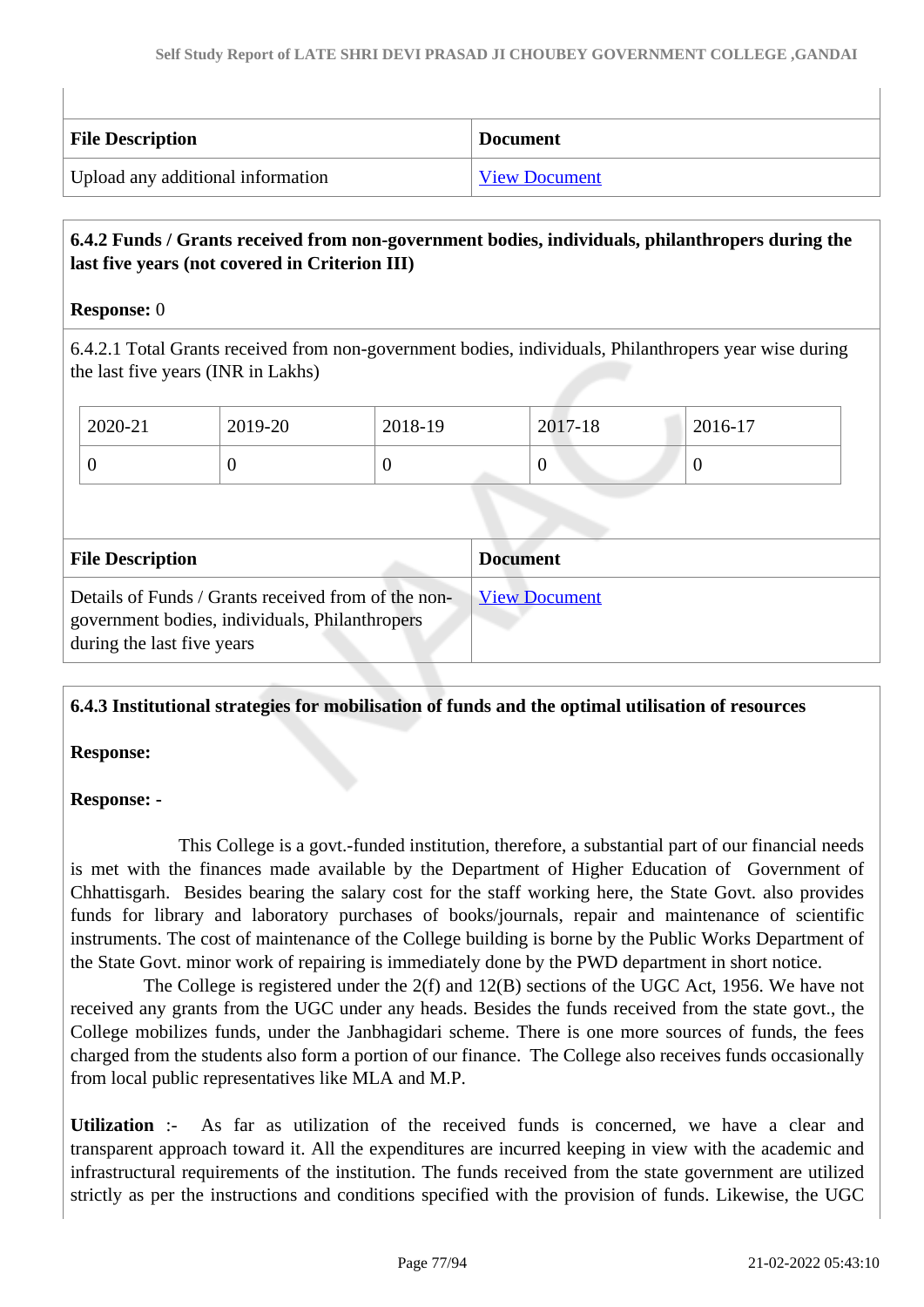grants are utilized in accordance with the regulation and guidelines issued by the UGC. The RUSA funds are also utilized as per the concerned instructions. The Janbhagidari resources are utilized on the urgent needs of the academic and infrastructural development of the college for which proposal is placed and passed in the meeting of Jan bhagidari samiti. In a nutshell, all the funds are utilized keeping in view the enhancement of the academic quality and strengthening of the infrastructure of this institution.

## **6.5 Internal Quality Assurance System**

 **6.5.1 Internal Quality Assurance Cell (IQAC) has contributed significantly for institutionalizing the quality assurance strategies and processes**

**Response:** 

## **Response:-**

 The college was established in the year 1989 with 05 students in Arts faculty only in a part of Government Boys Higher Secondary School premises, in Gandai. Later after along gape in the year 1997-98 Postgraduate M.A. in Hindi started and once again after a long gape in the year 2006-07 another faculty- Commerce started. In the year 2012-13 Science faculties started. In the year 2009 the college shifted in it's own building. Presently the college is providing higher education in all three faculties. The IQAC of this college was established on 1st of August, 2016. The college was recognized by UGC under section 2 (f) 12 (B) of UGC Act, 1956 n 19th of September, 2017.

 The IQAC plays a vital role in improving the quality of education through teaching learning process and developing an overall personality of students through co-curricular and extra-curricular activities. The Cell has contributed significantly in all activities to enhance the quality. The IQAC of the college motivates the faculty members and students to participate actively in these areas. Since the establishment of the cell various meetings are organized on well defined agenda on different issues for the development of college and for the betterment of students every year. The following steps have been taken by the IQAC in this regard since it's establishment:-

- Uploading the data of the college in the AISHE portal.
- Enrichment of college website.
- Planning related Internal examinations.
- Organized Carrier Guidance related workshop for students.
- Infrastructure requirement it is to be brought in the notice of Principal-In-Charge.
- Organized Special Guest lectures on many subjects.
- Conducted ALUMNI meetings.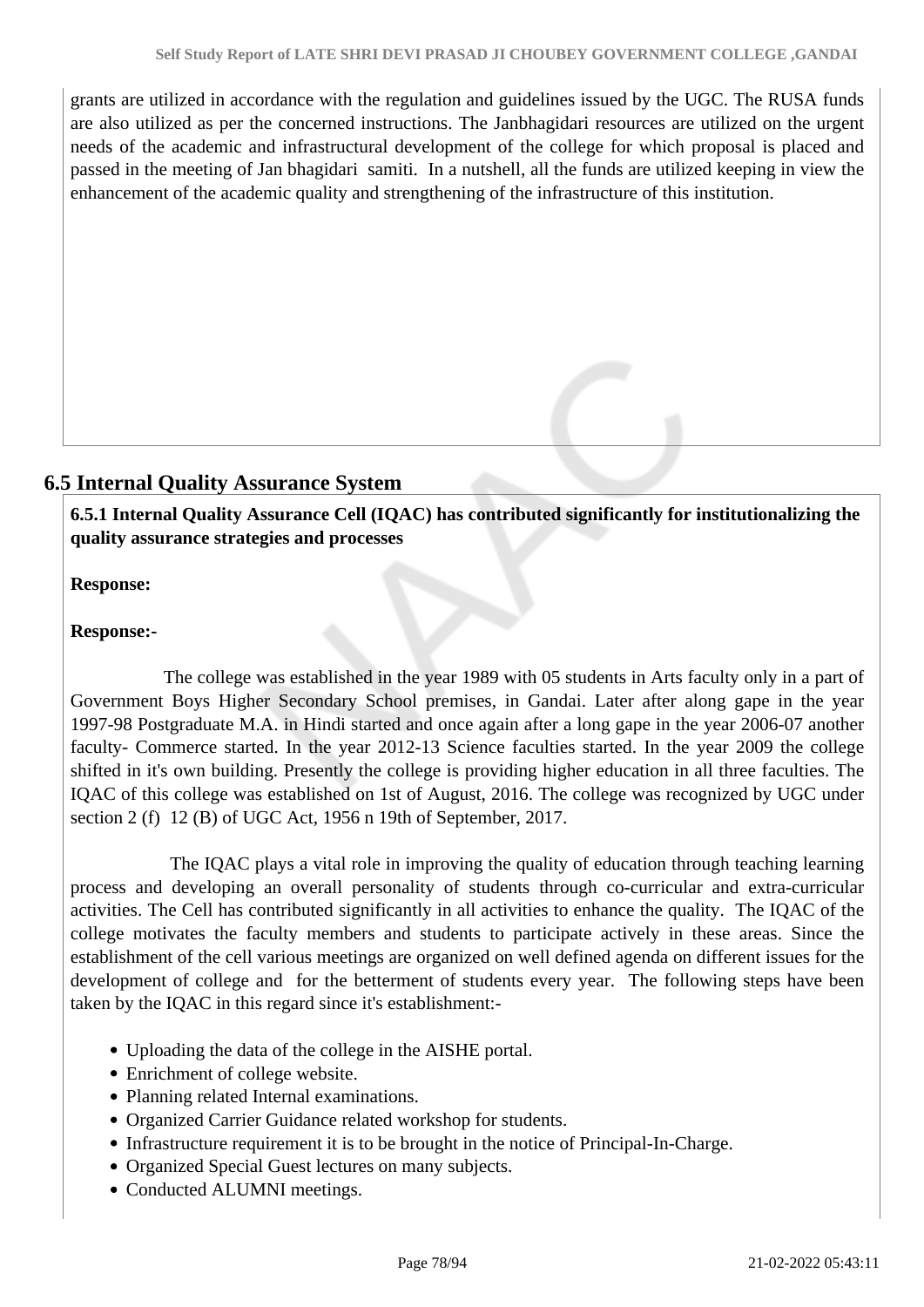- Observed special days Teachers day, Yoga day, AIDS day, Youth Day, Voters awareness day.
- Uploading of Question Bank in college website.
- Subscription of online journal (N-List) and making awareness for students about its uses.
- Regarding safety and security of college CCTV cameras installed.
- Established a Computer lab. Presently it's used by B.Sc. (Computer Science) students and also using for organizing ADD-on course in fundamentals of computers and information technology skills.

The college has an established Internal Quality Assurance Cell. The IQAC plays a pivotal role in providing opportunities for achieving academic and administrative excellence. To ensure that the high quality and standards are maintained and kept improving at all levels, the IQAC of the college has taken initiatives in:submitting proposals for development of infrastructure including construction of 1st floor in new building, development of playground, separate hostels for boys and girls.

 **6.5.2 The institution reviews its teaching learning process, structures & methodologies of operations and learning outcomes at periodic intervals through IQAC set up as per norms and recorded the incremental improvement in various activities ( For first cycle - Incremental improvements made for the preceding five years with regard to quality For second and subsequent cycles - Incremental improvements made for the preceding five years with regard to quality and post accreditation quality initiatives )** 

**Response:** 

**Response:-**

**Teaching learning process:**-

The IQAC plays an important role in improving the teaching learning environment of the college. In order to achieve this goal the following steps are taken by the IQAC.

- 1. Motivate teachers to adopt technology in their teaching which would ease the process of teaching and learning.
- 2. Obtain feedback on teachers and institution, based on which teaching learning environment is improved.
- 3. Motivate teachers and students to take up research activities.

## **Structure:-**

The college's vision, mission, policy, objectives, quality system, procedures are defined well.

## **Methodologies:-**

- 1. Annual exam result Analysis.
- 2. Student's feedback.
- 3. Alumni feedback.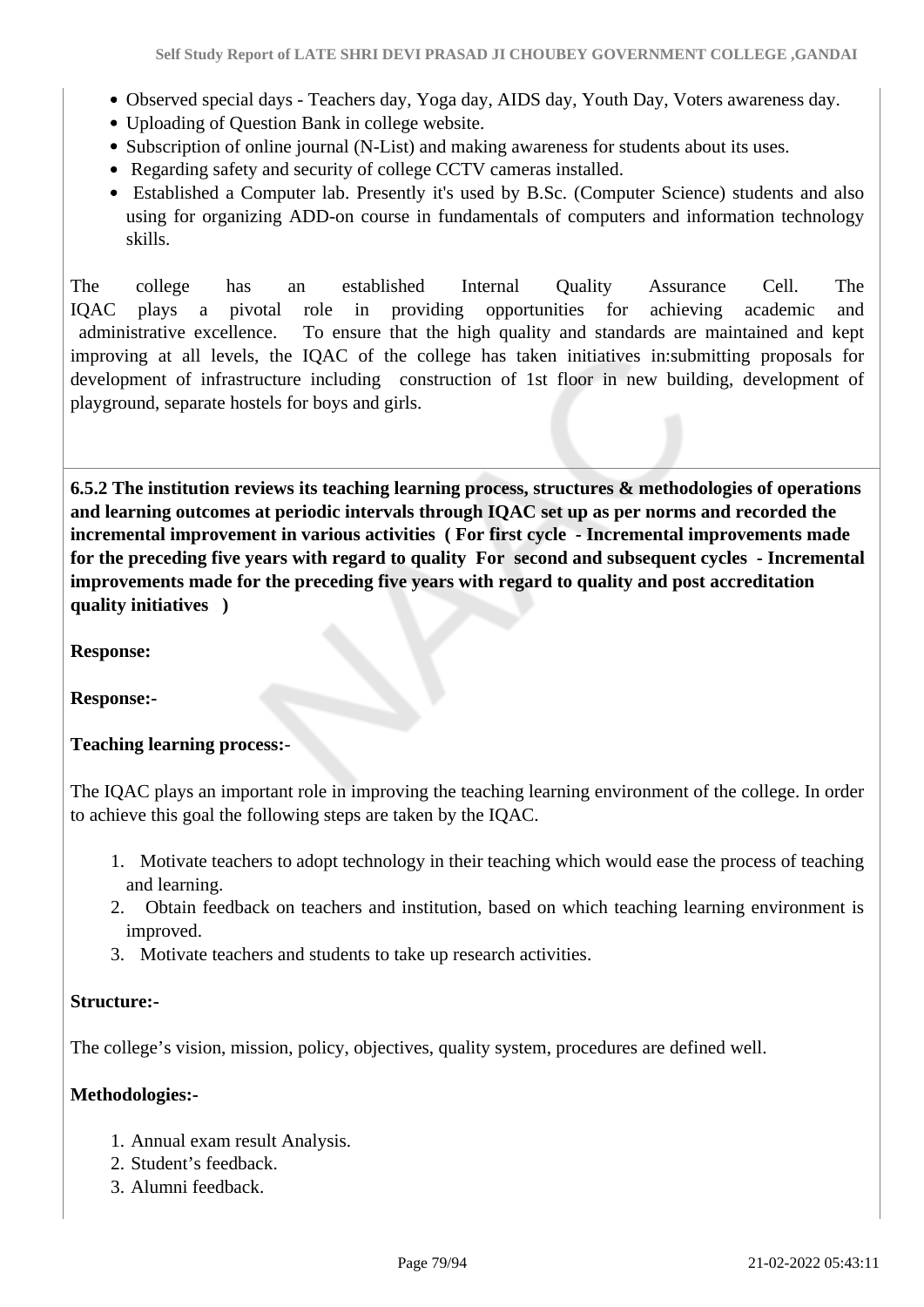- 4. Teacher's feedback.
- 5. Student's attendance.
- 6. Implementation of innovative teaching methodology

#### **Outcomes:-**

- Increasing the pass percentage
- Increasing the course completing rate
- Increasing quality education
- Producing responsible citizen of India
- Developing students skill for better employability.

**6.5.3 Quality assurance initiatives of the institution include:**

- **1.Regular meeting of Internal Quality Assurance Cell (IQAC); Feedback collected, analysed and used for improvements**
- **2.Collaborative quality intitiatives with other institution(s)**
- **3.Participation in NIRF**
- **4.any other quality audit recognized by state, national or international agencies (ISO Certification, NBA)**

#### **Response:** C. 2 of the above

| <b>File Description</b>                                                                      | <b>Document</b> |
|----------------------------------------------------------------------------------------------|-----------------|
| Upload details of Quality assurance initiatives of the <u>  View Document</u><br>institution |                 |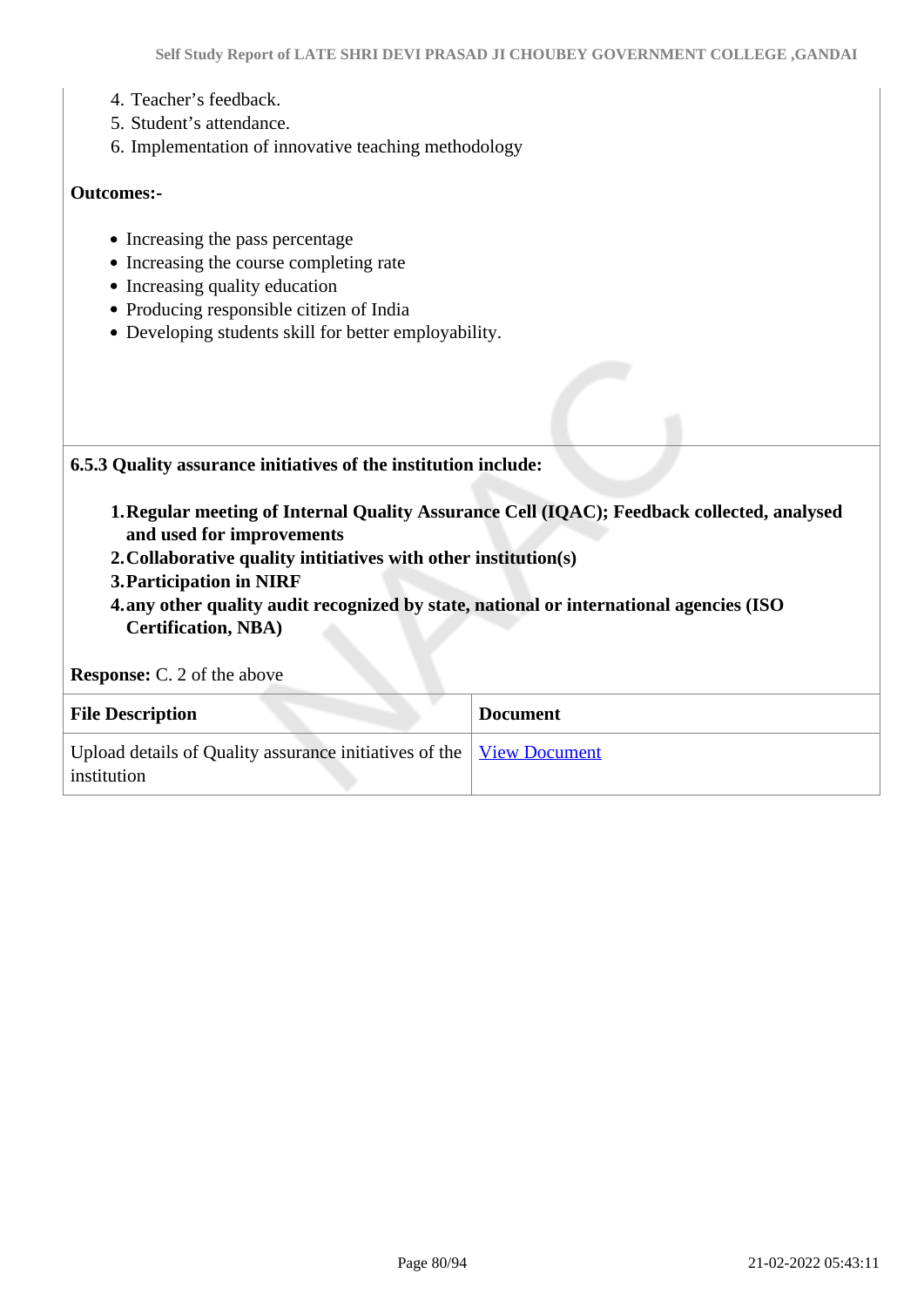# **Criterion 7 - Institutional Values and Best Practices**

## **7.1 Institutional Values and Social Responsibilities**

 **7.1.1 Measures initiated by the Institution for the promotion of gender equity during the last five years.**

**Response:** 

## **Response:-**

Our college is a co-education college. Both girls and boys study here in a common classroom. The college maintains the gender equity. The college ensures that there is fair and impartial treatment with students of both the genders. The college makes sure that the equality in treatment with students of both the genders is maintained. All the students get equal opportunities in all the activities of the college. The college is careful about maintaining and promoting the gender equity. The college takes care about the safety and security of all the students of the college. Both boys and girls are given equal opportunity to utilize the resource of the institution for their betterment. There is a help-desk facility available in the college that provides with all the required information and guidance to all the students of the college. If any student or any parent has any query, the help-desk official provides the required reply. This facility greatly helps the stake-holders. There are different committees in the college functioning for the development of all the students of the college. We treat all students as one by extending facilities to the needy irrespective of gender. Various committees such as Women Empowerment Cell, Internal Complaint Cell, Grievance redressal committee are constituted strictly adhering to the guidelines circulated by UGC and Affiliating University from time to time.

- 1.**Women Empowerment Cell: -** The College has an anti-harassment cell. The aim of this cell is to promote a culture of respect and equality for female gender and also to monitor the treatment with women in the college. The college forms an anti-harassment cell for the welfare of women as per the norms specified by the government bodies. There are different types of programs and activities organized in the college that promotes the gender equity.
- 2. **Internal Compliance Facility: -** The College has an internal Compliance facility system. Any student of the college may complain about any issue of discrimination. The college website also provides such facility to the students of the college. Any student may directly contact the Principal or the in-charge teacher of the college in case of any need.
- 3.**Separate Girls' Common room:** The College has a common-room for girls. They may rest, relax and refresh there. The purpose of common room facility for girls is to create a stress-free environment.
- 4.**Safety and Security Measures: -** The College keeps the issue of safety and security of its students on the top of its priorities. At the beginning of the session Identity-Card is issued to all the students who have taken new admission and renewed of old students. The Identity-Cards of all the students of the college are checked at the main entrance of the college randomly and they are advised to keep the same when they come to college. It stops outsiders to enter the college building. There are many CCTV cameras installed in the college to monitor activities.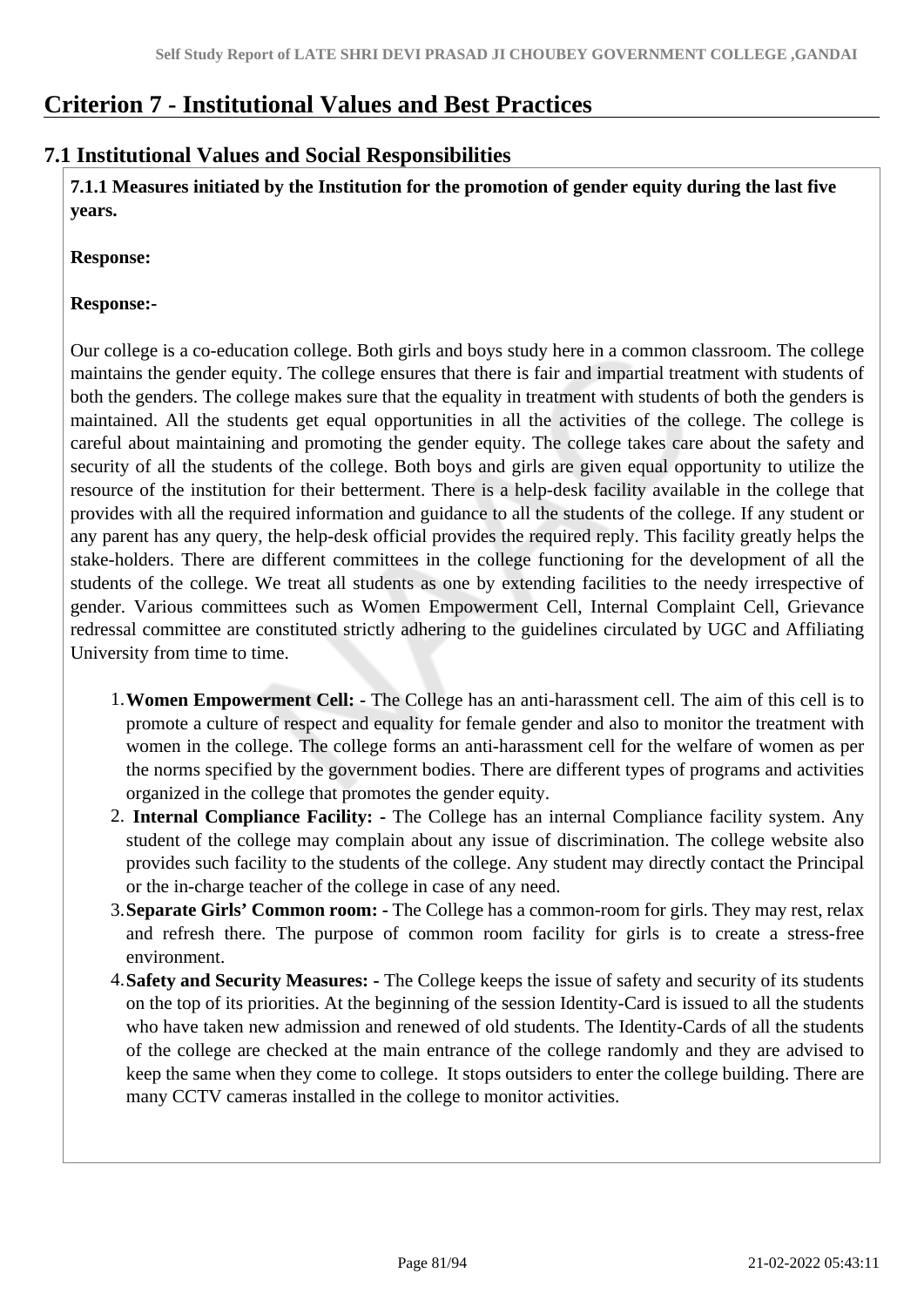| <b>File Description</b>                                                                                                                                                                             | <b>Document</b>      |
|-----------------------------------------------------------------------------------------------------------------------------------------------------------------------------------------------------|----------------------|
| Link for specific facilities provided for women in<br>terms of: a. Safety and security b. Counselling c.<br>Common Rooms d. Day care center for young<br>children e. Any other relevant information | <b>View Document</b> |
| Link for annual gender sensitization action plan                                                                                                                                                    | <b>View Document</b> |

## **7.1.2 The Institution has facilities for alternate sources of energy and energy conservation measures**

- **1.Solar energy**
- **2.Biogas plant**
- **3.Wheeling to the Grid**
- **4.Sensor-based energy conservation**
- **5.Use of LED bulbs/ power efficient equipment**

**Response:** D. 1 of the above

| <b>File Description</b>        | <b>Document</b>      |
|--------------------------------|----------------------|
| Any other relevant information | <b>View Document</b> |

## **7.1.3 Describe the facilities in the Institution for the management of the following types of degradable and non-degradable waste (within 500 words)**

- **Solid waste management**
- **Liquid waste management**
- **Biomedical waste management**
- **E-waste management**
- **Waste recycling system**
- **Hazardous chemicals and radioactive waste management**

#### **Response:**

#### **Response:-**

There are different types of wastes disposed off in the college for which there is a proper system functioning. The following wastes are being disposed by the college:

- **Solid waste management-** The college has segregated waste collection system using color-coded bins: for bio degradable and non degradable waste. The college administration has provided the separate container for wet waste (Green colored) and dry waste (Blue colored). The College has a place on its campus where the solid wastes materials are disposed.
- **Liquid waste management-** The waste water is carried out through the pipelines.The only possible liquid waste in the college is from toilets and the chemistry laboratory. Toilets are attached with scientifically constructed septic tanks. There is a bore well which is water source on the campus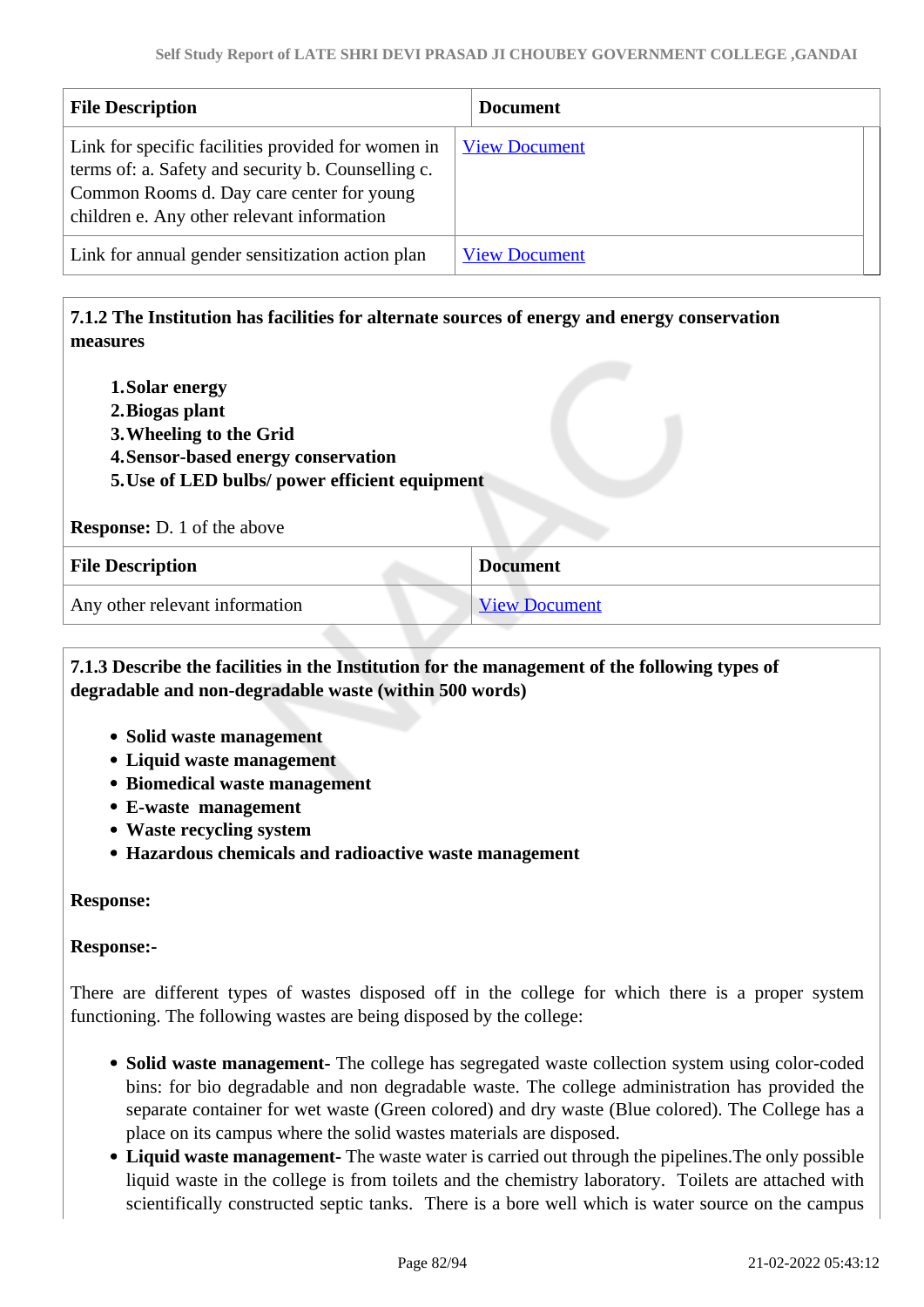there is no possibility of these septic tanks contaminating water sources as the distance between these two is more than enough. Liquid waste of chemistry department is collected in a container and disposed off in a dug made outside the lab.for this purpose.

- **Biomedical Waste Management-**The college doesn't have any bio-medical waste. But in the COVID-19 scenario there is possibility of bio-medical waste in a minimal level. Such bio-medical waste is disposed safely using the special dustbin. There is no biomedical waste management system in the college.
- **E-waste management-** The college has an e-waste management policy in line with directions of the Directorate of Collegiate Education, Govt.of Chhattisgarh. The college uses various types of electronic gadgets like computers, printers, LCD, projectors etc. These products become outdated after few years due to advancements in technology. our Institute being aware of e-waste and its hazards take the initiative to dispose of e-waste in a proper way. E-waste is sold to scrap merchants for further processing. An inkjet cartridge is also used after refilling. This method also reduces the value of e-waste generation. Use of coal /wood/kerosene etc is strictly prohibited. In the department of chemistry .LPG gas burners are used instead of gas plant based on coal /wood/diesel/petrol etc thus reducing carbon emission.
- **Waste recycling system-** There is no system of Waste recycling in the college. However, there is rain water harvesting system in the college.
- In addition the college utilizes the possibility to recycle waste in the following ways:-

 1) All used papers in the college office, departments etc. are collected, re used if possible and sold to the scrap dealers.

2) Plastic bottles are collected in the "plastic bottle collection corner" near the college gate.

**Hazardous chemicals and radioactive waste management**- There is no Hazardous chemicals and radioactive waste management system in the college.

| <b>File Description</b>                          | <b>Document</b>      |
|--------------------------------------------------|----------------------|
| Link for Geotagged photographs of the facilities | <b>View Document</b> |

## **7.1.4 Water conservation facilities available in the Institution:**

- **1.Rain water harvesting**
- **2.Borewell /Open well recharge**
- **3.Construction of tanks and bunds**
- **4.Waste water recycling**
- **5.Maintenance of water bodies and distribution system in the campus**

#### **Response:** B. 3 of the above

| <b>File Description</b>        | <b>Document</b>      |
|--------------------------------|----------------------|
| Any other relevant information | <b>View Document</b> |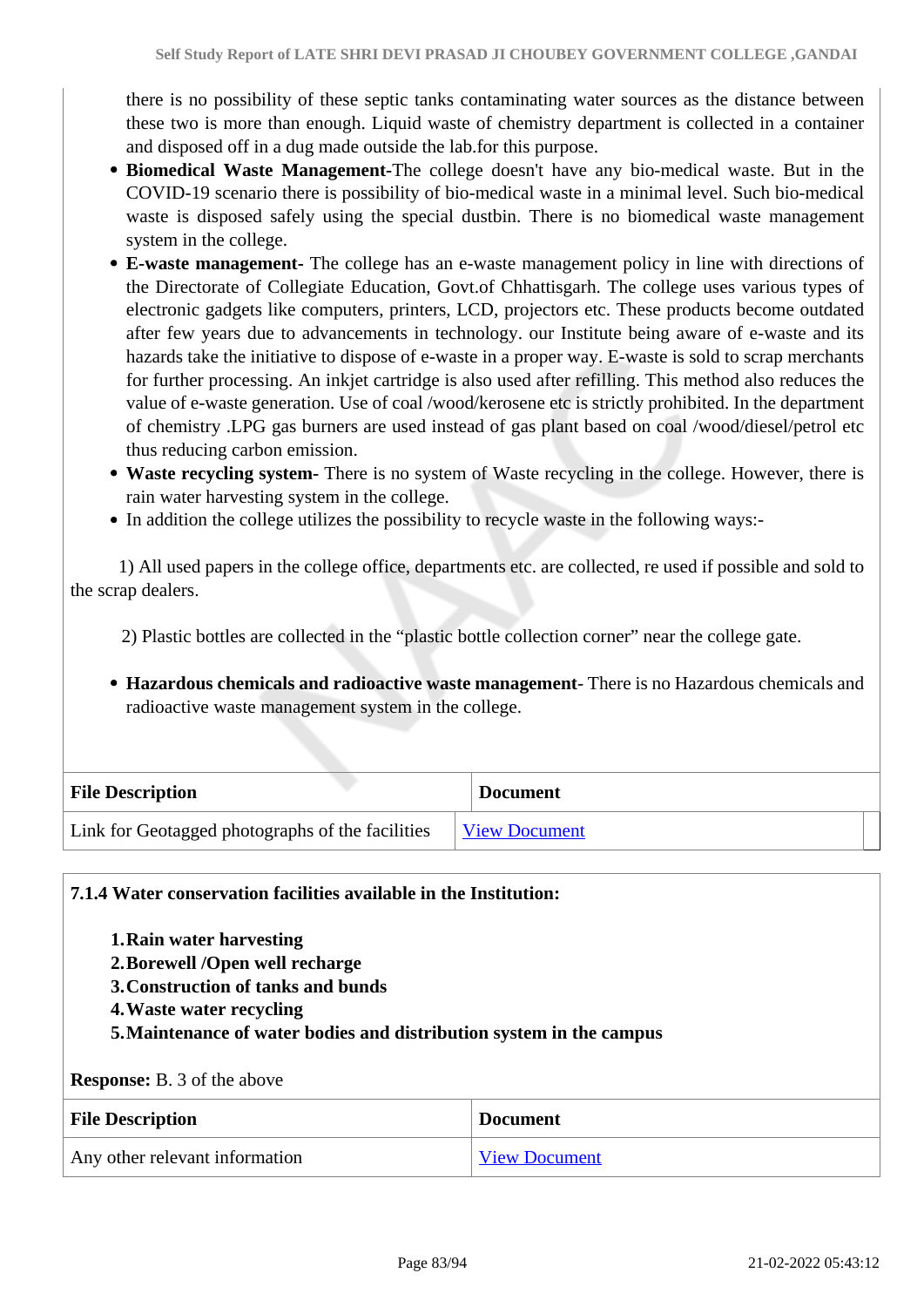| 1. Restricted entry of automobiles<br>2. Use of Bicycles/ Battery powered vehicles<br>3. Pedestrian Friendly pathways<br><b>4. Ban on use of Plastic</b><br>5. landscaping with trees and plants |                      |
|--------------------------------------------------------------------------------------------------------------------------------------------------------------------------------------------------|----------------------|
| <b>Response:</b> B. 3 of the above                                                                                                                                                               |                      |
| <b>File Description</b>                                                                                                                                                                          | <b>Document</b>      |
| Various policy documents / decisions circulated for<br>implementation                                                                                                                            | <b>View Document</b> |
| Any other relevant documents                                                                                                                                                                     | <b>View Document</b> |

## **7.1.6 Quality audits on environment and energy are regularly undertaken by the Institution and any awards received for such green campus initiatives:**

- **1.Green audit**
- **2.Energy audit**
- **3.Environment audit**
- **4.Clean and green campus recognitions / awards**
- **5.Beyond the campus environmental promotion activities**

**Response:** C. 2 of the above

| <b>File Description</b>                                                      | <b>Document</b>      |
|------------------------------------------------------------------------------|----------------------|
| Reports on environment and energy audits<br>submitted by the auditing agency | <b>View Document</b> |
| Any other relevant information                                               | <b>View Document</b> |

#### **7.1.7 The Institution has disabled-friendly, barrier free environment**

- **1.Built environment with ramps/lifts for easy access to classrooms.**
- **2.Divyangjan friendly washrooms**
- **3.Signage including tactile path, lights, display boards and signposts**
- **4.Assistive technology and facilities for Divyangjan accessible website, screen-reading software, mechanized equipment**
- **5.Provision for enquiry and information : Human assistance, reader, scribe, soft copies of reading material, screen reading**

**Response:** D.1 of the above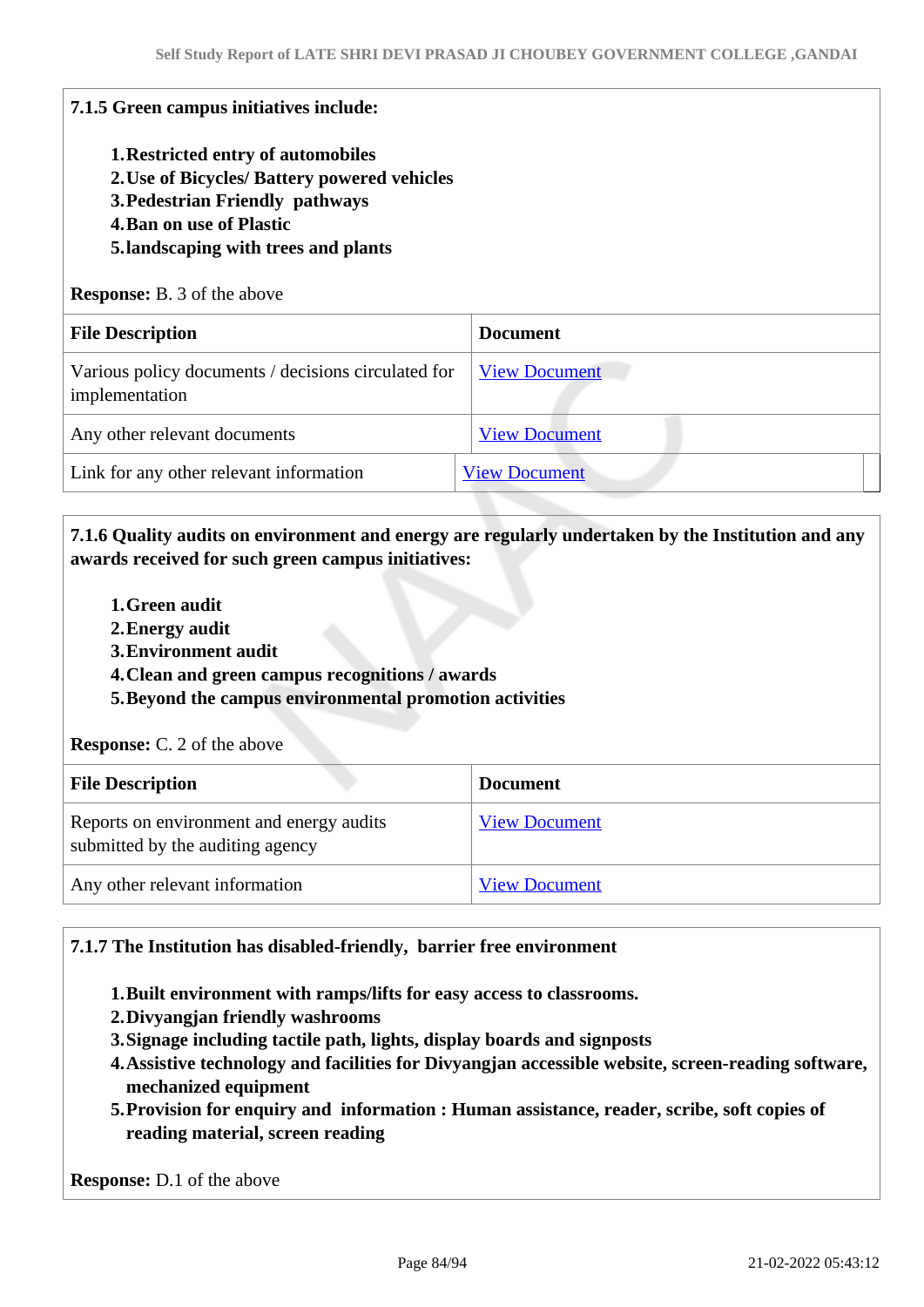| <b>File Description</b>        | <b>Document</b>      |
|--------------------------------|----------------------|
| Any other relevant information | <b>View Document</b> |

 **7.1.8 Describe the Institutional efforts/initiatives in providing an inclusive environment i.e., tolerance and harmony towards cultural, regional, linguistic, communal socioeconomic and other diversities (within 500 words).**

**Response:** 

**Response:-**

## **Tolerance and harmony : -**

The college is located in an area which has an exemplary history of communal harmony. The college continues to take efforts to maintain this harmony in all kinds of activities being held. The college community comprises people from different religions like Hindu, Muslim and Christian, belonging to different regions and different socio-economic strata of the society. The college advocates an inclusive culture by organizing the following: -

- Admission: The admission norms are framed in such a way that promotes inclusion of students across all segments like, religious groups, linguistic minorities, economically backward sections, SC/ST etc.
- Dressing: Students and teachers are free to wear any type of dress according to their choice provided they do not violate the general modesty of dressing.
- Inclusion in Committees/Cells : The college does not have any discrimination based on caste /gender/ religion/culture/ linguistic background while forming, electing or nominating members to any official or non official Committees/Cells
- Days Observance: Specific Days like Independence day, Republic day, National Unity day, World AIDS day, Constitution day, National Voters day, Hindi day etc. are observed with various activities
- Financial Assistance: The college arranges financial assistance to economically weak students apart from the scholarships they receive. Mainly at the time of admission some students do not have enough money to pay the fees, at that time the college staff help the needy students.
- The college teachers, staff and students jointly celebrate the cultural and religious festivals, Newyear day, teachers' day, welcome and farewell program of students, Induction program of students.
- In this the way the institute efforts/initiatives in providing an inclusive environment.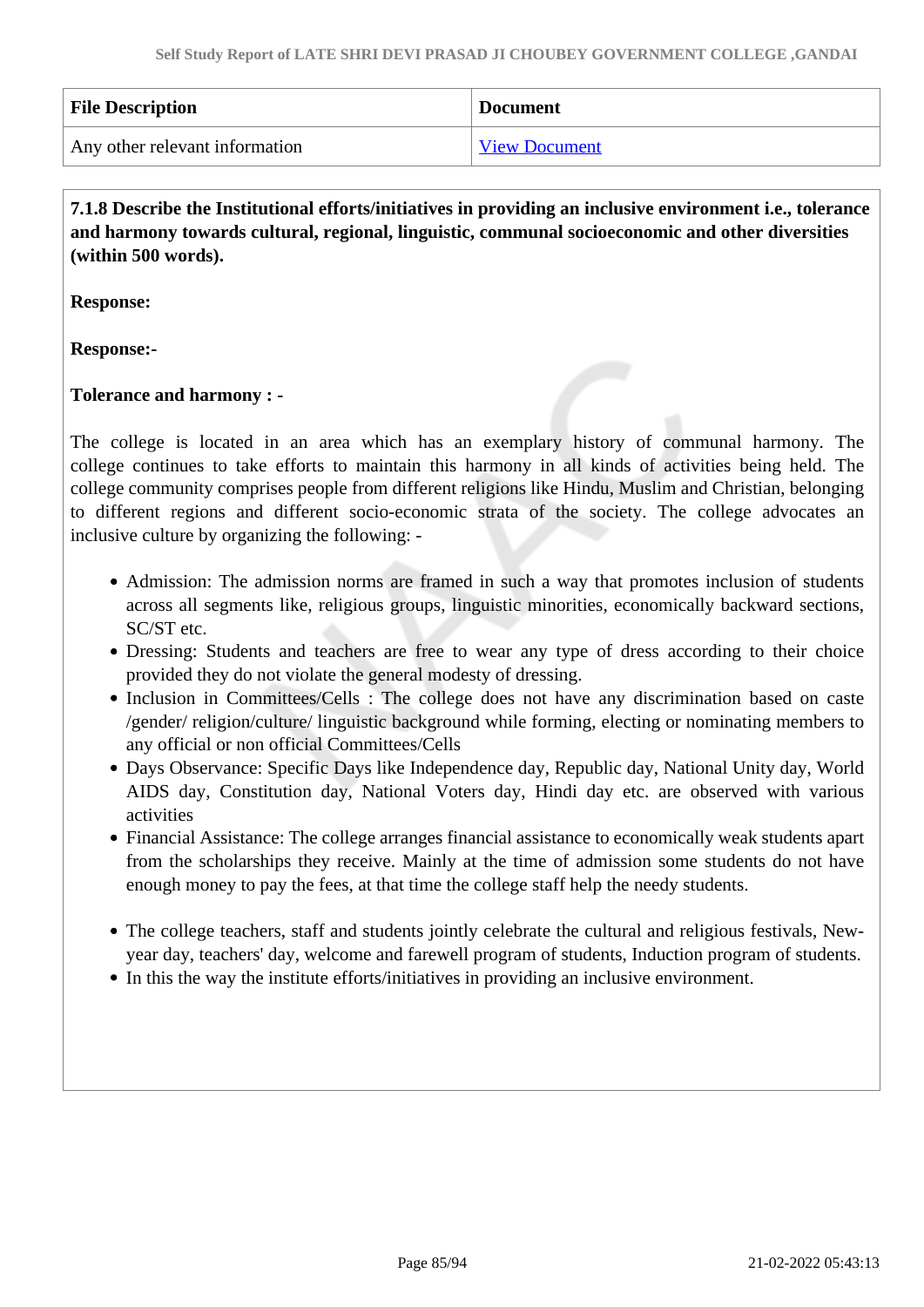| <b>File Description</b>                                                                                                                                     | <b>Document</b>      |  |
|-------------------------------------------------------------------------------------------------------------------------------------------------------------|----------------------|--|
| Link for any other relevant information                                                                                                                     | <b>View Document</b> |  |
| Link for supporting documents on the information $\parallel$<br>provided (as reflected in the administrative and<br>academic activities of the Institution) | <b>View Document</b> |  |

 **7.1.9 Sensitization of students and employees of the Institution to the constitutional obligations: values, rights, duties and responsibilities of citizens (within 500 words).**

## **Response:**

## **Response:-**

The College tries to Sensitize students and employees of the Institution to the constitutional obligations: values, rights, duties and responsibilities of citizens. Sensitization to constitutional values, rights and responsibilities of future generation is the academic responsibility of each and every educational institution. To materialize this, the college has organized a galaxy of program. Some of them are below:-

 Celebration :The college organizes programs on constitution day. The aim of the program is to aware about constitutional obligation: Values, Rights, Duties and responsibilities of the citizens. In this occasion.lecture of Principal and staff members are organized. In such a program, Principal stated that our constitution provides all citizens the values of human dignity, equality, Social justice, Human rights and freedom, rule of law. The oaths of saving constitutional values were taken. The lecture on to abide by the fundamental rights and fundamental duties are stated.

National Days : Every year on National day (The Independence Day and The Republic Day), the National flag of India is hoisted & saluted. National song is also sung on this occasion. On Republic day Principal, Teaching staff, Office staff & Students express their views on constitutional values, rights, duties, and above all the responsibility of citizen.

General election :In many elections Gram Panchayat, Nagar Panchayat, Nagar Nigam and Legislative Assembly and Parliamentary the college teaching staff are also engaged at various levels. One of the teaching staff member has worked as master trainer in all types of general elections.

Displays: The college displayed Constitutional Values, Fundamental Rights and Fundamental Duties.

Days Observance : The college regularly observes days like Independence Day, Republic Day, Human Rights Day, National Integration Day, Women's Day, Teacher's Day, Environment Day etc.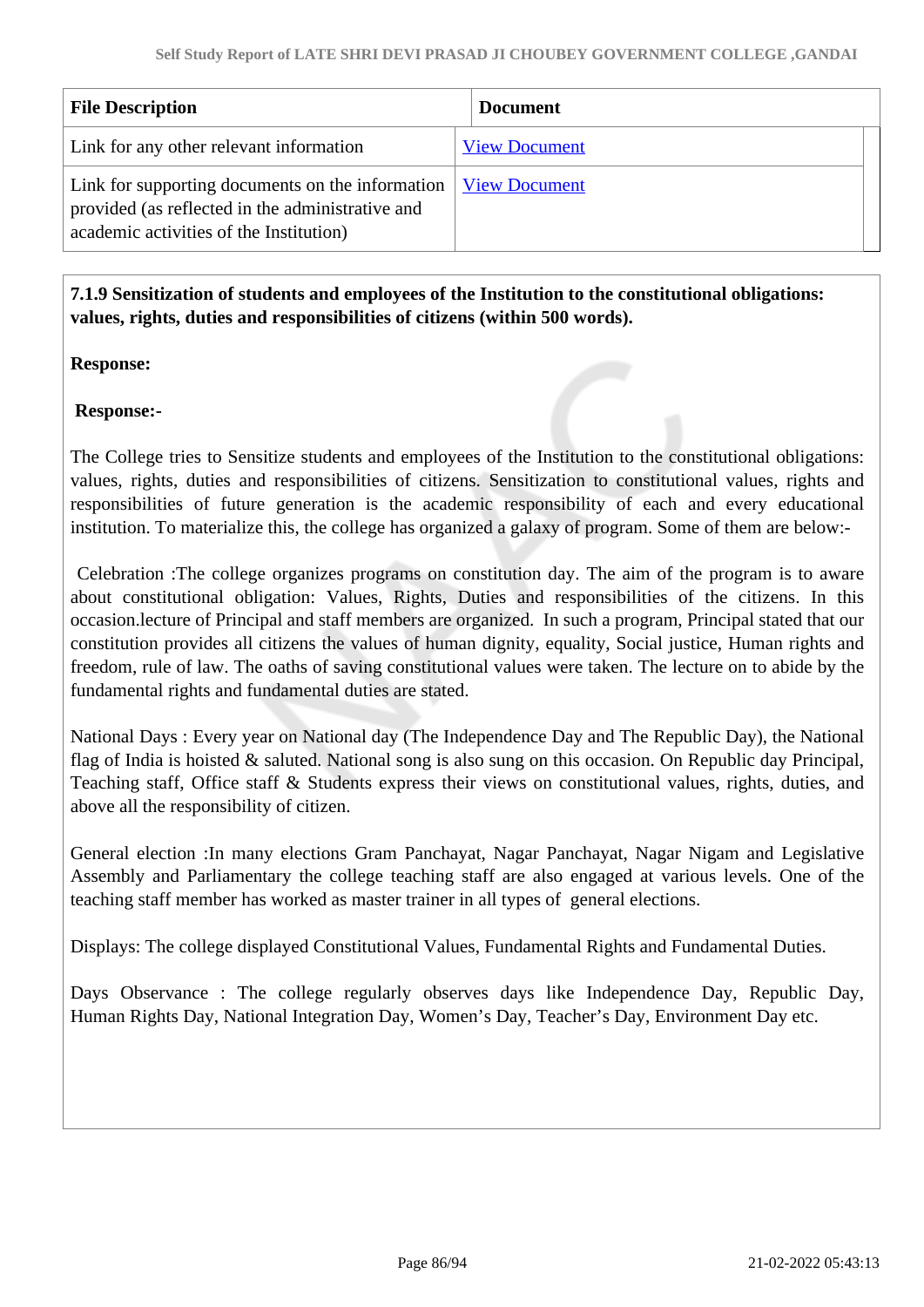| <b>File Description</b>                                                                                            | <b>Document</b>      |
|--------------------------------------------------------------------------------------------------------------------|----------------------|
| Link for details of activities that inculcate values<br>necessary to render students in to responsible<br>citizens | <b>View Document</b> |
| Link for any other relevant information                                                                            | <b>View Document</b> |

 **7.1.10 The Institution has a prescribed code of conduct for students, teachers, administrators and other staff and conducts periodic programmes in this regard.** 

- **1.The Code of Conduct is displayed on the website**
- **2.There is a committee to monitor adherence to the Code of Conduct**
- **3.Institution organizes professional ethics programmes for students, teachers, administrators and other staff**
- **4.Annual awareness programmes on Code of Conduct are organized**

**Response:** D. 1 of the above

| <b>File Description</b>        | <b>Document</b>      |
|--------------------------------|----------------------|
| Code of ethics policy document | <b>View Document</b> |

 **7.1.11 Institution celebrates / organizes national and international commemorative days, events and festivals (within 500 words).**

#### **Response:**

Response :-

The college organizes activities relating to national festivals, birth/death anniversaries of the great Indian personalities. Students actively participate in essay competition, rangoli, debate, quiz etc based on respective personalities. The institution organizes all national festivals to inspire the students to consume a spirit of nationalism and to acknowledge the contributions rendered by eminent persons of India, some program related to above as follows:

- 1." Yoga day" is celebrated On the 21st June,
- 2." Environment Day" is celebrated On the 5th June.
- 3."Surgical Strike Day" is celebrated On the 5th June.
- 4..Sadbhavana Diwas ( Late Rajiv Gandhi) -20 August
- 5.Teachers Day (Dr. Sarvepalli Radhakrishnan)- 05 September
- 6.Gandhi Jayanti ( Mohandas Gandhi) -02 October
- 7.Rashtriya Ekta Diwas ( Sardar Vallabhbhai Patel)- 31 October
- 8.Children Day (Pandit Jawahar Lal Nehru) 14 November
- 9..Constitution Day (Dr. Bhimrao Ranji ambedkar) 26 November
- 10."World AIDS Day" is celebrated. On 1st of December.
- 11..National Youth Day (Swami Vivekananda) 12 January
- 12.Subhash Chandra Bosh Jayanti -23 January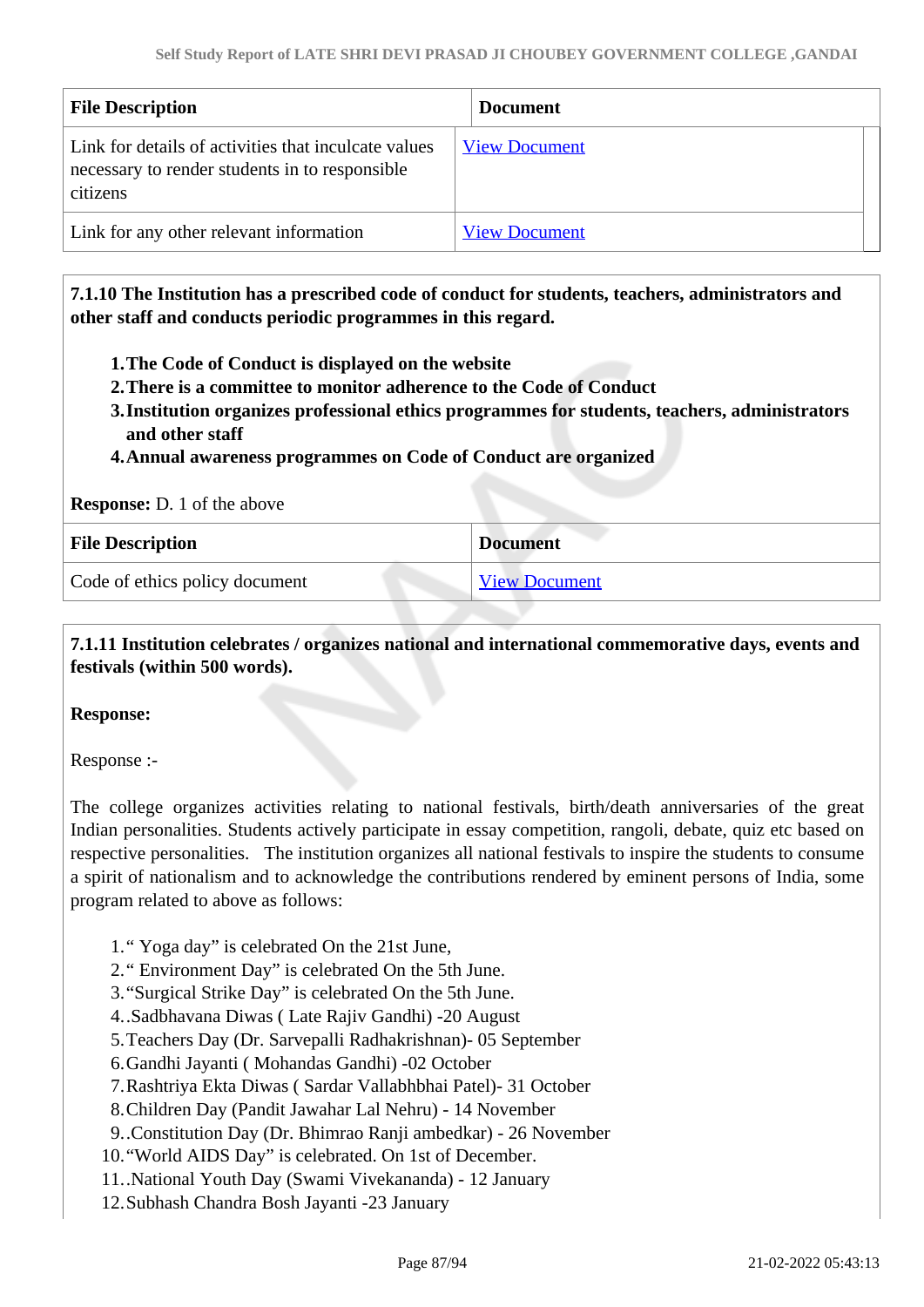Our college celebrates Diwas, Jayanti and festivals in a healthy environment. Two national day, i.e., Independence day is celebrated on 15 August and Republic day is celebrated on 26 January every year. In this program all the freedom fighter are remembered.

| <b>File Description</b>                                                                        | <b>Document</b>      |
|------------------------------------------------------------------------------------------------|----------------------|
| Link for any other relevant information                                                        | <b>View Document</b> |
| Link for Annual report of the celebrations and<br>commemorative events for the last five years | <b>View Document</b> |

## **7.2 Best Practices**

 **7.2.1 Describe two best practices successfully implemented by the Institution as per NAAC format provided in the Manual.**

**Response:** 

**Response :**

**1. Best practices : – I**

1. Title of Practice:- " Personality development through Co-curricular and Extra-curricular activities, Sports and Games."

2. Objectives of the Practice –

- To provide opportunities to the students by engaging them in both recreational and competitive events.
- To develop physical and mental fitness of the students
- To offer scope to the students to take part in Inter College Sector level, Inter University level, Inter State level and National level competitions.
- To provide opportunity to opt sports as a career.

```
3. The Context –
```
- Sports and Games are the main activity,
- Much importance to co-curricular and extra-curricular activities as well as sports and games are given in the college campus and outside also to encourage and motivate the students.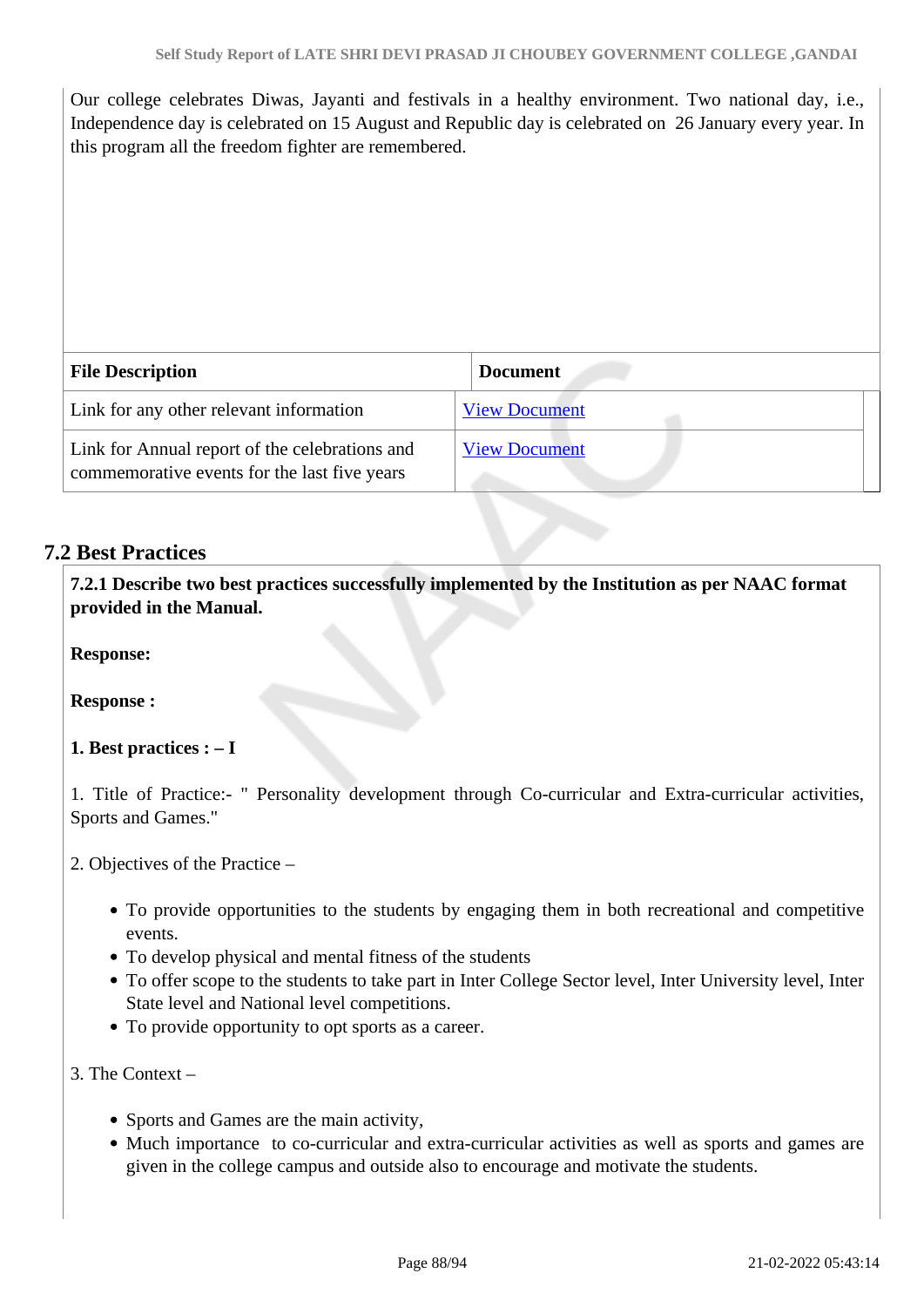## 4. The Practice :-

- The college organizes various competitions among students which are related to co-curricular and extra-curricular activities.
- The college arranges selection program for various Sports and Games to be organized at Sector level, Inter University level, Inter State level and National level competitions.
- There is a Volley ball court.
- Provision of indoor games like Carrom, Chess, Table-Tennis is there in the common room.
- Playground in the campus is not developed after some maintenance it is used for preparation of various sports and games below listed.
- Program Offered –

(I) Co-curricular and extra-curricular program offered by the college are:

- Essay writing competition.
- Drawing competition.
- Rangoli competition.
- Mehendi competition
- Slogan writing competition.

(II) Sports program offered are:

- Volley ball.
- Badminton.
- Kho-kho.
- Kabaddi.
- Cricket.
- Athletics

6. Evidence of Success :- In co-curricular and extra-curricular activities also all students are invited to participate. Many program are organized in college as per the direction of Department of Higher Education and Hemchand Yadav univerisity, Durg. The Sports and Games department of the college prepares students in college campus selecting them in a very transparent way giving every student equal opportunity for all level tournament. Every year students participate and achieve their dreams they keep in mind. The success story is stated in the table below

| s.no.           | Session       | Sector Level | University             | State Level | All India Level |
|-----------------|---------------|--------------|------------------------|-------------|-----------------|
|                 |               |              | Level-<br><b>Inter</b> |             |                 |
|                 |               |              | College                |             |                 |
| Ι.              | 2016-17       | 75           | 07                     | 10          | 01              |
| 2.              | $ 2017 - 18 $ | 97           | 16                     | 11          | $ 02\rangle$    |
| 3.              | 2018-19       | 98           | 12                     | 14          | 03              |
| <sup>[4.]</sup> | 2019-20       | 61           | 18                     | 06          | 01              |
| 5.              | 2020-21       | $00\,$       | 00                     | 00          | 00              |

Note- Due to COVID-19 Pandemic in the year 2020-21 All activities of Sports and Games suspended at all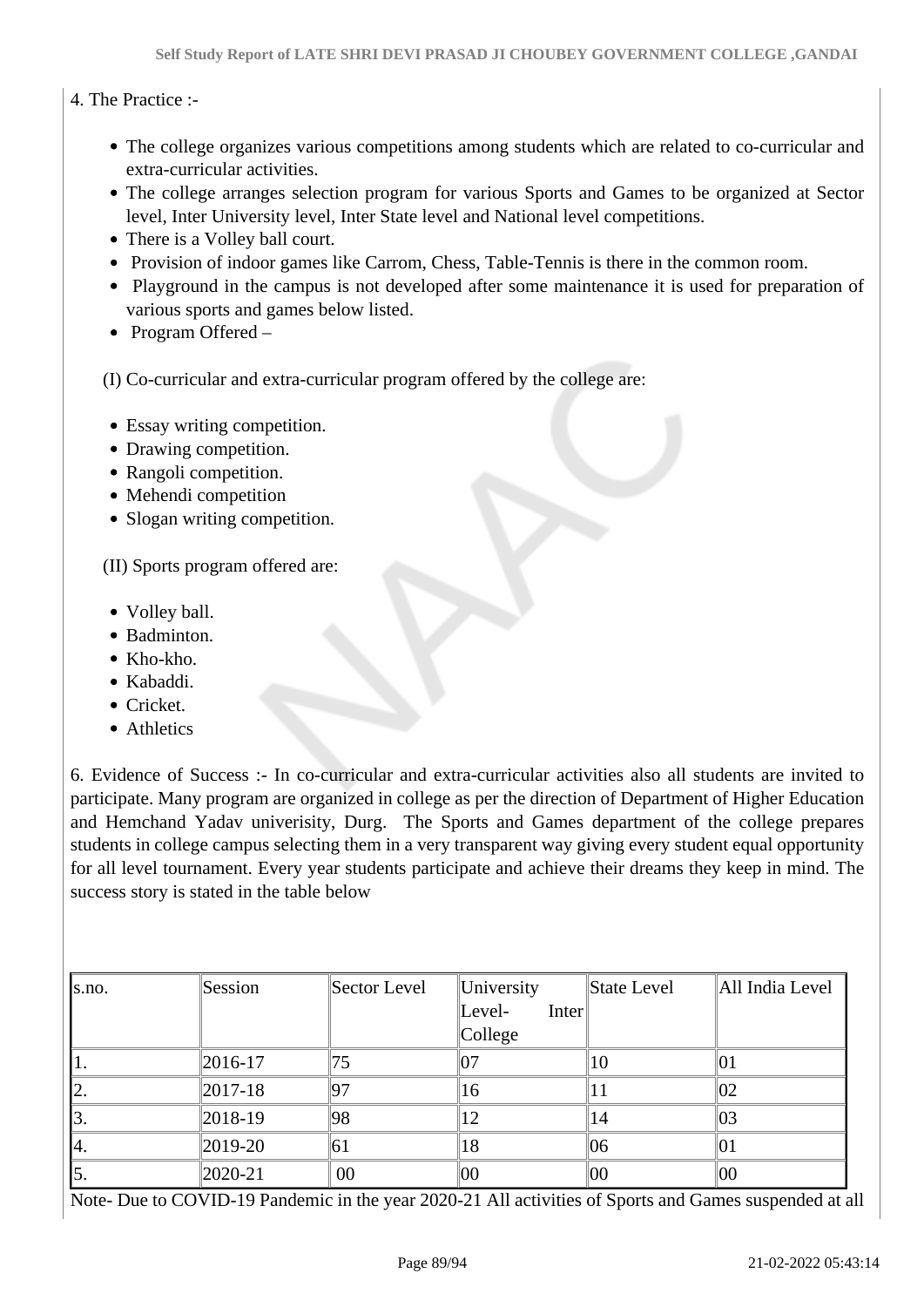#### level

 6. Problems encountered and resources required – The college has no well developed playground though we have enough land and proposal in this regard, made by public work department, has been sent to Department of Higher Education sanction letter is yet awaited. As many of the students of college come far away from villages they leave college early as they have to reach home before sunset especially girl students. for this we have to make special arrangements. we have very limited resource we need extra funds.

## 2.**Best practice :- II**

#### **1. Title of the practice.**

"Motivational program for school students.

#### **2. Objective of the practice**

- To motivate the students of rural area for higher education.
- To increase the possibility of employability.
- To develop the overall personality.

#### **3. The context -**

 Our college is situated in rural & backward area. Usually most of the students of Higher Secondary are not interested to take admission in college due to various circumstances. We explain them importance of higher education and persuade them to take admission in HEI.

## **4. The practice -**

The Sports Officer is In-charge of this program. Every Year during the academic session 4 students (2) Boys and 2 Girls) are selected according to their performance in academic and other activities for this purpose generally in the month of January/February this team goes to local and nearby higher secondary schools in well planned way with principals of schools. All the students of every school listen to the team very carefully and ask their queries. At the end we record in a register the opinion of the school principals.

#### **5. Evidence of success-**

 This practice is fruitful and can be seen from the data of increasing number of admission. In the year 2016-17 there were 613 students admitted whereas in current year 2020-21 there are 1056 students in our college.

#### **6. Problems encountered and resource required –**

We try our level best to motivate them but due to poverty, unemployment and lack of awareness of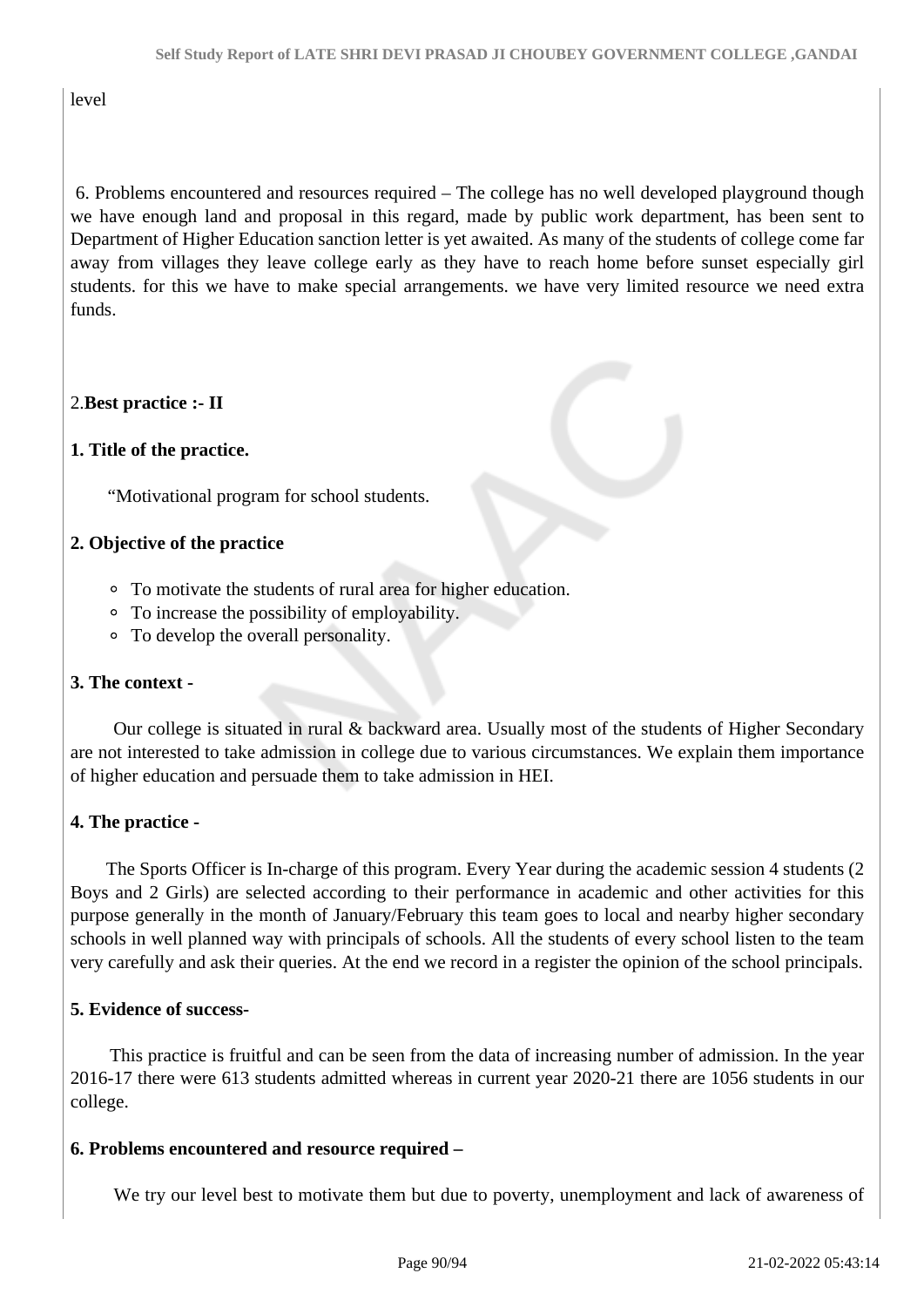importance of higher education we could not get desired result. Even though we see some success in our program. We will continue it.

| <b>File Description</b>                                  | <b>Document</b>      |
|----------------------------------------------------------|----------------------|
| Link for any other relevant information                  | <b>View Document</b> |
| Link for Best practices in the Institutional web<br>site | <b>View Document</b> |

## **7.3 Institutional Distinctiveness**

 **7.3.1 Portray the performance of the Institution in one area distinctive to its priority and thrust within 1000 words**

**Response:** 

## **Response:-**

 The vision of our institute is to impart higher education to socially and economically deprived class living in rural and backward area of Gandai. Especially the rural girl students to purse the higher education for their development and progress of the family. The girl students get an opportunity to participate in every co-curricular, extra-curricular and extension activates very actively. There was no facility of higher education in this area before the establishment of our institute. This opportunity is made available by The Department of Higher Education, Government of Madhya Pradesh. This institution was established on 17.11.1989 the aim of starting the college in this rural and backward area was to provide an opportunity of higher education to the rural students of this area. To fulfill the social needs, the college provides UG (Arts--.B.A., Commerce--B.Com. and Science--B.Sc.{Maths},{Bio}.,{Computer Science}) program and PG (M.A.--Hindi and M.A.-- Political Science) program.

 If one thinks for an ideal place of learning Late Shri Devi Prasad Ji Choubey Government College Gandai stands as a progressive institution where students of all categories avail abundant scope to expose their inherent qualities and passion for learning. Since inception (1989) the institution is striving to impart quality education with thrust on equality and access in fulfillment of the vision. The college is committed to provide higher education to the students in its vicinity giving equal opportunities to all, equip the students' community with academic, social, scientific and spiritual values and to enable them to have an insight into the spirit of individual dignity and universal brotherhood. We are very much aware of the responsibility to our students and do our best to provide a most friendly and growth oriented ambience for them. We do everything in our capacity to ensure excellent standards that would secure them leadership in tomorrow's challenging world. The vision behind the establishment of the college is to spread the light of knowledge and wisdom to kindle faith in themselves to become academically accomplished, emotionally balanced, morally upright, socially responsible, ecologically sensitive and professionally dedicated. The institution stands for humanity for tolerance, for reason, for the adventure of the ideas and for the search of the truth. The institution believes in the principle of inclusion and promotes the nation building qualities of equality justice and fraternity. Our motto is to remain at the forefront of the institutions of higher learning, teaching and research. The college ensures these values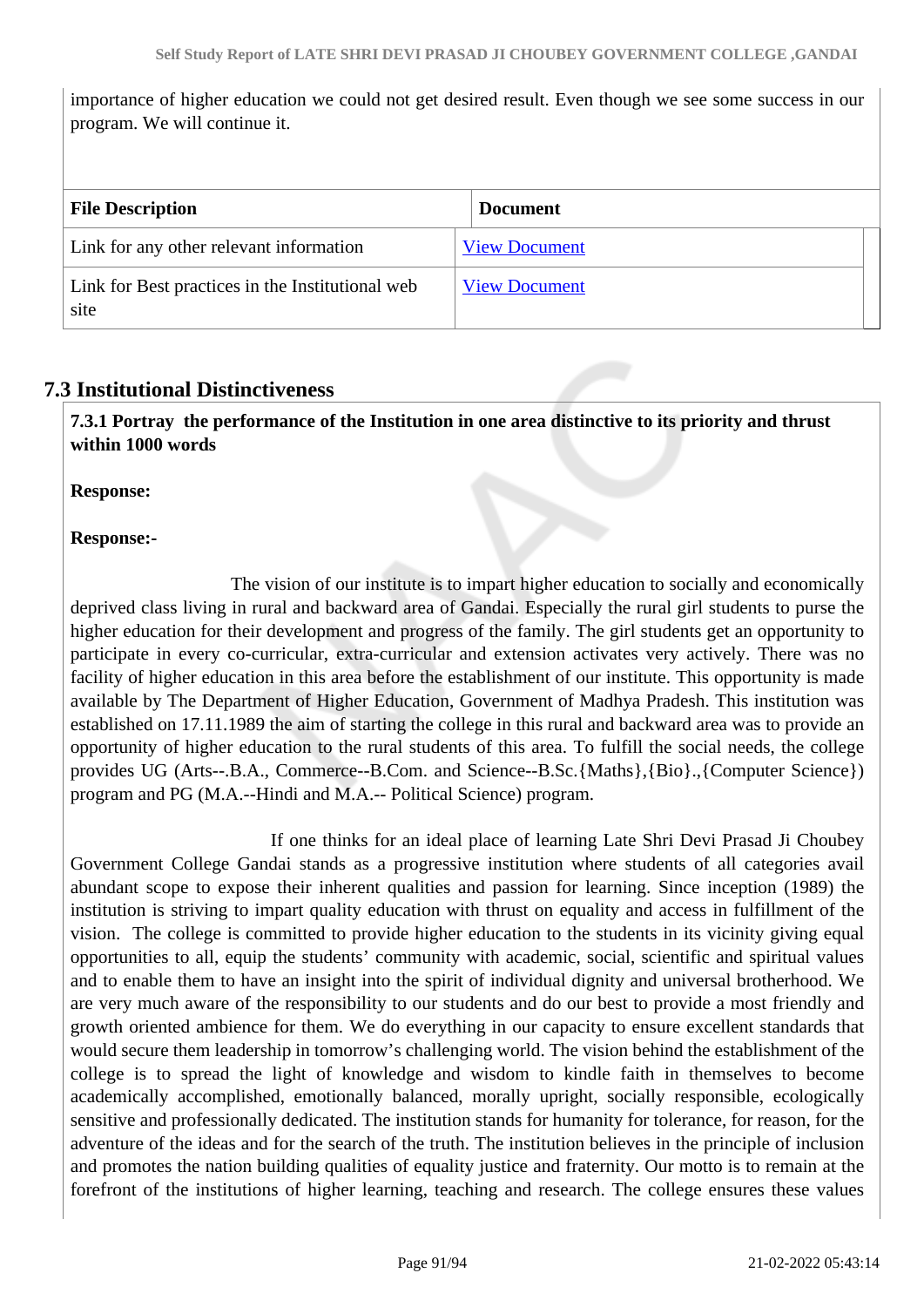through the work and conduct of its faculty, non-teaching staff, disciplined students and very able governing body that always keep striving to maintain academic charisma and beauty of the Alma-mater.

The college is bent upon giving its students a clean and green environment, hygiene,good health, neat and clean lavatories, drinking water facilities, multiple intelligence and good education. Among all these diverse goals, one most important goal to be achieved is to render the student for employment-worthy. Developing a sense of social responsibility and service mindedness is one of the thrust areas of the institution.

 In order to realize our vision and mission of college we are committed to provide quality education in this rural region in diverse immerging fields. The students get the meaning full education and develop their personality as a holistic way so that they could contribute to socio-economic progress of the nation, . After completing graduation in our college the students are placed in various jobs in government and private sectors. Many of them are self-employed - running their own business. We feel proud that we are successful to bring our vision and mission into reality. The college administration work enough hard for the infrastructure expansion despite the insufficient fund allocated by Department of Higher education Chhattisgarh. Every year our library keeps adding more books and now it becomes partially automated. The students are asked to be passionate in reading books and newspapers. We hope In the coming years the college will be in new scenario.

| <b>File Description</b>                                  | <b>Document</b>      |
|----------------------------------------------------------|----------------------|
| Link for appropriate web in the Institutional<br>website | <b>View Document</b> |
| Link for any other relevant information                  | <b>View Document</b> |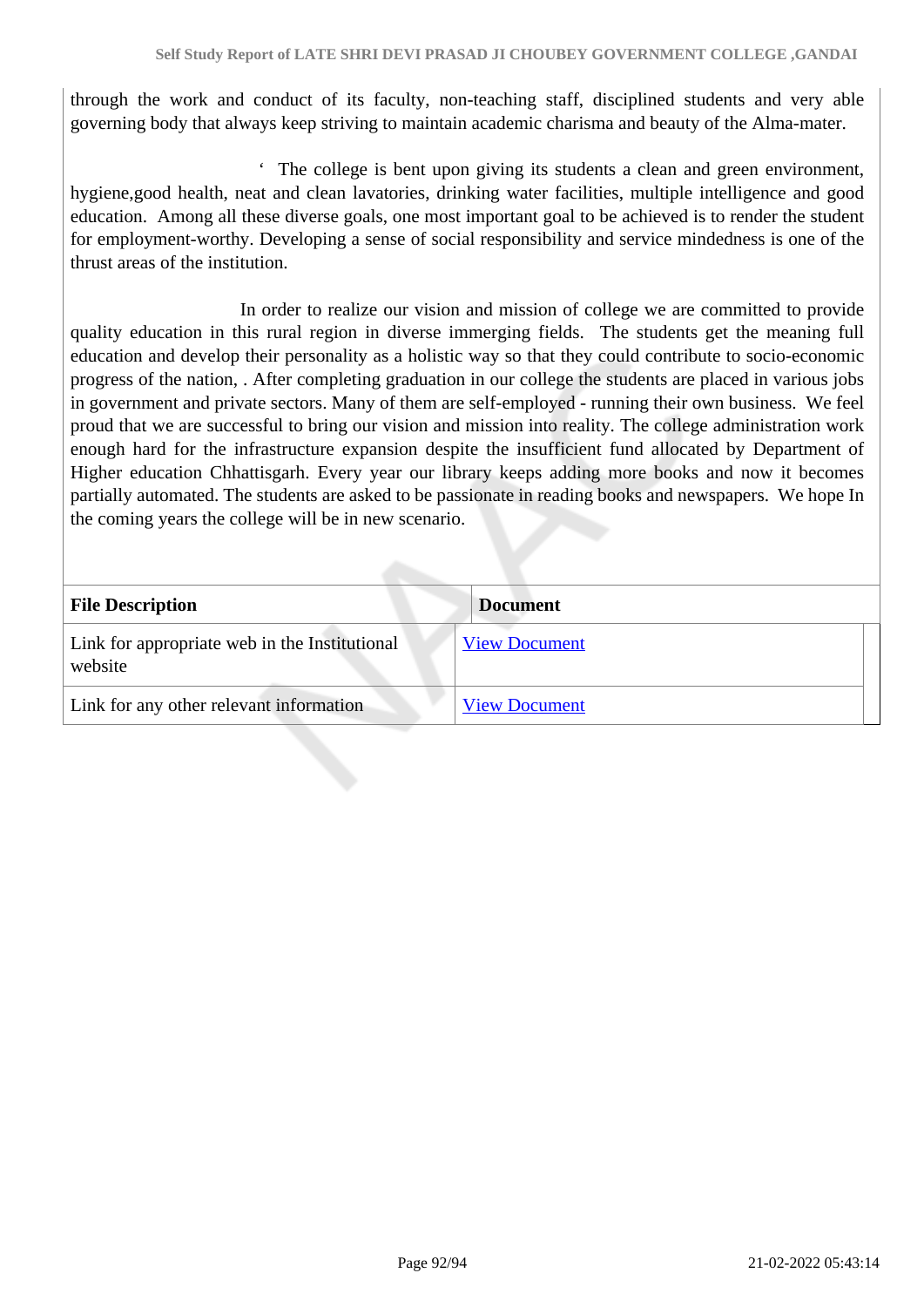# **5. CONCLUSION**

# **Additional Information :**

#### **Response :-**

In addition to the information provided in SSR regarding our college we wish to add the following:-

- 1. Our College In-charge-Principal has additional charge of nearby college i.e. Govt. Naveen College, Salhewara which is 45 kms away from this college.
- 2. Though the college has its own building, due to increasing no. of program/courses year wise in the last Five years the number of students has increased, so at present the college needs additional class rooms, for this proposal prepared by Public Work Department has been sent to state government.
- 3. The college has adequate undeveloped land for playground, for this proposal prepared by Public Work Department has been sent to state Government.
- 4. Many students of this college come far away 15-20 kms from this college. They leave college early as they have to reach home before sun set specially Girls they come by Bus daily. In this context the colleges need Hostel facility both for Boys and Girls separately.
- 5. The college has adequate land for staff quarters which are included in our future plan.
- 6. The college needs an Auditorium for various purposes this is also included in our future plan.
- 7. The college has 17 sanctioned posts of Assistant Professor but at present only 03 Regular 01 Promoted Professor & 02Assistant Professors are working. On remaining 14 posts Guest Assistant Professor are working. This also affects the performance of the college.
- 8. As the college is situated in rural area we have low Net-Connectivity problem very off and on and in the era of e activity we are falling behind.
- 9. In the coming years we have planned to start M.Sc.- Zoology, Botany, M.A.- Geography, Sociology.
- 10. Keeping in view the Vision of our college we would leave no efforts left to accelerate our Mission in future, because we strongly believe that progress is a continuous process.

## **Concluding Remarks :**

#### **Response :-**

 This college was established in the year 1989 in Gandai, the rural area of Chhattisgarh State, the then Madhya Pradesh State, is providing it's magnificent service to the less privileged society. The students enrolled in this college mostly hail from socio-economically weaker section of society. It's quite evident that the students' strength of the college has remarkable growth from 613 in 2016-17 to 1056 in 2020-21 though the numbers of program/courses offered by the college also stand increased during the above period. This would definitely contribute to increase in the Gross Enrollment Ratio (GER).

 The resources of this college are very limited. Since we shifted to own campus in the year 2007 the college administration is working hard for expansion of infrastructure and enrichment of library and laboratory year by year. Currently we have shortage of class rooms, conference hall, separate library building, regular teaching staff and non- teaching staff to meet the demands of the students. Despite the above facts the teachers and supporting staffs have well understood and relished the importance of creating a system in this institution to come with more strength to serve better. It is a matter of pride for us that in the area of Sports